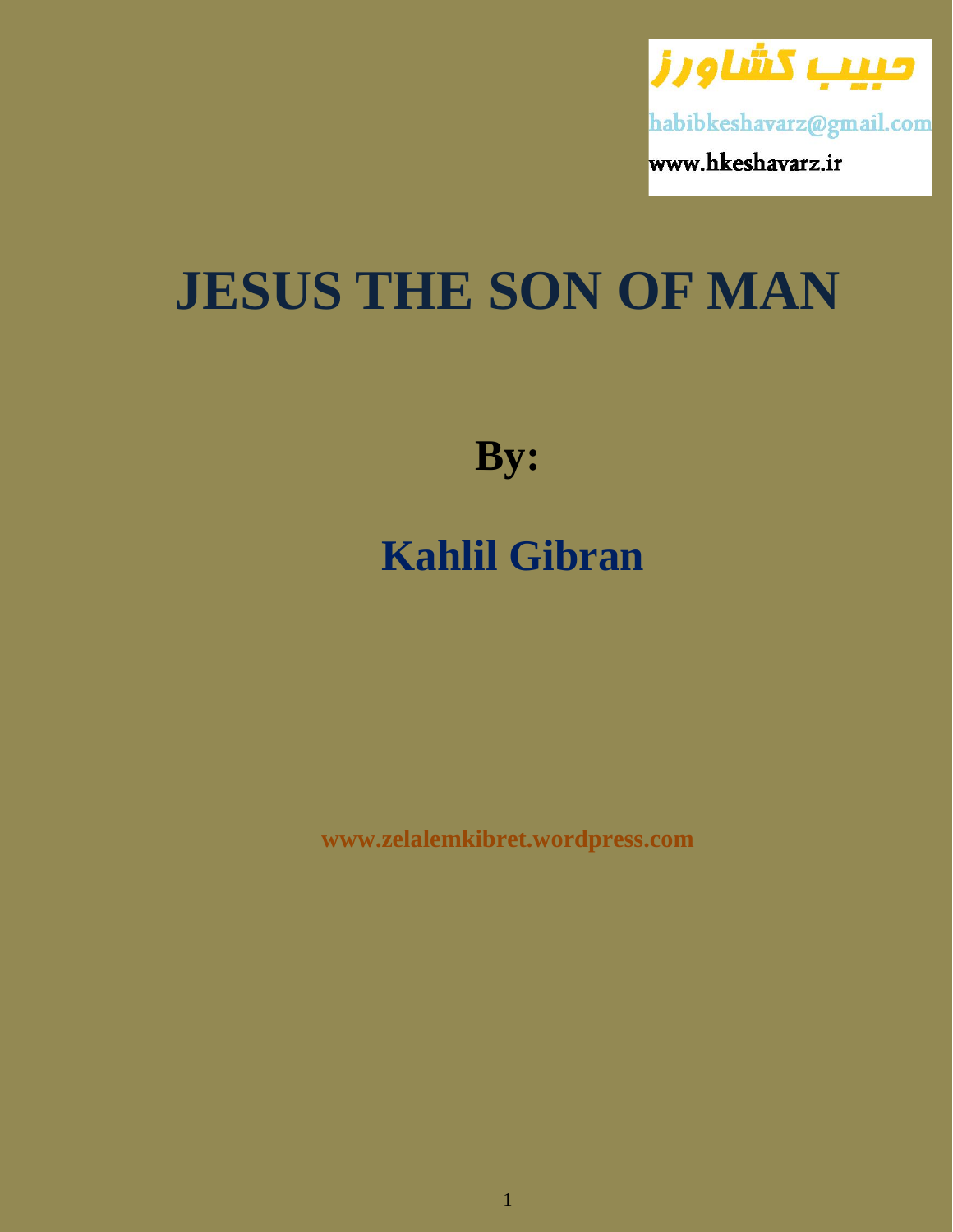### **CONTENTS**

[JAMES THE SON OF ZEBEDEE](http://gutenberg.net.au/ebooks03/0301451h.html#1)  *On the Kingdoms of the World*

[ANNA THE MOTHER OF MARY](http://gutenberg.net.au/ebooks03/0301451h.html#2)  *On the Birth of Jesus*

[ASSAPH CALLED THE ORATOR OF TYRE](http://gutenberg.net.au/ebooks03/0301451h.html#3)  *On the Speech of Jesus*

[MARY MAGDALEN](http://gutenberg.net.au/ebooks03/0301451h.html#4)  *On Meeting Jesus for the First Time*

[PHILEMON A GREEK APOTHECARY](http://gutenberg.net.au/ebooks03/0301451h.html#5)  *On Jesus the Master Physician*

[SIMON WHO WAS CALLED PETER](http://gutenberg.net.au/ebooks03/0301451h.html#6)  *When He and His Brother were Called*

[CAIAPHAS](http://gutenberg.net.au/ebooks03/0301451h.html#7)  *The High Priest*

[JOANNA THE WIFE OF HEROD'S STEWARD](http://gutenberg.net.au/ebooks03/0301451h.html#8)  *On Children*

[RAFCA](http://gutenberg.net.au/ebooks03/0301451h.html#9)  *The Bride of Cana*

[A PERSIAN PHILOSOPHER IN DAMASCUS](http://gutenberg.net.au/ebooks03/0301451h.html#10)  *Of Ancient Gods and New*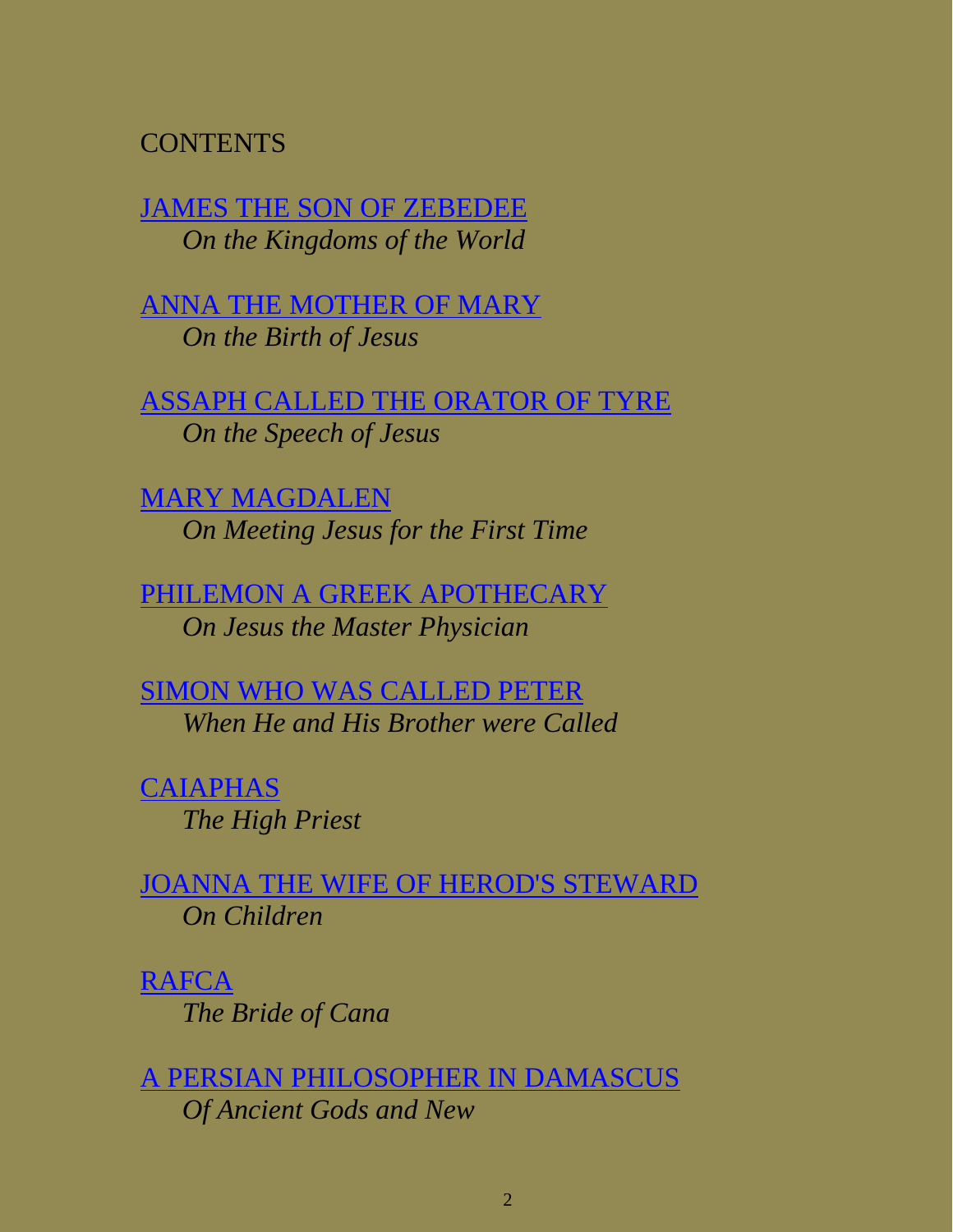[DAVID ONE OF HIS FOLLOWERS](http://gutenberg.net.au/ebooks03/0301451h.html#11)

 *Jesus the Practical*

[LUKE](http://gutenberg.net.au/ebooks03/0301451h.html#12)  *On Hypocrites*

[MATTHEW](http://gutenberg.net.au/ebooks03/0301451h.html#13)  *The Sermon on the Mount*

[JOHN THE SON OF ZEBEDEE](http://gutenberg.net.au/ebooks03/0301451h.html#14)  *On the Various Appellations of Jesus*

[A YOUNG PRIEST OF CAPERNAUM](http://gutenberg.net.au/ebooks03/0301451h.html#15)  *Of Jesus the Magician*

A RICH LEVI [IN THE NEIGHBOURHOOD OF NAZARETH](http://gutenberg.net.au/ebooks03/0301451h.html#16)  *Jesus the Good Carpenter*

[A SHEPHERD IN SOUTH LEBANON](http://gutenberg.net.au/ebooks03/0301451h.html#17)  *A Parable*

[JOHN THE BAPTIST](http://gutenberg.net.au/ebooks03/0301451h.html#18)  *He Speaks in Prison to His Disciples*

[JOSEPH OF ARIMATHAEA](http://gutenberg.net.au/ebooks03/0301451h.html#19)  *On the Primal Jims of Jesus*

[NATHANIEL](http://gutenberg.net.au/ebooks03/0301451h.html#20)  *Jesus was not Meek*

[SABA OF ANTIOCH](http://gutenberg.net.au/ebooks03/0301451h.html#21)  *On Saul of Tarsus*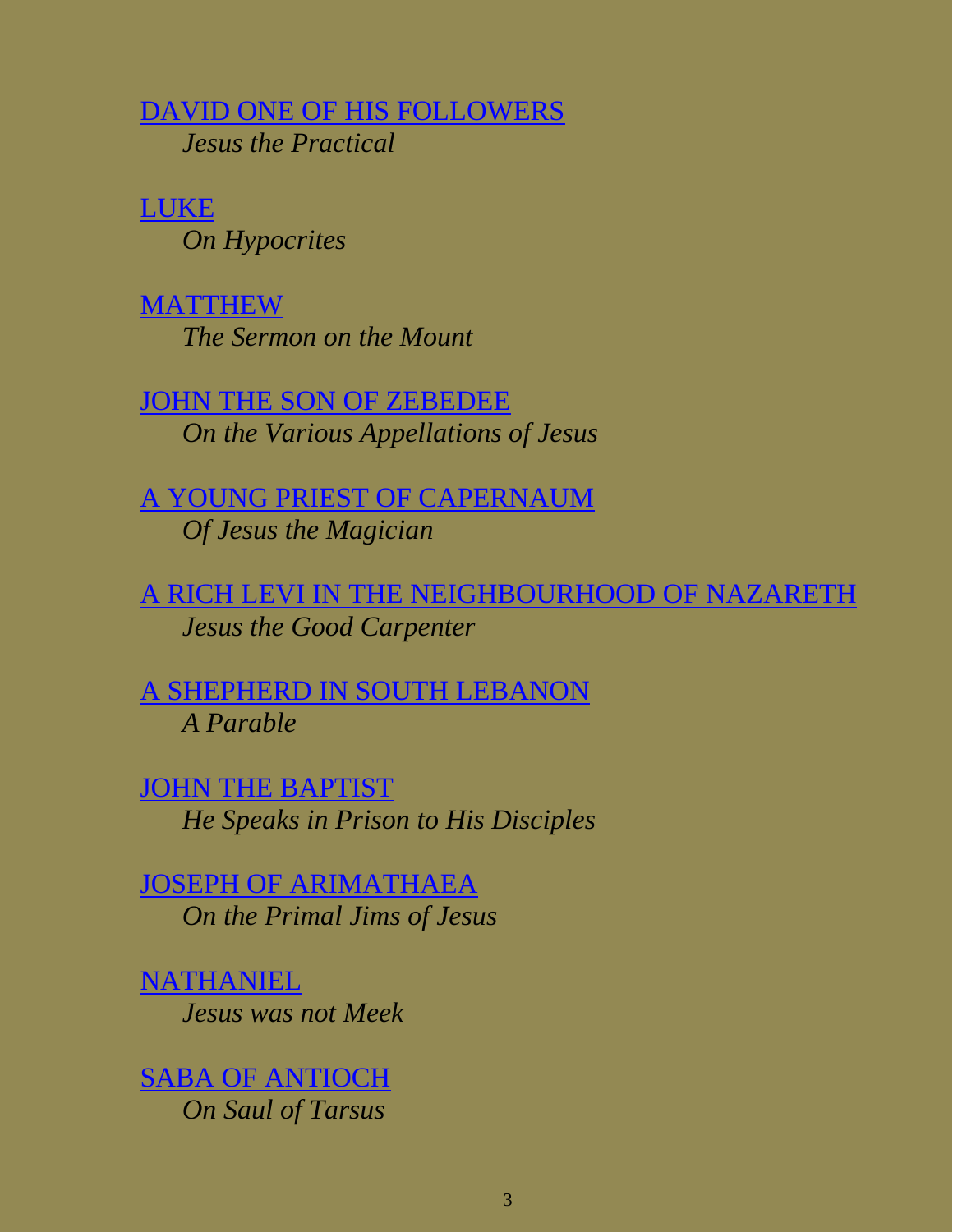[SALOME TO A WOMAN FRIEND](http://gutenberg.net.au/ebooks03/0301451h.html#22)  *A Desire Unfulfilled*

[RACHAEL A WOMAN DISCIPLE](http://gutenberg.net.au/ebooks03/0301451h.html#23)  *On Jesus the Vision and the Man*

[CLEOPAS OF BETHROUNE](http://gutenberg.net.au/ebooks03/0301451h.html#24)  *On the Law and the Prophets*

[NAAMAN OF THE GADARENES](http://gutenberg.net.au/ebooks03/0301451h.html#25)  *On the Death of Stephen*

[THOMAS](http://gutenberg.net.au/ebooks03/0301451h.html#26)  *On the Forefathers of His Doubts*

[ELMADAM THE LOGICIAN](http://gutenberg.net.au/ebooks03/0301451h.html#27)  *Jesus the Outcast*

[ONE OF THE MARYS](http://gutenberg.net.au/ebooks03/0301451h.html#28)  *On His Sadness and His Smile*

[RUMANOUS A GREEK POET](http://gutenberg.net.au/ebooks03/0301451h.html#29)  *Jesus the Poet*

[LEVI A DISCIPLE](http://gutenberg.net.au/ebooks03/0301451h.html#30)  *On Those who would Confound Jesus*

[A WIDOW IN GALILEE](http://gutenberg.net.au/ebooks03/0301451h.html#31)  *Jesus the Cruel*

[JUDAS THE COUSIN OF JESUS](http://gutenberg.net.au/ebooks03/0301451h.html#32)  *On the Death of John the Baptist*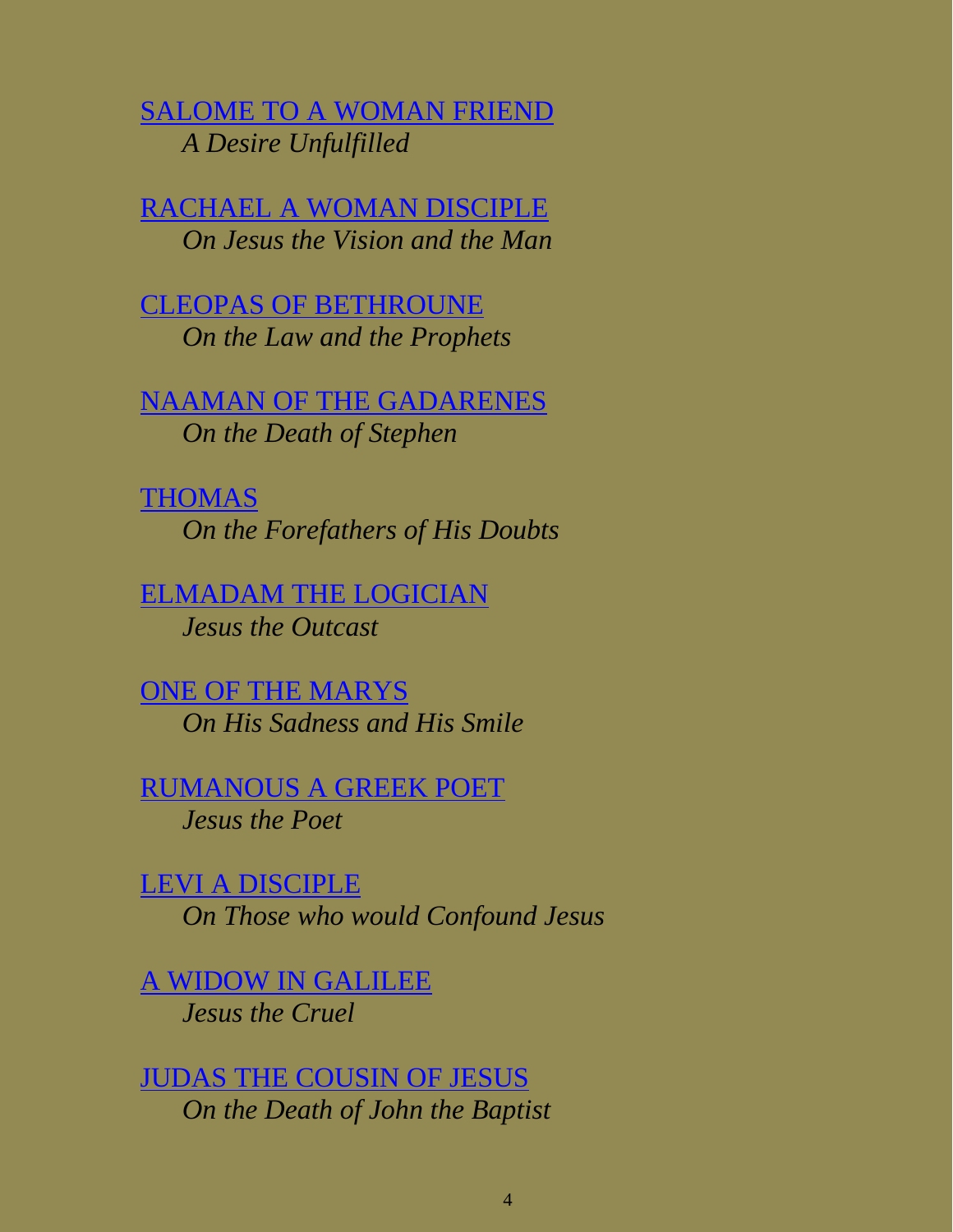[THE MAN FROM THE DESERT](http://gutenberg.net.au/ebooks03/0301451h.html#33)

 *On the Money-changers*

[PETER](http://gutenberg.net.au/ebooks03/0301451h.html#34)  *On the Morrow of His Followers*

[MELACHI OF BABYLON AN ASTRONOMER](http://gutenberg.net.au/ebooks03/0301451h.html#35)  *The Miracles of Jesus*

[A PHILOSOPHER](http://gutenberg.net.au/ebooks03/0301451h.html#36)  *On Wonder and Beauty*

[URIAH AN OLD MAN OF NAZARETH](http://gutenberg.net.au/ebooks03/0301451h.html#37)  *He was a Stranger in our Midst*

[NICODEMUS THE POET](http://gutenberg.net.au/ebooks03/0301451h.html#38)  *On Fools and Jugglers*

[JOSEPH OF ARIMATHAEA](http://gutenberg.net.au/ebooks03/0301451h.html#39)  *The Two Streams in Jesus' Heart*

[GEORGUS OF BEIRUT](http://gutenberg.net.au/ebooks03/0301451h.html#40)

 *On Strangers*

[MARY MAGDALEN](http://gutenberg.net.au/ebooks03/0301451h.html#41)  *His Mouth was like the Heart of a Pomegranate*

[JOTHAM OF NAZARETH TO A ROMAN](http://gutenberg.net.au/ebooks03/0301451h.html#42)  *On Living and Being*

[EPHRAIM OF JERICHO](http://gutenberg.net.au/ebooks03/0301451h.html#43)  *The Other Wedding-Feast*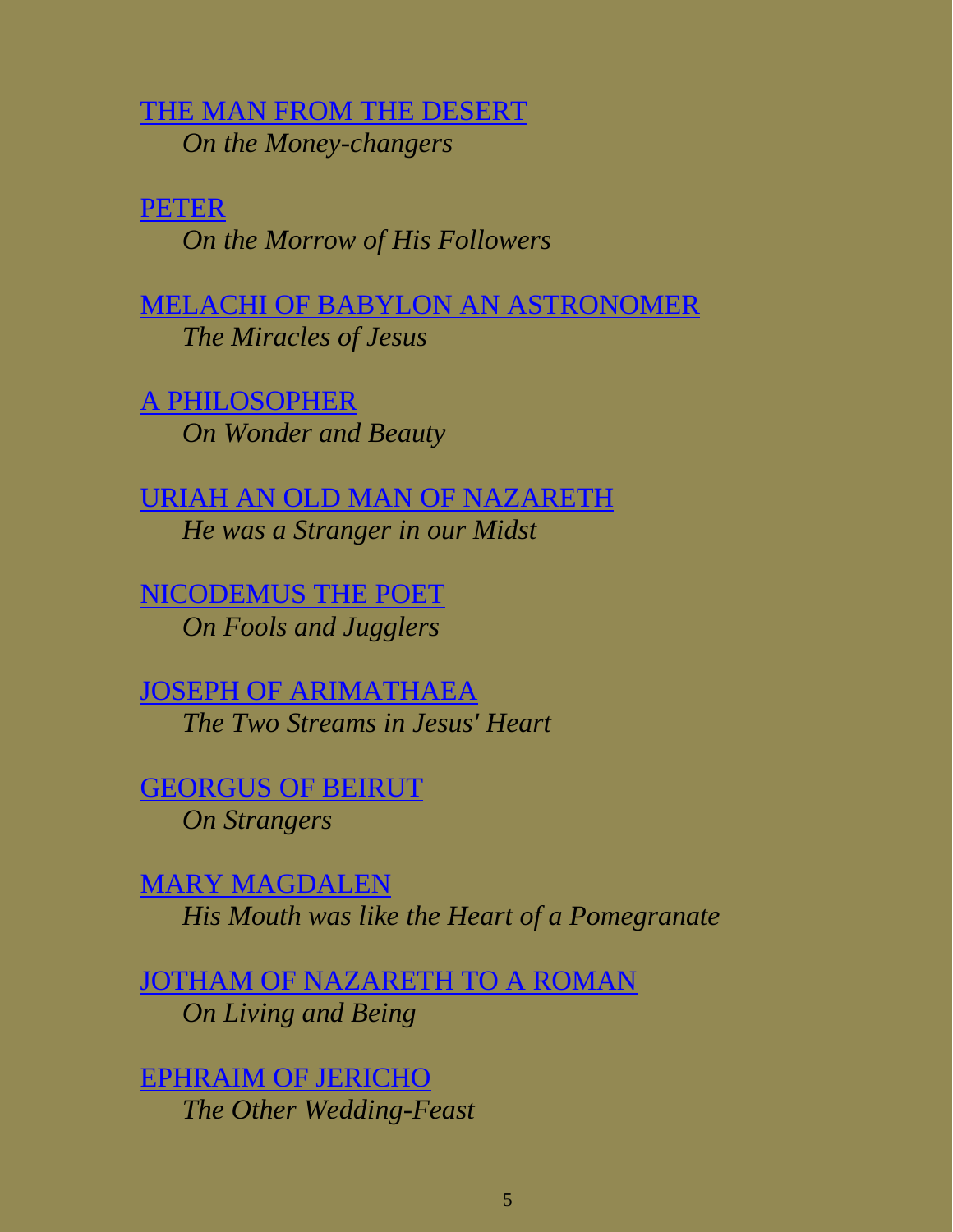[BARCA A MERCHANT OF TYRE](http://gutenberg.net.au/ebooks03/0301451h.html#44)  *On Buying and Selling*

[PHUMIAH THE HIGH PRIESTESS OF SIDON](http://gutenberg.net.au/ebooks03/0301451h.html#45)  *An Invocation*

[BENJAMIN THE SCRIBE](http://gutenberg.net.au/ebooks03/0301451h.html#46)  *Let the Dead Bury Their Dead*

**[ZACCHAEUS](http://gutenberg.net.au/ebooks03/0301451h.html#47)**  *On the Fate of Jesus*

**[JONATHAN](http://gutenberg.net.au/ebooks03/0301451h.html#48)**  *Among the Water-lilies*

[HANNAH OF BETHSAIDA](http://gutenberg.net.au/ebooks03/0301451h.html#49)  *She Speaks of her Father's Sister*

[MANASSEH](http://gutenberg.net.au/ebooks03/0301451h.html#50)  *On the Speech and Gesture of Jesus*

[JEPHTHA OF CAESAREA](http://gutenberg.net.au/ebooks03/0301451h.html#51)  *A Man Weary of Jesus*

[JOHN THE BELOVED DISCIPLE](http://gutenberg.net.au/ebooks03/0301451h.html#52)  *On Jesus the Word*

[MANNUS THE POMPEIIAN TO A GREEK](http://gutenberg.net.au/ebooks03/0301451h.html#53)  *On the Semitic Deity*

[PONTIUS PILATUS](http://gutenberg.net.au/ebooks03/0301451h.html#54)  *Of Eastern Rites and Cults*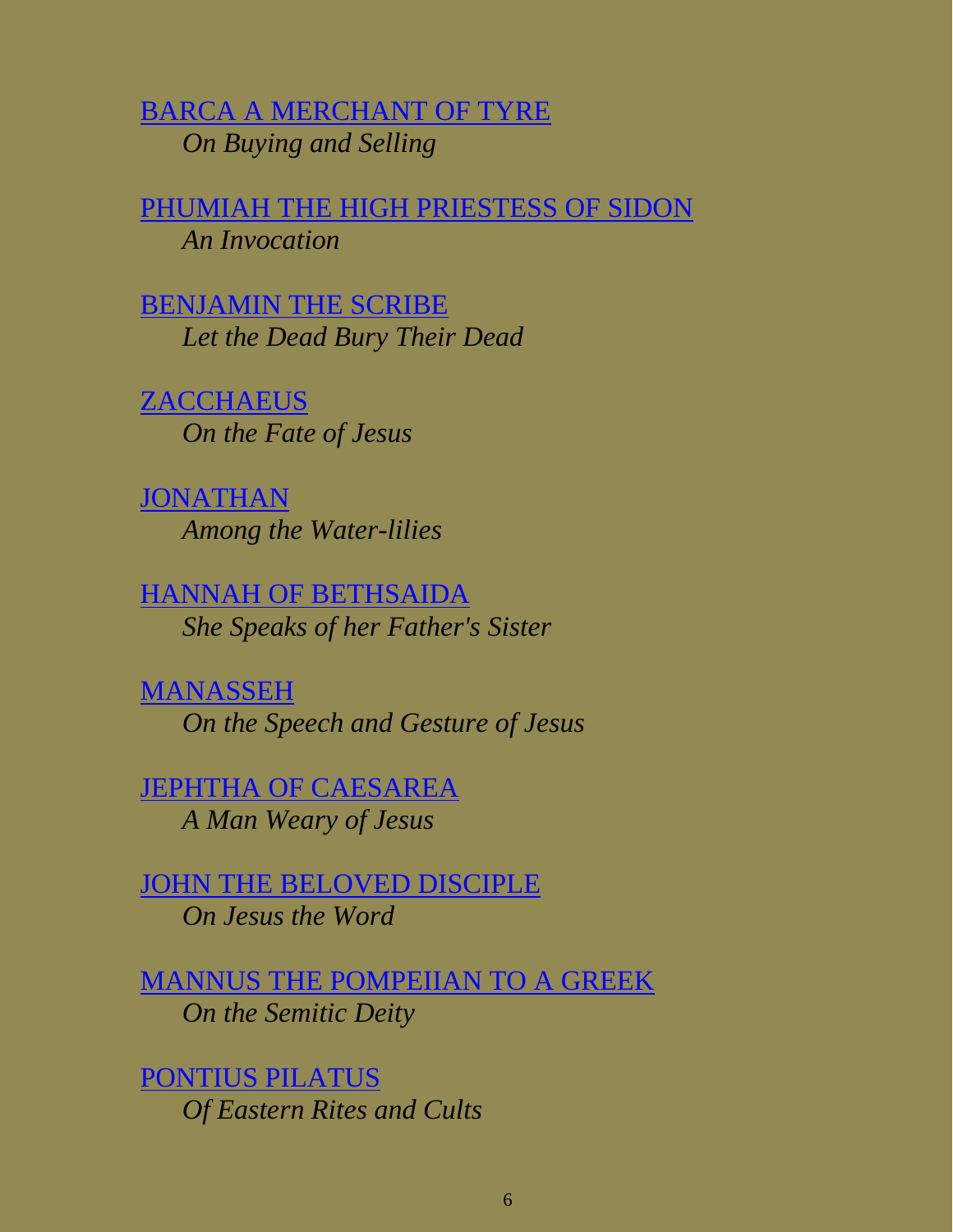[BARTHOLOMEW IN EPHESUS](http://gutenberg.net.au/ebooks03/0301451h.html#55)

 *On Slaves and Outcasts*

**[MATTHEW](http://gutenberg.net.au/ebooks03/0301451h.html#56)**  *On Jesus by a Prison Wall*

[ANDREW](http://gutenberg.net.au/ebooks03/0301451h.html#57)  *On Prostitutes*

[A RICH MAN](http://gutenberg.net.au/ebooks03/0301451h.html#58)  *On Possessions*

[JOHN AT PATMOS](http://gutenberg.net.au/ebooks03/0301451h.html#59)  *Jesus the Gracious*

[PETER](http://gutenberg.net.au/ebooks03/0301451h.html#60)  *On the Neighbour*

[A COBBLER IN JERUSALEM](http://gutenberg.net.au/ebooks03/0301451h.html#61)  *A Neutral*

[SUSANNAH OF NAZARETH](http://gutenberg.net.au/ebooks03/0301451h.html#62)  *Of the Youth and Manhood of Jesus*

[JOSEPH SURNAMED JUSTUS](http://gutenberg.net.au/ebooks03/0301451h.html#63)  *Jesus the Wayfarer*

[PHILIP](http://gutenberg.net.au/ebooks03/0301451h.html#64)

 *And When He Died All Mankind Died*

[BIRBARAH OF YAMMOUNI](http://gutenberg.net.au/ebooks03/0301451h.html#65)

 *On Jesus the Impatient*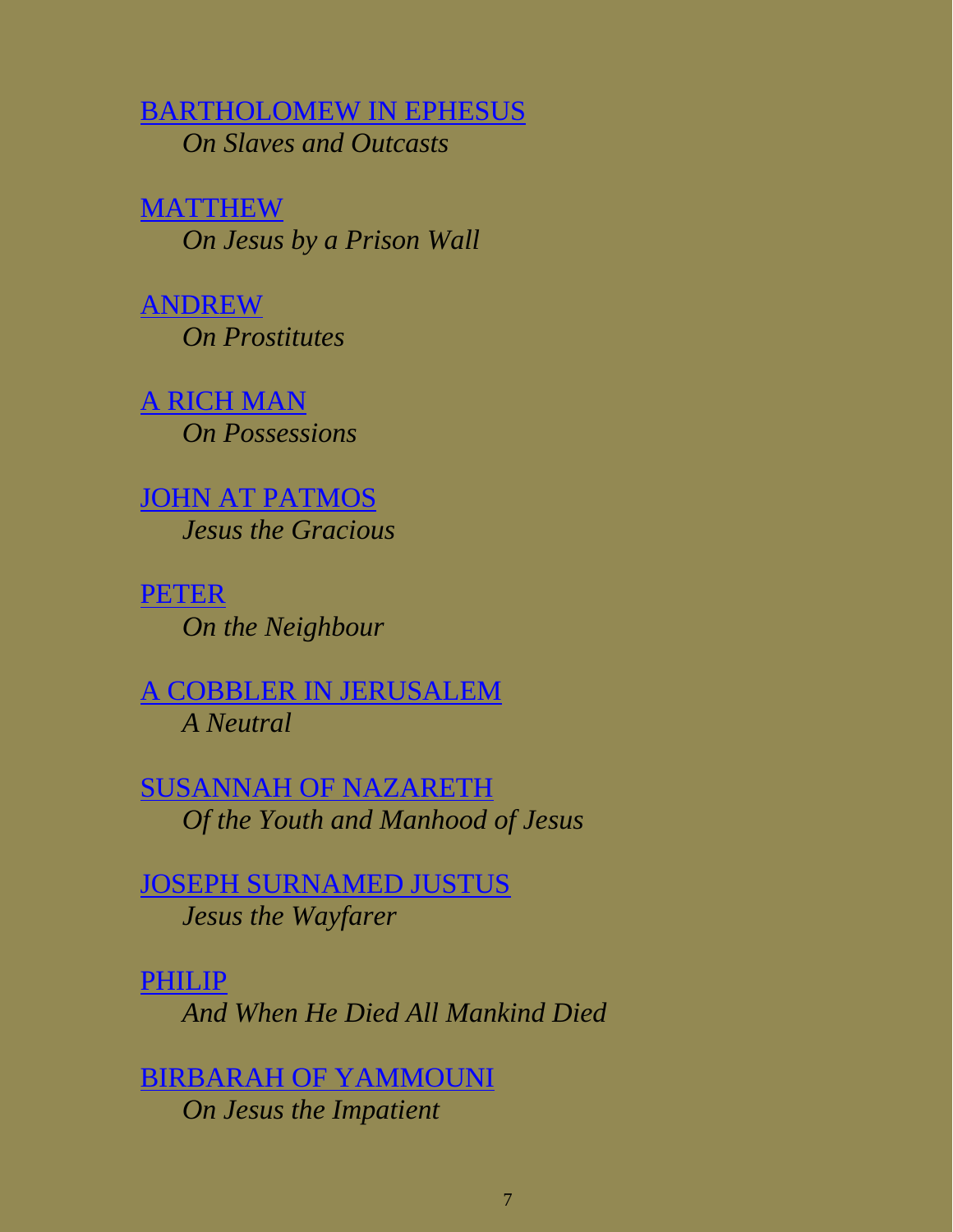### [PILATE'S WIFE TO A ROMAN LADY](http://gutenberg.net.au/ebooks03/0301451h.html#66)

### [A MAN OUTSIDE OF JERUSALEM](http://gutenberg.net.au/ebooks03/0301451h.html#67)  *Of Judas*

### [SARKIS AN OLD GREEK SHEPHERD CALLED THE](http://gutenberg.net.au/ebooks03/0301451h.html#68)  [MADMAN](http://gutenberg.net.au/ebooks03/0301451h.html#68)

 *Jesus and Pan*

[ANNAS THE HIGH PRIEST](http://gutenberg.net.au/ebooks03/0301451h.html#69)  *On Jesus the Rabble*

[A WOMAN, ONE OF MARY'S NEIGHBOURS](http://gutenberg.net.au/ebooks03/0301451h.html#70)  *A Lamentation*

[AHAZ THE PORTLY](http://gutenberg.net.au/ebooks03/0301451h.html#71)  *The Keeper of the Inn*

[BARABBAS](http://gutenberg.net.au/ebooks03/0301451h.html#72)  *The Last Words of Jesus*

[CLAUDIUS A ROMAN](http://gutenberg.net.au/ebooks03/0301451h.html#73) SENTINEL  *Jesus the Stoic*

[JAMES THE BROTHER OF THE LORD](http://gutenberg.net.au/ebooks03/0301451h.html#74)  *The Last Supper*

[SIMON THE CYRENE](http://gutenberg.net.au/ebooks03/0301451h.html#75)  *He who Carried the Cross*

**[CYBOREA](http://gutenberg.net.au/ebooks03/0301451h.html#76)**  *The Mother of Judas*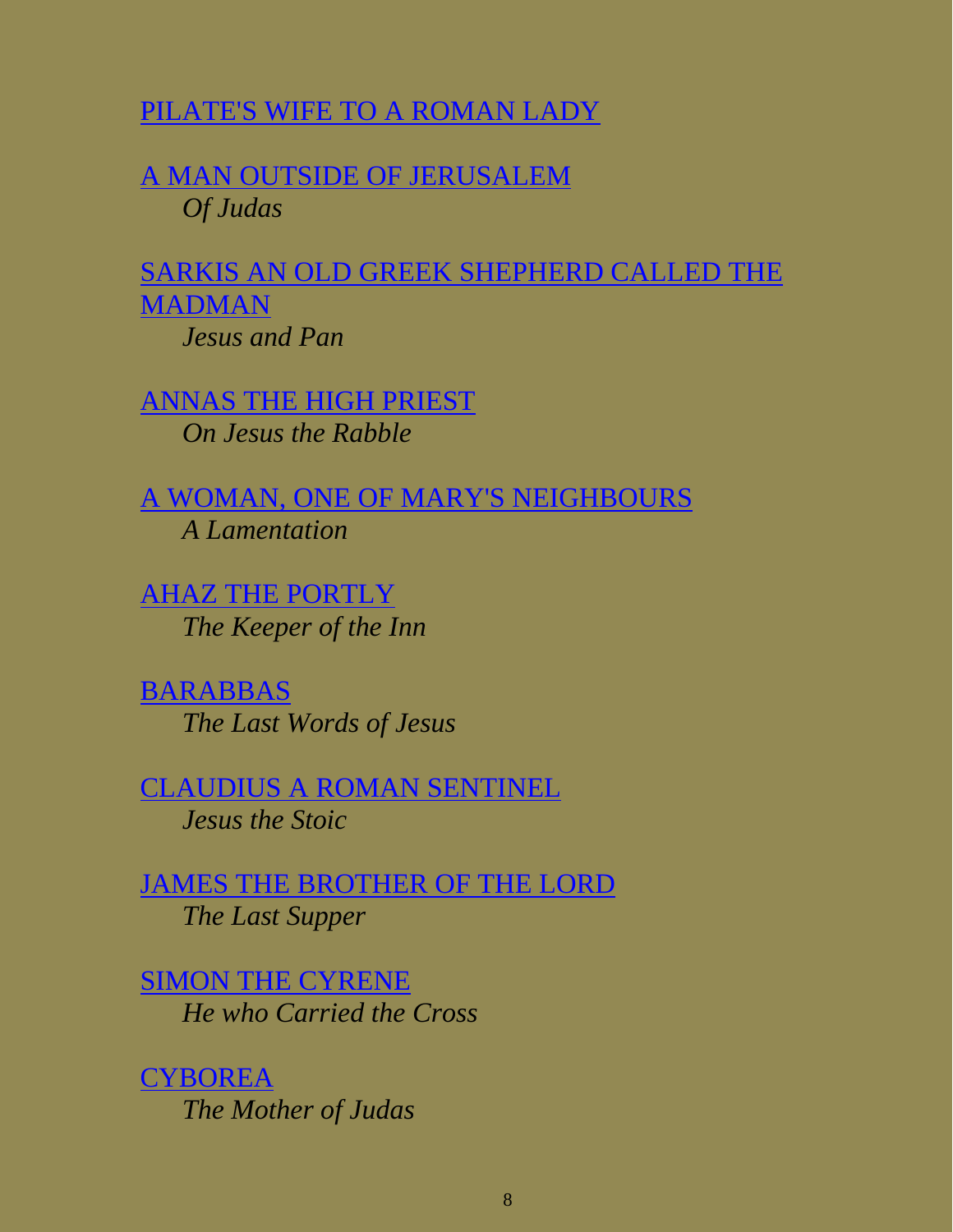[THE WOMAN OF BYBLOS](http://gutenberg.net.au/ebooks03/0301451h.html#77)  *A Lamentation*

[MARY MAGDALEN THIRTY YEARS LATER](http://gutenberg.net.au/ebooks03/0301451h.html#78)  *On the Resurrection of the Spirit*

[A MAN FROM LEBANON](http://gutenberg.net.au/ebooks03/0301451h.html#79)  *Nineteen Centuries Afterward*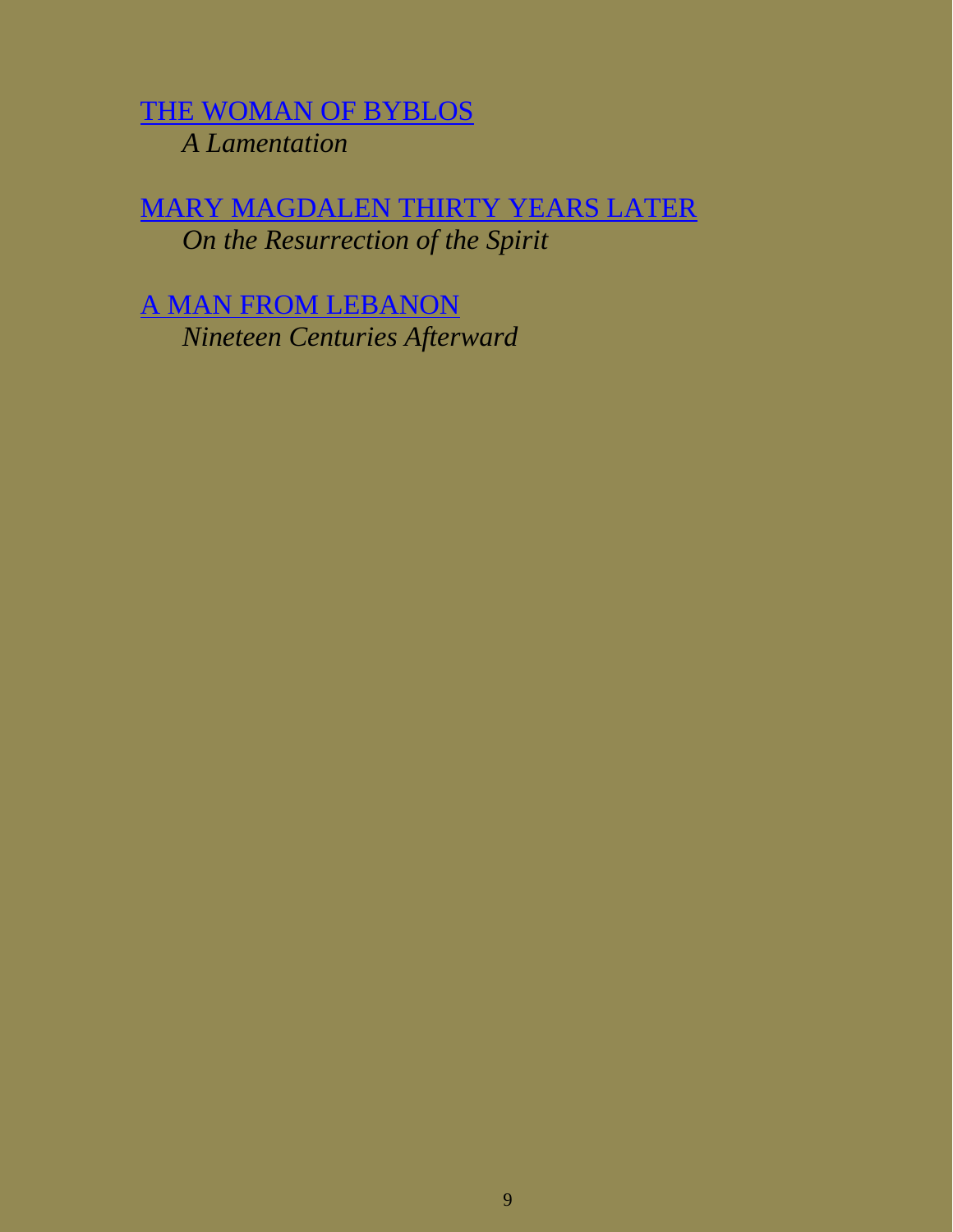### JAMES THE SON OF ZEBEDEE

*On the Kingdoms of the World*

Upon a day in the spring of the year Jesus stood in the market-place of Jerusalem and He spoke to the multitudes of the kingdom of heaven.

And He accused the scribes and the Pharisees of setting snares and digging pitfalls in the path of those who long after the kingdom; and He denounced them.

Now amongst the crowd was a company of men who defended the Pharisees and the scribes, and they sought to lay hands upon Jesus and upon us also.

But He avoided them and turned aside from them, and walked towards the north gate of the city.

And He said to us, "My hour has not yet come. Many are the things I have still to say unto you, and many are the deeds I shall yet perform ere I deliver myself up to the world."

Then He said, and there was joy and laughter in His voice, "Let us go into the North Country and meet the spring. Come with me to the hills, for winter is past and the snows of Lebanon are descending to the valleys to sing with the brooks.

"The fields and the vineyards have banished sleep and are awake to greet the sun with their green figs and tender grapes."

And He walked before us and we followed Him, that day and the next.

And upon the afternoon of the third day we reached the summit of Mount Hermon, and there He stood looking down upon the cities of the plains.

And His face shone like molten gold, and He outstretched His arms and He said to us, "Behold the earth in her green raiment, and see how the streams have hemmed the edges of her garments with silver.

"In truth the earth is fair and all that is upon her is fair.

"But there is a kingdom beyond all that you behold, and therein I shall rule. And if it is your choice, and if it is indeed your desire, you too shall come and rule with me.

"My face and your faces shall not be masked; our hand shall hold neither sword nor sceptre, and our subjects shall love us in peace and shall not be in fear of us."

Thus spoke Jesus, and unto all the kingdoms of the earth I was blinded, and unto all the cities of walls and towers; and it was in my heart to follow the Master to His kingdom.

Then just at that moment Judas of Iscariot stepped forth. And he walked up to Jesus, and spoke and said, "Behold, the kingdoms of the world are vast, and behold the cities of David and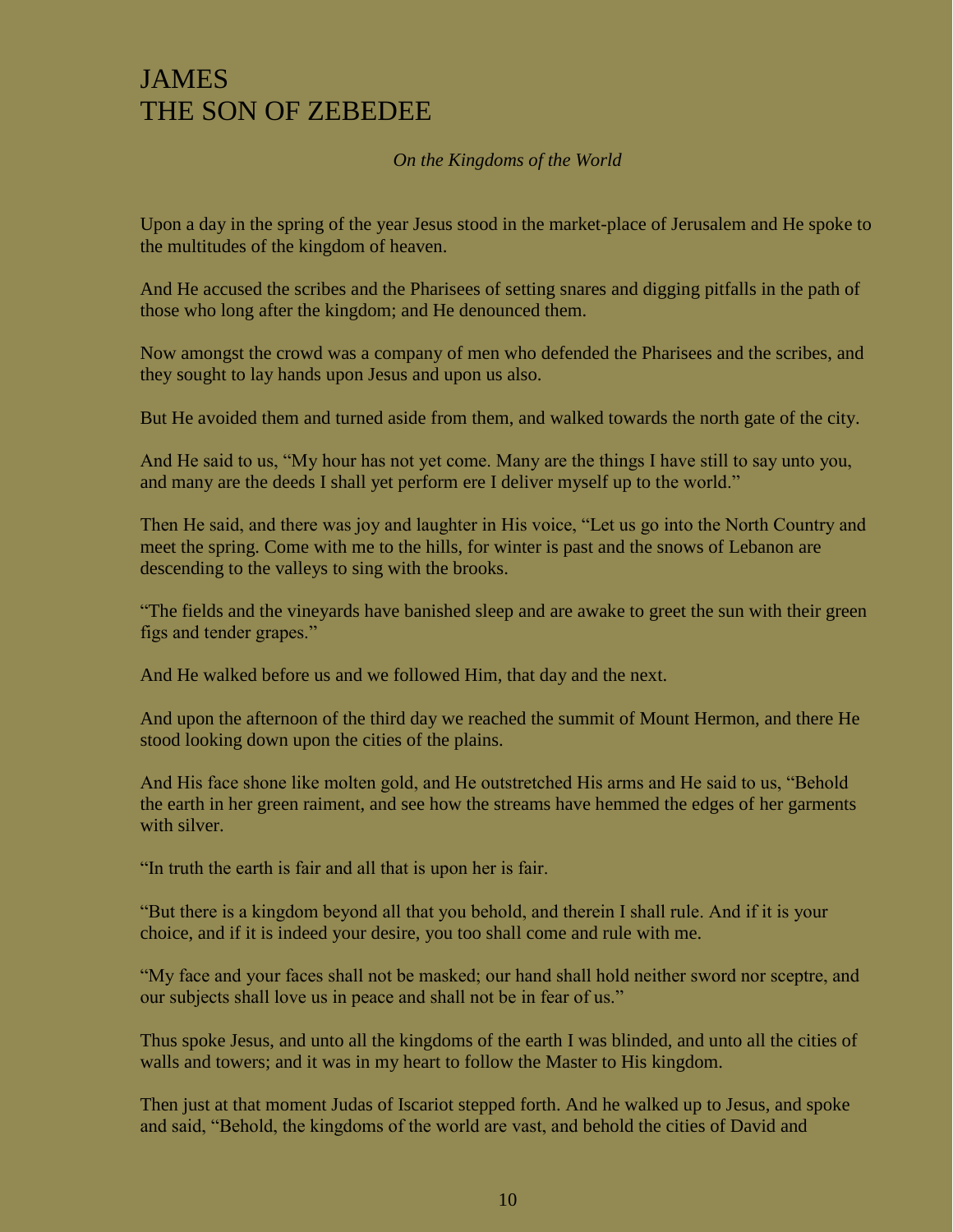Solomon shall prevail against the Romans. If you will be the king of the Jews we shall stand beside you with sword and shield and we shall overcome the alien."

But when Jesus heard this He turned upon Judas, and His face was filled with wrath. And He spoke in a voice terrible as the thunder of the sky and He said, "Get you behind me, Satan. Think you that I came down the years to rule an ant-hill for a day?

"My throne is a throne beyond your vision. Shall he whose wings encircle the earth seek shelter in a nest abandoned and forgotten?

"Shall the living be honoured and exalted by the wearer of shrouds?"

"My kingdom is not of this earth, and my seat is not builded upon the skulls of your ancestors.

"If you seek aught save the kingdom of the spirit then it were better for you to leave me here, and go down to the caves of your dead, where the crowned heads of yore hold court in their tombs and may still be bestowing honours upon the bones of your forefathers.

"Dare you tempt me with a crown of dross, when my forehead seeks the Pleiades, or else your thorns?

"Were it not for a dream dreamed by a forgotten race I would not suffer your sun to rise upon my patience, nor your moon to throw my shadow across your path.

"Were it not for a mother's desire I would have stripped me of the swaddling-clothes and escaped back to space.

"And were it not for sorrow in all of you I would not have stayed to weep.

"Who are you and what are you, Judas Iscariot? And why do you tempt me?

"Have you in truth weighed me in the scale and found me one to lead legions of pygmies, and to direct chariots of the shapeless against an enemy that encamps only in your hatred and marches nowhere but in your fear?

"Too many are the worms that crawl about me feet, and I will give them no battle. I am weary of the jest, and weary of pitying the creepers who deem me coward because I will not move among their guarded walls and towers.

"Pity it is that I must needs pity to the very end. Would that I could turn my steps towards a larger world where larger men dwell. But how shall I?

"Your priest and your emperor would have my blood. They shall be satisfied ere I go hence. I would not change the course of the law. And I would not govern folly.

"Let ignorance reproduce itself until it is weary of its own offspring.

"Let the blind lead the blind to the pitfall.

"And let the dead bury the dead till the earth be choked with its own bitter fruit.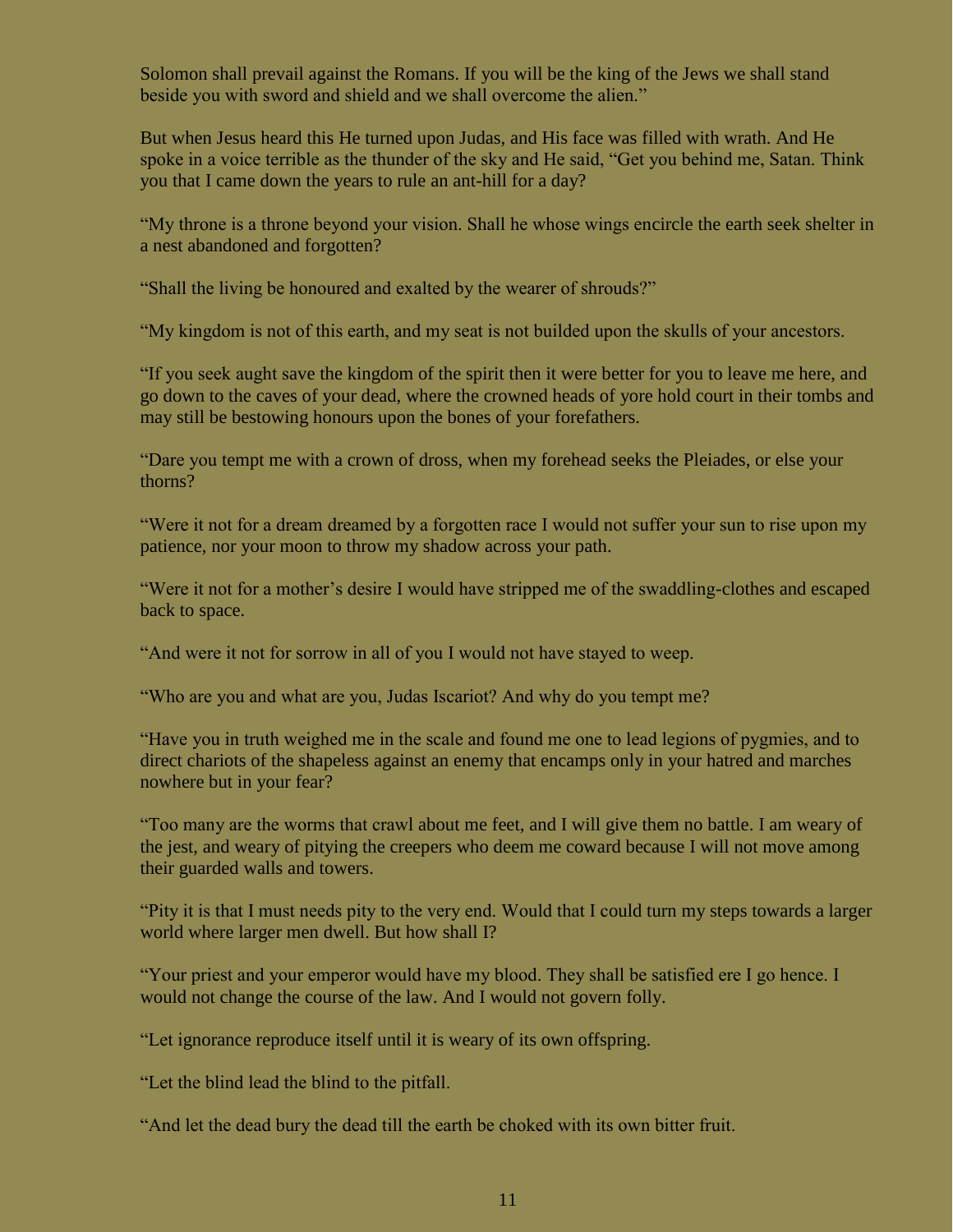"My kingdom is not of the earth. My kingdom shall be where two or three of you shall meet in love, and in wonder at the loveliness of life, and in good cheer, and in remembrance of me."

Then of a sudden He turned to Judas, and He said, "Get you behind me, man. Your kingdoms shall never be in my kingdom."

And now it was twilight, and He turned to us and said, "Let us go down. The night is upon us. Let us walk in light while the light is with us."

Then He went down from the hills and we followed Him. And Judas followed afar off.

And when we reached the lowland it was night.

And Thomas, the son of Diophanes, said unto Him, "Master, it is dark now, and we can no longer see the way. If it is in your will, lead us to the lights of yonder village where we may find meat and shelter."

And Jesus answered Thomas, and He said, "I have led you to the heights when you were hungry, and I have brought you down to the plains with a greater hunger. But I cannot stay with you this night. I would be alone."

Then Simon Peter stepped forth, and said:

Master, suffer us not to go alone in the dark. Grant that we may stay with you even here on this byway. The night and the shadows of the night will not linger, and the morning shall soon find us if you will but stay with us."

And Jesus answered, "This night the foxes shall have their holes, and the birds of the air their nests, but the Son of Man has not where on earth to lay His head. And indeed I would now be alone. Should you desire me you will find me again by the lake where I found you."

Then we walked away from Him with heavy hearts, for it was not in our will to leave Him.

Many times did we stop and turn our faces towards Him, and we saw him in lonely majesty, moving westward.

The only man among us who did not turn to behold Him in His aloneness was Judas Iscariot.

And from that day Judas became sullen and distant. And methought there was danger in the sockets of his eyes.

### ANNA THE MOTHER OF MARY

*On the Birth of Jesus*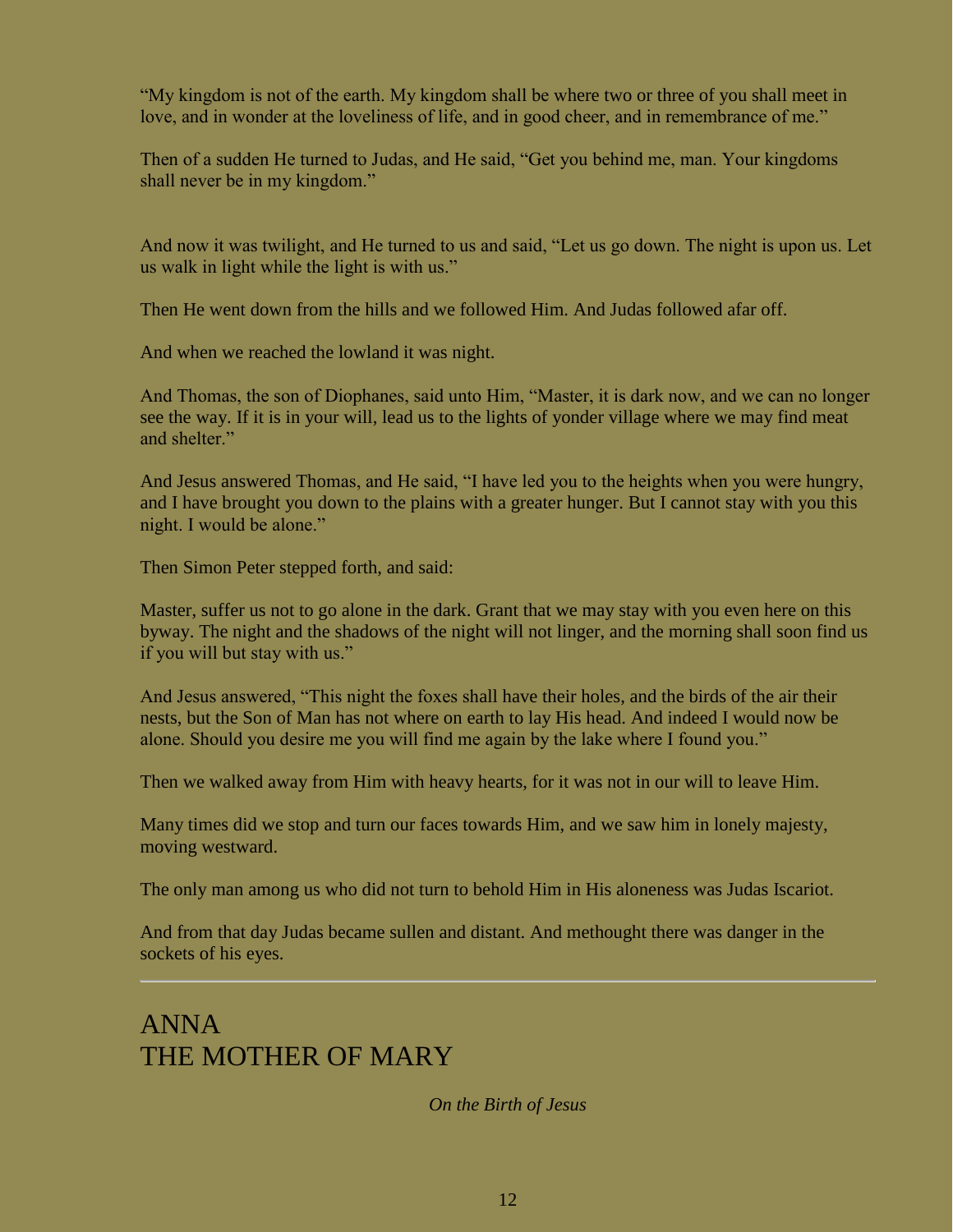Jesus the son of my daughter, was born here in Nazareth in the month of January. And the night that Jesus was born we were visited by men from the East. They were Persians who came to Esdraelon with the caravans of the Midianites on their way to Egypt. And because they did not find rooms at the inn they sought shelter in our house.

And I welcomed them and I said, "My daughter has given birth to a son this night. Surely you will forgive me if I do not serve you as it behoves a hostess."

Then they thanked me for giving them shelter. And after they had supped they said to me: "We would see the new-born."

Now the Son of Mary was beautiful to behold, and she too was comely.

And when the Persians beheld Mary and her babe, they took gold and silver from their bags, and myrrh and frankincense, and laid them all at the feet of the child.

Then they fell down and prayed in a strange tongue which we did not understand.

And when I led them to the bedchamber prepared for them they walked as if they were in awe at what they had seen.

When morning was come they left us and followed the road to Egypt.

But at parting they spoke to me and said, "The child is not but a day old, yet we have seen the light of our God in His eyes and the smile of our God upon His mouth.

"We bid you protect Him that He may protect you all."

And so saying, they mounted their camels and we saw them no more.

Now Mary seemed not so much joyous in her first-born, as full of wonder and surprise.

She would look upon her babe, and then turn her face to the window and gaze far away into the sky as if she saw visions.

And there were valleys between her heart and mine.

And the child grew in body and in spirit, and He was different from other children. He was aloof and hard to govern, and I could not lay my hand upon Him.

But He was beloved by everyone in Nazareth, and in my heart I knew why.

Oftentimes He would take away our food to give to the passer-by. And He would give other children the sweetmeat I had given Him, before He had tasted it with His own mouth.

He would climb the trees of my orchard to get the fruits, but never to eat them Himself.

And He would race with other boys, and sometimes, because He was swifter of foot, He would delay so that they might pass the stake ere He should reach it.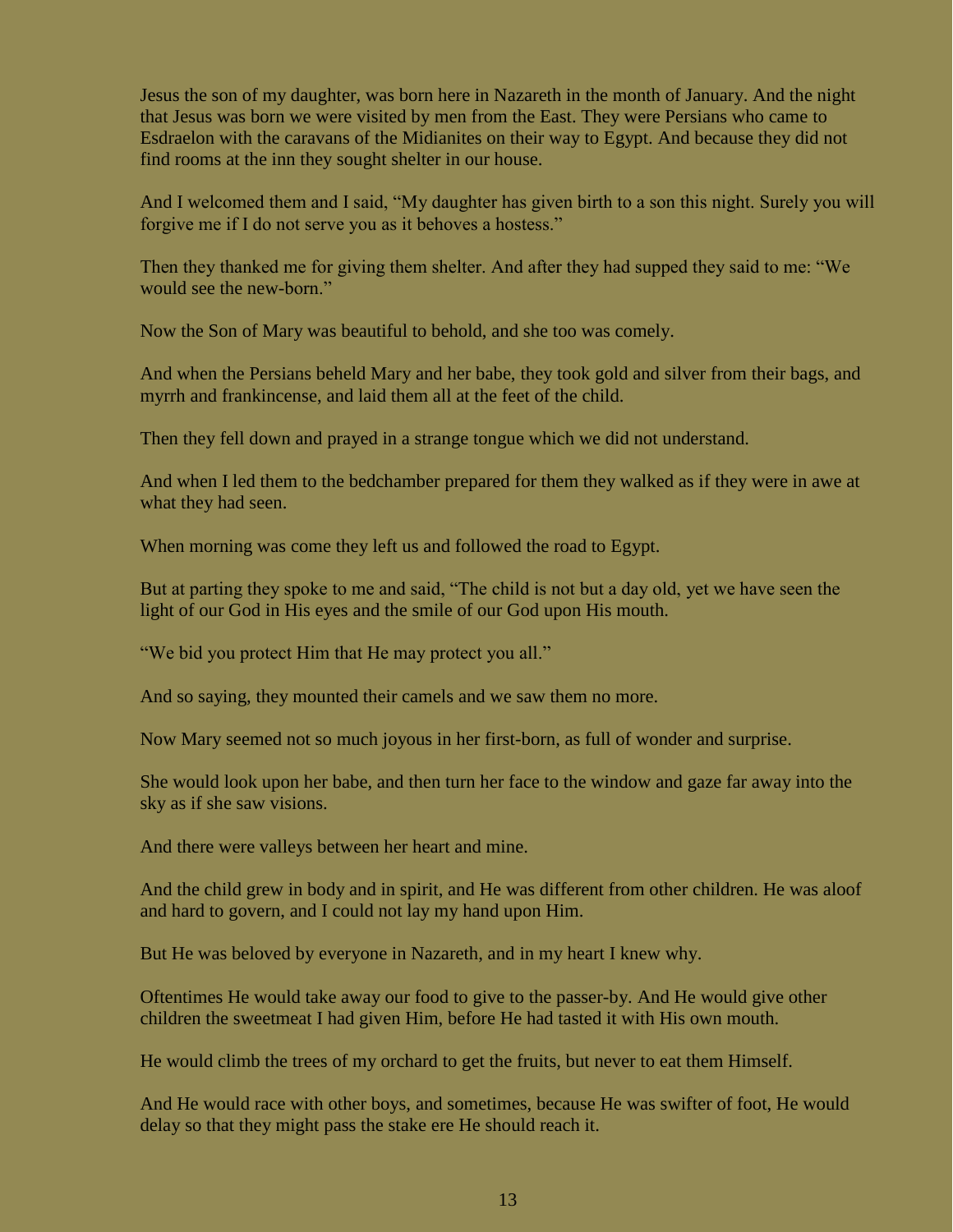And sometimes when I led Him to His bed He would say, "Tell my mother and the others that only my body will sleep. My mind will be with them till their mind come to my morning."

And many other wondrous words He said when He was a boy, but I am too old to remember.

Now they tell me I shall see Him no more. But how shall I believe what they say?

I still hear His laughter, and the sound of His running about my house. And whenever I kiss the cheek of my daughter His fragrance returns to my heart, and His body seems to fill my arms.

But is it not passing strange that my daughter does not speak of her first-born to me?

Sometimes it seems that my longing for Him is greater than hers. She stands as firm before the day as if she were a bronzen image, while my heart melts and runs into streams.

Perhaps she knows what I do not know. Would that she might tell me also.

### ASSAPH CALLED THE ORATOR OF TYRE

*On the Speech of Jesus*

What shall I say of His speech? Perhaps something about His person lent power to His words and swayed those who heard Him. For He was comely, and the sheen of the day was upon His countenance.

Men and women gazed at Him more than they listened to His argument. But at times He spoke with the power of a spirit, and that spirit had authority over those who heard Him.

In my youth I had heard the orators of Rome and Athens and Alexandria. The young Nazarene was unlike them all.

They assembled their words with an art to enthral the ear, but when you heard Him your heart would leave you and go wandering into regions not yet visited.

He would tell a story or relate a parable, and the like of His stories and parables had never been heard in Syria. He seemed to spin them out of the seasons, even as time spins the years and the generations.

He would begin a story thus: "The ploughman went forth to the field to sow his seeds."

Or, "Once there was a rich man who had many vineyards."

Or, "A shepherd counted his sheep at eventide and found that one sheep was missing."

And such words would carry His listeners into their simpler selves, and into the ancient of their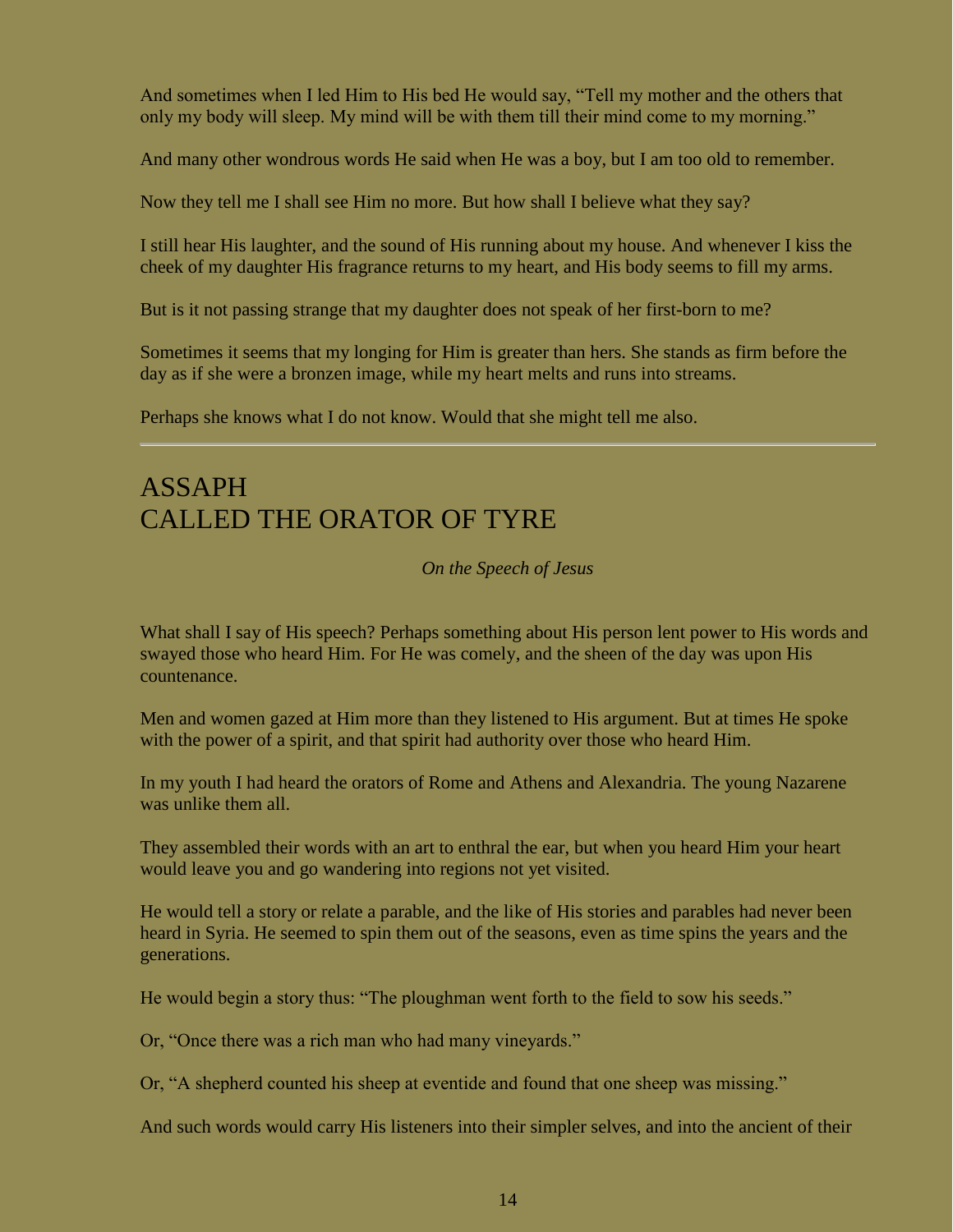days.

At heart we are all ploughmen, and we all love the vineyard. And in the pastures of our memory there is a shepherd and a flock and the lost sheep.

And there is the plough-share and the winepress and the threshing-floor.

He knew the source of our older self, and the persistent thread of which we are woven.

The Greek and the Roman orators spoke to their listeners of life as it seemed to the mind. The Nazarene spoke of a longing that lodged in the heart.

They saw life with eyes only a little clearer than yours and mine. He saw life in the light of God.

I often think that He spoke to the crowd as a mountain would speak to the plain.

And in His speech there was a power that was not commanded by the orators of Athens or of Rome.

### MARY MAGDALENE

#### *On Meeting Jesus for the First Time*

It was in the month of June when I saw Him for the first time. He was walking in the wheat field when I passed by with my handmaidens, and He was alone.

The rhythm of His steps was different from other men's, and the movement of His body was like naught I had seen before.

Men do not pace the earth in that manner. And even now I do not know whether He walked fast or slow.

My handmaidens pointed their fingers at Him and spoke in shy whispers to one another. And I stayed my steps for a moment, and raised my hand to hail Him. But He did not turn His face, and He did not look at me. And I hated Him. I was swept back into myself, and I was as cold as if I had been in a snow-drift. And I shivered.

That night I beheld Him in my dreaming; and they told me afterward that I screamed in my sleep and was restless upon my bed.

It was in the month of August that I saw Him again, through my window. He was sitting in the shadow of the cypress tree across my garden, and He was still as if He had been carved out of stone, like the statues in Antioch and other cities of the North Country.

And my slave, the Egyptian, came to me and said, "That man is here again. He is sitting there across your garden."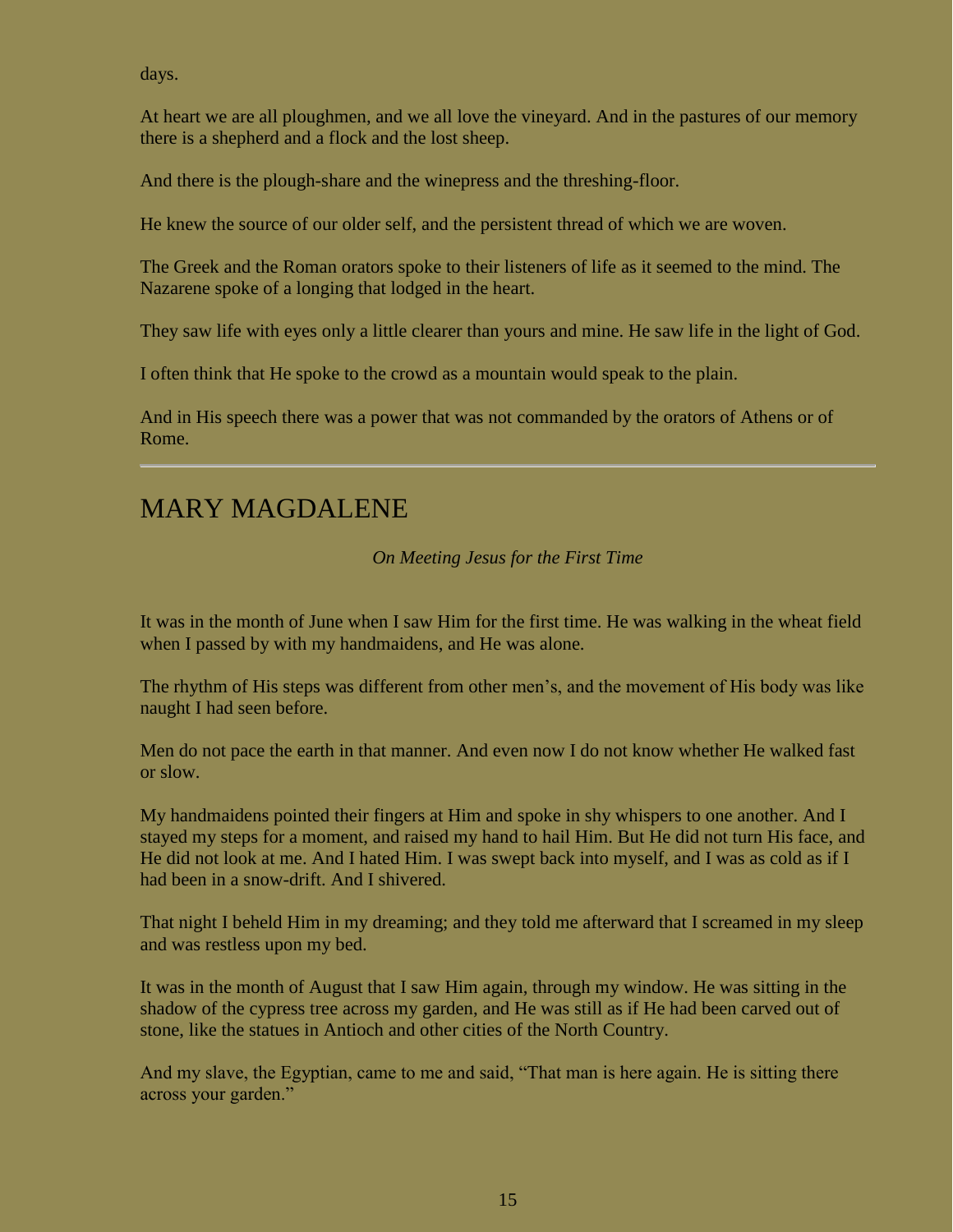And I gazed at Him, and my soul quivered within me, for He was beautiful.

His body was single and each part seemed to love every other part.

Then I clothed myself with raiment of Damascus, and I left my house and walked towards Him.

Was it my aloneness, or was it His fragrance, that drew me to Him? Was it a hunger in my eyes that desired comeliness, or was it His beauty that sought the light of my eyes?

Even now I do not know.

I walked to Him with my scented garments and my golden sandals, the sandals the Roman captain had given me, even these sandals. And when I reached Him, I said, "Good-morrow to you."

And He said, "Good-morrow to you, Miriam."

And He looked at me, and His night-eyes saw me as no man had seen me. And suddenly I was as if naked, and I was shy.

Yet He had only said, "Good-morrow to you."

And then I said to Him, "Will you not come to my house?"

And He said, "Am I not already in your house?"

I did not know what He meant then, but I know now.

And I said, "Will you not have wine and bread with me?"

And He said, "Yes, Miriam, but not now."

Not now, not now, He said. And the voice of the sea was in those two words, and the voice of the wind and the trees. And when He said them unto me, life spoke to death.

For mind you, my friend, I was dead. I was a woman who had divorced her soul. I was living apart from this self which you now see. I belonged to all men, and to none. They called me harlot, and a woman possessed of seven devils. I was cursed, and I was envied.

But when His dawn-eyes looked into my eyes all the stars of my night faded away, and I became Miriam, only Miriam, a woman lost to the earth she had known, and finding herself in new places.

And now again I said to Him, "Come into my house and share bread and wine with me."

And He said, "Why do you bid me to be your guest?"

And I said, "I beg you to come into my house." And it was all that was sod in me, and all that was sky in me calling unto Him.

Then He looked at me, and the noontide of His eyes was upon me, and He said, "You have many lovers, and yet I alone love you. Other men love themselves in your nearness. I love you in your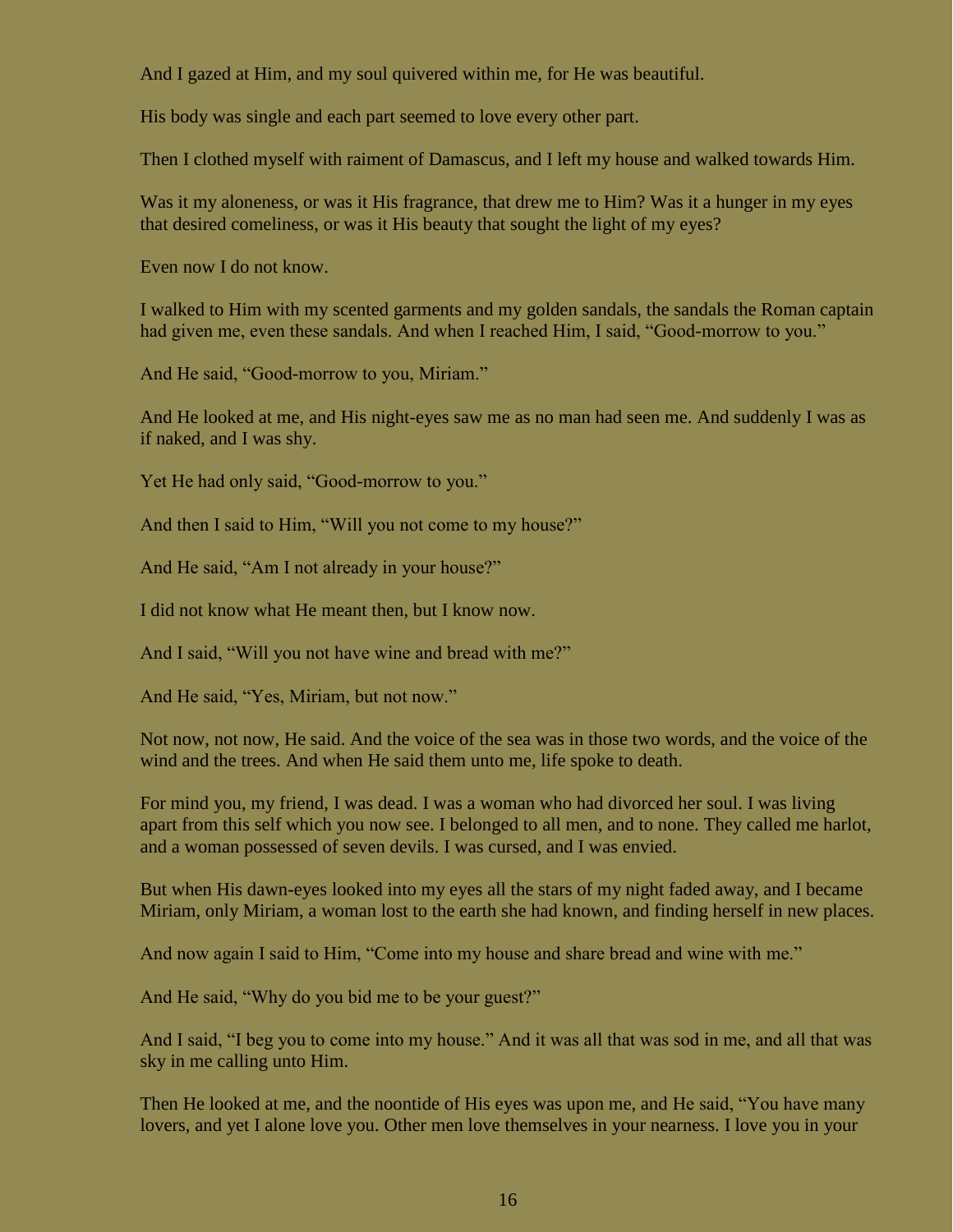self. Other men see a beauty in you that shall fade away sooner than their own years. But I see in you a beauty that shall not fade away, and in the autumn of your days that beauty shall not be afraid to gaze at itself in the mirror, and it shall not be offended.

"I alone love the unseen in you."

Then He said in a low voice, "Go away now. If this cypress tree is yours and you would not have me sit in its shadow, I will walk my way."

And I cried to Him and I said, "Master, come to my house. I have incense to burn for you, and a silver basin for your feet. You are a stranger and yet not a stranger. I entreat you, come to my house."

Then He stood up and looked at me even as the seasons might look down upon the field, and He smiled. And He said again: "All men love you for themselves. I love you for yourself."

And then He walked away.

But no other man ever walked the way He walked. Was it a breath born in my garden that moved to the east? Or was it a storm that would shake all things to their foundations?

I knew not, but on that day the sunset of His eyes slew the dragon in me, and I became a woman, I became Miriam, Miriam of Mijdel.

### **PHILEMON** A GREEK APOTHECARY

*On Jesus the Master Physician*

The Nazarene was the Master Physician of His people. No other man knew so much of our bodies and of their elements and properties.

He made whole those who were afflicted with diseases unknown to the Greeks and the Egyptians. They say He even called back the dead to life. And whether this be true or not true, it declares His power; for only to him who has wrought great things is the greatest ever attributed.

They say also that Jesus visited India and the Country between the Two Rivers, and that there the priests revealed to Him the knowledge of all that is hidden in the recesses of our flesh.

Yet that knowledge may have been given to Him direct by the gods, and not through the priests. For that which has remained unknown to all men for an eon may be disclosed to one man in but a moment. And Apollo may lay his hand on the heart of the obscure and make it wise.

Many doors were open to the Tyrians and the Thebans, and to this man also certain sealed doors were opened. He entered the temple of the soul, which is the body; and He beheld the evil spirits that conspire against our sinews, and also the good spirits that spin the threads thereof.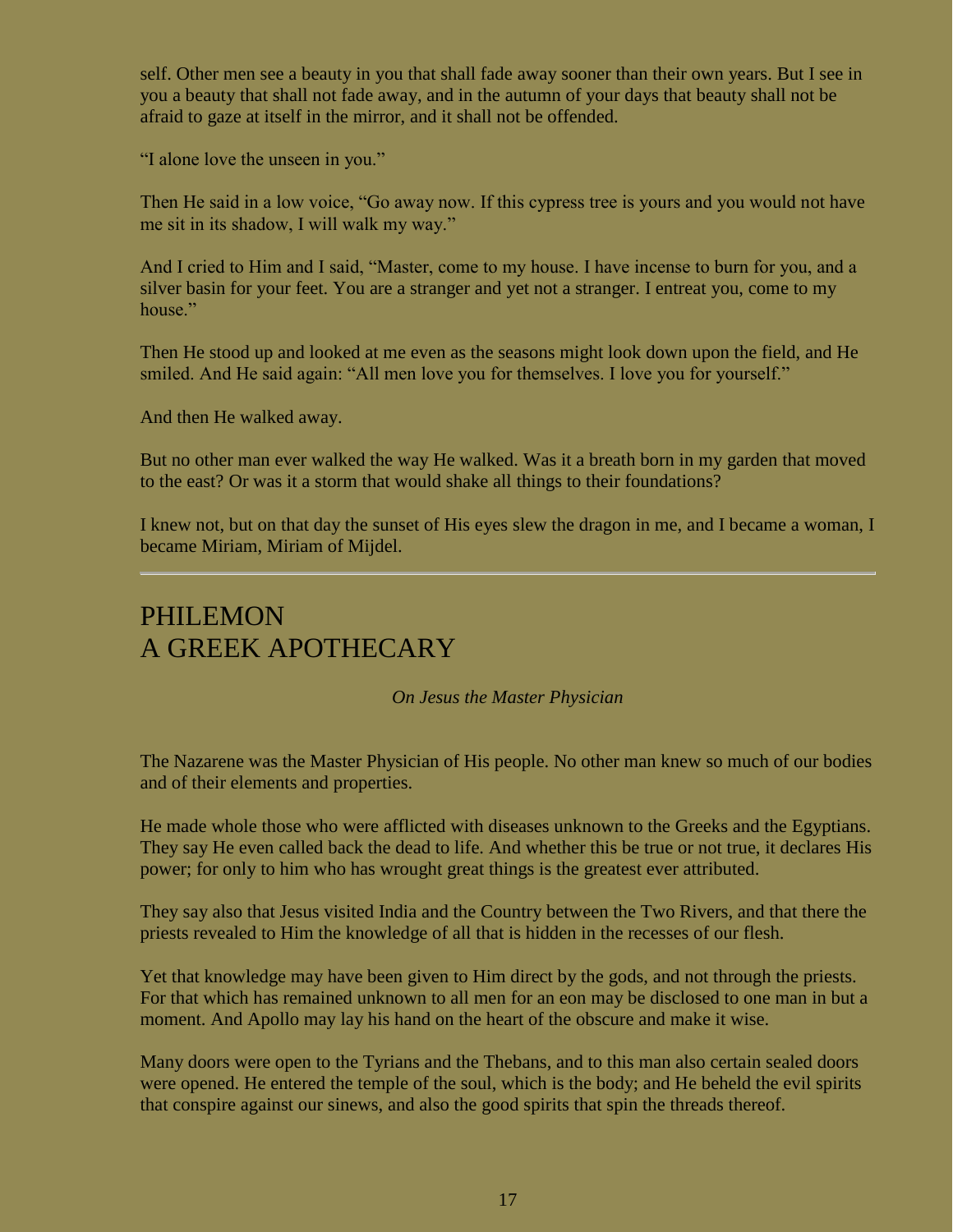Methinks it was by the power of opposition and resistance that He healed the sick, but in a manner unknown to our philosophers. He astonished fever with His snow-like touch and it retreated; and He surprised the hardened limbs with His own calm and they yielded to Him and were at peace.

He knew the ebbing sap within the furrowed bark – but how He reached the sap with His fingers I do not know. He knew the sound steel underneath the rust – but how He freed the sword and made it shine no man can tell.

Sometimes it seems to me that He heard the murmuring pain of all things that grow in the sun, and that then He lifted them up and supported them, not only by His own knowledge, but also by disclosing to them their own power to rise and become whole.

Yet He was not much concerned with Himself as a physician. He was rather preoccupied with the religion and the politics of this land. And this I regret, for first of all things we must needs be sound of body.

But these Syrians, when they are visited by an illness, seek an argument rather than medicine.

And pity it is that the greatest of all their physicians chose rather to be but a maker of speeches in the market-place.

### SIMON WHO WAS CALLED PETER

*When He and His Brother were Called*

I was on the shore of the Lake of Galilee when I first beheld Jesus my Lord and my Master.

My brother Andrew was with me and we were casting out net into the waters.

The waves were rough and high and we caught but few fish. And our hearts were heavy.

Suddenly Jesus stood near us, as if He had taken form that very moment, for we had not seen Him approaching.

He called us by our names, and He said, "If you will follow me I will lead you to an inlet where the fishes are swarming."

And as I looked at His face the net fell from my hands, for a flame kindled within me and I recognized Him.

And my brother Andrew spoke and said, "We know all the inlets upon these shores, and we know also that on a windy day like this the fish seek a depth beyond our nets."

And Jesus answered, "Follow me to the shores of a greater sea. I shall make you fishers of men. And your net shall never be empty."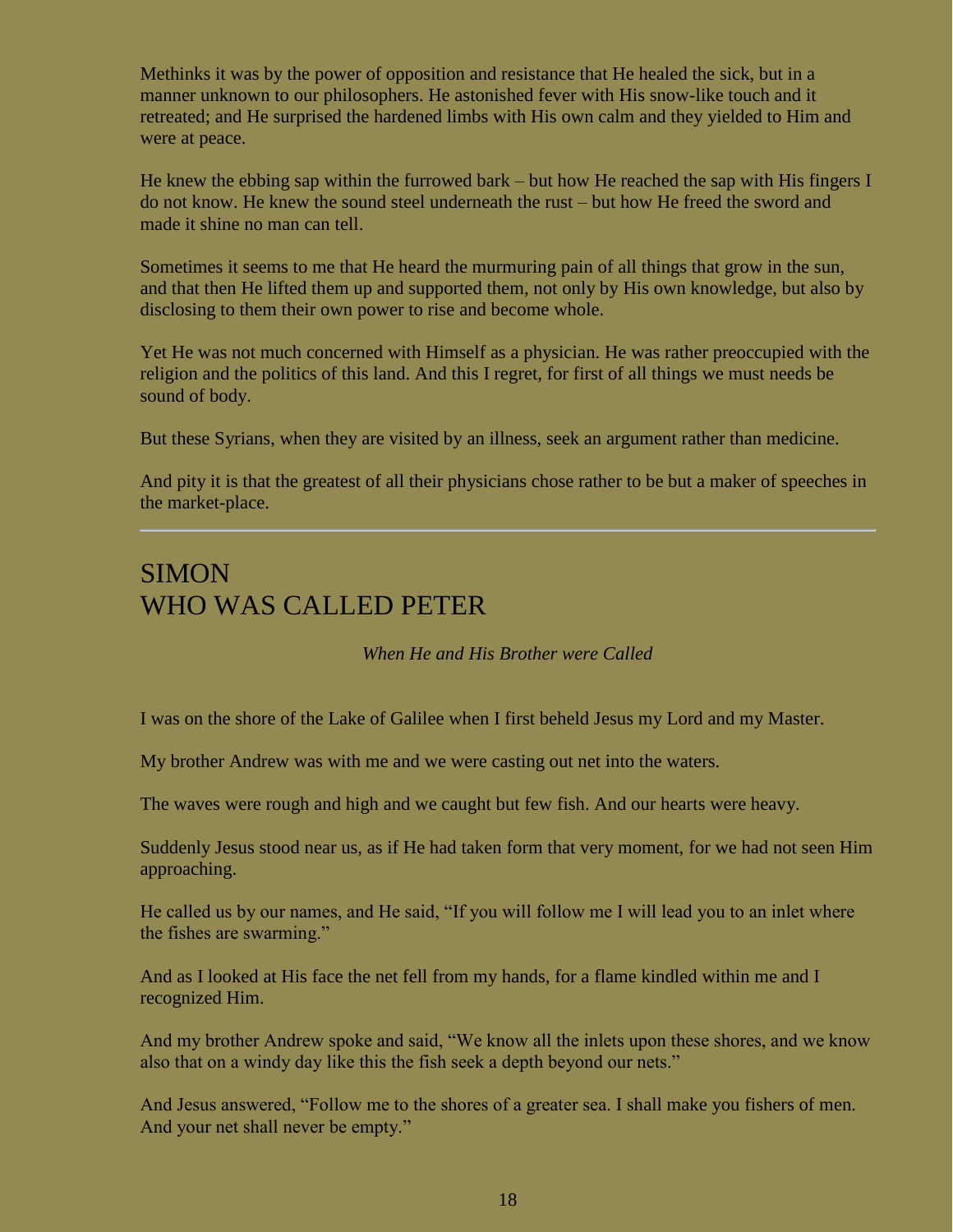And we abandoned our boat and our net and followed Him.

I myself was drawn by a power, viewless, that walked beside His person.

I walked near Him, breathless and full of wonder, and my brother Andrew was behind us, bewildered and amazed.

And as we walked on the sand I made bold and said unto Him, "Sir, I and my brother will follow your footsteps, and where you go we too will go. But if it please you to come to our house this night, we shall be graced by your visit. Our house is not large and our ceiling not high, and you will sit at but a frugal meal. Yet if you will abide in our hovel it will be to us a palace. And would you break bread with us, we in your presence were to be envied by the princes of the land."

And He said, "Yea, I will be your guest this night."

And I rejoiced in my heart. And we walked behind Him in silence until we reached our house.

And as we stood at the threshold Jesus said, "Peace be to this house, and to those who dwell in it."

Then He entered and we followed Him.

My wife and my wife's mother and my daughter stood before Him and they worshipped Him; then they knelt before Him and kissed the hem of His sleeve.

They were astonished that He, the chosen and the well beloved, had come to be our guest; for they had already seen Him by the River Jordan when John the Baptist had proclaimed Him before the people.

And straightway my wife and my wife's mother began to prepare the supper.

My brother Andrew was a shy man, but his faith in Jesus was deeper than my faith.

And my daughter, who was then but twelve year old, stood by Him and held His garment as if she were in fear He would leave us and go out again into the night. She clung to Him like a lost sheep that has found its shepherd.

Then we sat at the board, and He broke the bread and poured the wine; and He turned to us saying, "My friends, grace me now in sharing this food with me, even as the Father has graced us in giving it unto us."

These words He said ere He touched a morsel, for He wished to follow an ancient custom that the honoured guest becomes the host.

And as we sat with Him around the board we felt as if we were sitting at the feast of the great King.

My daughter Petronelah, who was young and unknowing, gazed at His face and followed the movements of His hands. And I saw a veil of tears in her eyes.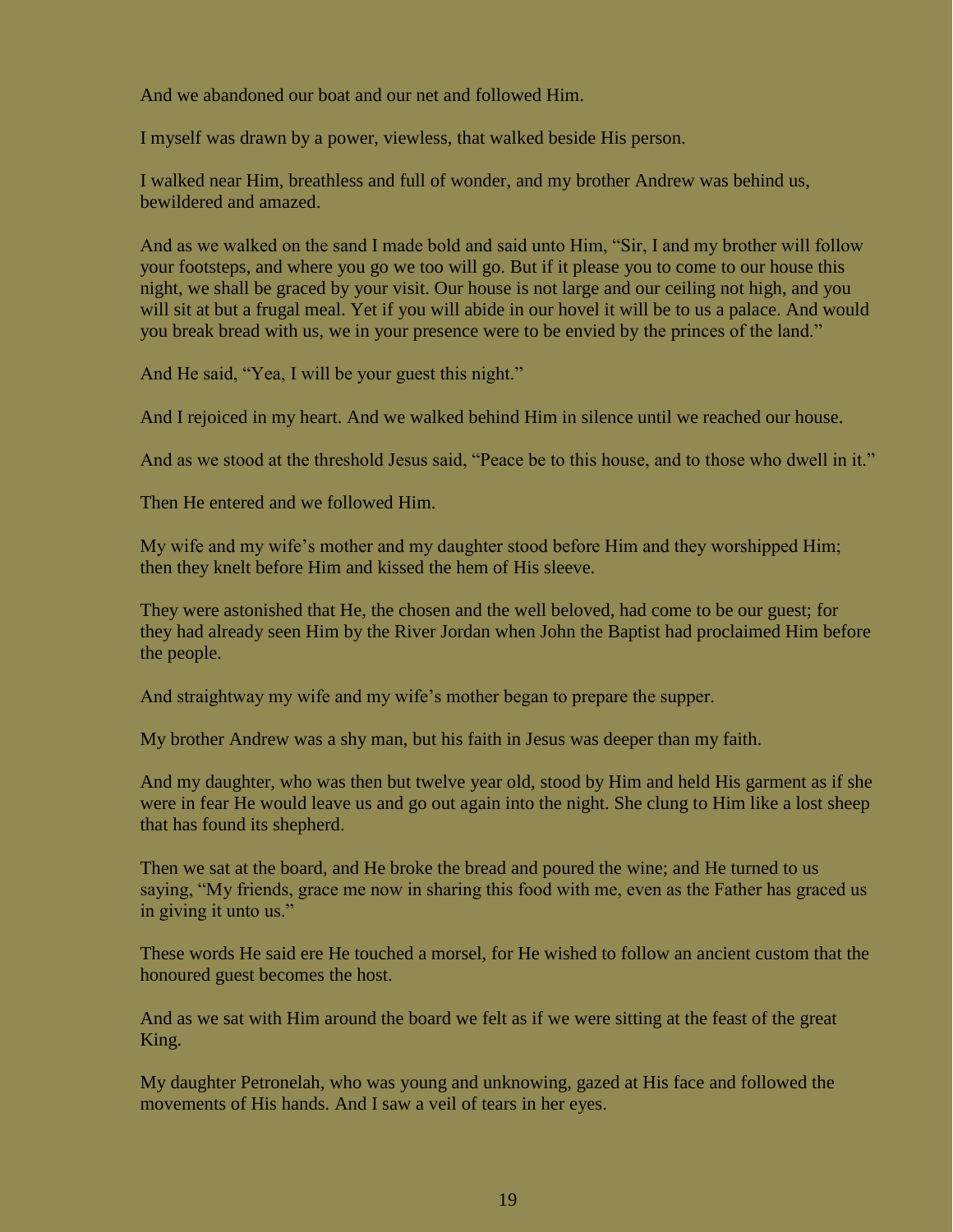When He left the board we followed Him and sat about Him in the vine-arbour.

And He spoke to us and we listened, and our hearts fluttered within us like birds.

He spoke of the second birth of man, and of the opening of the gates of the heavens; and of angels descending and bringing peace and good cheer to all men, and of angels ascending to the throne bearing the longings of men to the Lord God.

Then He looked into my eyes and gazed into the depths of my heart. And He said, "I have chosen you and your brother, and you must needs come with me. You have laboured and you have been heavy-laden. Now I shall give you rest. Take up my yoke and learn of me, for in my heart is peace, and your soul shall find abundance and a home-coming."

When He spoke thus I and my brother stood up before Him, and I said to Him, "Master, we will follow you to the ends of the earth. And if our burden were as heavy as the mountain we would bear it with you in gladness. And should we fall by the wayside we shall know that we have fallen on the way to heaven, and we shall be satisfied."

And my brother Andrew spoke and said, "Master, we would be threads between your hands and your loom. Weave us into the cloth if you will, for we would be in the raiment of the Most High."

And my wife raised her face, and the tears were upon her cheeks and she spoke with joy, and she said, "Blessed are you who come in the name of the Lord. Blessed is the womb that carried you, and the breast that gave you milk."

And my daughter, who was but twelve years old, sat at His feet and she nestled close to Him.

And the mother of my wife, who sat at the threshold, said no word. She only wept in silence and her shawl was wet with her tears.

Then Jesus walked over to her and He raised her face to His face and He said to her, "You are the mother of all these. You weep for joy, and I will keep your tears in my memory."

And now the old moon rose above the horizon. And Jesus gazed upon it for a moment, and then He turned to us and said, "It is late. Seek your beds, and may God visit your repose. I will be here in this arbour until dawn. I have cast my net this day and I have caught two men; I am satisfied, and now I bid you good-night."

Then my wife's mother said, "But we have laid your bed in the house, I pray you enter and rest."

And He answered her saying, "I would indeed rest, but not under a roof. Suffer me to lie this night under the canopy of the grapes and the stars."

And she made haste and brought out the mattress and the pillows and the coverings. And He smiled at her and He said, "Behold, I shall lie down upon a bed twice made."

Then we left Him and entered into the house, and my daughter was the last one to enter. And her eyes were upon Him until I had closed the door.

Thus for the first time I knew my Lord and Master.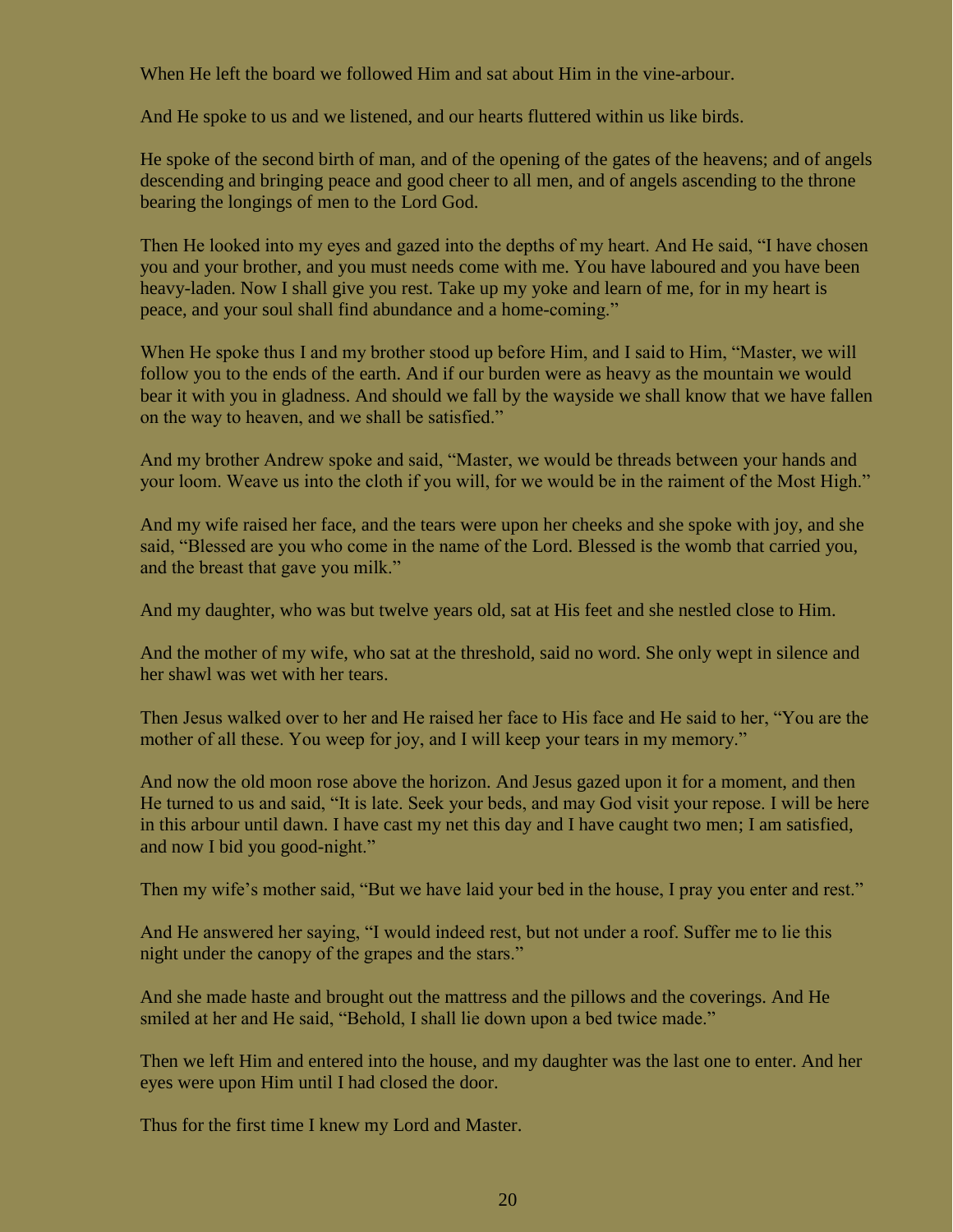### CAIAPHAS

*The High Priest*

In speaking of that man Jesus and of His death let us consider two salient facts: the Torah must needs be held in safety by us, and this kingdom must needs be protected by Rome.

Now that man was defiant to us and to Rome. He poisoned the mind of the simple people, and He led them as if by magic against us and against Caesar.

My own slaves, both men and women, after hearing him speak in the market-place, turned sullen and rebellious. Some of them left my house and escaped to the desert whence they came.

Forget not that the Torah is our foundation and our tower of strength. No man shall undermine us while we have this power to restrain his hand, and no man shall overthrow Jerusalem so long as its walls stand upon the ancient stone that David laid.

If the seed of Abraham is indeed to live and thrive this soil must remain undefiled.

And that man Jesus was a defiler and a corrupter. We slew Him with a conscience both deliberate and clean. And we shall slay all those who would debase the laws of Moses or seek to befoul our sacred heritage.

We and Pontius Pilatus knew the danger in that man, and that it was wise to bring Him to an end.

I shall see that His followers come to the same end, and the echo of His words to the same silence.

If Judea is to live all men who oppose her must be brought down to the dust. And ere Judea shall die I will cover my grey head with ashes even as did Samuel the prophet, and I will tear off this garment of Aaron and clothe me in sackcloth until I go hence for ever.

### JOANNA THE WIFE OF HEROD'S STEWARD

#### *On Children*

Jesus was never married but He was a friend of women, and He knew them as they would be known in sweet comradeship.

And He loved children as they would be loved in faith and understanding.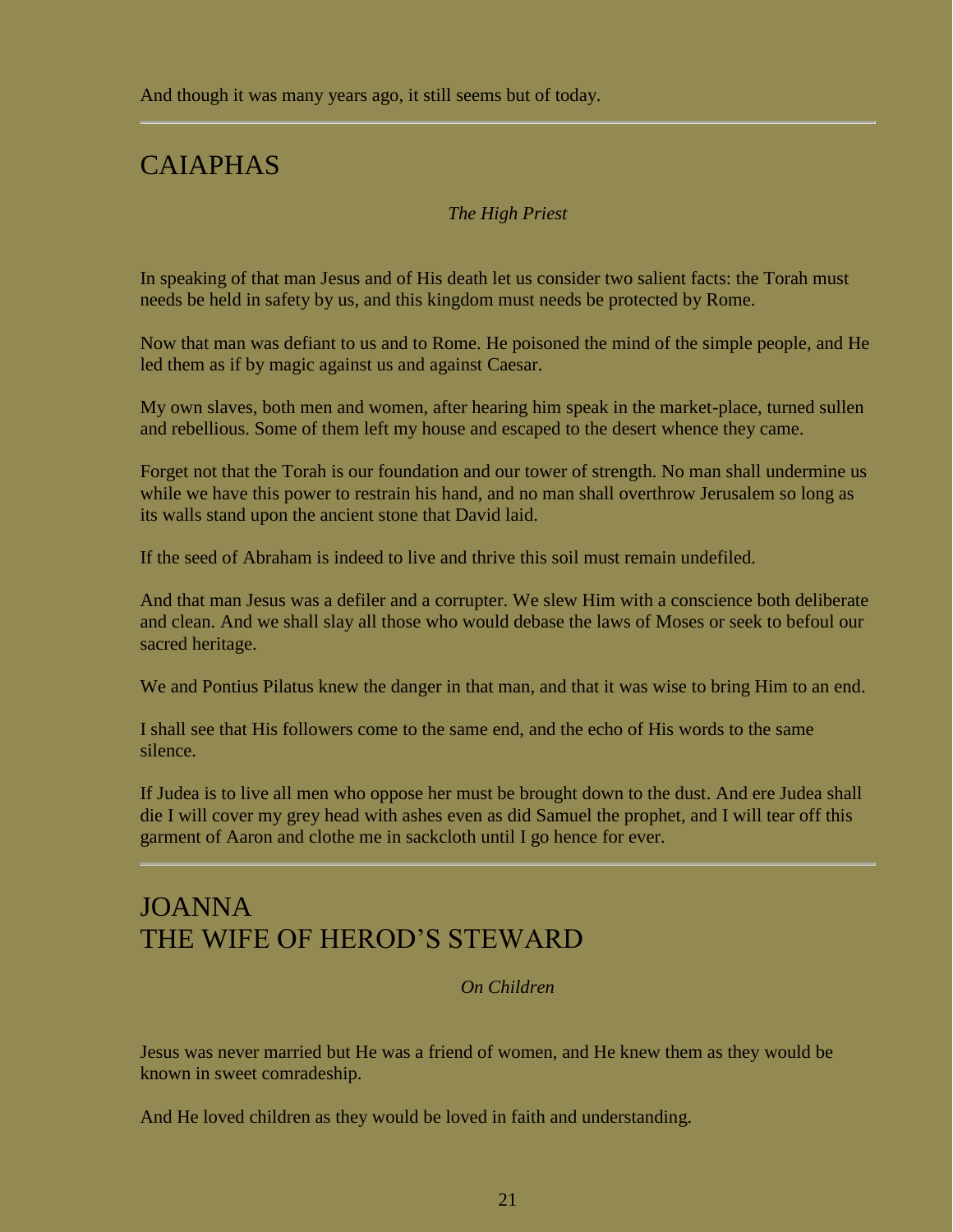In the light of His eyes there was a father and a brother and a son.

He would hold a child upon His knees and say, "Of such is your might and your freedom; and of such is the kingdom of the spirit."

They say that Jesus heeded not the law of Moses, and that He was over-forgiving to the prostitutes of Jerusalem and the country side.

I myself at that time was deemed a prostitute, for I loved a man who was not my husband, and he was a Sadducee.

And on a day the Sadducees came upon me in my house when my lover was with me, and they seized me and held me, and my lover walked away and left me.

Then they led me to the market-place where Jesus was teaching.

it was their desire to hold me up before Him as a test and a trap for Him.

But Jesus judged me not. He laid shame upon those who would have had me shamed, and He reproached them.

And He bade me go my way.

And after that all the tasteless fruit of life turned sweet to my mouth, and the scentless blossoms breathed fragrance into my nostrils. I became a woman without a tainted memory, and I was free, and my head was no longer bowed down.

### RAFCA

#### *The Bride of Cana*

This happened before He was known to the people.

I was in my mother's garden tending the rose-bushes, when He stopped at our gate.

And He said, "I am thirsty. Will you give me water from your well?"

And I ran and brought the silver cup, and filled it with water; and I poured into it a few drops from the jasmine vial.

And He drank deep and was pleased.

Then He looked into my eyes and said, "My blessing shall be upon you."

When He said that I felt as it were a gust of wind rushing through my body. And I was no longer shy; and I said, "Sir, I am betrothed to a man of Cana in Galilee. And I shall be married on the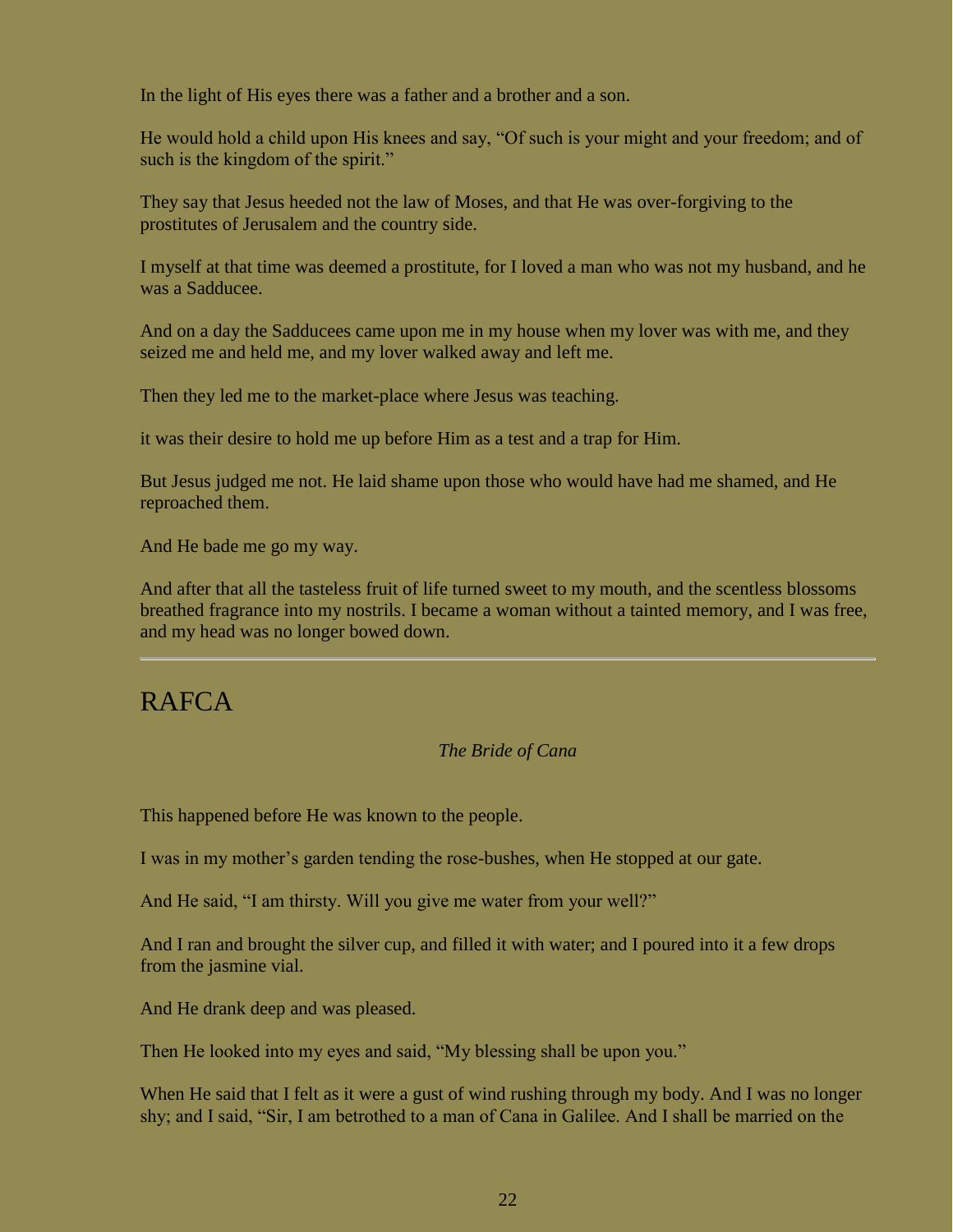fourth day of the coming week. Will you not come to my wedding and grace my marriage with your presence?"

And He answered, "I will come, my child."

Mind you, He said, "My child," yet He was but a youth, and I was nearly twenty.

Then He walked on down the road.

And I stood at the gate of our garden until my mother called me into the house.

On the fourth day of the following week I was taken to the house of my bridegroom and given in marriage.

And Jesus came, and with Him His mother and His brother James.

And they sat around the wedding-board with our guests whilst my maiden comrades sang the wedding-songs of Solomon the King. And Jesus ate our food and drank our wine and smiled upon me and upon the others.

And He heeded all the songs of the lover bringing his beloved into his tent; and of the young vineyard-keeper who loved the daughter of the lord of the vineyard and led her to his mother's house; and of the prince who met the beggar maiden and bore her to his realm and crowned her with the crown of his fathers.

And it seemed as if He were listening to yet other songs also, which I could not hear.

At sundown the father of my bridegroom came to the mother of Jesus and whispered saying, "We have no more wine for our guests. And the day is not yet over."

And Jesus heard the whispering, and He said, "The cup bearer knows that there is still more wine"

And so it was indeed – and as long as the guests remained there was fine wine for all who would drink.

Presently Jesus began to speak with us. He spoke of the wonders of earth and heaven; of sky flowers that bloom when night is upon the earth, and of earth flowers that blossom when the day hides the stars.

And He told us stories and parables, and His voice enchanted us so that we gazed upon Him as if seeing visions, and we forgot the cup and the plate.

And as I listened to Him it seemed as if I were in a land distant and unknown.

After a while one of the guests said to the father of my bridegroom, "You have kept the best wine till the end of the feast. Other hosts do not so."

And all believed that Jesus had wrought a miracle, that they should have more wine and better at the end of the wedding-feast than at the beginning.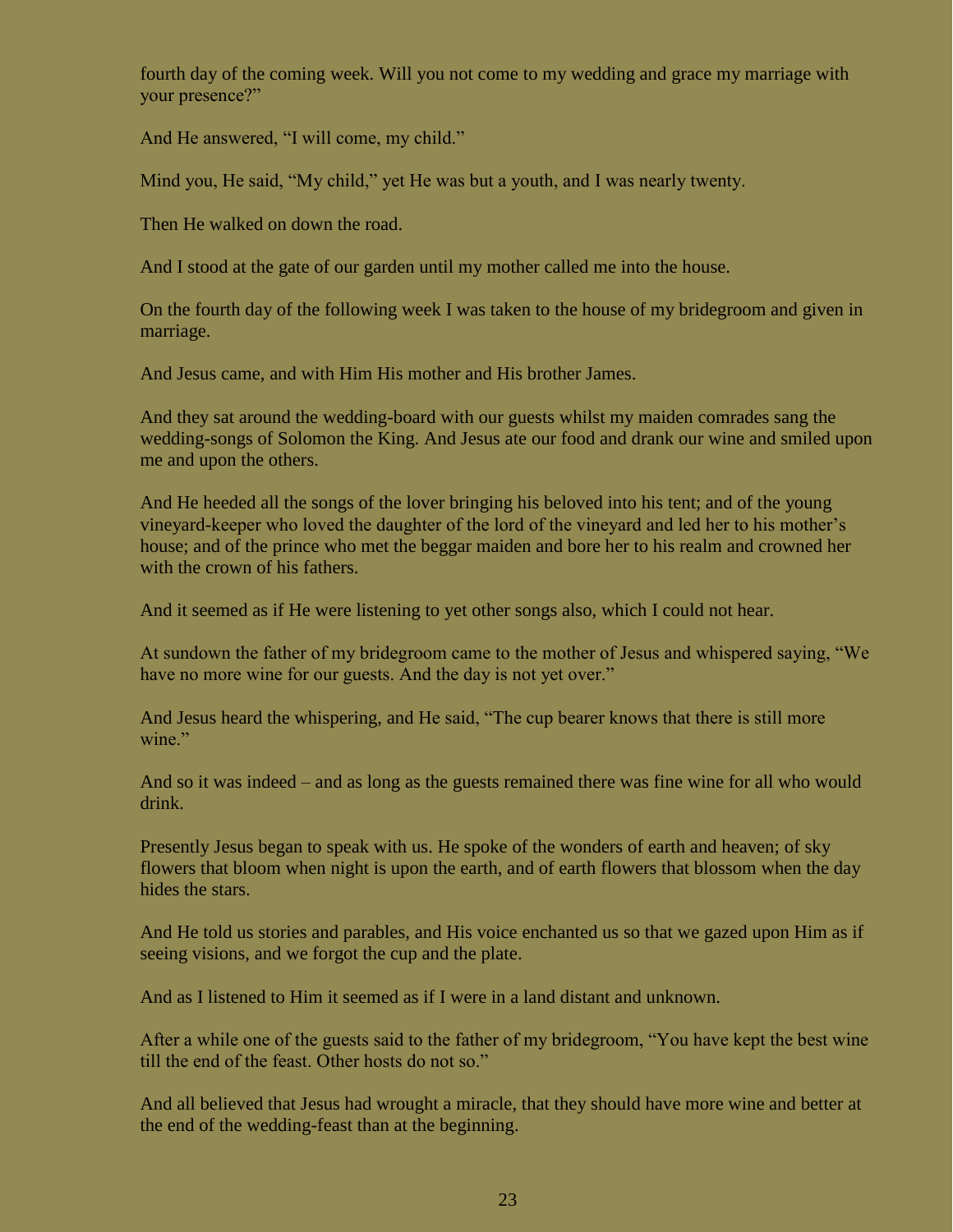I too thought that Jesus had poured the wine, but I was not astonished; for in His voice I had already listened to miracles.

And afterwards indeed, His voice remained close to my heart, even until I had been delivered of my first-born child.

And now even to this day in our village and in the villages near by, the word of our guest is still remembered. And they say, "The spirit of Jesus of Nazareth is the best and the oldest wine."

### A PERSIAN PHILOSOPHER IN DAMASCUS

*Of Ancient Gods and New*

I cannot tell the fate of this man, nor can I say what shall befall His disciples.

A seed hidden in the heart of an apple is an orchard invisible. Yet should that seed fall upon a rock, it will come to naught.

But this I say: The ancient God of Israel is harsh and relentless. Israel should have another God; one who is gentle and forgiving, who would look down upon them with pity; one who would descend with the rays of the sun and walk on the path of their limitations, rather than sit for ever in the judgment seat to weigh their faults and measure their wrong-doings.

Israel should bring forth a God whose heart is not a jealous heart, and whose memory of their shortcomings is brief; one who would not avenge Himself upon them even to the third and the fourth generation.

Man here in Syria is like man in all lands. He would look into the mirror of his own understanding and therein find his deity. He would fashion the gods after his own likeness, and worship that which reflects his own image.

In truth man prays to his deeper longing, that it may rise and fulfil the sum of his desires.

There is no depth beyond the soul of man, and the soul is the deep that calls unto itself; for there is no other voice to speak and there are no other ears to hear.

Even we in Persia would see our faces in the disc of the sun and our bodies dancing in the fire that we kindle upon the altars.

Now the God of Jesus, whom He called Father, would not be a stranger unto the people of Jesus, and He would fulfil their desires.

The gods of Egypt have cast off their burden of stones and fled to the Nubian desert, to be free among those who are still free from knowing.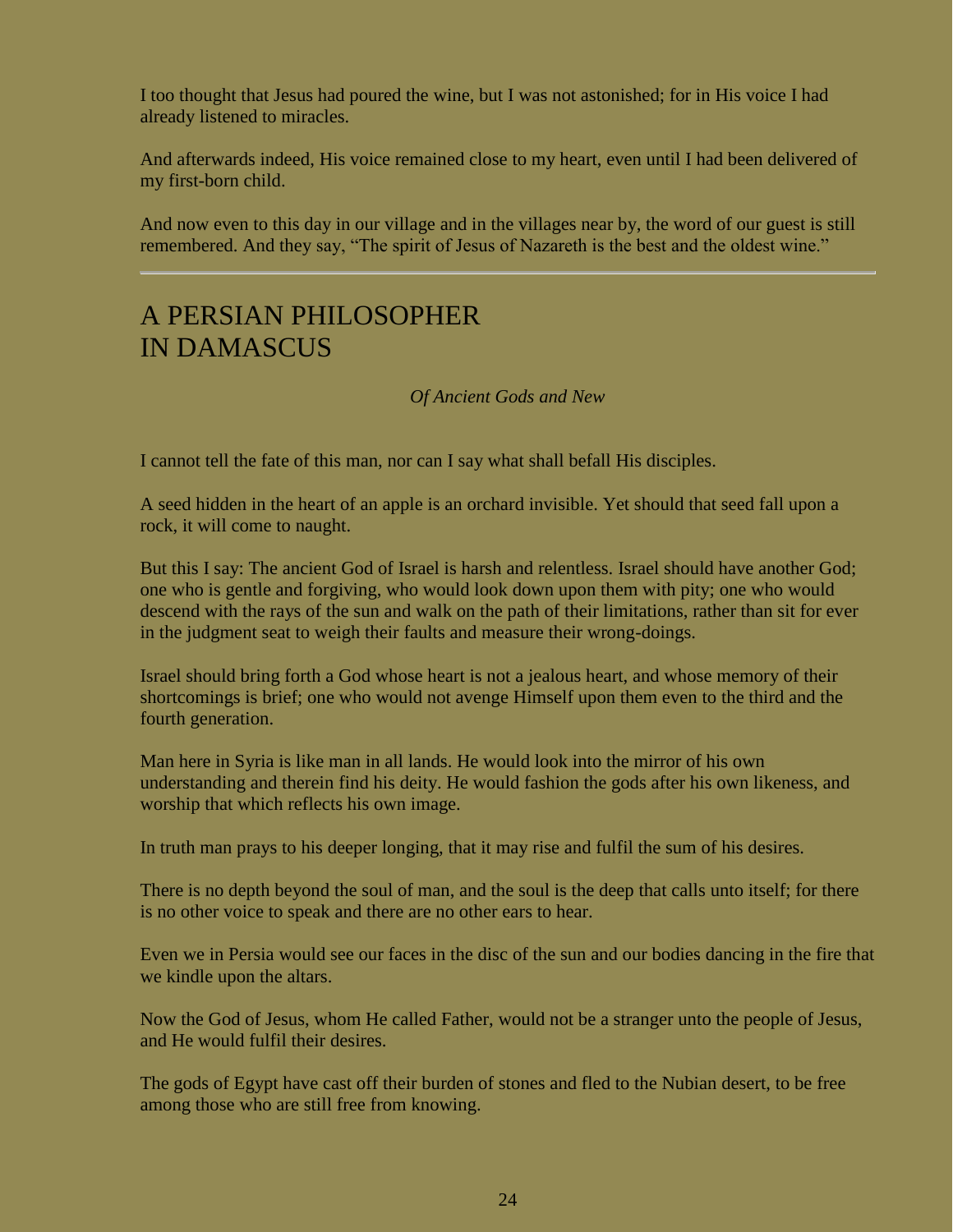The gods of Greece and Rome are vanishing into their own sunset. They were too much like men to live in the ecstasy of men. The groves in which their magic was born have been cut down by the axes of the Athenians and the Alexandrians.

And in this land also the high places are made low by the lawyers of Beirut and the young hermits of Antioch.

Only the old women and the weary men seek the temples of their forefathers; only the exhausted at the end of the road seek its beginning.

But this man Jesus, this Nazarene, He has spoken of a God too vast to be unlike the soul of any man, too knowing to punish, too loving to remember the sins of His creatures. And this God of the Nazarene shall pass over the threshold of the children of the earth, and He shall sit at their hearth, and He shall be a blessing within their walls and a light upon their path.

But my God is the God of Zoroaster, the God who is the sun in the sky and fire upon the earth and light in the bosom of man. And I am content. I need no other God.

### DAVID ONE OF HIS FOLLOWERS

*Jesus the Practical*

I did not know the meaning of His discourses or His parables until He was no longer among us. Nay, I did not understand until His words took living forms before my eyes and fashioned themselves into bodies that walk in the procession of my own day.

Let me tell you this: On a night as I sat in my house pondering, and remembering His words and His deeds that I might inscribe them in a book, three thieves entered my house. And though I knew they came to rob me of my goods, I was too mindful of what I was doing to meet them with the sword, or even to say, "What do you here?"

But I continued writing my remembrances of the Master.

And when the thieves had gone then I remembered His saying, "He who would take your cloak, let him take your other cloak also."

And I understood.

As I sat recording His words no man could have stopped me even were he to have carried away all my possessions.

For though I would guard my possessions and also my person, I know there lies the greater treasure.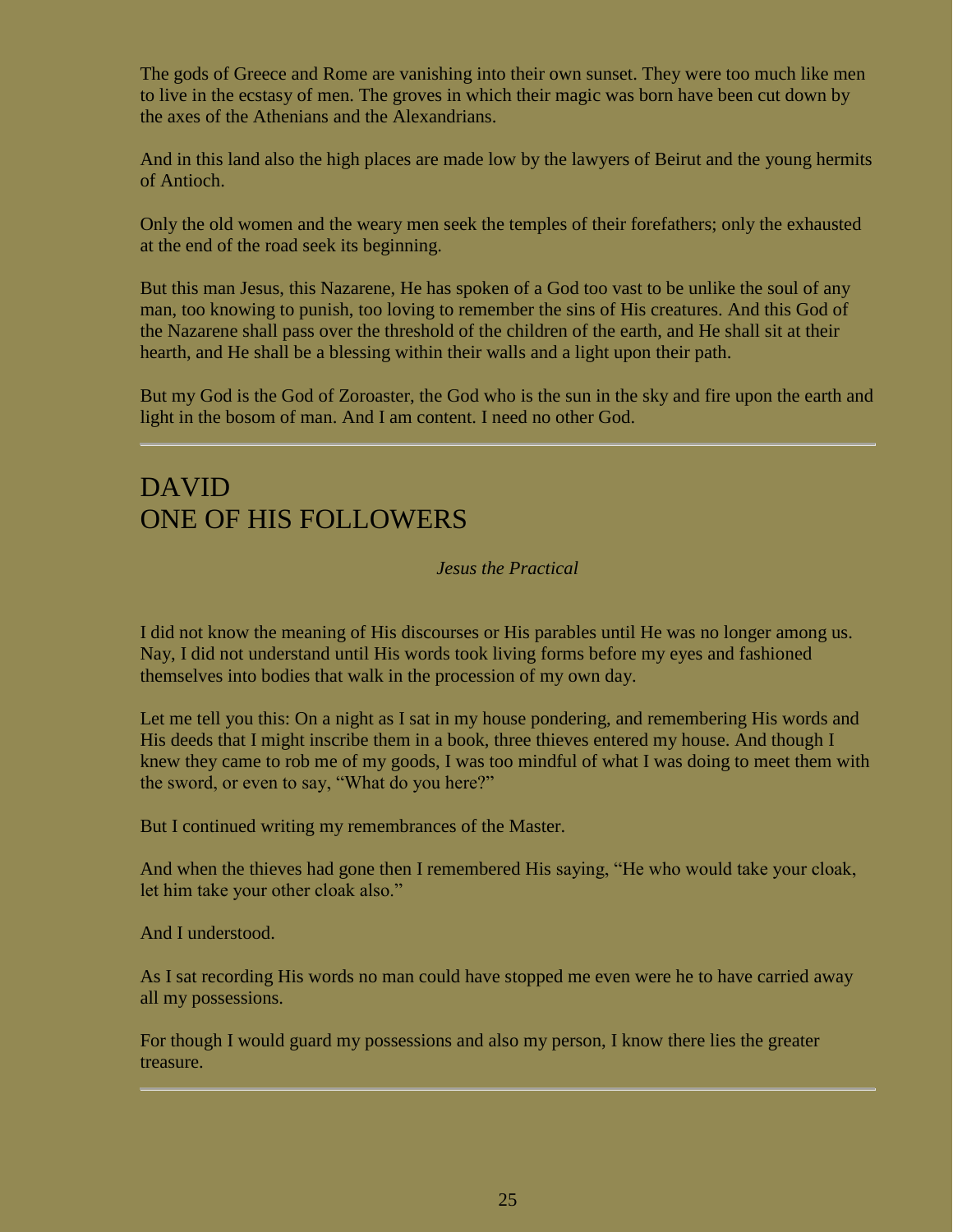### LUKE

#### *On Hypocrites*

Jesus despised and scorned the hypocrites, and His wrath was like a tempest that scourged them. His voice was thunder in their ears and He cowed them.

In their fear of Him they sought His death; and like moles in the dark earth they worked to undermine His footsteps. But He fell not into their snares.

He laughed at them, for well He knew that the spirit shall not be mocked, nor shall it be taken in the pitfall.

He held a mirror in His hand and therein He saw the sluggard and the limping and those who stagger and fall by the roadside on the way to the summit.

And He pitied them all. He would even have raised them to His stature and He would have carried their burden. Nay, He would have bid their weakness lean on His strength.

He did not utterly condemn the liar or the thief or the murderer, but He did utterly condemn the hypocrite whose face is masked and whose hand is gloved.

Often I have pondered on the heart that shelters all who come from the wasteland to its sanctuary, yet against the hypocrite is closed and sealed.

On a day as we rested with Him in the Garden of Pomegranates, I said to Him, "Master, you forgive and console the sinner and all the weak and the infirm save only the hypocrite alone."

And He said, "You have chosen your words well when you called the sinners weak and infirm. I do forgive them their weakness of body and their infirmity of spirit. For their failings have been laid upon them by their forefathers, or by the greed of their neighbours.

"But I tolerate not the hypocrite, because he himself lays a yoke upon the guileless and the yielding.

"Weaklings, whom you call sinners, are like the featherless young that fall from the nest. The hypocrite is the vulture waiting upon a rock for the death of the prey.

"Weaklings are men lost in a desert. But the hypocrite is not lost. He knows the way yet he laughs between the sand and the wind.

"For this cause I do not receive him."

Thus our Master spoke, and I did not understand. But I understand now.

Then the hypocrites of the land laid hands upon Him and they judged Him; and in so doing they deemed themselves justified. For they cited the law of Moses in the Sanhedrim in witness and evidence against Him.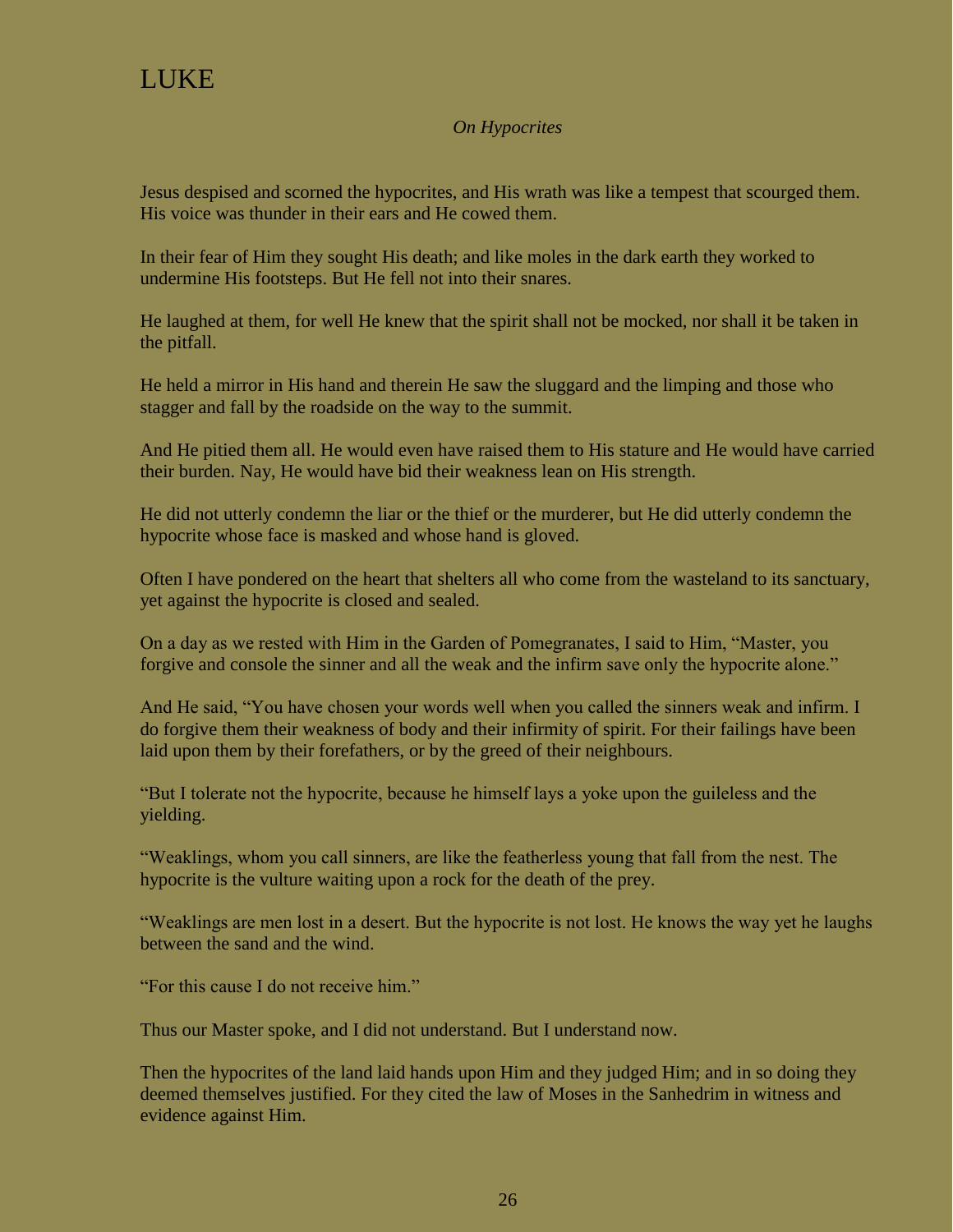And they who break the law at the rise of every dawn and break it again at sunset, brought about His death.

### MATTHEW

*The Sermon on the Mount*

One harvest day Jesus called us and His other friends to the hills. The earth was fragrant, and like the daughter of a king at her wedding-feast, she wore all her jewels. And the sky was her bridegroom.

When we reached the heights Jesus stood still in the grove of the laurels, and He said, "Rest here, quiet your mind and tune your heart, for I have much to tell you."

Then we reclined on the grass, and the summer flowers were all about us, and Jesus sat in our midst.

And Jesus said:

"Blessed are the serene in spirit.

"Blessed are they who are not held by possessions, for they shall be free.

"Blessed are they who remember their pain, and in their pain await their joy.

"Blessed are they who hunger after truth and beauty, for their hunger shall bring bread, and their thirst cool water.

"Blessed are the kindly, for they shall be consoled by their own kindliness.

"Blessed are the pure in heart, for they shall be one with God.

"Blessed are the merciful, for mercy shall be in their portion.

"Blessed are the peacemakers, for their spirit shall dwell above the battle, and they shall turn the potter's field into a garden.

"Blessed are they who are hunted, for they shall be swift of foot and they shall be winged.

"Rejoice and be joyful, for you have found the kingdom of heaven within you. The singers of old were persecuted when they sang of that kingdom. You too shall be persecuted, and therein lies your honour, therein your reward.

"You are the salt of the earth; should the salt lose its savour wherewith shall the food of man's heart be salted?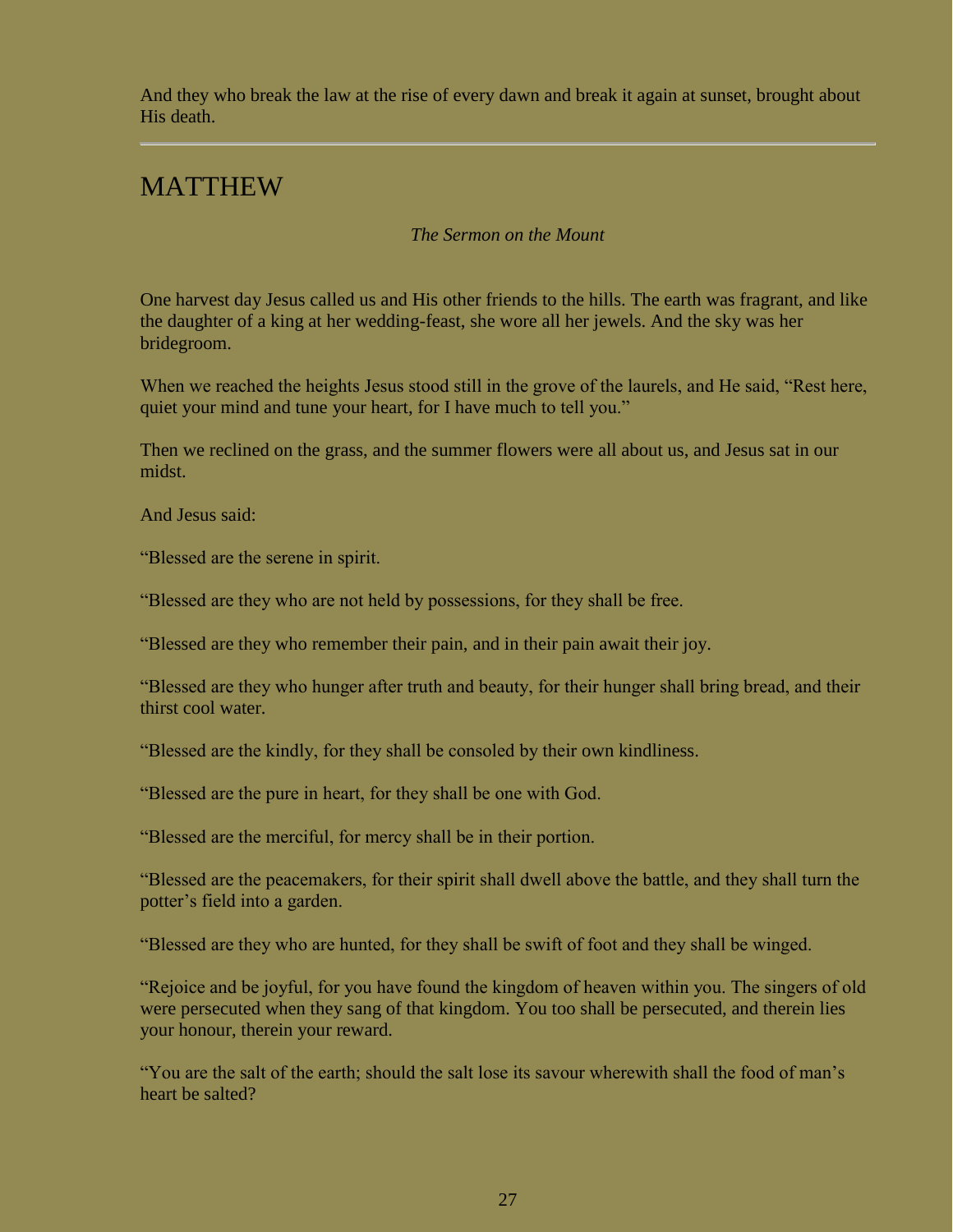"You are the light of the world. Put not that light under a bushel. Let it shine rather from the summit, to those who seek the City of God.

"Think not I came to destroy the laws of the scribes and the Pharisees; for my days among you are numbered and my words are counted, and I have but hours in which to fulfil another law and reveal a new covenant.

"You have been told that you shall not kill, but I say unto you, you shall not be angry without a cause.

"You have been charged by the ancients to bring your calf and your lamb and your dove to the temple, and to slay them upon the altar, that the nostrils of God may feed upon the odour of their fat, and that you may be forgiven your failings.

"But I say unto you, would you give God that which was His own from the beginning; and would you appease Him whose throne is above the silent deep and whose arms encircle space?

"Rather, seek out your brother and be reconciled unto him ere you seek the temple; and be a loving giver unto your neighbour. For in the soul of these God has builded a temple that shall not be destroyed, and in their heart He has raised an altar that shall never perish.

"You have been told, an eye for an eye and a tooth for a tooth. But I say unto you: Resist not evil, for resistance is food unto evil and makes it strong. And only the weak would revenge themselves. The strong of soul forgive, and it is honour in the injured to forgive.

"Only the fruitful tree is shaken or stoned for food.

"Be not heedful of the morrow, but rather gaze upon today, for sufficient for today is the miracle thereof.

"Be not over-mindful of yourself when you give but be mindful of the necessity. For every giver himself receives from the Father, and that much more abundantly.

"And give to each according to his need; for the Father gives not salt to the thirsty, nor a stone to the hungry, nor milk to the weaned.

"And give not that which is holy to dogs; nor cast your pearls before swine. For with such gifts you mock them; and they also shall mock your gift, and in their hate would fain destroy you.

"Lay not up for yourselves treasures that corrupt or that thieves may steal away. Lay up rather treasure which shall not corrupt or be stolen, and whose loveliness increases when many eyes behold it. For where your treasure is, your heart is also.

"You have been told that the murderer shall be put to the sword, that the thief shall be crucified, and the harlot stoned. But I say unto you that you are not free from wrongdoing of the murderer and the thief and the harlot, and when they are punished in the body your own spirit is darkened.

"Verily no crime is committed by one man or one woman. All crimes are committed by all. And he who pays the penalty may be breaking a link in the chain that hangs upon your own ankles. Perhaps he is paying with his sorrow the price for your passing joy."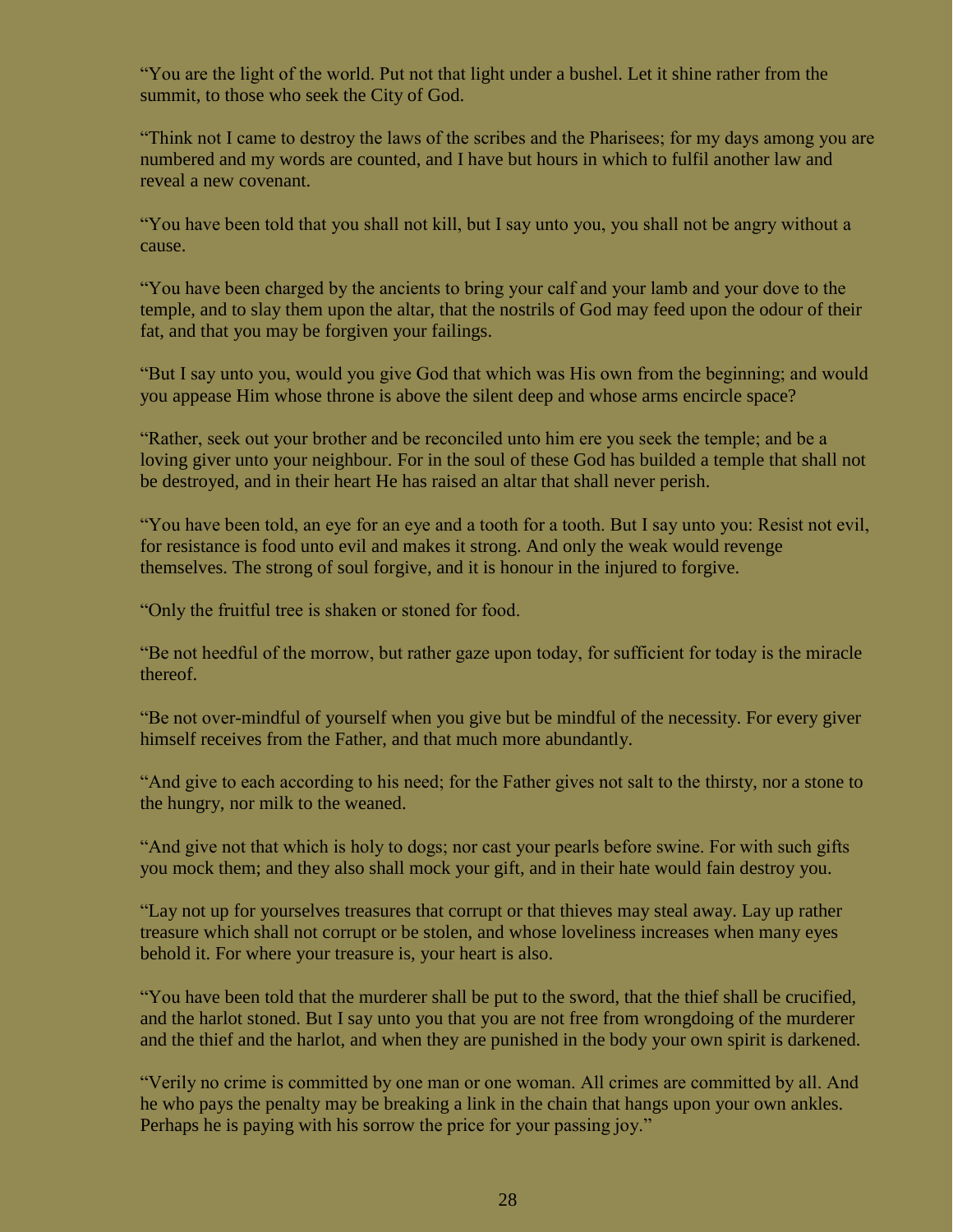Thus spake Jesus, and it was in my desire to kneel down and worship Him, yet in my shyness I could not move nor speak a word.

But at last I spoke; and I said, "I would pray this moment, yet my tongue is heavy. Teach me to pray."

And Jesus said, "When you would pray, let your longing pronounce the words. It is in my longing now to pray thus:

 "Our Father in earth and heaven, sacred is Thy name. Thy will be done with us, even as in space. Give us of Thy bread sufficient for the day. In Thy compassion forgive us and enlarge us to forgive one another. Guide us towards Thee and stretch down Thy hand to us in darkness. For Thine is the kingdom, and in Thee is our power and our fulfilment."

And it was now evening, and Jesus walked down from the hills, and all of us followed Him. And as I followed I was repeating His prayer, and remembering all that He had said; for I knew that the words that had fallen like flakes that day must set and grow firm like crystals, and that wings that had fluttered above our heads were to beat the earth like iron hoofs.

### JOHN THE SON OF ZEBEDEE

*On the Various Appellations of Jesus*

You have remarked that some of us call Jesus the Christ, and some the Word, and others call Him the Nazarene, and still others the Son of Man.

I will try to make these names clear in the light that is given me.

The Christ, He who was in the ancient of days, is the flame of God that dwells in the spirit of man. He is the breath of life that visits us, and takes unto Himself a body like our bodies.

He is the will of the Lord.

He is the first Word, which would speak with our voice and live in our ear that we may heed and understand.

And the Word of the Lord our God builded a house of flesh and bones, and was man like unto you and myself.

For we could not hear the song of the bodiless wind nor see our greater self walking in the mist.

Many times the Christ has come to the world, and He has walked many lands. And always He has been deemed a stranger and a madman.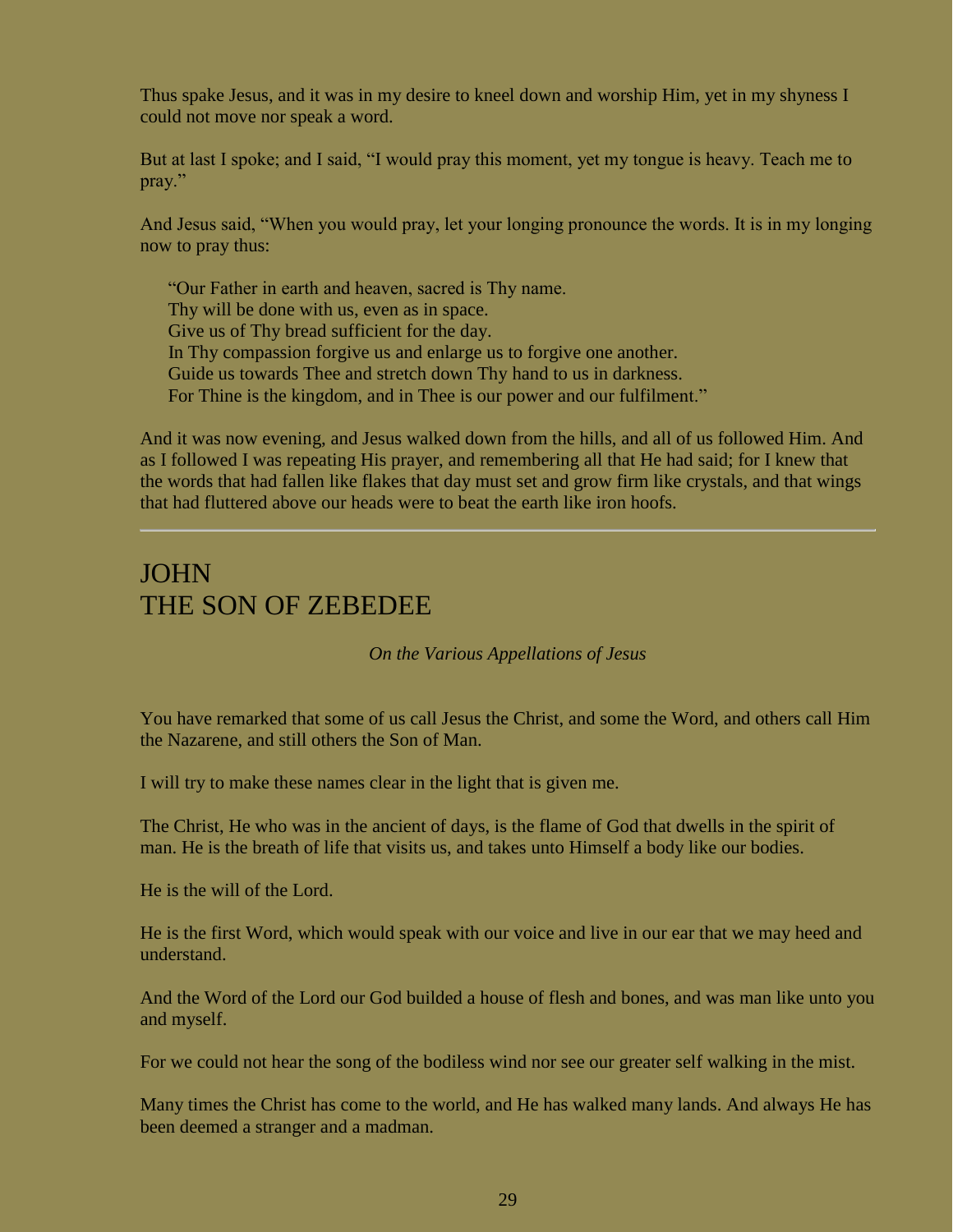Yet the sound of His voice descended never to emptiness, for the memory of man keeps that which his mind takes no care to keep.

This is the Christ, the innermost and the height, who walks with man towards eternity.

Have you not heard of Him at the cross-roads of India? And in the land of the Magi, and upon the sands of Egypt?

And here in your North Country your bards of old sang of Prometheus, the fire-bringer, he who was the desire of man fulfilled, the caged hope made free; and Orpheus, who came with a voice and a lyre to quicken the spirit in beast and man.

And know you not of Mithra the king, and of Zoroaster the prophet of the Persians, who woke from man's ancient sleep and stood at the bed of our dreaming?

We ourselves become man anointed when we meet in the Temple Invisible, once every thousand years. Then comes one forth embodied, and at His coming our silence turns to singing.

Yet our ears turn not always to listening nor our eyes to seeing.

Jesus the Nazarene was born and reared like ourselves; His mother and father were like our parents, and He was a man.

But the Christ, the Word, who was in the beginning, the Spirit who would have us live our fuller life, came unto Jesus and was with Him.

And the Spirit was the versed hand of the Lord, and Jesus was the harp.

The Spirit was the psalm, and Jesus was the turn thereof.

And Jesus, the Man of Nazareth, was the host and the mouthpiece of the Christ, who walked with us in the sun and who called us His friends.

In those days the hills of Galilee and her valleys heard but His voice. And I was a youth then, and trod in His path and pursued His footprints.

I pursued His footprints and trod in His path, to hear the words of the Christ from the lips of Jesus of Galilee.

Now you would know why some of us call Him the Son of Man.

He Himself desired to be called by that name, for He knew the hunger and the thirst of man, and He beheld man seeking after His greater self.

The Son of Man was Christ the Gracious, who would be with us all.

He was Jesus the Nazarene who would lead His brothers to the Anointed One, even to the Word which was in the beginning with God.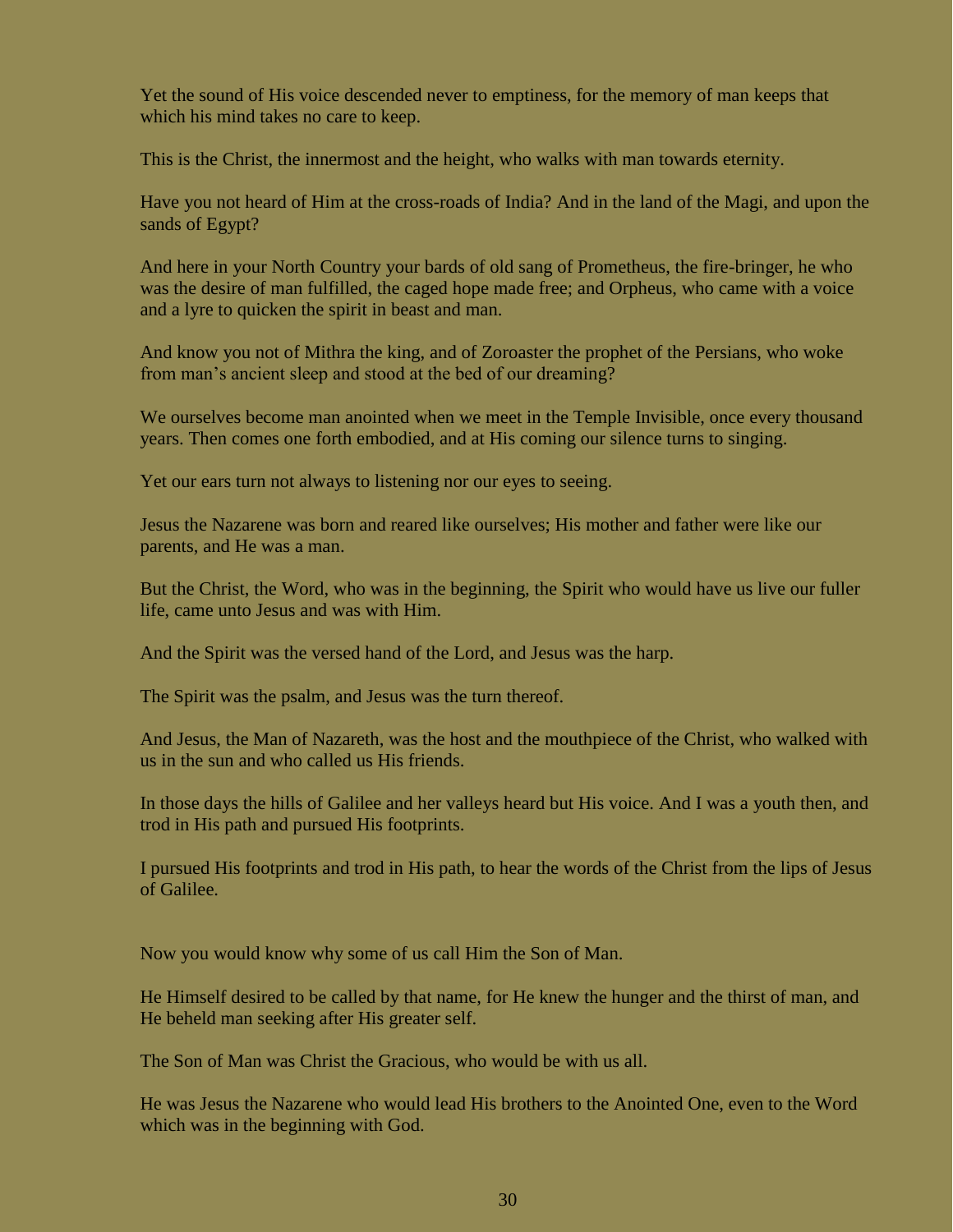In my heart dwells Jesus of Galilee, the Man above men, the Poet who makes poets of us all, the Spirit who knocks at our door that we may wake and rise and walk out to meet truth naked and unencumbered.

### A YOUNG PRIEST OF CAPERNAUM

*Of Jesus the Magician*

He was a magician, warp and woof, and a sorcerer, a man who bewildered the simple by charms and incantations. And He juggled with the words of our prophets and with the sanctities of our forefathers.

Aye, He even bade the dead be His witnesses, and the voiceless graves His forerunners and authority.

He sought the women of Jerusalem and the women of the countryside with the cunning of the spider that seeks the fly; and they were caught in His web.

For women are weak and empty-headed, and they follow the man who would comfort their unspent passion with soft and tender words. Were it not for these women, infirm and possessed by His evil spirit, His name would have been erased from the memory of man.

And who were the men who followed Him?

They were of the horde that are yoked and trodden down. In their ignorance and fear they would never have rebelled against their rightful masters. But when He promised them high stations in His kingdom of mirage, they yielded to His fantasy as clay to the potter.

Know you not, the slave in his dreaming would always be master; and the weakling would be a lion?

The Galilean was a conjuror and a deceiver, a man who forgave the sins of all sinners that He might hear Hail and Hosanna from their unclean mouths; and who fed the faint heart of the hopeless and the wretched that He might have ears for His voice and a retinue at His command.

He broke the Sabbath with those who break that He might gain the support of the lawless; and He spoke ill of our high priests that He might win attention in Sanhedrim, and by opposition increase His fame.

I have said often that I hated that man. Ay, I hate Him more than I hate the Romans who govern our country. Even His coming was from Nazareth, a town cursed by our prophets, a dunghill of the Gentiles, from which no good shall ever proceed.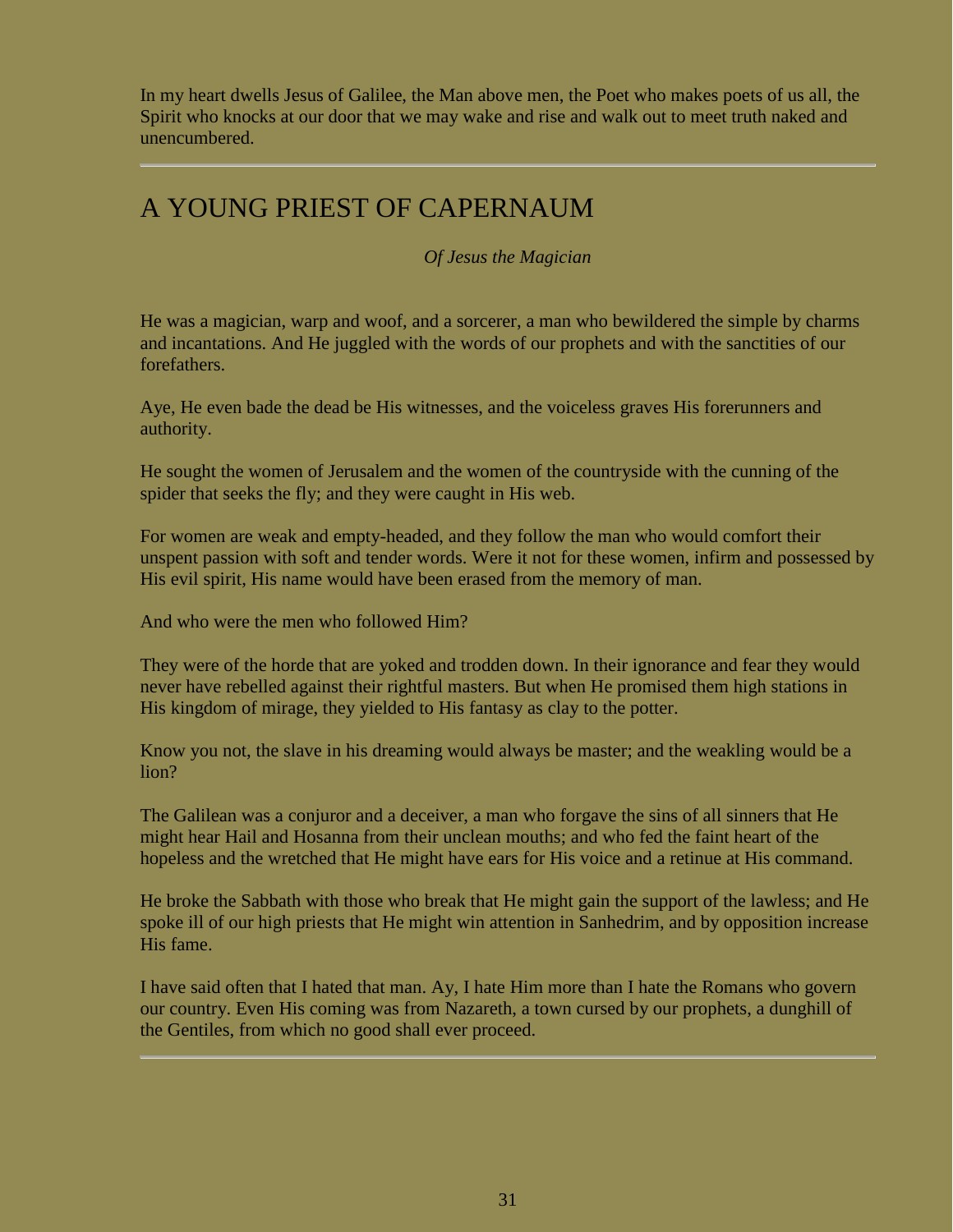### A RICH LEVI IN THE NEIGHBOURHOOD OF **NAZARETH**

*Jesus the Good Carpenter*

He was a good carpenter. The doors He fashioned were never unlocked by thieves, and the windows he made were always ready to open to the east wind and to the west.

And He made chests of cedar wood, polished and enduring, and ploughs and pitchforks strong and yielding to the hand.

And He carved lecterns for our synagogues. He carved them out of the golden mulberry; and on both sides of the support, where the sacred book lies, He chiselled wings outspreading; and under the support, heads of bulls and doves, and large-eyed deer.

All this He wrought in the manner of the Chaldeans and the Greeks. But there was that in His skill which was neither Chaldean nor Greek.

Now this my house was builded by many hands thirty years ago. I sought builders and carpenters in all the towns of Galilee. They had each the skill and the art of building, and I was pleased and satisfied with all that they did.

But come now, and behold two doors and a window that were fashioned by Jesus of Nazareth. They in their stability mock at all else in my house.

See you not that these two doors are different from all other doors? And this window opening to the east, is it not different from other windows?

All my doors and windows are yielding to the years save these which He made. They alone stand strong against the elements.

And see those cross-beams, how he placed them; and these nails, how they are driven from one side of the board, and then caught and fastened so firmly upon the other side.

And what is passing strange is that that labourer who was worthy the wages of two men received but the wage of one man; and that same labourer now is deemed a prophet in Israel.

Had I known then that this youth with saw and plane was a prophet, I would have begged Him to speak rather than work, and then I would have overpaid Him for his words.

And now I still have many men working in my house and fields. How shall I know the man whose own hand is upon his tool, from the man upon whose hand God lays His hand?

Yea, how shall I know God's hand?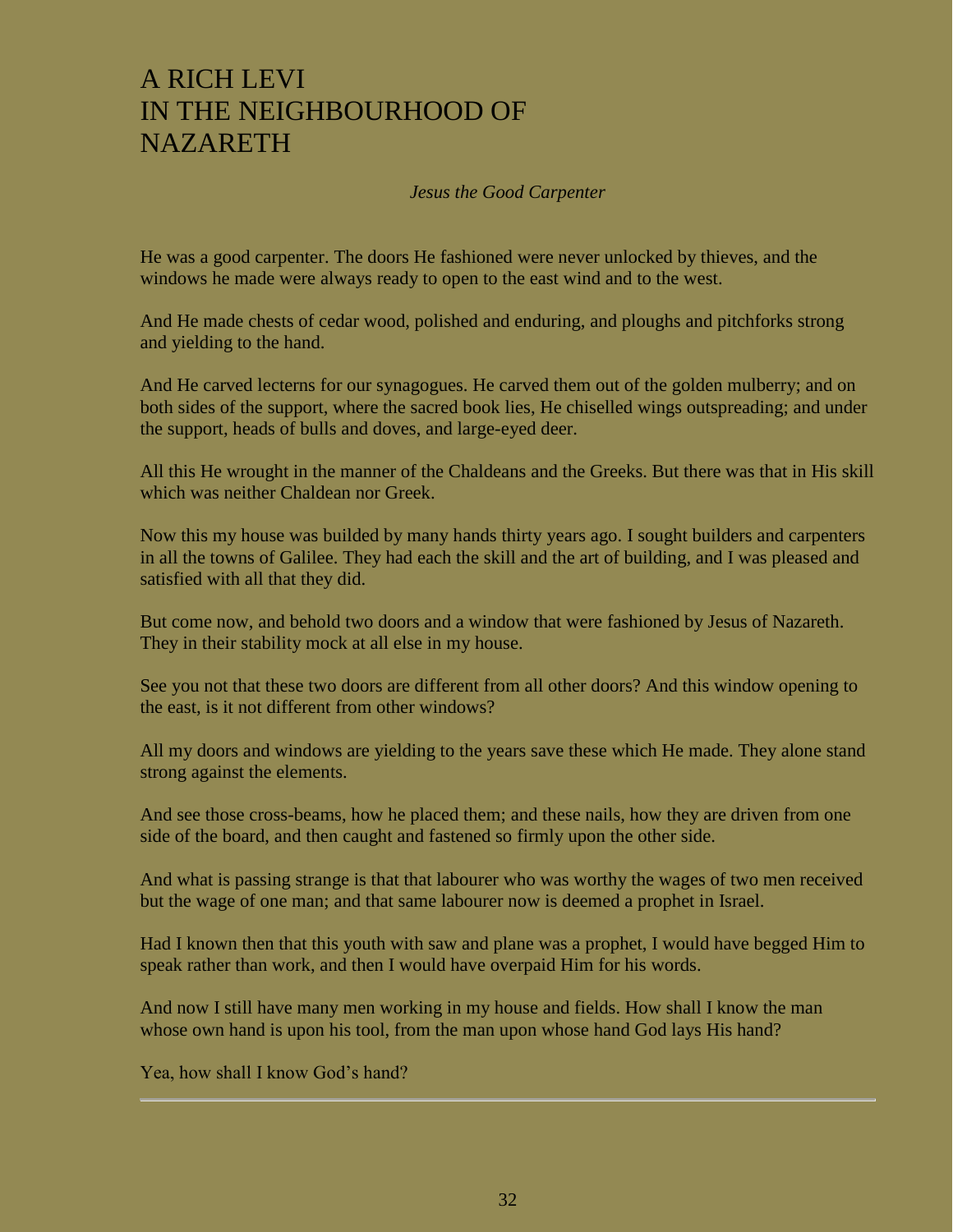### A SHEPHERD IN SOUTH LEBANON

#### *A Parable*

It was late summer when He and three other men first walked upon that road yonder. It was evening, and He stopped and stood there at the end of the pasture.

I was playing upon my flute, and my flock was grazing all around me. When He stopped I rose and walked over and stood before Him.

And He asked me, "Where is the grave of Elijah? Is it not somewhere near this place?"

And I answered Him, "It is there, Sir, underneath that great heap of stones. Even unto this day every passer-by brings a stone and places it upon the heap."

And He thanked me and walked away, and His friends walked behind Him.

And after three days Ganaliel who was also a shepherd, said to me that the man who had passed by was a prophet in Judea; but I did not believe him. Yet I thought of that man for many a moon.

When spring came Jesus passed once more by this pasture, and this time He was alone.

I was not playing on my flute that day for I had lost a sheep and I was bereaved, and my heart was downcast within me.

And I walked towards Him and stood still before Him, for I desired to be comforted.

And He looked at me and said, "You do not play upon your flute this day. Whence is the sorrow in your eyes?" ý

And I answered, "A sheep from among my sheep is lost. I have sought her everywhere but I find her not. And I know not what to do."

And He was silent for a moment. Then He smiled upon me and said, "Wait here awhile and I will find your sheep." And He walked away and disappeared among the hills.

After an hour He returned, and my sheep was close behind Him. And as He stood before me, the sheep looked up into His face even as I was looking. Then I embraced her inn gladness.

And He put His hand upon my shoulder and said, "From this day you shall love this sheep more than any other in your flock, for she was lost and now she is found."

And again I embraced my sheep in gladness, and she came close to me, and I was silent.

But when I raised my head to thank Jesus, He was already walking afar off, and I had not the courage to follow Him.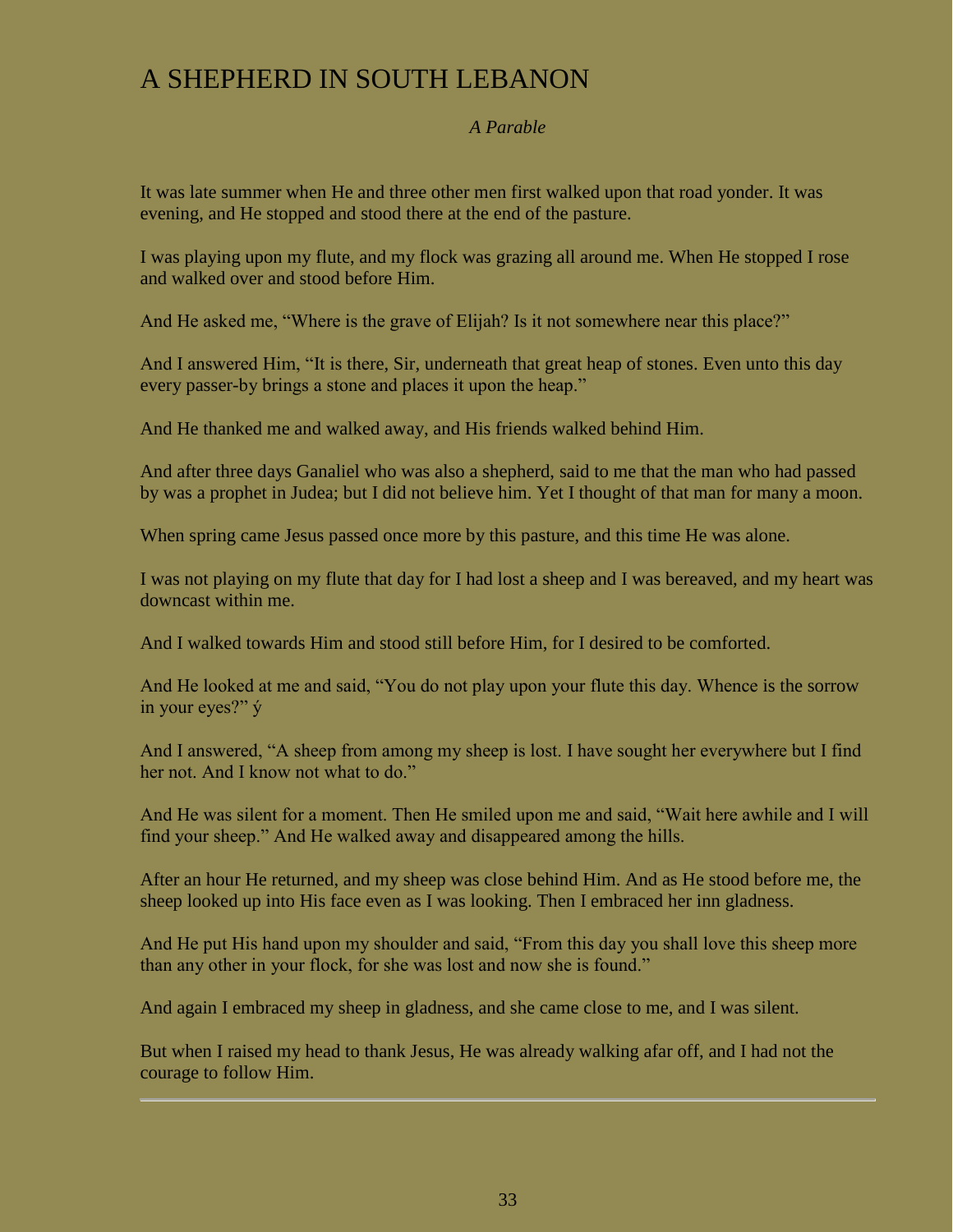### JOHN THE BAPTIST

*He Speaks in Prison to His Disciples*

I am not silent in this foul hole while the voice of Jesus is heard on the battlefield. I am not to be held nor confined while He is free.

They tell me the vipers are coiling round His loins, but I answer: The vipers shall awaken His strength, and He shall crush them with His heel.

I am only the thunder of His lightning. Though I spoke first, His was the word and the purpose.

They caught me unwarned. Perhaps they will lay hands on Him also. Yet not before He has pronounced His word in full. And He shall overcome them.

His chariot shall pass over them, and the hoofs of His horses shall trample them, and He shall be triumphant.

They shall go forth with lance and sword, but He shall meet them with the power of the Spirit.

His blood shall run upon the earth, but they themselves shall know the wounds and the pain thereof, and they shall be baptized in their tears until they are cleansed of their sins.

Their legions shall march towards His cities with rams of iron, but on their way they shall be drowned in the River Jordan.

And His walls and His towers shall rise higher, and the shields of His warriors shall shine brighter in the sun.

They say I am in league with Him, and that our design is to urge the people to rise and revolt against the kingdom of Judea.

I answer, and would that I had flames for words: if they deem this pit of iniquity a kingdom, let it fall into destruction and be no more. Let it go the way Sodom and Gomorrah, and let this race be forgotten by God, and this land be turned to ashes.

Aye, behind these prison walls I am indeed an ally to Jesus of Nazareth, and He shall lead my armies, horse and foot. And I myself, though a captain, am not worthy to loose the strings of His sandals.

Go to Him and repeat my words, and then in my name beg Him for comfort and blessing.

I shall not be here long. At night 'twixt waking and waking I feel slow feet with measured steps treading above this body. And when I hearken, I hear the rain falling upon my grave.

Go to Jesus, and say that John of Kedron whose soul is filled with shadows and then emptied again, prays for Him, while the grave-digger stands close by, and the swordman outstretches his hand for his wages.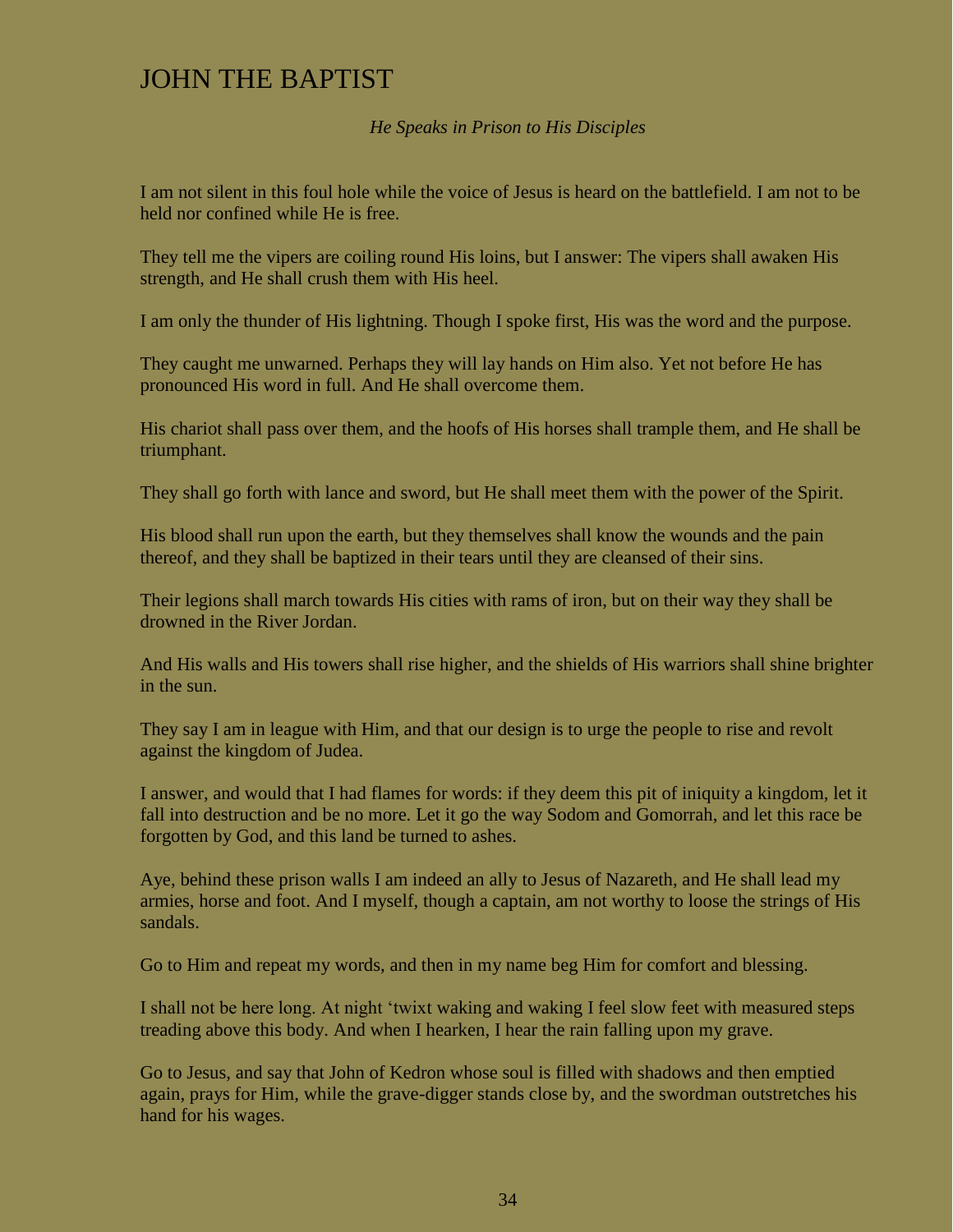### JOSEPH OF ARIMATHEA

#### *On the Primal Aims of Jesus*

You would know the primal aim of Jesus, and I would fain tell you. But none can touch with fingers the life of the blessed wine, nor see the sap that feeds the branches.

And though I have eaten of the grapes and have tasted the new vintage at the winepress, I cannot tell you all.

I can only relate what I know of Him.

Our Master and our Beloved lived but three prophet's seasons. They were the spring of His song, the summer of His ecstasy, and the autumn of His passion; and each season was a thousand years.

The spring of His song was spent in Galilee. It was there that He gathered His lovers about Him, and it was on the shores of the blue lake that He first spoke of the Father, and of our release and our freedom.

By the Lake of Galilee we lost ourselves to find our way to the Father; and oh, the little loss that turned to such gain.

It was there the angels sang in our ears and bade us leave the arid land for the garden of heart's desire.

He spoke of fields and green pastures; of the slopes of Lebanon where the white lilies are heedless of the caravans passing in the dust of the valley.

He spoke of the wild brier that smiles in the sun and yields its incense to the passing breeze.

And He would say, "The lilies and the brier live but a day, yet that day is eternity spent in freedom<sup>"</sup>

And one evening as we sat beside the stream He said, "Behold the brook and listen to its music. Forever shall it seek the sea, and though it is for ever seeking, it sings its mystery from noon to noon.

"Would that you seek the Father as the brook seeks the sea."

Then came the summer of His ecstasy, and the June of His love was upon us. He spoke of naught then but the other man – the neighbour, the road-fellow, the stranger, and our childhood's playmates.

He spoke of the traveller journeying from the east to Egypt, of the ploughman coming home with his oxen at eventide, of the chance guest led by dusk to our door.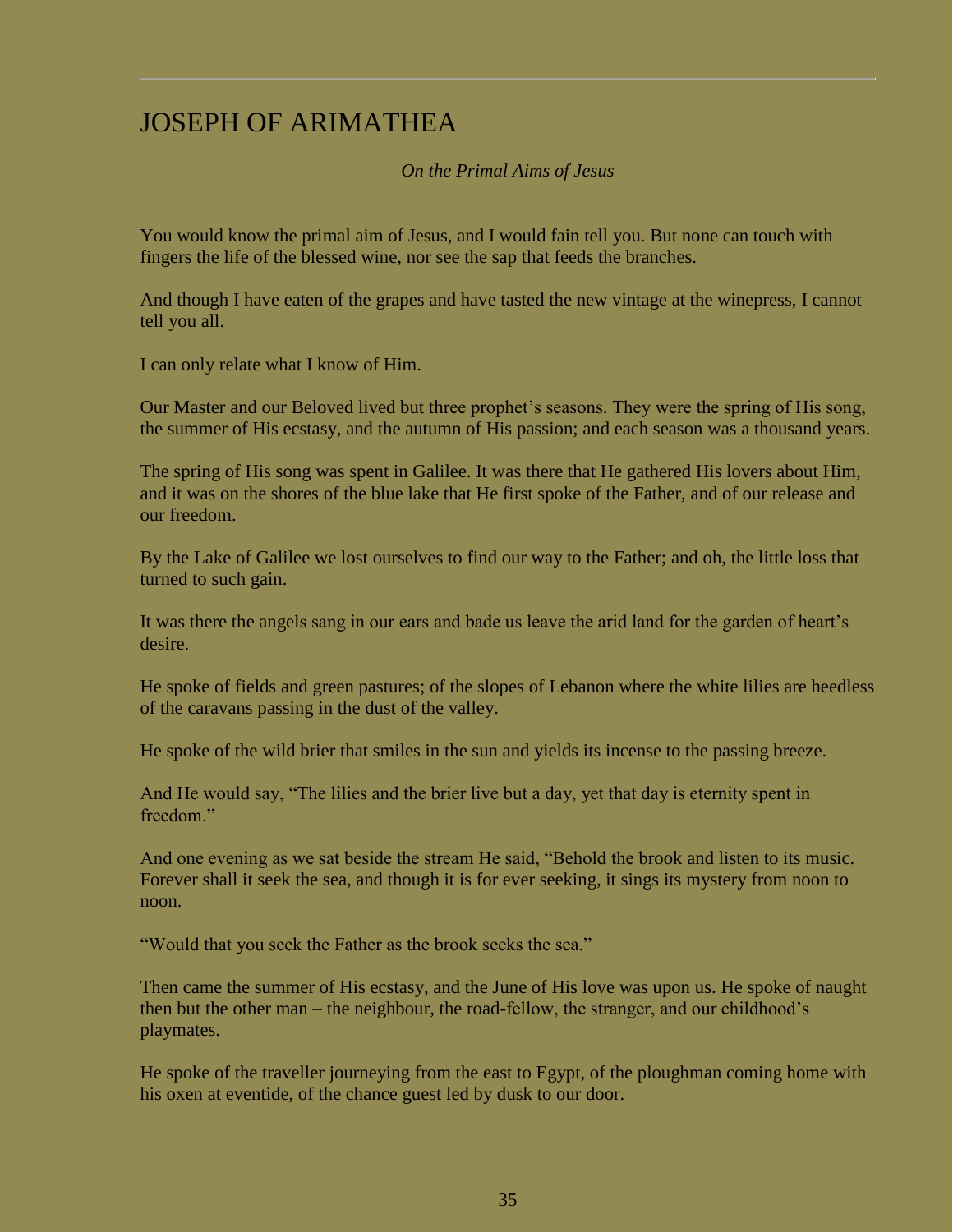And He would say, "Your neighbour is your unknown self made visible. His face shall be reflected in your still waters, and if you gaze therein you shall behold your own countenance.

"Should you listen in the night, you shall hear him speak, and his words shall be the throbbing of your own heart.

"Be unto him that which you would have him be unto you.

"This is my law, and I shall say it unto you, and unto your children, and they unto their children until time is spent and generations are no more."

And on another day He said, "You shall not be yourself alone. You are in the deeds of other men, and they though unknowing are with you all your days.

"They shall not commit a crime and your hand not be with their hand.

"They shall not fall down but that you shall also fall down; and they shall not rise but that you shall rise with them.

"Their road to the sanctuary is your road, and when they seek the wasteland you too seek with them.

"You and your neighbour are two seeds sown in the field. Together you grow and together you shall sway in the wind. And neither of you shall claim the field. For a seed on its way to growth claims not even its own ecstasy.

"Today I am with you. Tomorrow I go westward; but ere I go, I say unto you that your neighbour is your unknown self made visible. Seek him in love that you may know yourself, for only in that knowledge shall you become my brothers."

Then came the autumn of His passion.

And He spoke to us of freedom, even as He had spoken in Galilee in the spring of His song; but now His words sought our deeper understanding.

He spoke of leaves that sing only when blown upon the wind; and of man as a cup filled by the ministering angel of the day to quench the thirst of another angel. Yet whether that cup is full or empty it shall stand crystalline upon the board of the Most High.

He said, "You are the cup and you are the wine. Drink yourselves to the dregs; or else remember me and you shall be quenched."

And on our way to the southward He said, "Jerusalem, which stands in pride upon the height, shall descend to the depth of Jahannum the dark valley, and in the midst of her desolation I shall stand alone.

"The temple shall fall to dust, and around the portico you shall hear the cry of widows and orphans; and men in their haste to escape shall not know the faces of their brothers, for fear shall be upon them all.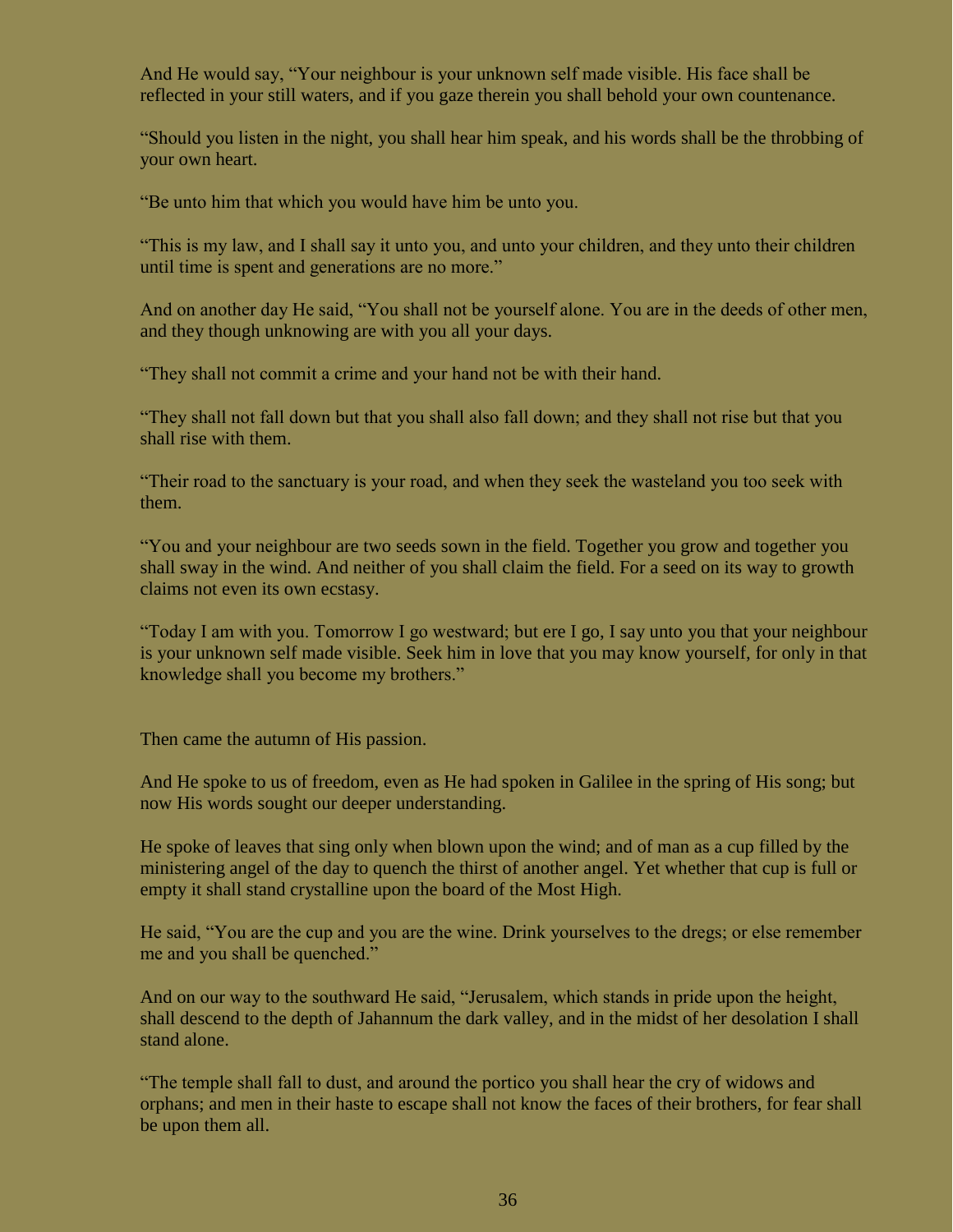"But even there, if two of you shall meet and utter my name and look to the west, you shall see me, and these my words shall again visit your ears."

And when we reached the hill of Bethany, He said, "Let us go to Jerusalem. The city awaits us. I will enter the gate riding upon a colt, and I will speak to the multitude.

"Many are there who would chain me, and many who would put out my flame, but in my death you shall find life and you shall be free.

"They shall seek the breath that hovers betwixt heart and mind as the swallow hovers between the field and his nest. But my breath has already escaped them, and they shall not overcome me.

"The walls that my Father has built around me shall not fall down, and the acre He has made holy shall not be profaned.

"When the dawn shall come, the sun will crown my head and I shall be with you to face the day. And that day shall be long, and the world shall not see its eventide.

"The scribes and the Pharisees say the earth is thirsty for my blood. I would quench the thirst of the earth with my blood. But the drops shall rise oak trees and maple, and the east shall carry the acorns to other lands."

And then He said, "Judea would have a king, and she would march against the legions of Rome.

"I shall not be her king. The diadems of Zion were fashioned for lesser brows. And the ring of Solomon is small for this finger.

"Behold my hand. See you not that it is over-strong to hold a sceptre, and over-sinewed to wield a common sword?

"Nay, I shall not command Syrian flesh against Roman. But you with my words shall wake that city, and my spirit shall speak to her second dawn.

"My words shall be an invisible army with horses and chariots, and without axe or spear I shall conquer the priests of Jerusalem, and the Caesars.

"I shall not sit upon a throne where slaves have sat and ruled other slaves. Nor will I rebel against the sons of Italy.

"But I shall be a tempest in their sky, and a song in their soul.

"And I shall be remembered.

"They shall call me Jesus the Anointed."

These things He said outside the walls of Jerusalem before He entered the city.

And His words are graven as with chisels.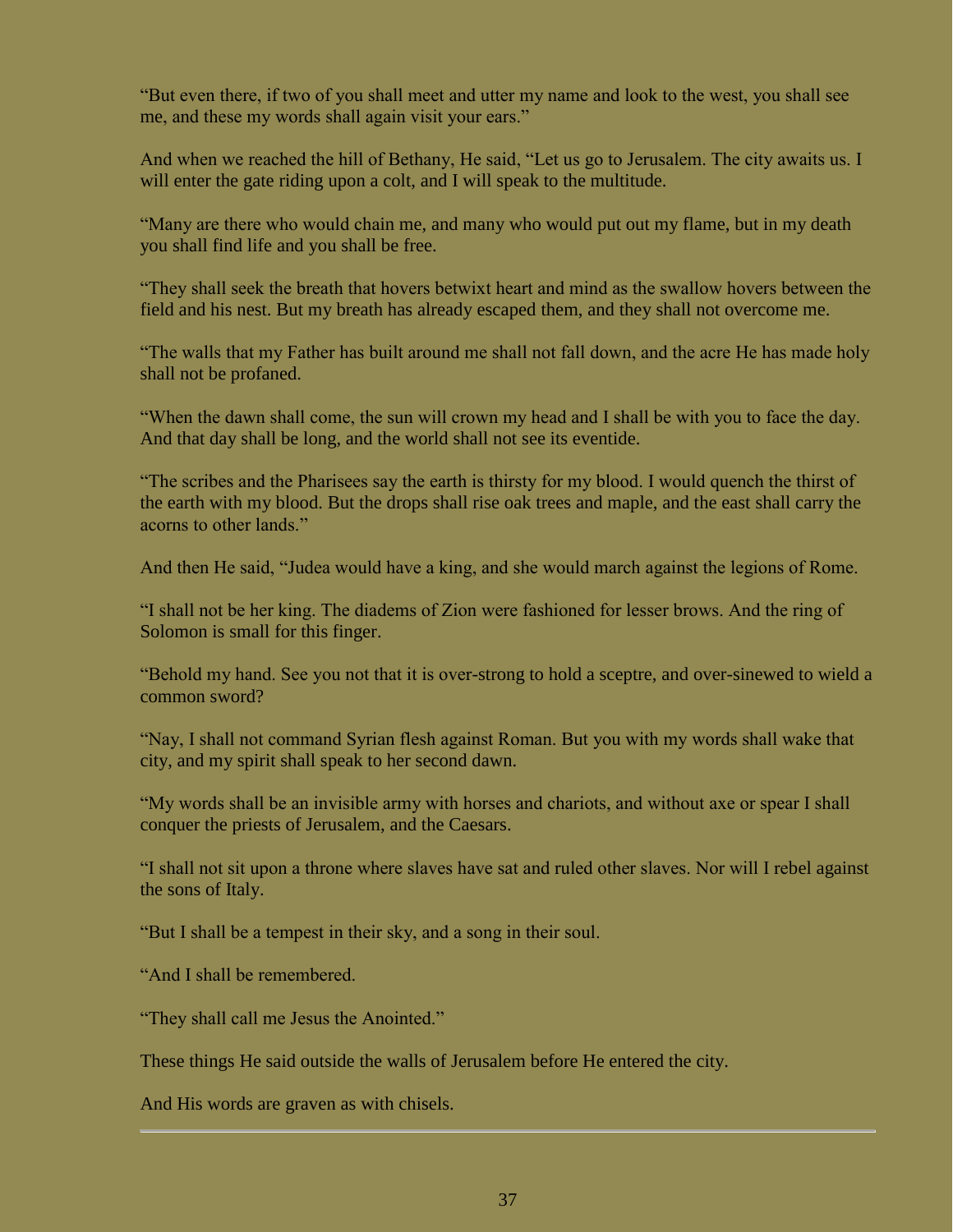### NATHANIEL

#### *Jesus was not Meek*

They say that Jesus of Nazareth was humble and meek.

They say that though He was a just man and righteous, He was a weakling, and was often confounded by the strong and the powerful; and that when He stood before men of authority He was but a lamb among lions.

But I say Jesus had authority over men, and that He knew His power and proclaimed it among the hills of Galilee, and in the cities of Judea and Phoenicia.

What man yielding and soft would say, "I am life, and I am the way to truth"?

What man meek and lowly would say, "I am in God, our Father; and our God, the Father, is in me"?

What man unmindful of His own strength would say, "He who believes not in me believes not in this life nor in the life everlasting" ?

What man uncertain of tomorrow would proclaim, "Your world shall pass away and be naught but scattered ashes ere my words shall pass away" ?

Was He doubtful of Himself when He said to those who would confound Him with a harlot, "He who is without sin, let him cast a stone"?

Did He fear authority when He drove the money-changers from the court of the temple, though they were licensed by the priests?

Were His wings shorn when He cried aloud, "My kingdom is above your earthly kingdoms"?

Was He seeking shelter in words when He repeated again and yet again, "Destroy this temple and I will rebuild it in three days" ?

Was it a coward who shook His hand in the face of the authorities and pronounced them "liars, low, filthy, and degenerate"?

Shall a man bold enough to say these things to those who ruled Judea be deemed meek and humble?

Nay. The eagle builds not his nest in the weeping willow. And the lion seeks not his den among the ferns.

I am sickened and the bowels within me stir and rise when I hear the faint-hearted call Jesus humble and meek, that they may justify their own faint-heartedness; and when the downtrodden, for comfort and companionship, speak of Jesus as a worm shining by their side.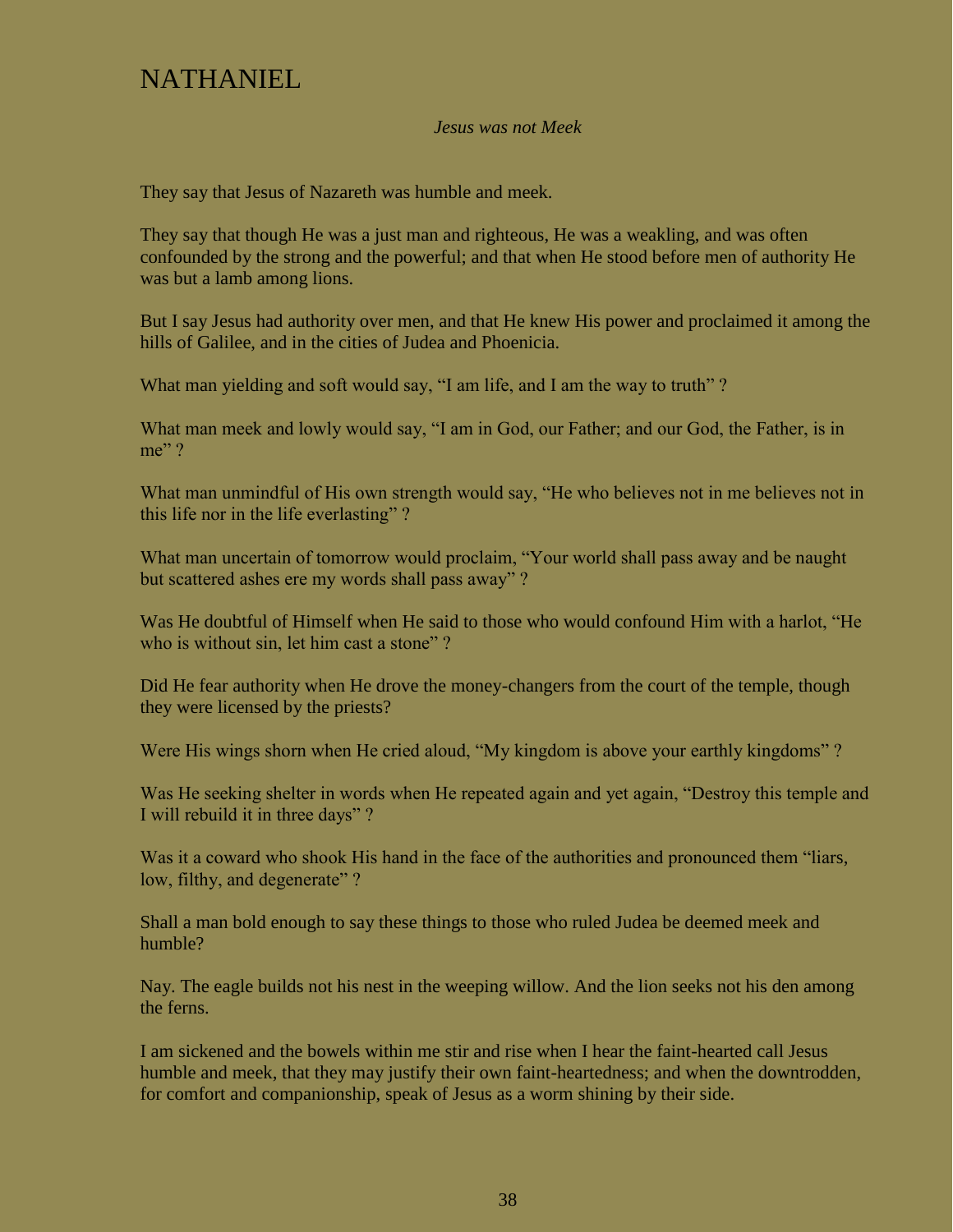Yea, my heart is sickened by such men. It is the mighty hunter I would preach, and the mountainous spirit unconquerable.

### SABA OF ANTIOCH

*On Saul of Tarsus*

This day I heard Saul of Tarsus preaching the Christ unto the Jews of this city.

He calls himself Paul now, the apostle to the Gentiles.

I knew him in my youth, and in those days he persecuted the friends of the Nazarene. Well do I remember his satisfaction when his fellows stoned the radiant youth called Stephen.

This Paul is indeed a strange man. His souls is not the soul of a free man.

At times he seems like an animal in the forest, hunted and wounded, seeking a cave wherein he would hide his pain from the world.

He speaks not of Jesus, nor does he repeat His words. He preaches the Messiah whom the prophets of old had foretold.

And though he himself is a learned Jew he addresses his fellow Jews in Greek; and his Greek is halting, and he ill chooses his words.

But he is a man of hidden powers and his presence is affirmed by those who gather around him. And at times he assures them of what he himself is not assured.

We who knew Jesus and heard his discourses say that He taught man how to break the chains of his bondage that he might be free from his yesterdays.

But Paul is forging chains for the man of tomorrow. He would strike with his own hammer upon the anvil in the name of one whom he does not know.

The Nazarene would have us live the hour in passion and ecstasy.

The man of Tarsus would have us be mindful of laws recorded in the ancient books.

Jesus gave His breath to the breathless dead. And in my lone nights I believe and I understand.

When He sat at the board, He told stories that gave happiness to the feasters, and spiced with His joy the meat and the wine.

But Paul would prescribe our loaf and our cup.

Suffer me not to turn my eyes the other way.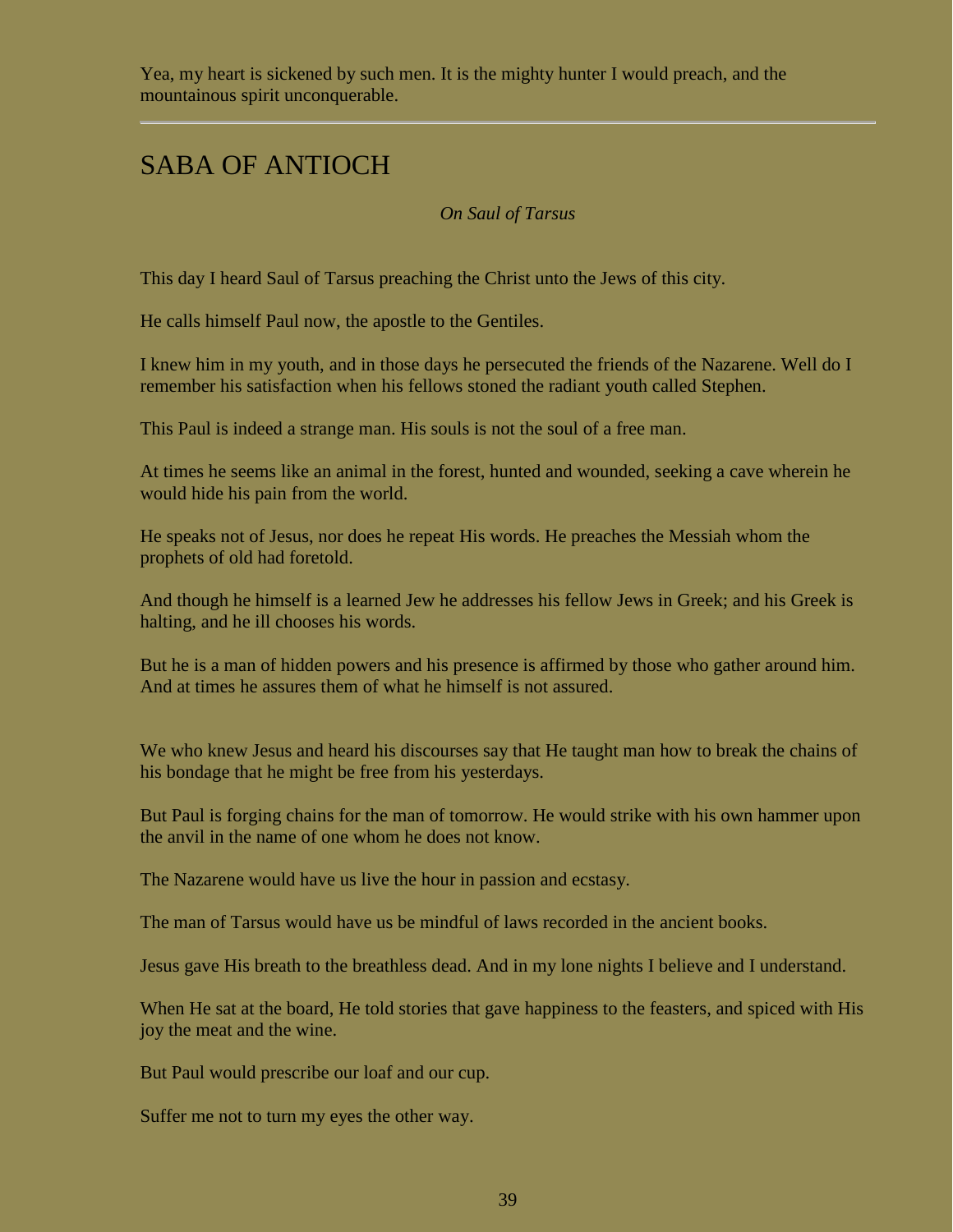### SALOME TO A WOMAN FRIEND

#### *A Desire Unfulfilled*

He was like poplars shimmering in the sun; And like a lake among the lonely hills, Shining in the sun; And like snow upon the mountain heights, White, white in the sun.

Yea, He was like unto all these, And I loved Him. Yet I feared His presence. And my feet would not carry my burden of love That I might girdle His feet with my arms.

I would have said to Him, "I have slain your friend in an hour of passion. Will you forgive me my sin? And will you not in mercy release my youth From its blind deed, That it may walk in your light?"

I know He would have forgiven my dancing For the saintly head of His friend. I know He would have seen in me An object of His own teaching. For there was no valley of hunger He could not bridge, And no desert of thirst He could not cross.

Yea, He was even as the poplars, And as the lakes among the hills, And like snow upon Lebanon. And I would have cooled my lips in the folds of His garment.

But He was far from me, And I was ashamed. And my mother held me back When the desire to seek Him was upon me.

Whenever He passed by, my heart ached for his loveliness, But my mother frowned at Him in contempt, And would hasten me from the window To my bedchamber. And she would cry aloud saying, "Who is He but another locust-eater from the desert?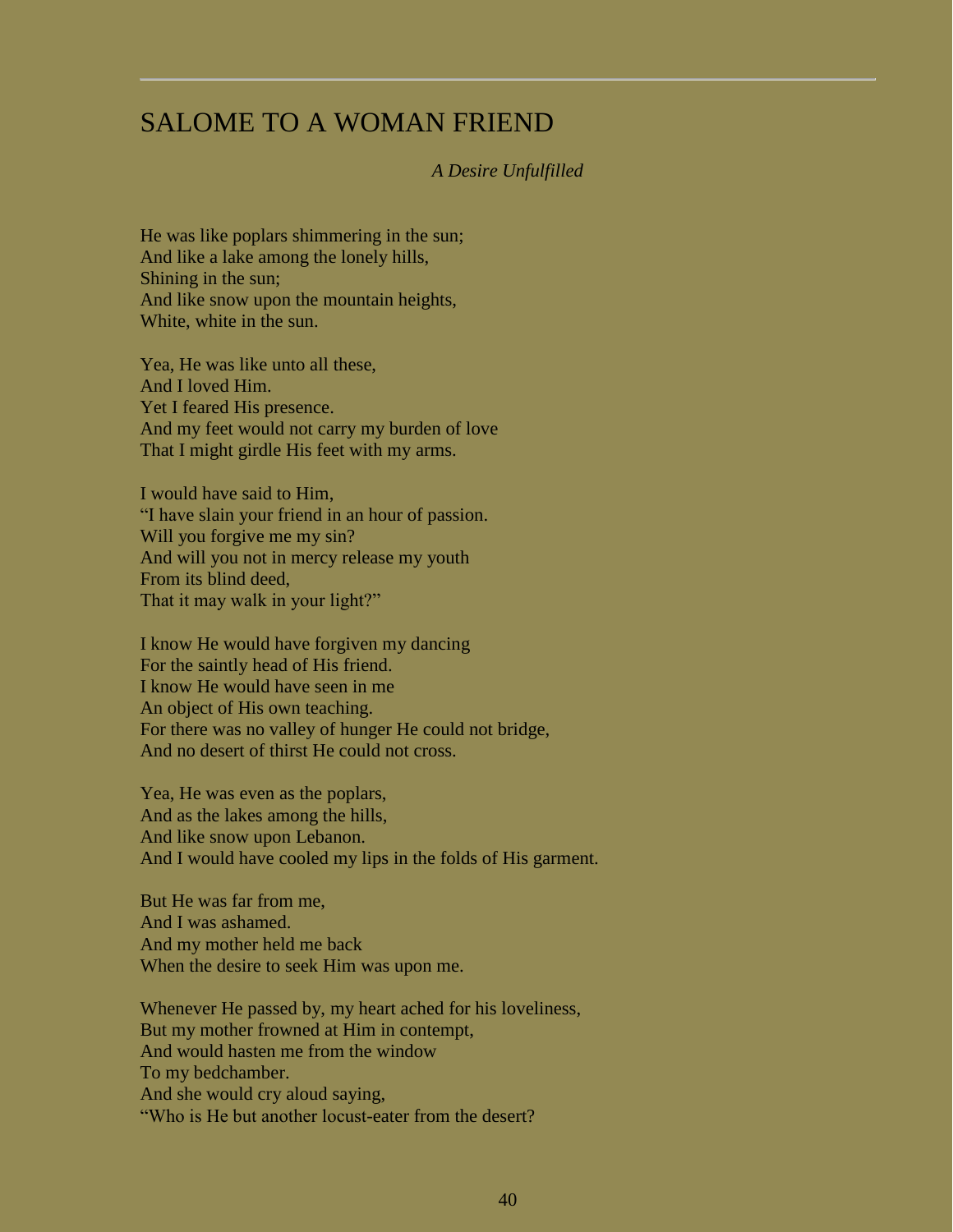What is He but a scoffer and a renegade, A seditious riot-monger, who would rob us of sceptre and crown, And bid the foxes and the jackals of His accursed land Howl in our halls and sit upon our throne? Go hide your face from this day, And await the day when His head shall fall down, But not upon your platter."

These things my mother said. But my heart would not keep her words. I loved Him in secret, And my sleep was girdled with flames.

He is gone now. And something that was in me is gone also. Perhaps it was my youth That would not tarry here, Since the God of youth was slain.

# RACHAEL A WOMAN DISCIPLE

*On Jesus the Vision and the Man*

I often wonder whether Jesus was a man of flesh and blood like ourselves, or a thought without a body, in the mind, or an idea that visits the vision of man.

Often it seems to me that He was but a dream dreamed by the countless men and women at the same time in a sleep deeper than sleep and a dawn more serene than all dawns.

And it seems that in relating the dream, the one to the other, we began to deem it a reality that had indeed come to pass; and in giving it body of our fancy and a voice of our longing we made it a substance of our own substance.

But in truth He was not a dream. We knew Him for three years and beheld Him with our open eyes in the high tide of noon.

We touched His hands, and we followed Him from one place to another. We heard His discourses and witnessed His deeds. Think you that we were a thought seeking after more thought, or a dream in the region of dreams?

Great events always seem alien to our daily lives, though their nature may be rooted in our nature. But though they appear sudden in their coming and sudden in their passing, their true span is for years and for generations.

Jesus of Nazareth was Himself the Great Event. That man whose father and mother and brothers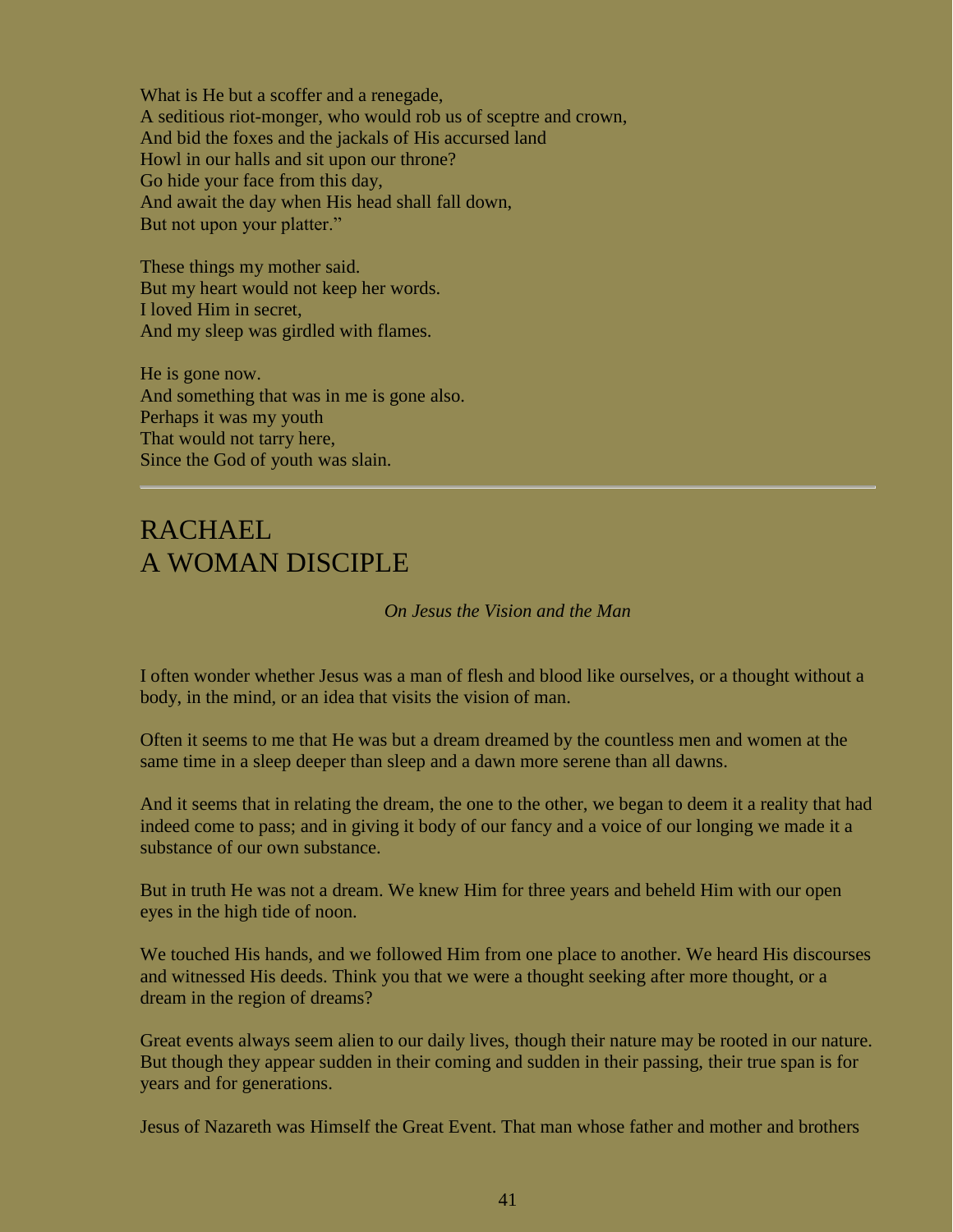we know, was Himself a miracle wrought in Judea. Yea, all His own miracles, if placed at His feet, would not rise to the height of His ankles.

And all the rivers of all the years shall not carry away our remembrance of Him.

He was a mountain burning in the night, yet He was a soft glow beyond the hills. He was a tempest in the sky, yet He was a murmur in the mist of daybreak.

He was a torrent pouring from the heights to the plains to destroy all things in its path. And He was like the laughter of children.

Every year I had waited for spring to visit this valley. I had waited for the lilies and the cyclamen, and then every year my soul had been saddened within me; for ever I longed to rejoice with the spring, yet I could not.

But when Jesus came to my seasons He was indeed a spring, and in Him was the promise of all the years to come. He filled my heart with joy; and like the violets I grew, a shy thing, in the light of His coming.

And now the changing seasons of worlds not yet ours shall not erase His loveliness from this our world.

Nay, Jesus was not a phantom, nor a conception of the poets. He was man like yourself and myself. But only to sight and touch and hearing; in all other ways He was unlike us.

He was a man of joy; and it was upon the path of joy that He met the sorrows of all men. And it was from the high roofs of His sorrows that He beheld the joy of all men.

He saw visions that we did not see, and heard voices that we did not hear; and He spoke as if to invisible multitudes, and ofttimes He spoke through us to races yet unborn.

And Jesus was often alone. He was among us yet not one with us. He was upon the earth, yet He was of the sky. And only in our aloneness may we visit the land of His aloneness.

He loved us with tender love. His heart was a winepress. You and I could approach with a cup and drink therefrom.

One thing I did not use to understand in Jesus: He would make merry with His listeners; He would tell jests and play upon words, and laugh with all the fullness of His heart, even when there were distances in His eyes and sadness in His voice. But I understand now.

I often think of the earth as a woman heavy with her first child. When Jesus was born, He was the first child. And when He died, He was the first man to die.

For did it not appear to you that the earth was stilled on that dark Friday, and the heavens were at war with the heavens?

And felt you not when His face disappeared from our sight as if we were naught but memories in the mist?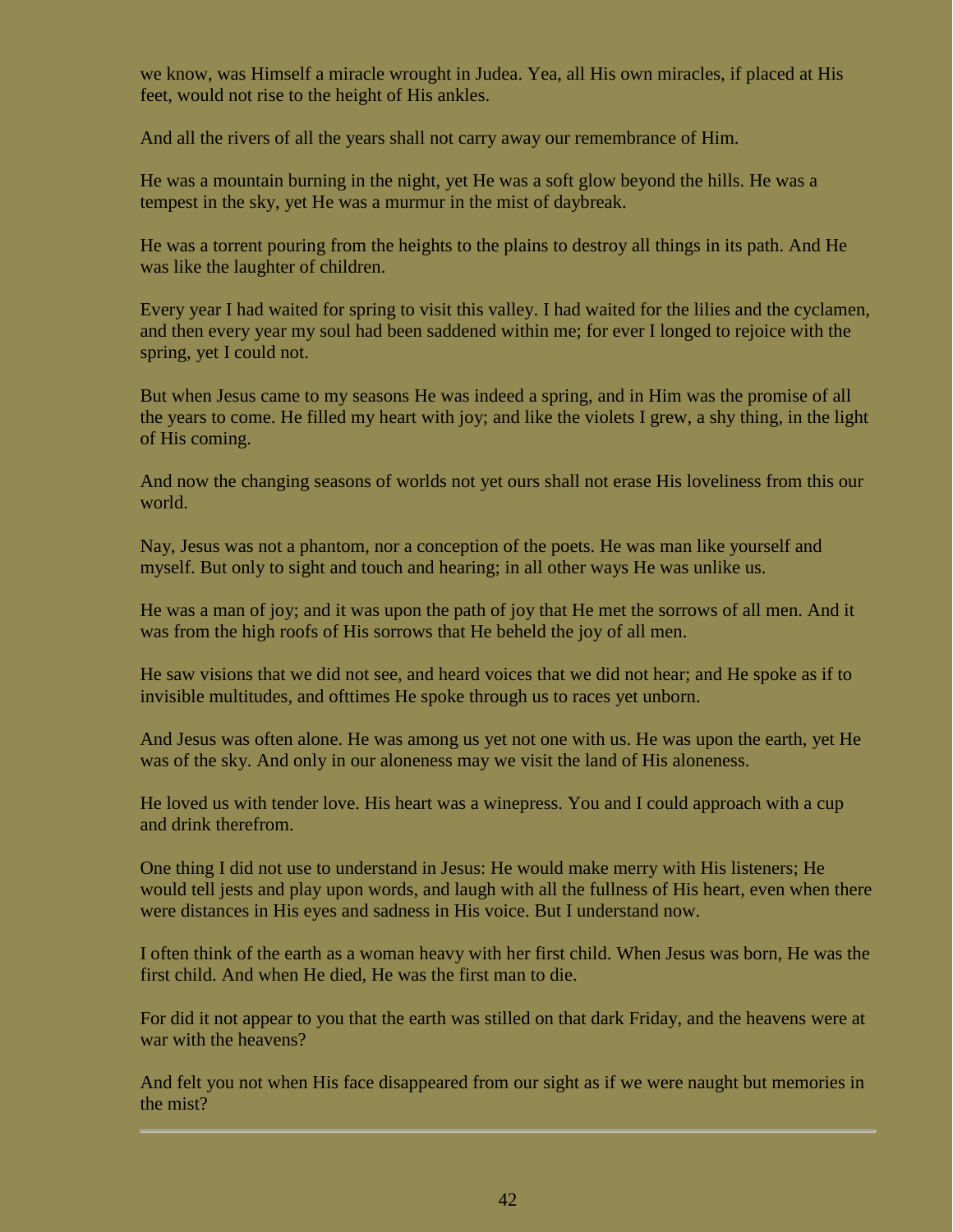# CLEOPAS OF BETHROUNE

*On the Law and the Prophets*

When Jesus spoke the whole world was hushed to listen. His words were not for our ears but rather for the elements of which God made this earth.

He spoke to the sea, our vast mother, that gave us birth. He spoke to the mountain, our elder brother whose summit is a promise.

And He spoke to the angels beyond the sea and the mountain to whom we entrusted our dreams ere the clay in us was made hard in the sun.

And still His speech slumbers within our breast like a love-song half forgotten, and sometimes it burns itself through to our memory.

His speech was simple and joyous, and the sound of His voice was like cool water in a land of drought.

Once He raised His hand against the sky, and His fingers were like the branches of a sycamore tree; and He said with a great voice:

"The prophets of old have spoken to you, and your ears are filled with their speech. But I say unto you, empty your ears of what you have heard."

And these words of Jesus, "But I say unto you," were not uttered by a man of our race nor of our world; but rather by a host of seraphim marching across the sky of Judea.

Again and yet again He would quote the law and the prophets, and then he would say, "But I say unto you."

Oh, what burning words, what waves of seas unknown to the shores of our mind, "But I say unto you."

What stars seeking the darkness of the soul, and what sleepless souls awaiting the dawn.

To tell of the speech of Jesus one must needs have His speech or the echo thereof.

I have neither the speech nor the echo.

I beg you to forgive me for beginning a story that I cannot end. But the end is not yet upon my lips. It is still a love song in the wind.

# NAAMAN OF THE GADARENES

*On the Death of Stephen*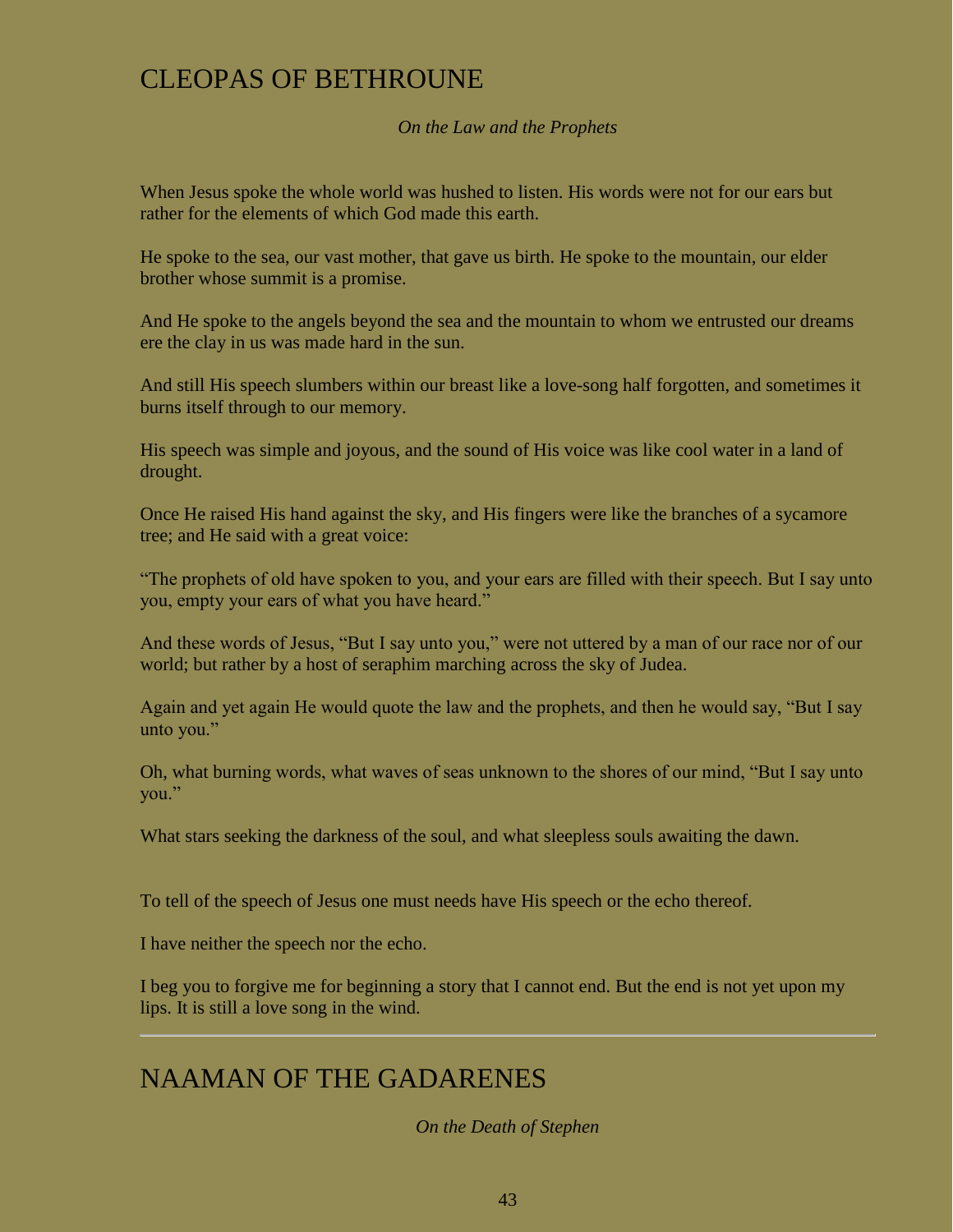His disciples are dispersed. He gave them the legacy of pain ere He Himself was put to death. They are hunted like the deer, and the foxes of the fields, and the quiver of the hunter is yet full of arrows.

But when they are caught and led to death, they are joyous, and their faces shine like the face of the bridegroom at the wedding-feast. For He gave them also the legacy of joy.

I had a friend from the North Country, and his name was Stephen; and because he proclaimed Jesus as the Son of God, he was led to the market-place and stoned.

And when Stephen fell to earth he outstretched his arms as if he would die as his Master had died. His arms were spread like wings ready for flight. And when the last gleam of light was fading in his eyes, with my own eyes I saw a smile upon his lips. It was a smile like the breath that comes before the end of winter for a pledge and a promise of spring.

How shall I describe it?

It seemed that Stephen was saying, "If I should go to another world, and other men should lead me to another market-place to stone me, even then I would proclaim Him for the truth which was in Him, and for that same truth which is in me now."

And I noticed that there was a man standing near, and looking with pleasure upon the stoning of Stephen.

His name is Saul of Tarsus, and it was he who had yielded Stephen to the priests and the Romans and the crowd, for stoning.

Saul was bald of head and short of stature. His shoulders were crooked and his features ill-sorted; and I liked him not.

I have been told that he is now preaching Jesus from the house tops. It is hard to believe.

But the grave halts not Jesus' walking to the enemies' camp to tame and take captive those who had opposed Him.

Still I do not like that man of Tarsus, though I have been told that after Stephen's death he was tamed and conquered on the road to Damascus. But his head is too large for his heart to be that of a true disciple.

And yet perhaps I am mistaken. I am often mistaken.

### THOMAS

*On the Forefathers of His Doubts*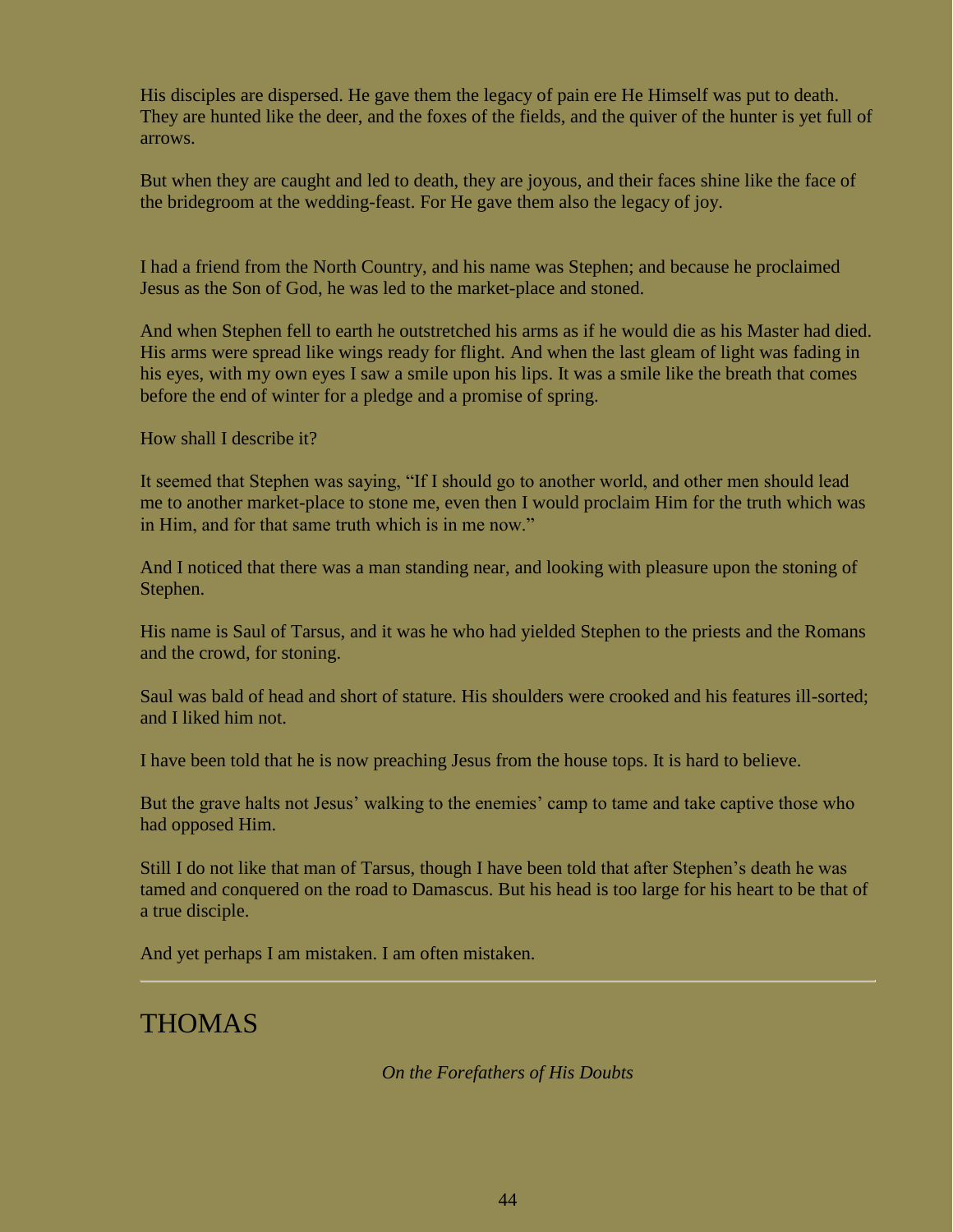My grandfather who was a lawyer once said, "Let us observe truth, but only when truth is made manifest unto us."

When Jesus called me I heeded Him, for His command was more potent than my will; yet I kept my counsel.

When He spoke and the others were swayed like branches in the wind, I listened immovable. Yet I loved Him.

Three years ago He left us, a scattered company to sing His name, and to be His witnesses unto the nations.

At that time I was called Thomas the Doubter. The shadow of my grandfather was still upon me, and always I would have truth made manifest.

I would even put my hand in my own wound to feel the blood ere I would believe in my pain.

Now a man who loves with his heart yet holds a doubt in his mind, is but a slave in a galley who sleeps at his oar and dreams of his freedom, till the lash of the master wakes him.

I myself was that slave, and I dreamed of freedom, but the sleep of my grandfather was upon me. My flesh needed the whip of my own day.

Even in the presence of the Nazarene I had closed my eyes to see my hands chained to the oar.

Doubt is a pain too lonely to know that faith is his twin brother.

Doubt is a foundling unhappy and astray, and though his own mother who gave him birth should find him and enfold him, he would withdraw in caution and in fear.

For Doubt will not know truth till his wounds are healed and restored.

I doubted Jesus until He made Himself manifest to me, and thrust my own hand into His very wounds.

Then indeed I believed, and after that I was rid of my yesterday and the yesterdays of my forefathers.

The dead in me buried their dead; and the living shall live for the Anointed King, even for Him who was the Son of Man.

Yesterday they told me that I must go and utter His name among the Persians and the Hindus.

I shall go. And from this day to my last day, at dawn and at eventide, I shall see my Lord rising in majesty and I shall hear Him speak.

### ELMADAM THE LOGICIAN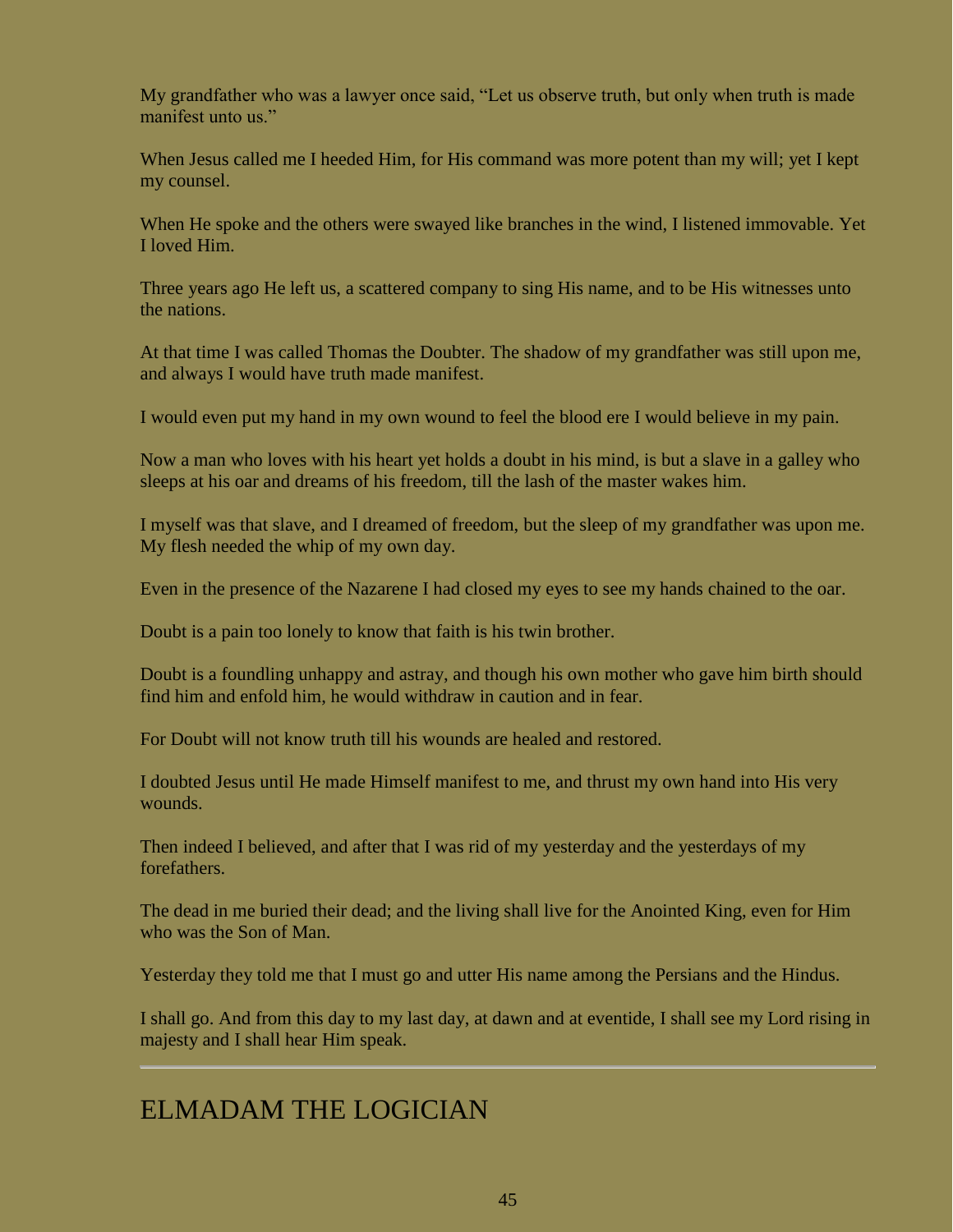#### *Jesus the Outcast*

You bid me speak of Jesus the Nazarene, and much have I to tell, but the time has not come. Yet whatever I say of Him now is the truth; for all speech is worthless save when it discloses the truth.

Behold a man disorderly, against all order; a mendicant, opposed to all possessions; a drunkard who would only make merry with rogues and castaways.

He was not the proud son of the State, nor was He the protected citizen of the Empire; therefore He had contempt for both State and Empire.

He would live as free and dutiless as the fowls of the air, and for this the hunters brought Him to earth with arrows.

No one shall open the flood gates of his ancestors without drowning. It is the law. And because the Nazarene broke the law, He and His witless followers were brought to naught.

And there lived many others like Him, men who would change the course of our destiny.

They themselves were changed, and they were the losers.

There is a grapeless vine that grows by the city walls. It creeps upward and clings to the stones. Should that vine say in her heart, "With my might and my weight I shall destroy these walls," what would other plants say? Surely they would laugh at her foolishness.

Now sir, I cannot but laugh at this man and His ill-advised disciples.

### ONE OF THE MARYS

#### *On His Sadness and His Smile*

His head was always high, and the flame of God was in His eyes.

He was often sad, but His sadness was tenderness shown to those in pain, and comradeship given to the lonely.

When He smiled His smile was as the hunger of those who long after the unknown. It was like the dust of stars falling upon the eyelids of children. And it was like a morsel of bread in the throat.

He was sad, yet it was a sadness that would rise to the lips and become a smile.

It was like a golden veil in the forest when autumn is upon the world. And sometimes it seemed like moonlight upon the shores of the lake.

He smiled as if His lips would sing at the wedding-feast.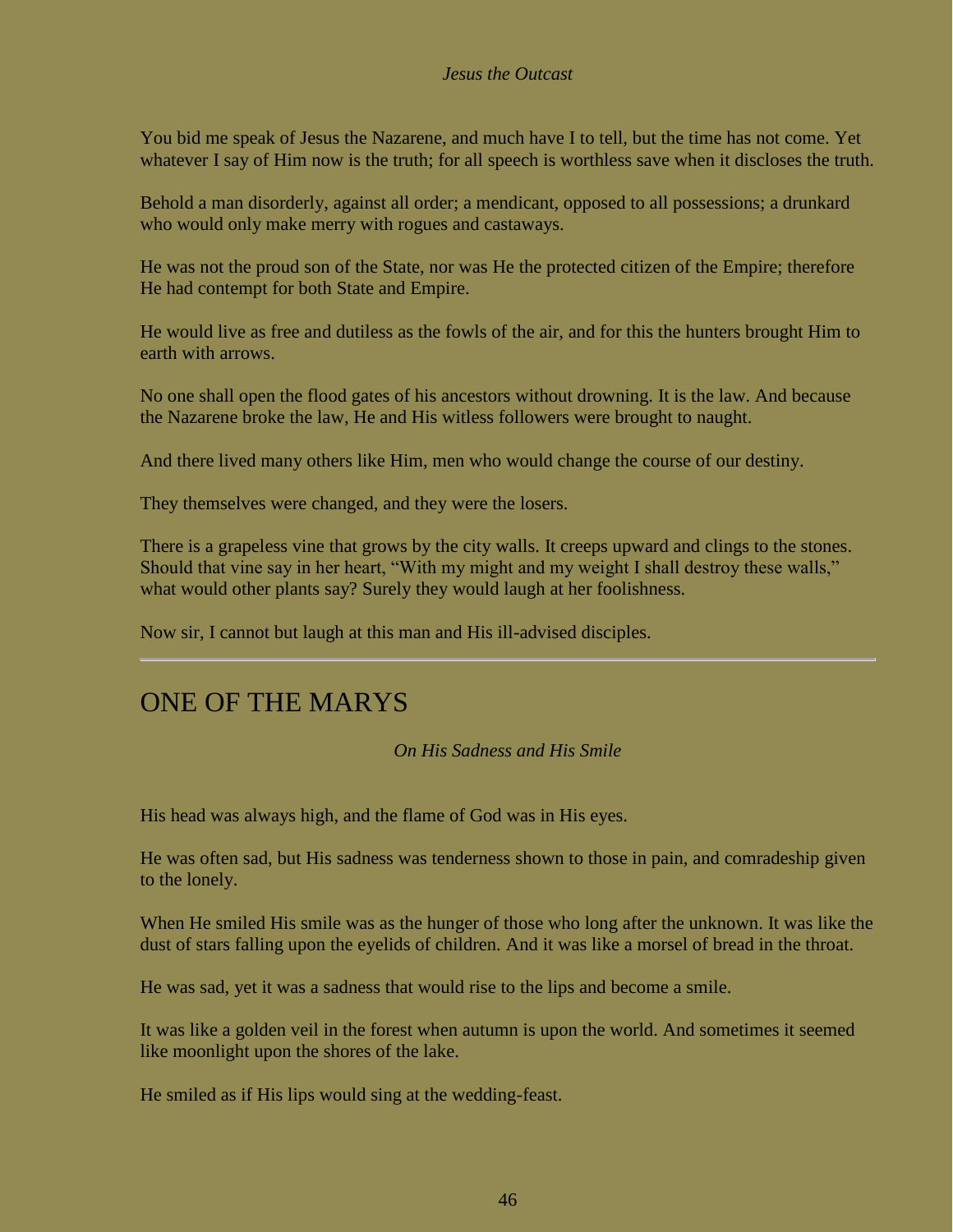# RUMANOUS A GREEK POET

*Jesus the Poet*

He was a poet. He saw for our eyes and heard for our ears, and our silent words were upon His lips; and His fingers touched what we could not feel.

Out of His heart there flew countless singing birds to the north and to the south, and the little flowers on the hill-sides stayed His steps towards the heavens.

Oftentimes I have seen Him bending down to touch the blades of grass. And in my heart I have heard Him say: "Little green things, you shall be with me in my kingdom, even as the oaks of Besan, and the cedars of Lebanon."

He loved all things of loveliness, the shy faces of children, and the myrrh and frankincense from the south.

He loved a pomegranate or a cup of wine given Him in kindness; it mattered not whether it was offered by a stranger in the inn or by a rich host.

And He loved the almond blossoms. I have seen Him gathering them into His hands and covering His face with the petals, as though He would embrace with His love all the trees in the world.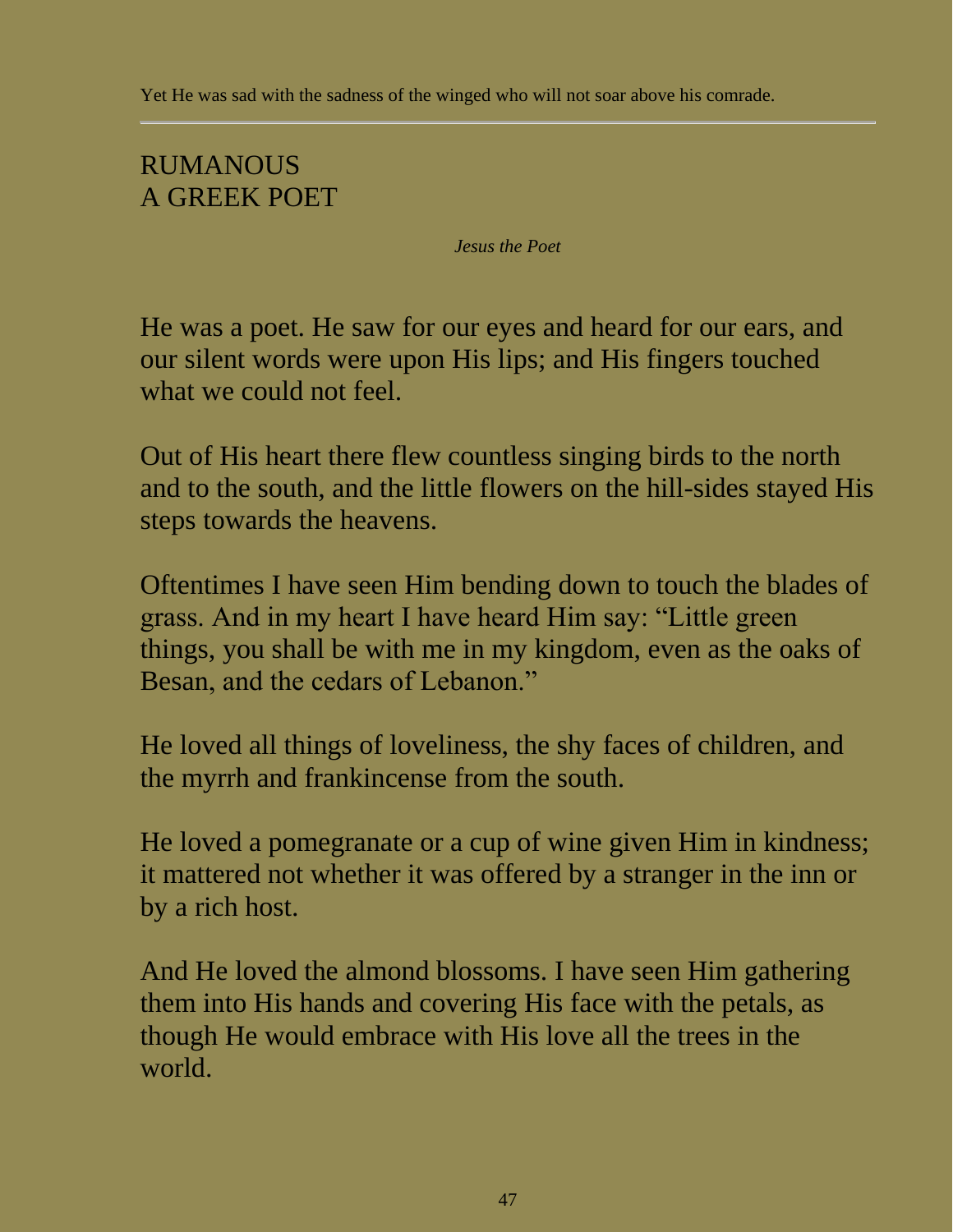He knew the sea and the heavens; and He spoke of pearls which have light that is not of this light, and of stars that are beyond our night.

He knew the mountains as eagles know them, and the valleys as they are known by the brooks and the streams. And there was a desert in His silence and a garden in His speech.

Aye, He was a poet whose heart dwelt in a bower beyond the heights, and His songs though sung for our ears, were sung for other ears also, and to men in another land where life is for ever young and time is always dawn.

Once I too deemed myself a poet, but when I stood before Him in Bethany, I knew what it is to hold an instrument with but a single string before one who commands all instruments. For in His voice there was the laughter of thunder and the tears of rain, and the joyous dancing of trees in the wind.

And since I have known that my lyre has but one string, and that my voice weaves neither the memories of yesterday nor the hopes of tomorrow, I have put aside my lyre and I shall keep silence. But always at twilight I shall hearken, and I shall listen to the Poet who is the sovereign of all poets. LEVI A DISCIPLE

*On Those who would Confound Jesus*

Upon an eventide He passed by my house, and my soul was quickened within me.

He spoke to me and said, "Come, Levi, and follow me."

And I followed Him that day.

And at eventide of the next day I begged Him to enter my house and be my guest. And He and His friends crossed my threshold and blessed me and my wife and my children.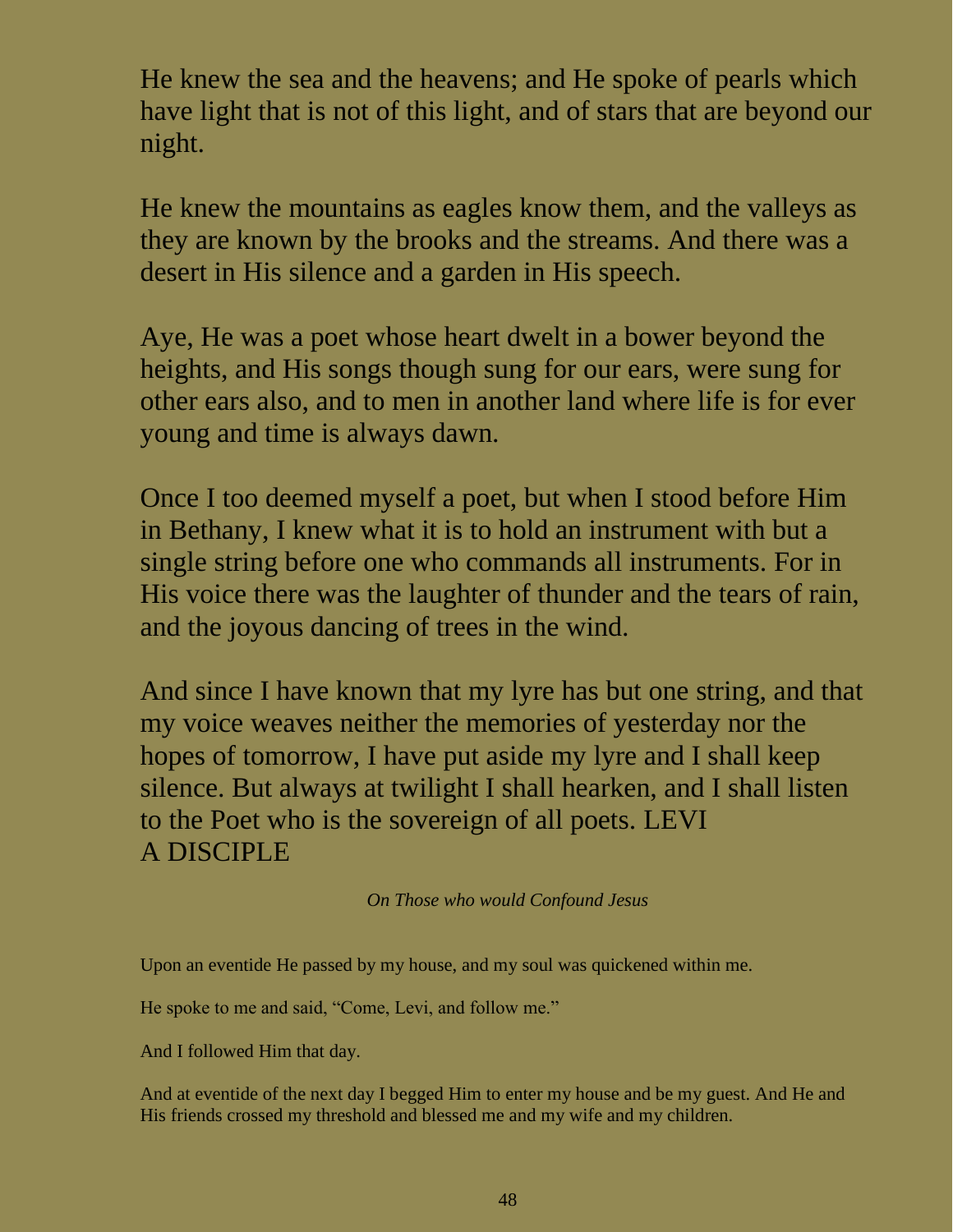And I had other guests. They were publicans and men of learning, but they were against Him in their hearts.

And when we were sitting about the board, one of the publicans questioned Jesus, saying, "Is it true that you and your disciples break the law, and make fire on the Sabbath day?"

And Jesus answered him saying, "We do indeed make fire on the Sabbath day. We would inflame the Sabbath day, and we would burn with our touch the dry stubble of all days."

And another publican said, "It was brought to us that you drink wine with the unclean at the inn."

And Jesus answered, "Aye, these also we would comfort. Came we here except to share the loaf and the cup with the uncrowned and the unshod amongst you?

"Few, aye too few are the featherless who dare the wind, and many are the winged and fullfledged yet in the nest.

"And we would feed them all with our beak, both the sluggish and the swift."

And another publican said, "Have I not been told that you would protect the harlots of Jerusalem?"

Then in the face of Jesus I saw, as it were, the rocky heights of Lebanon, and He said, "It is true.

"On the day of reckoning these women shall rise before the throne of my Father, and they shall be made pure by their own tears. But you shall be held down by the chains of your own judgment.

"Babylon was not put to waste by her prostitutes; Babylon fell to ashes that the eyes of her hypocrites might no longer see the light of day."

And other publicans would have questioned Him, but I made a sign and bade them be silent, for I knew He would confound them; and they too were my guests, and I would not have them put to shame.

When it was midnight the publicans left my house, and their souls were limping.

Then I closed my eyes and I saw, as if in a vision, seven women in white raiment standing about Jesus. Their arms were crossed upon their bosoms, and their heads were bent down, and I looked deep into the mist of my dream and beheld the face of one of the seven women, and it shone in my darkness.

It was the face of a harlot who lived in Jerusalem.

Then I opened my eyes and looked at Him, and He was smiling at me and at the others who had not left the board.

And I closed my eyes again, and I saw in a light seven men in white garments standing around Him. And I beheld the face of one of them.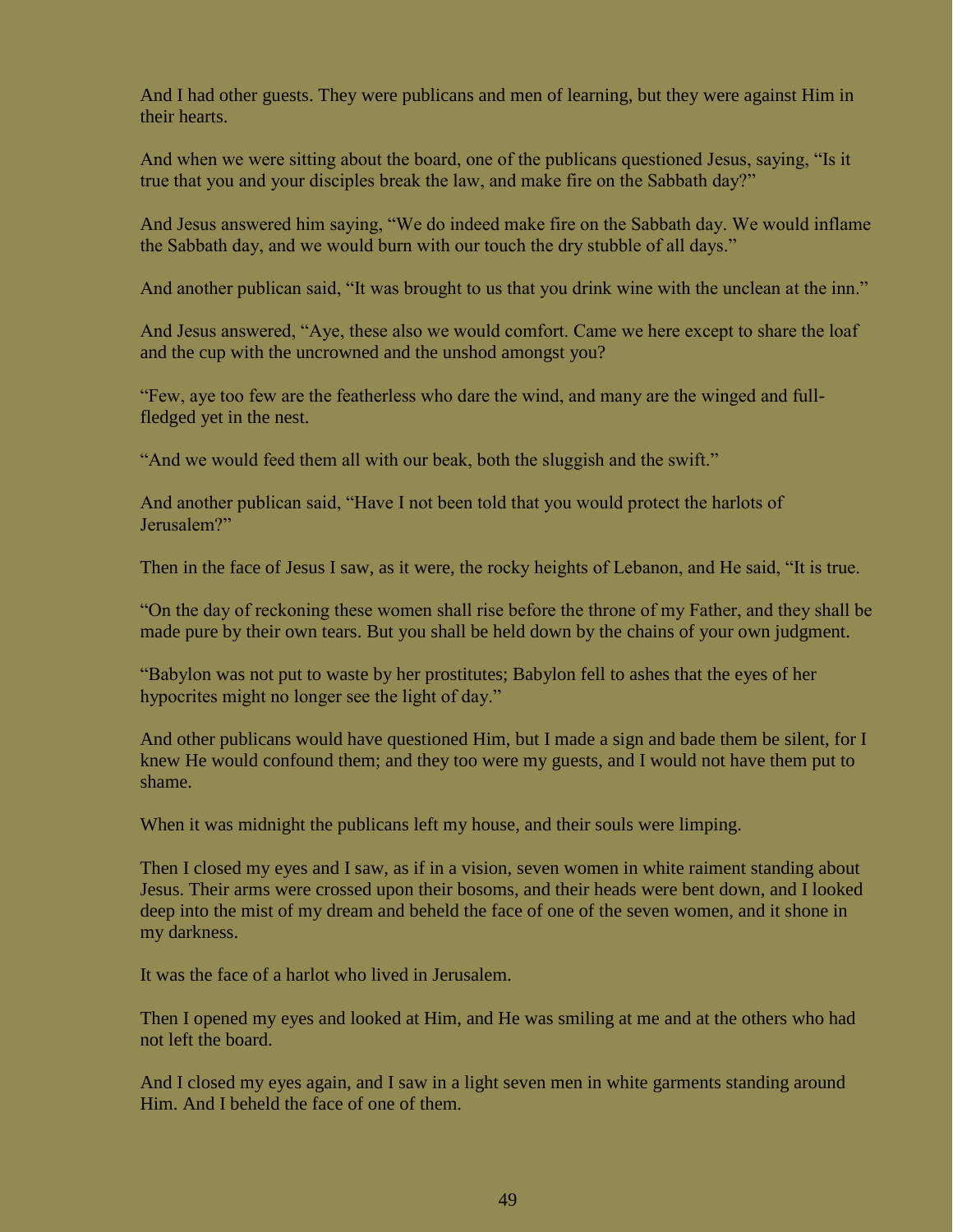It was the face of the thief who was crucified afterward at His right hand.

And later Jesus and His comrades left my house for the road.

## A WIDOW IN GALILEE

*Jesus the Cruel*

My son was my first and my only born. He laboured in our field and he was contented until he heard the man called Jesus speaking to the multitude.

Then my son suddenly became different, as if a new spirit, foreign and unwholesome, had embraced his spirit.

He abandoned the field and the garden; and he abandoned me also. He became worthless, a creature of the highways.

That man Jesus of Nazareth was evil, for what good man would separate a son from his mother?

The last thing my child said to me was this: "I am going with one of His disciples to the North Country. My life is established upon the Nazarene. You have given me birth, and for that I am grateful to you. But I needs must go. Am I not leaving with you our rich land, and all our silver and gold? I shall take naught but this garment and this staff."

Thus my son spoke, and departed.

And now the Romans and the priests have laid hold upon Jesus and crucified Him; and they have done well.

A man who would part mother and son could not be godly.

The man who sends our children to the cities of the Gentiles cannot be our friend.

I know my son will not return to me. I saw it in his eyes. And for this I hate Jesus of Nazareth who caused me to be alone in this unploughed field and this withered garden.

And I hate all those who praise Him.

Not many days ago they told me that Jesus once said, "My father and my mother and my brethren are those who hear my word and follow me."

But why should sons leave their mothers to follow His footsteps?

And why should the milk of my breast be forgotten for a fountain not yet tasted? And the warmth of my arms be forsaken for the Northland, cold and unfriendly?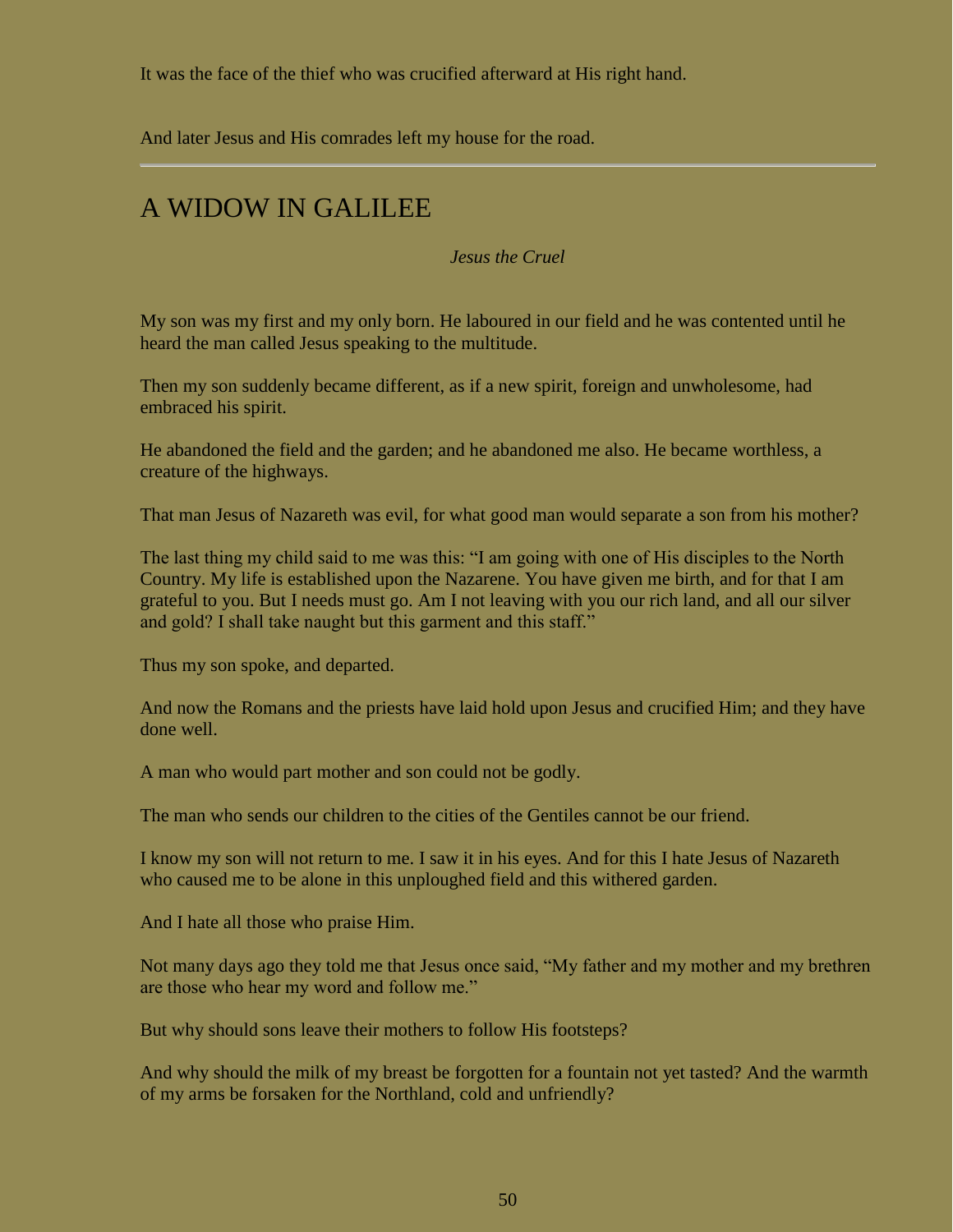Aye, I hate the Nazarene, and I shall hate Him to the end of my days, for He has robbed me of my first-born, my only son.

# JUDAS THE COUSIN OF JESUS

*On the Death of John the Baptist*

Upon a night in the month of August we were with the Master on a heath not far from the lake. The heath was called by the ancients the Meadow of Skulls.

And Jesus was reclining on the grass and gazing at the stars.

And of a sudden two men came rushing towards us breathless. They were as if in agony, and they fell prostrate at the feet of Jesus.

And Jesus stood up and He said, "Whence came you?"

And one of the men answered, "From Machaereus."

And Jesus looked upon him and was troubled, and He said, "What of John?"

And the man said, "He was slain this day. He was beheaded in his prison cell."

Then Jesus lifted up His head. And then He walked a little way from us. After a while He stood again in our midst.

And He said, "The king could have slain the prophet ere this day. Verily the king has tried the pleasure of His subjects. Kings of yore were not so slow in giving the head of a prophet to the head-hunters.

"I grieve not for John, but rather for Herod, who let fall the sword. Poor king, like an animal caught and led with a ring and a rope.

"Poor petty tetrarchs lost in their own darkness, they stumble and fall down. And what could you of the stagnant sea but dead fishes?"

"I hate not kings. Let them rule men, but only when they are wiser than men."

And the Master looked at the two sorrowful faces and then He looked at us, and He spoke again and said, "John was born wounded, and the blood of his wounds streamed forth with his words. He was freedom not yet free from itself, and patient only with the straight and the just.

"In truth he was a voice crying in the land of the deaf; and I loved him in his pain and his aloneness.

"And I loved his pride that would give its head to the sword ere it would yield it to the dust.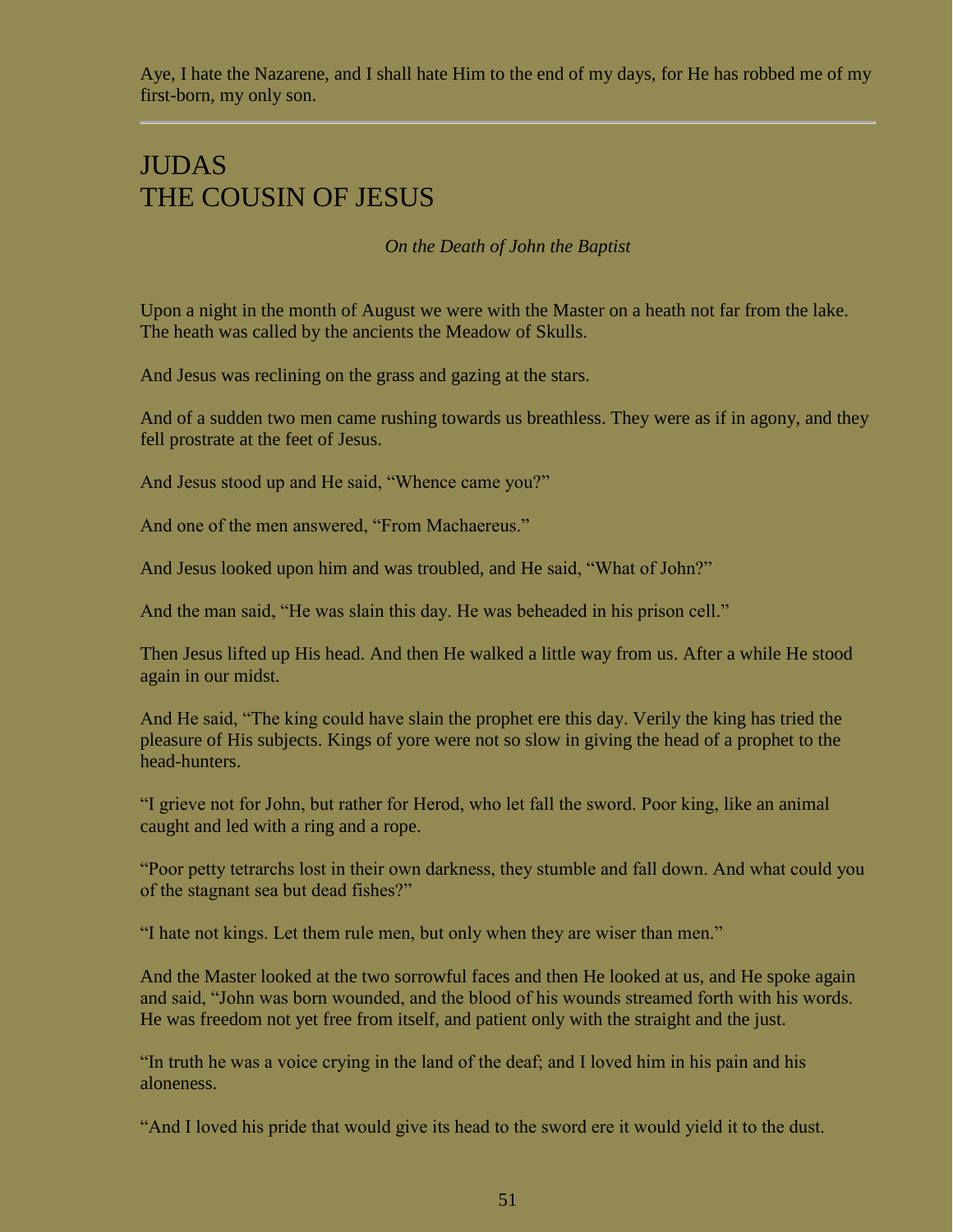"Verily I say unto you that John, the son of Zachariah, was the last of his race, and like his forefathers he was slain between the threshold of the temple and the altar."

And again Jesus walked away from us.

Then He returned and He said, "Forever it has been that those who rule for an hour would slay the rulers of years. And forever they would hold a trial and pronounce condemnation upon a man not yet born, and decree his death ere he commits the crime.

"The son of Zachariah shall live with me in my kingdom and his day shall be long."

Then He turned to the disciples of John and said, "Every deed has its morrow. I myself may be the morrow of this deed. Go back to my friend's friends, and tell them I shall be with them."

And the two men walked away from us, and they seemed less heavy-hearted.

Then Jesus laid Himself down again upon the grass and outstretched His arms, and again He gazed at the stars.

Now it was late. And I lay not far from Him, and I would fain have rested, but there was a hand knocking upon the gate of my sleep, and I lay awake until Jesus and the dawn called me again to the road.

# THE MAN FROM THE DESERT

*On the Money-Changers*

I was a stranger in Jerusalem. I had come to the Holy City to behold the great temple, and to sacrifice upon the altar, for my wife had given twin sons to my tribe.

And after I had made my offering, I stood in the portico of them temple looking down upon the money-changers and those who sold doves for sacrifice, and listening to the great noise in the court.

And as I stood there came of a sudden a man into the midst of the money-changers and those who sold doves.

He was a man of majesty, and He came swiftly.

In His hand He held a rope of goat's hide; and He began to overturn the tables of the moneychangers and to beat the pedlars of birds with the rope.

And I heard Him saying with a loud voice, "Render these birds unto the sky which is their nest."

Men and women fled from before His face, and He moved amongst them as the whirling wind moves on the sad-hills.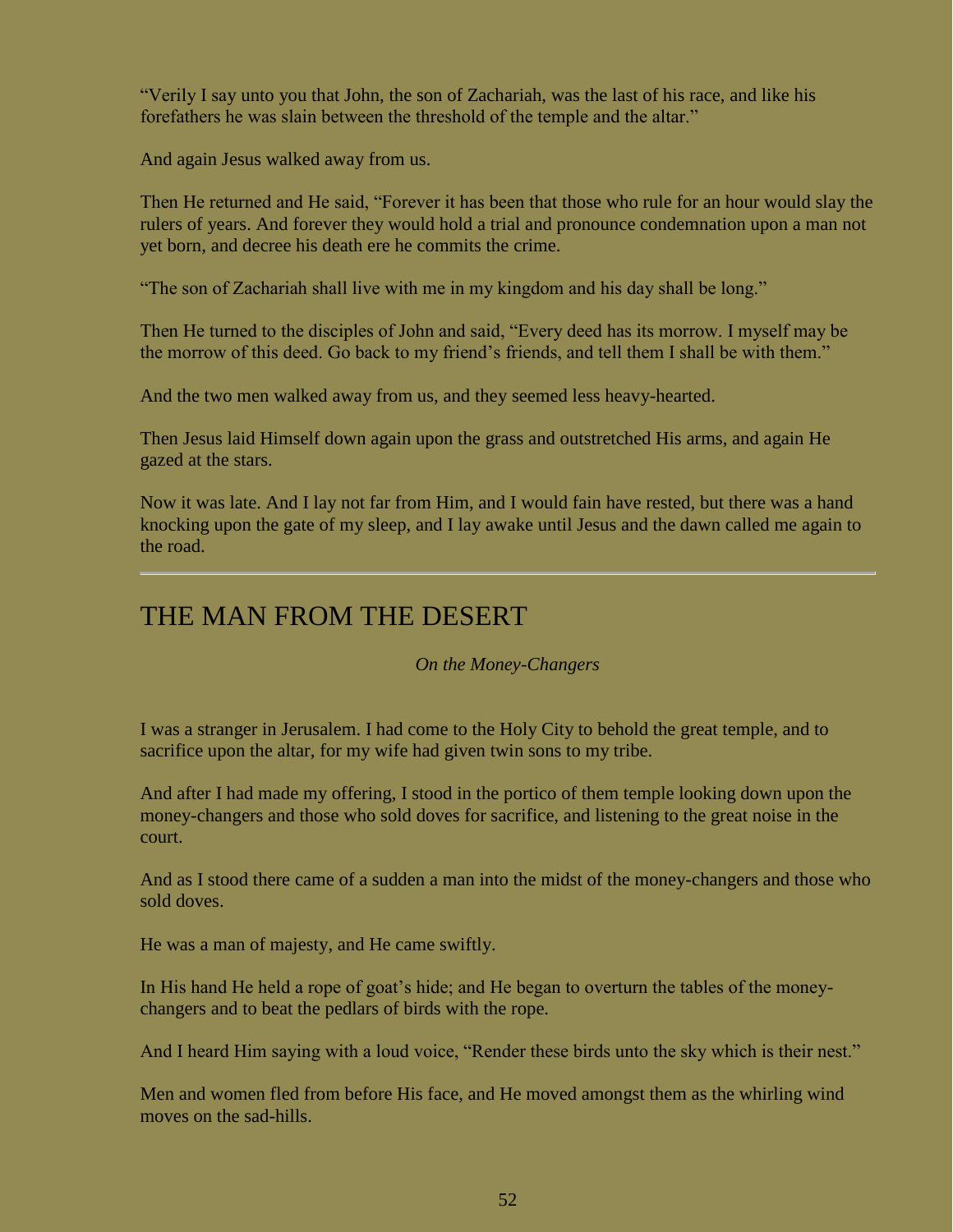All this came to pass in but a moment, and then the court of the Temple was emptied of the money-changers. Only the man stood there alone, and His followers stood at a distance.

Then I turned my face and I saw another man in the portico of the temple. And I walked towards him and said, "Sir, who is this man who stands alone, even like another temple?" And he answered me, "This is Jesus of Nazareth, a prophet who has appeared of late in Galilee. Here in Jerusalem all men hate Him."

And I said, "My heart was strong enough to be with His whip, and yielding enough to be at His feet."

And Jesus turned towards His followers who were awaiting Him. But before He reached them, three of the temple doves flew back, and one alighted upon His left shoulder and the other two at His feet. And he touched each one tenderly. Then He walked on, and there were leagues in every step of His steps.

Now tell me, what power had He to attack and disperse hundreds of men and women without opposition? I was told that they all hate Him, yet no one stood before Him on that day. Had He plucked out the fangs of hate on His way to the court of the temple?

### PETER

#### *On the Morrow of His Followers*

Once at sundown Jesus led us into the village of Beithsaida. We were a tired company, and the dust of the road was upon us. And we came to a great house in the midst of a garden, and the owner stood at the gate.

And Jesus said to him, "These men are weary and footsore. Let them sleep in your house. The night is cold and they are in need of warmth and rest."

And the rich man said, "They shall not sleep in my house."

And Jesus said, "Suffer them then to sleep in your garden."

And the man answered, "Nay, they shall not sleep in my garden."

Then Jesus turned to us and said, "This is what your tomorrow will be, and this present is like your future. All doors shall be closed in your face, and not even the gardens that lie under the stars may be your couch.

"Should your feet indeed be patient with the road and follow me, it may be you will find a basin and a bed, and perhaps bread and wine also. But if it should be that you find none of those things, forget not then that you have crossed one of my deserts.

"Come, let us go forth."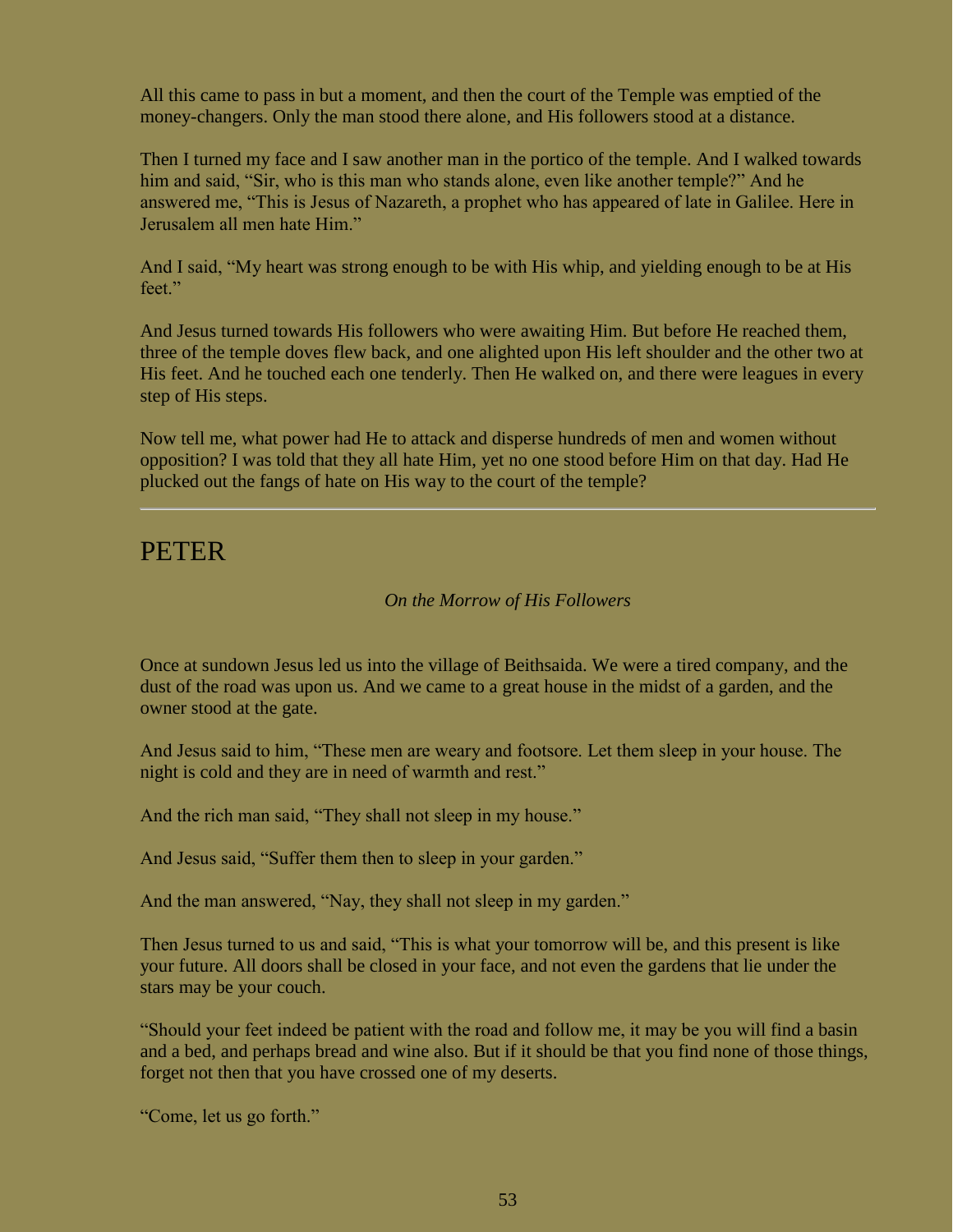And the rich man was disturbed, and his face was changed, and he muttered to himself words that I did not hear; and he shrank away from us and turned into his garden.

And we followed Jesus upon the road.

# MELACHI OF BABYLON AN ASTRONOMER

#### *The Miracles of Jesus*

You question me concerning the miracles of Jesus.

Every thousand thousand years the sun and the moon and this earth and all her sister planets meet in a straight line, and they confer for a moment together.

Then they slowly disperse and await the passing of another thousand thousand years.

There are no miracles beyond the seasons, yet you and I do not know all the seasons. And what if a season shall be made manifest in the shape of a man?

In Jesus the elements of our bodies and our dreams came together according to law. All that was timeless before Him became timeful in Him.

They say He gave sight to the blind and walking to the paralysed, and that He drove devils out of madmen.

Perchance blindness is but a dark thought that can be overcome by a burning thought. Perchance a withered limb is but idleness that can be quickened by energy. And perhaps the devils, these restless elements in our life, are driven out by the angels of peace and serenity.

They say He raised the dead to life. If you can tell me what is death, then I will tell you what is life.

In a field I have watched an acorn, a thing so still and seemingly useless. And in the spring I have seen that acorn take roots and rise, the beginning of an oak tree, towards the sun.

Surely you would deem this a miracle, yet that miracle is wrought a thousand thousand times in the drowsiness of every autumn and the passion of every spring.

Why shall it not be wrought in the heart of man? Shall not the seasons meet in the hand or upon the lips of a Man Anointed?

If our God has given to earth the art to nestle seed whilst the seed is seemingly dead, why shall He not give to the heart of man to breathe life into another heart, even a heart seemingly dead?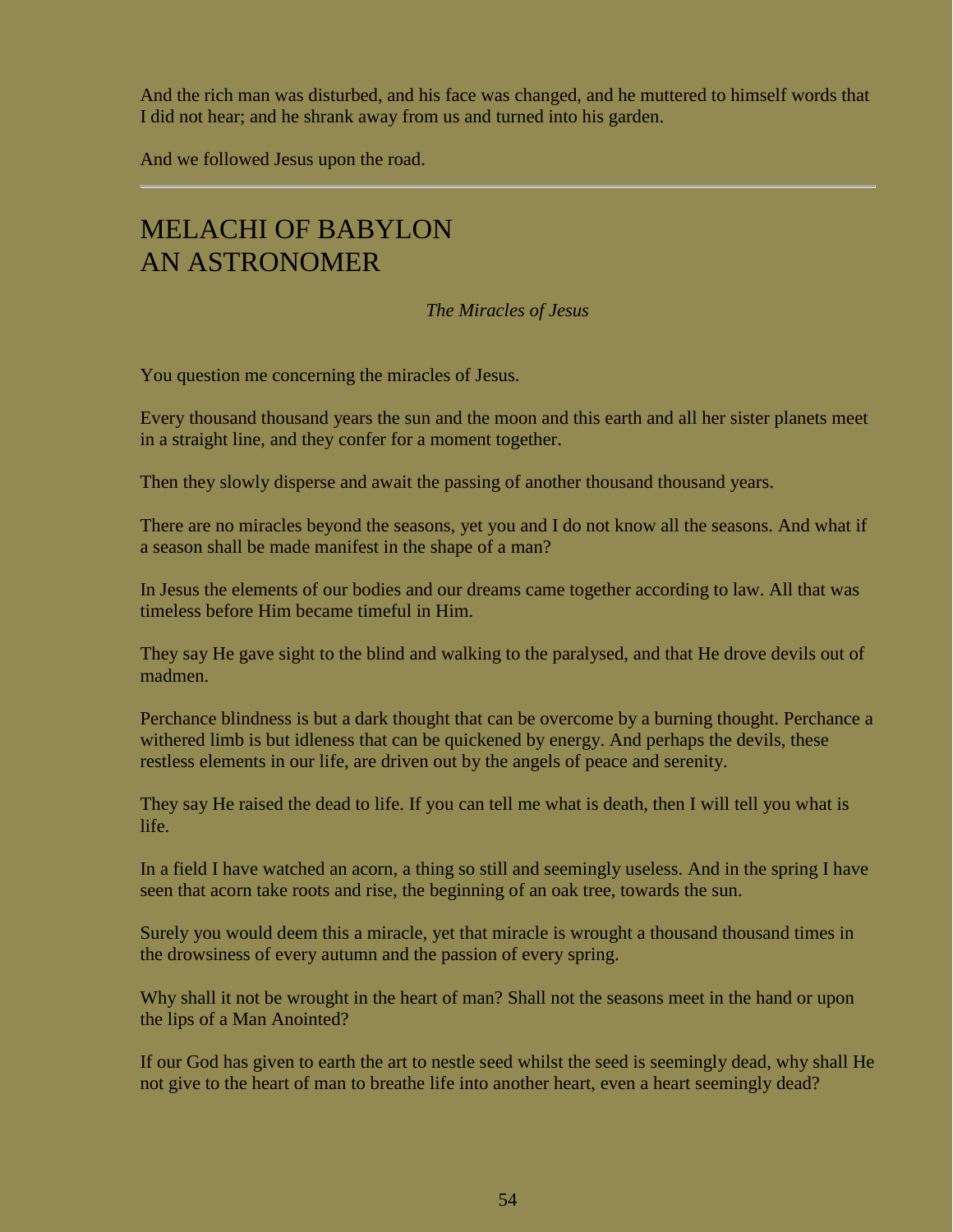I have spoken of these miracles which I deem but little beside the greater miracle, which is the man Himself, the Wayfarer, the man who turned my dross into gold, who taught me how to love those who hate me, and in so doing brought me comfort and gave sweet dreams to my sleep.

This is the miracle in my own life.

My soul was blind, my soul was lame. I was possessed by restless spirits, and I was dead.

But now I see clearly, and I walk erect. I am at peace, and I live to witness and proclaim my own being every hour of the day.

And I am not one of His followers. I am but an old astronomer who visits the fields of space once a season, and who would be heedful of the law and the miracles thereof.

And I am at the twilight of my time, but whenever I would seek its dawning, I seek the youth of Jesus.

And for ever shall age seek youth. In me now it is knowledge that is seeking vision.

# A PHILOSOPHER

#### *On Wonder and Beauty*

When he was with us He gazed at us and at our world with eyes of wonder, for His eyes were not veiled with the veil of years, and all that He saw was clear in the light of His youth.

Though He knew the depth of beauty, He was for ever surprised by its peace and its majesty; and He stood before the earth as the first man had stood before the first day.

We whose senses have been dulled, we gaze in full daylight and yet we do not see. We would cup our ears, but we do not hear; and stretch forth our hands, but we do not touch. And though all the incense of Arabia is burned, we go our way and do not smell.

We see not the ploughman returning from his field at eventide; nor hear the shepherd's flute when he leads his flock to the fold, nor do we stretch our arms to touch the sunset; and our nostrils hunger no longer for the roses of Sharon.

Nay, we honour no kings without kingdoms; nor hear the sound of harps save when the strings are plucked by hands; nor do we see a child playing in our olive grove as if he were a young olive tree. And all words must needs rise from lips of flesh, or else we deem each other dumb and deaf.

In truth we gaze but do not see, and hearken but do not hear; we eat and drink but do not taste. And there lies the difference between Jesus of Nazareth and ourselves.

His senses were all continually made new, and the world to Him was always a new world.

To Him the lisping of a babe was not less than the cry of all mankind, while to us it is only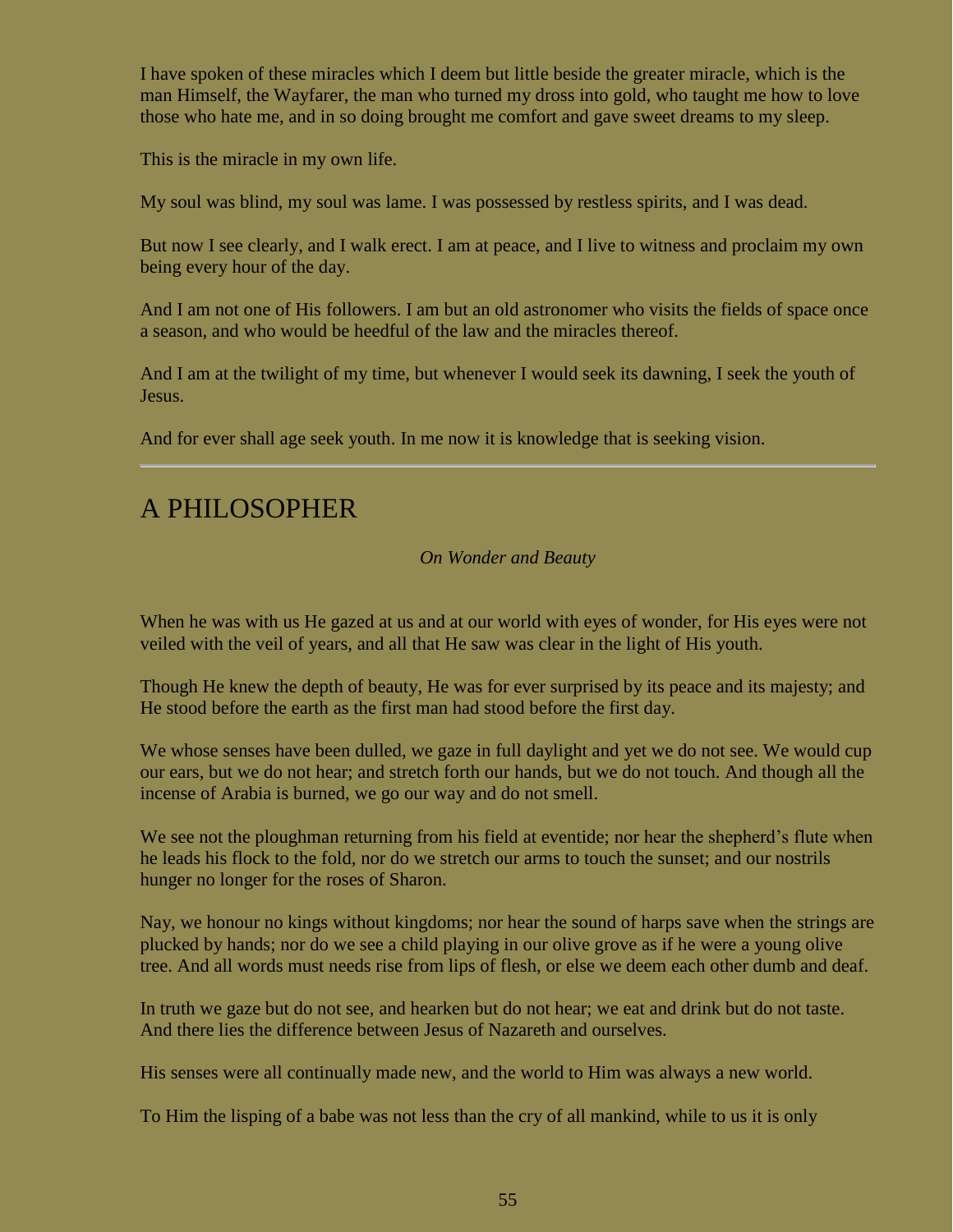lisping.

To Him the root of a buttercup was a longing towards God, while to us it is naught but a root.

# URIAH AN OLD MAN OF NAZARETH

*He was a Stranger in our Midst*

He was a stranger in our midst, and His life was hidden with dark veils.

He walked not the path of our God, but followed the course of the foul and the infamous.

His childhood revolted, and rejected the sweet milk of our nature.

His youth was inflamed like dry grass that burns in the night.

And when He became a man, He took arms against us all.

Such men are conceived in the ebb tide of human kindness, and born in unholy tempests. And in tempests they live a day and the perish forever.

Do you not remember Him, a boy overweening, who would argue with our learned elders, and laugh at their dignity?

And remember you not His youth, when He lived by the saw and the chisel? He would not accompany our sons and daughters on their holidays. He would walk alone.

And He would not return the salutation of those who hailed Him, as though He were above us.

I myself met Him once in the field and greeted Him, and He only smiled, and in His smile I beheld arrogance and insult.

Not long afterward my daughter went with her companions to the vineyards to gather the grapes, and she spoke to Him and He did not answer her.

He spoke only to the whole company of grape-gatherers, as if my daughter had not been among them.

When He abandoned His people and turned vagabond He became naught but a babbler. His voice was like a claw in our flesh, and the sound of His voice is still a pain in our memory.

He would utter only evil of us and of our fathers and forefathers. And His tongue sought our bosoms like a poisoned arrow.

Such was Jesus.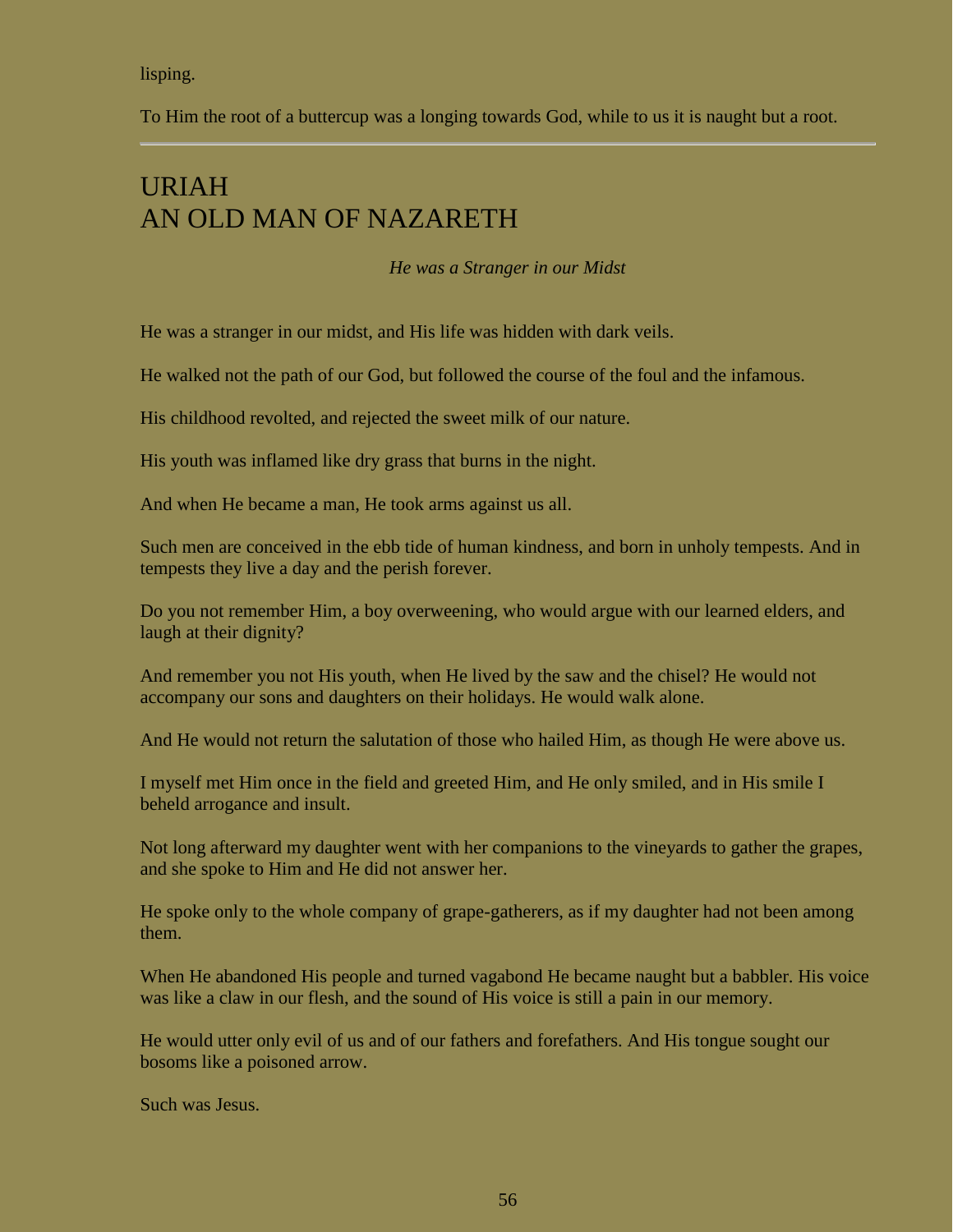If He had been my son, I would have committed Him with the Roman legions to Arabia, and I would have begged the captain to place Him in the forefront of the battle, so that the archer of the foe might mark Him, and free me of His insolence.

But I have no son. And mayhap I should be grateful. For what if my son had been an enemy of his own people, and my grey hairs were now seeking the dust with shame, my white beard humbled?

### NICODEMUS THE POET

#### *On Fools and Jugglers*

Many are the fools who say that Jesus stood in His own path and opposed Himself; that He knew not His own mind, and in the absence of that knowledge confounded Himself.

Many indeed are the owls who know no song unlike their own hooting.

You and I know the jugglers of words who would honour only a greater juggler, men who carry their heads in baskets to the market-place and sell them to the first bidder.

We know the pygmies who abuse the sky-man. And we know what the weed would say of the oak tree and the cedar.

I pity them that they cannot rise to the heights.

I pity the shrivelling thorn envying the elm that dares the seasons.

But pity, though enfolded by the regret of all the angels, can bring them no light.

I know the scarecrow whose rotting garments flutter in the corn, yet he himself is dead to the corn and to the singing wind.

I know the wingless spider that weaves a net for all who fly.

I know the crafty, the blowers of horns and the beaters of drums, who in the abundance of their own noise cannot hear the skylark nor the east wind in the forest.

I know him who paddles against all streams, but never finds the source, who runs with all rivers, but never dares to the sea.

I know him who offers his unskilled hands to the builder of the temple, and when his unskilled hands are rejected, says in the darkness of his heart, "I will destroy all that shall be builded."

I know all these. They are the men who object that Jesus said on a certain day, "I bring peace unto you," and on another day, "I bring a sword."

They cannot understand that in truth He said, "I bring peace unto men of goodwill, and I lay a sword between him who would peace and him who would a sword."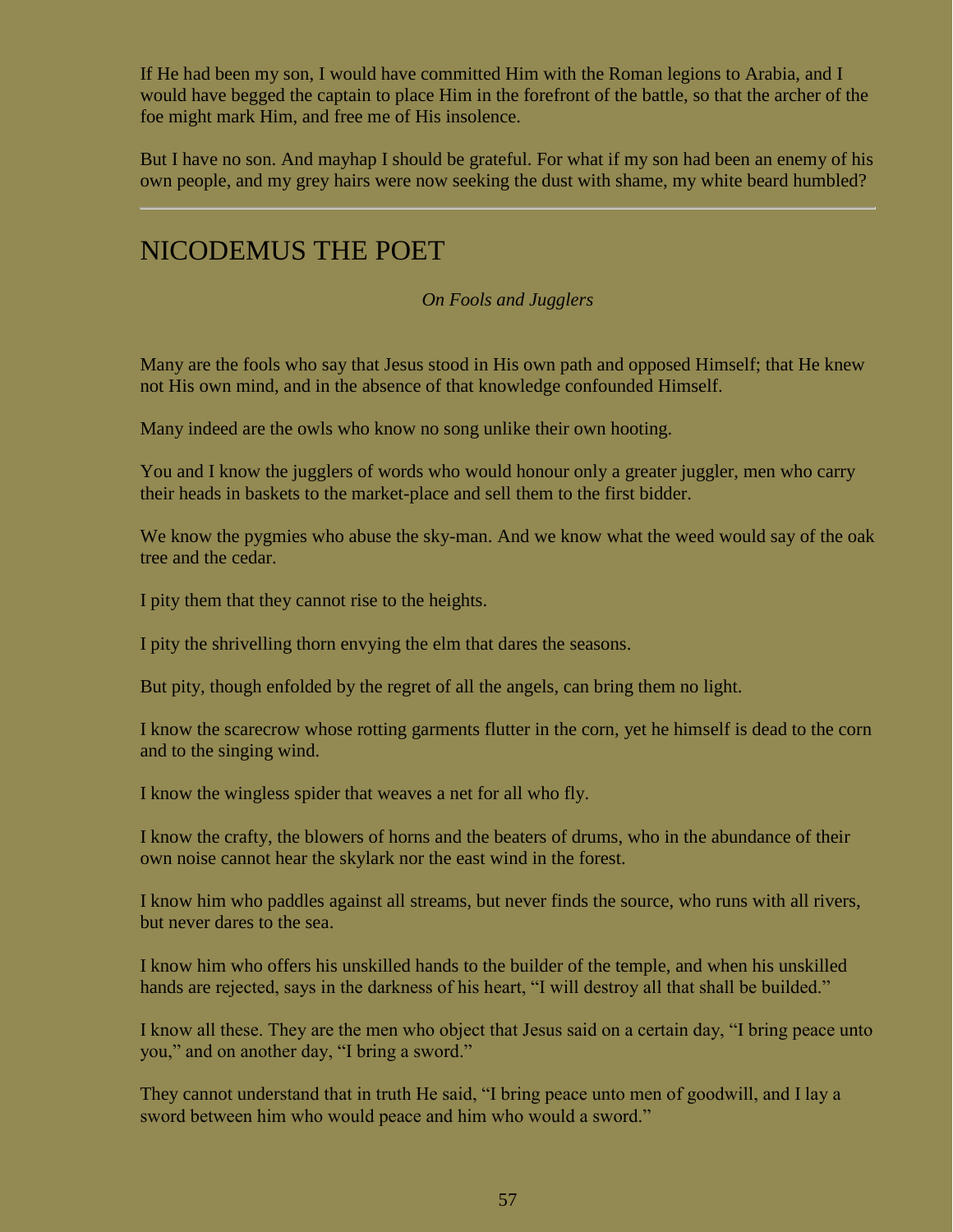They wonder that He who said, "My kingdom is not of this earth," said also, "Render unto Caesar that which is Caesar's"; and know not that if they would indeed be free to enter the kingdom of their passion, they must not resist the gate-keeper of their necessities. It behooves them gladly to pay that dole to enter into that city.

There are the men who say, "He preached tenderness and kindliness and filial love, yet He would not heed His mother and His brothers when they sought Him in the streets of Jerusalem."

They do not know that His mother and brothers in their loving fear would have had Him return to the bench of the carpenter, whereas He was opening our eyes to the dawn of a new day.

His mother and His brothers would have had Him live in the shadow of death, but He Himself was challenging death upon yonder hill that He might live in our sleepless memory.

I know these moles that dig paths to nowhere. Are they not the ones who accuse Jesus of glorifying Himself in that He said to the multitude, "I am the path and the gate to salvation," and even called Himself the life and the resurrection.

But Jesus was not claiming more than the month of May claims in her high tide.

Was He not to tell the shining truth because it was so shining?

He indeed said that He was the way and the life and the resurrection of the heart; and I myself as a testimony to His truth.

Do you not remember me, Nicodemus, who believed in naught but the laws and decrees and was in continual subjection to observances?

And behold me now, a man who walks with life and laughs with the sun from the first moment it smiles upon the mountain until it yields itself to bed behind the hills.

Why do you halt before the word salvation? I myself through Him have attained my salvation.

I care not for what shall befall me tomorrow, for I know that Jesus quickened my sleep and made my distant dreams my companions and my road-fellows.

Am I less man because I believe in a greater man?

The barriers of flesh and bone fell down when the Poet of Galilee spoke to me; and I was held by a spirit, and was lifted to the heights, and in midair my wings gathered the song of passion.

And when I dismounted from the wind and in the Sanhedrim my pinions were shorn, even then my ribs, my featherless wings, kept and guarded the song. And all the poverties of the lowlands cannot rob me of my treasure.

I have said enough. Let the deaf bury the humming of life in their dead ears. I am content with the sound of His lyre, which He held and struck while the hands of His body were nailed and bleeding.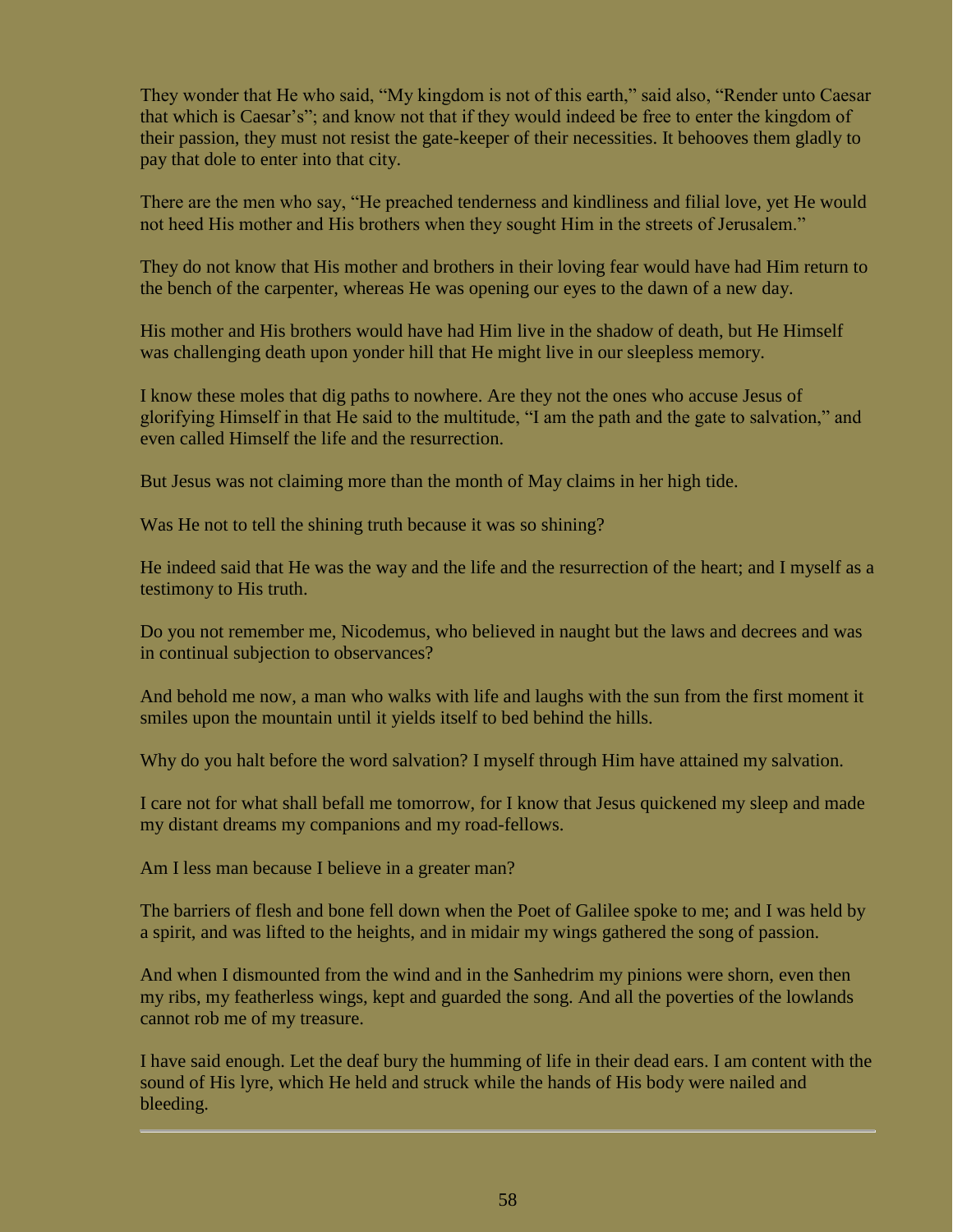# JOSEPH OF ARIMETHEA

*The Two Streams in Jesus' Heart*

There were two streams running in the heart of the Nazarene: the stream of kinship to God whom He called Father, and the stream of rapture which He called the kingdom of the Above-world.

And in my solitude I thought of Him and I followed these two streams in His heart. Upon the banks of the one I met my own soul; and sometimes my soul was a beggar and a wanderer, and sometimes it was a princess in her garden.

Then I followed the other stream in His heart, and on my way I met one who had been beaten and robbed of his gold, and he was smiling. And farther on I saw the robber who had robbed him, and there were unshed tears upon his face.

Then I heard the murmur of these two streams in my own bosom also, and I was gladdened.

When I visited Jesus the day before Pontius Pilatus and the elders laid hands on Him, we talked long, and I asked Him many questions, and He answered my questionings with graciousness; and when I left Him I knew He was the Lord and Master of this our earth.

It is long since our cedar tree has fallen, but its fragrance endures, and will forever seek the four corners of the earth.

### GEORGUS OF BEIRUT

#### *On Strangers*

He and his friends were in the grove of pines beyond my hedge, and He was talking to them.

I stood near the hedge and listened. And I knew who He was, for His fame had reached these shores ere He Himself visited them.

When He ceased speaking I approached Him, and I said, "Sir, come with these men and honour me and my roof."

And He smiled upon me and said, "Not this day, my friend. Not this day."

And there was a blessing in His words, and His voice enfolded me like a garment on a cold night.

Then He turned to His friends and said, "Behold a man who deems us not strangers, and though He has not seen us ere this day, he bids us to His threshold.

"Verily in my kingdom there are no strangers. Our life is but the life of all other men, given us that we may know all men, and in that knowledge love them.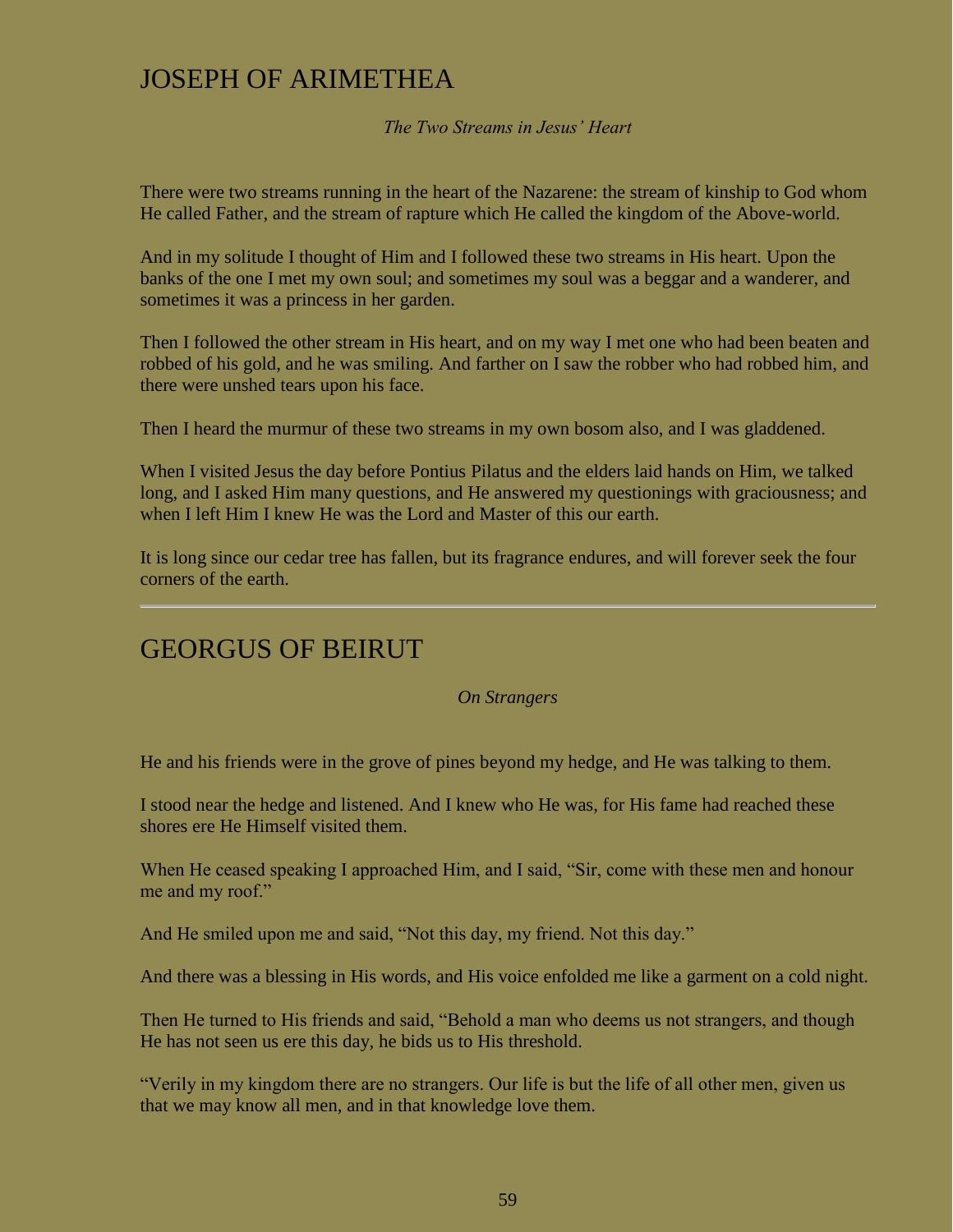"The deeds of all men are but our deeds, both the hidden and the revealed.

"I charge you not to be one self but rather many selves, the householder and the homeless, the ploughman and the sparrow that picks the grain ere it slumber in the earth, the giver who gives in gratitude, and the receiver who receives in pride and recognition.

"The beauty of the day is not only in what you see, but in what other men see.

"For this I have chosen you from among the many who have chosen me."

Then He turned to me again and smiled and said, "I say these things to you also, and you also shall remember them."

Then I entreated Him and said, "Master, will you not visit in my house?"

And He answered, "I know your heart, and I have visited your larger house."

And as He walked away with His disciples He said, "Good-night, and may your house be large enough to shelter all the wanderers of the land."

#### MARY MAGDALENE

*His Mouth was like the Heart of a Pomegranate*

His mouth was like the heart of a pomegranate, and the shadows in His eyes were deep.

And He was gentle, like a man mindful of his own strength.

In my dreams I beheld the kings of the earth standing in awe in His presence.

I would speak of His face, but how shall I?

It was like night without darkness, and like day without the noise of day.

It was a sad face, and it was a joyous face.

And well I remember how once He raised His hand towards the sky, and His parted fingers were like the branches of an elm.

And I remember Him pacing the evening. He was not walking. He Himself was a road above the road; even as a cloud above the earth that would descend to refresh the earth.

But when I stood before Him and spoke to him, He was a man, and His face was powerful to behold. And He said to me, "What would you, Miriam?"

I would not answer Him, but my wings enfolded my secret, and I was made warm.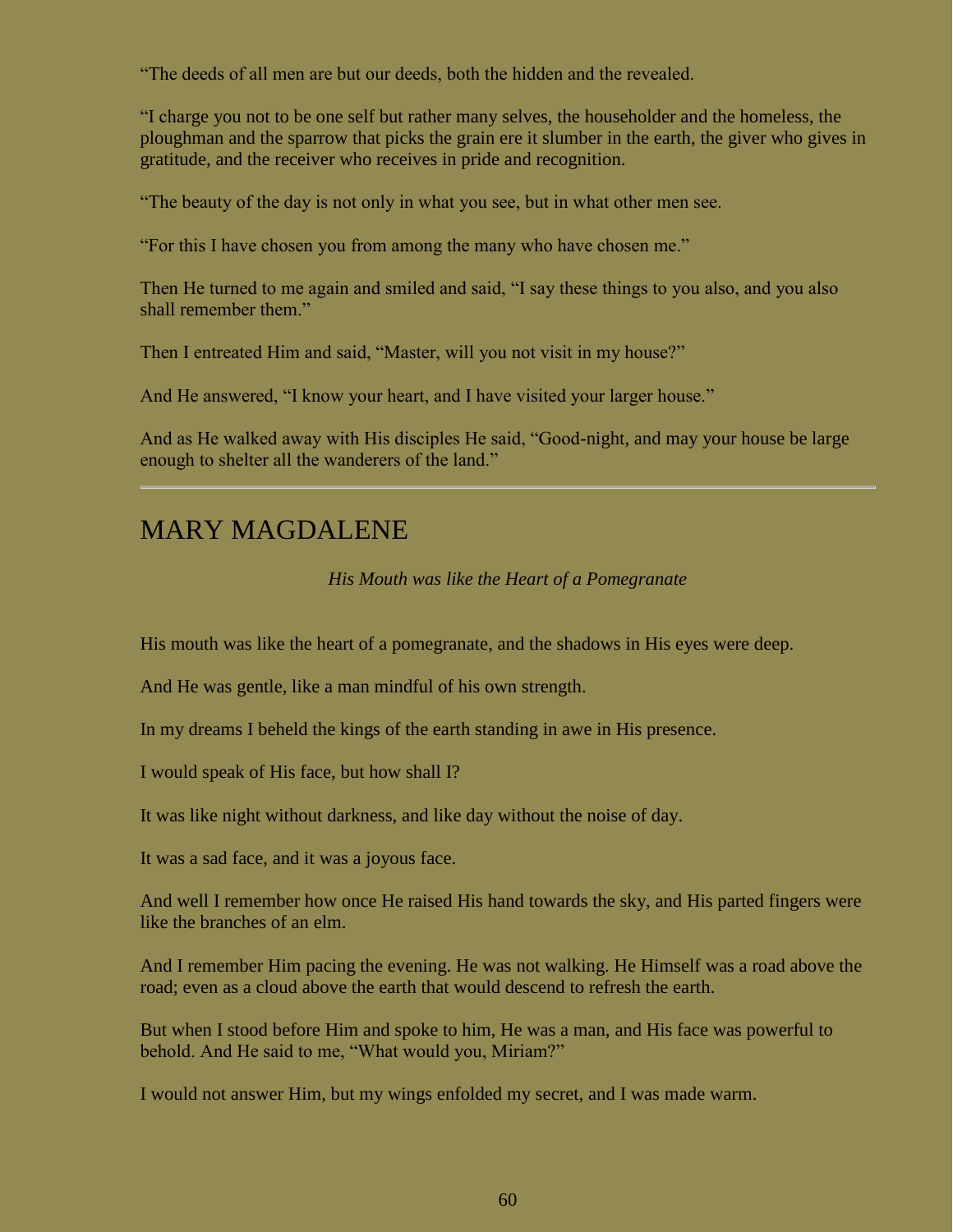And because I could bear His light no more, I turned and walked away, but not in shame. I was only shy, and I would be alone, with His fingers upon the strings of my heart.

# JOTHAM OF NAZARETH TO A ROMAN

*On Living and Being*

My friend, you like all other Romans would conceive life rather than live it. You would rule lands rather than be ruled by the spirit.

You would conquer races and be cursed by them rather than stay in Rome and be blest and happy.

You think but of armies marching and of ships launched into the sea.

How shall you then understand Jesus of Nazareth, a man simple and alone, who came without armies or ships, to establish a kingdom in the heart and an empire in the free spaces of the soul?

How shall you understand the man who was not a warrior, but who came with the power of the mighty ether?

He was not a god, He was a man like unto ourselves; but in Him the myrrh of the earth rose to meet the frankincense of the sky; and in His words our lisping embraced the whispering of the unseen; and in His voice we heard a song unfathomable.

Aye, Jesus was a man and not a god, and therein lies our wonder and our surprise.

But you Romans wonder not save at the gods, and no man shall surprise you. Therefore you understand not the Nazarene.

He belonged to the youth of the mind and you belong to its old age.

You govern us today; but let us wait another day.

Who knows that this man with neither armies nor ships shall govern tomorrow?

We who follow the spirit shall sweat blood while journeying after Him. But Rome shall lie a white skeleton in the sun.

We shall suffer much, yet we shall endure and we shall live. But Rome must needs fall into the dust.

Yet if Rome, when humbled and made low, shall pronounce His name, He will heed her voice. And He will breathe new life into her bones that she may rise again, a city among the cities of the earth.

But this He shall do without legions, nor with slaves to oar His galleys. He will be alone.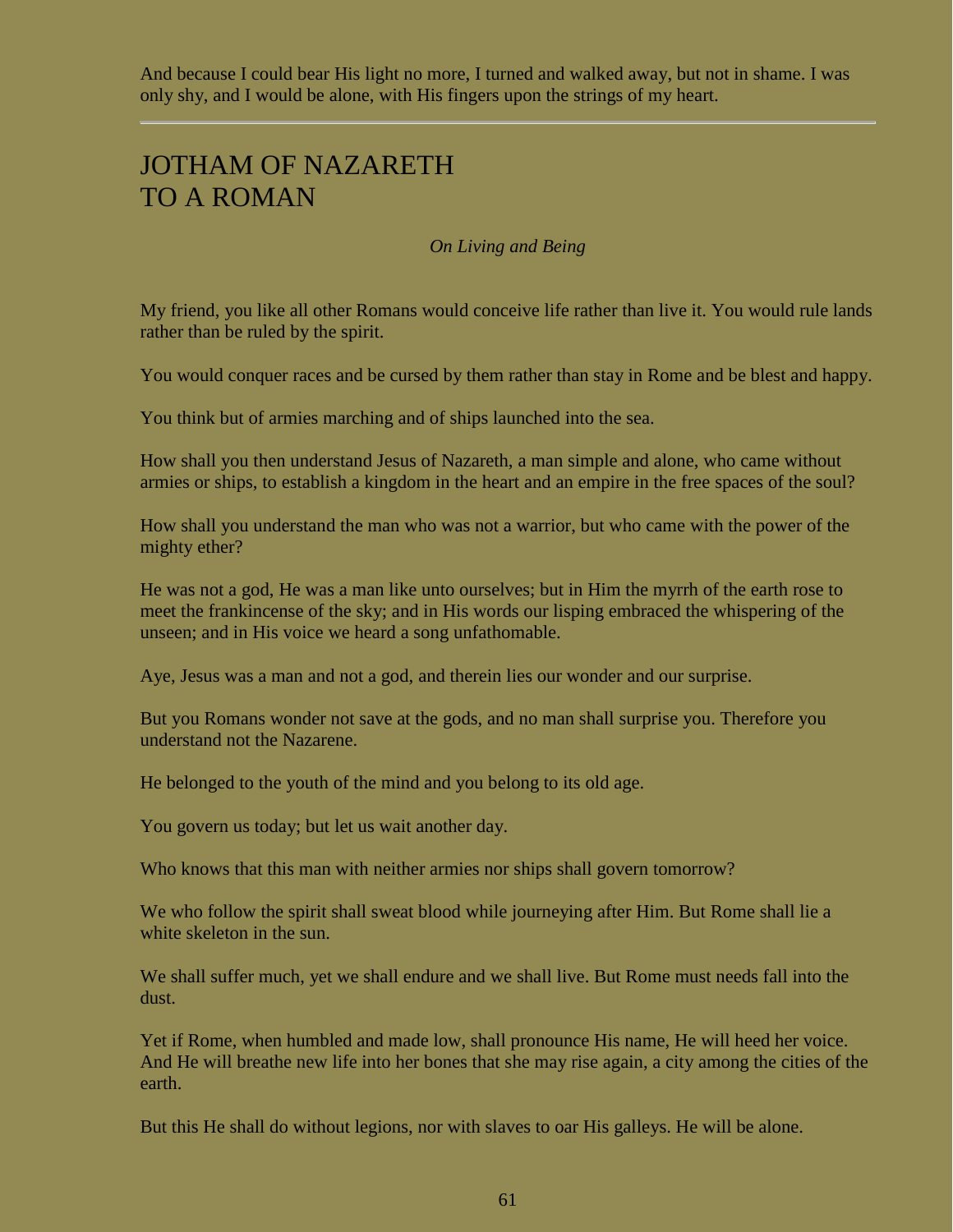## EPHRAIM OF JERICHO

#### *The Other Wedding-Feast*

When he came again to Jericho I sought Him out and said to Him, "Master, on the morrow my son will take a wife. I beg you come to the wedding-feast and do us honour, even as you honoured the wedding at Cana of Galilee."

And He answered, "It is true that I was once a guest at a wedding-feast, but I shall not be a guest again. I am myself now the Bridegroom."

And I said, "I entreat you, Master, come to the wedding-feast of my son."

And He smiled as though He would rebuke me, and said, "Why do you entreat me? Have you not wine enough?"

And I said, "My jugs are full, Master; yet I beseech you, come to my son's wedding-feast."

Then He said, "Who knows? I may come, I may surely come, if your heart is an altar in your temple."

Upon the morrow my son was married, but Jesus came not to the wedding-feast. And though we had many guests, I felt that no one had come.

In very truth, I myself who welcomed the guests, was not there.

Perhaps my heart had not been an altar when I invited Him. Perhaps I desired another miracle.

# BARCA A MERCHANT OF TYRE

*On Buying and Selling*

I believe that neither the Romans nor the Jews understood Jesus of Nazareth, nor did His disciples who now preach His name.

The Romans slew Him and that was a blunder. The Galileans would make a god of Him and that is a mistake.

Jesus was the heart of man.

I have sailed the Seven Seas with my ships, and bartered with kings and princes and with cheats and the wily in the market-places of distant cities; but never have I seen a man who understood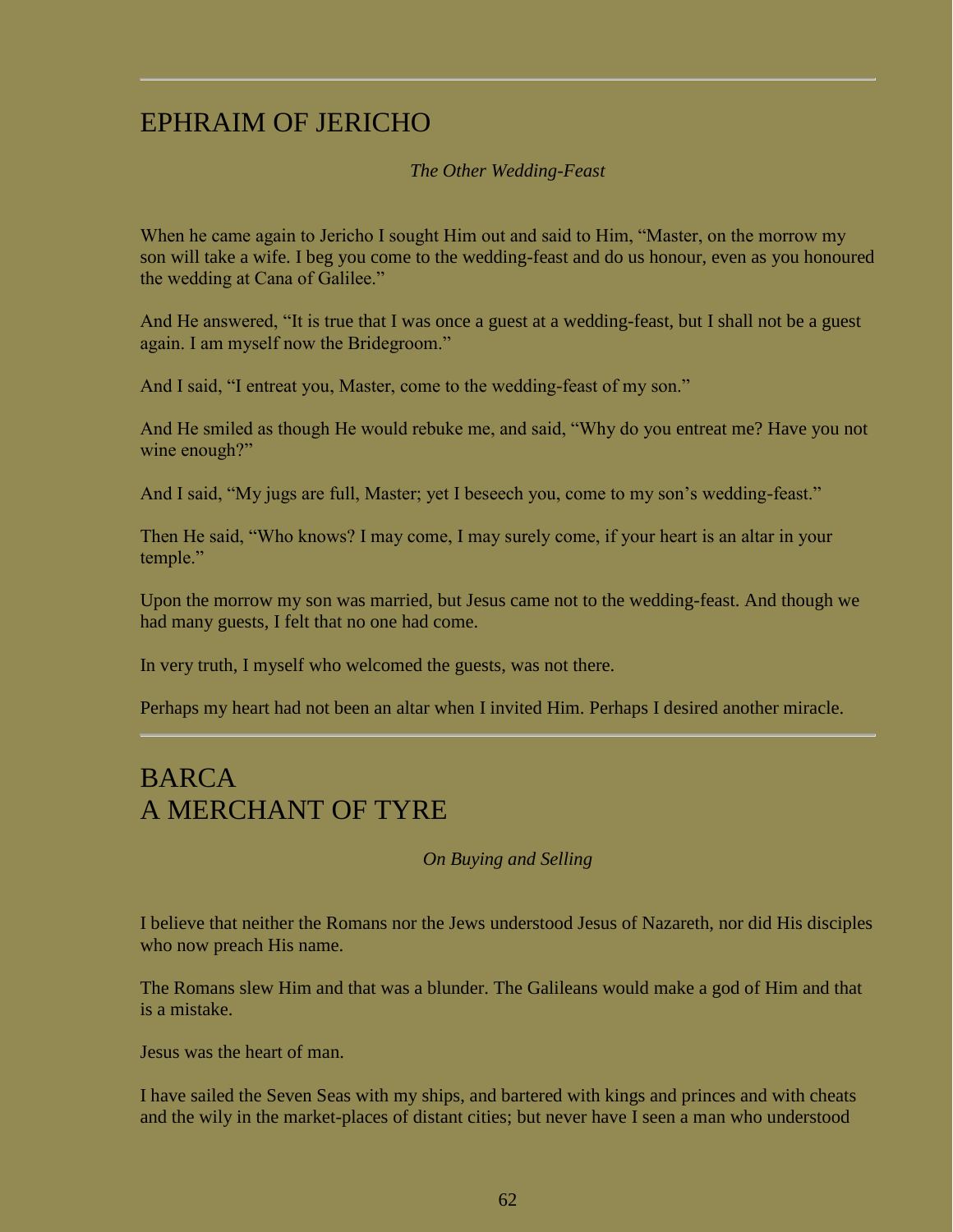merchants as He did.

I heard Him once tell this parable:

"A merchant left his country for a foreign land. He had two servants, and he gave each a handful of gold, saying: 'Even as I go abroad, you also shall go forth and seek profit. Make just exchange, and see that you serve in giving and taking.'

"And after a year the merchant returned.

"And he asked his two servants what they had done with his gold.

"The first servant said, 'Behold, Master, I have bought and sold, and I have gained.'

"And the merchant answered, 'The gain shall be yours, for you have done well, and have been faithful to me and to yourself.'

"Then the other servant stood forth and said, 'Sir, I feared the loss of your money; and I did not buy nor sell. Behold, it is all here in this purse.'

"And the merchant took the gold, and said, 'Little is your faith. To barter and lose is better than not to go forth. For even as the wind scatters her seed and waits for the fruit, so must all merchants. It were fitter for you henceforth to serve others.'"

When Jesus spoke thus, though He was no merchant, He disclosed the secret of commerce.

Moreover, His parables often brought to my mind lands more distant than my journeys, and yet nearer than my house and my goods.

But the young Nazarene was not a god; and it is a pity His followers seek to make a god of such a sage.

# PHUMIAH THE HIGH PRIESTESS OF SIDON

*An Invocation*

Take your harps and let me sing. Beat your strings, the silver and the gold; For I would sing the dauntless Man Who slew the dragon of the valley, Then gazed down with pity Upon the thing He had slain.

Take your harps and sing with me The lofty Oak upon the height, The sky-hearted and the ocean-handed Man,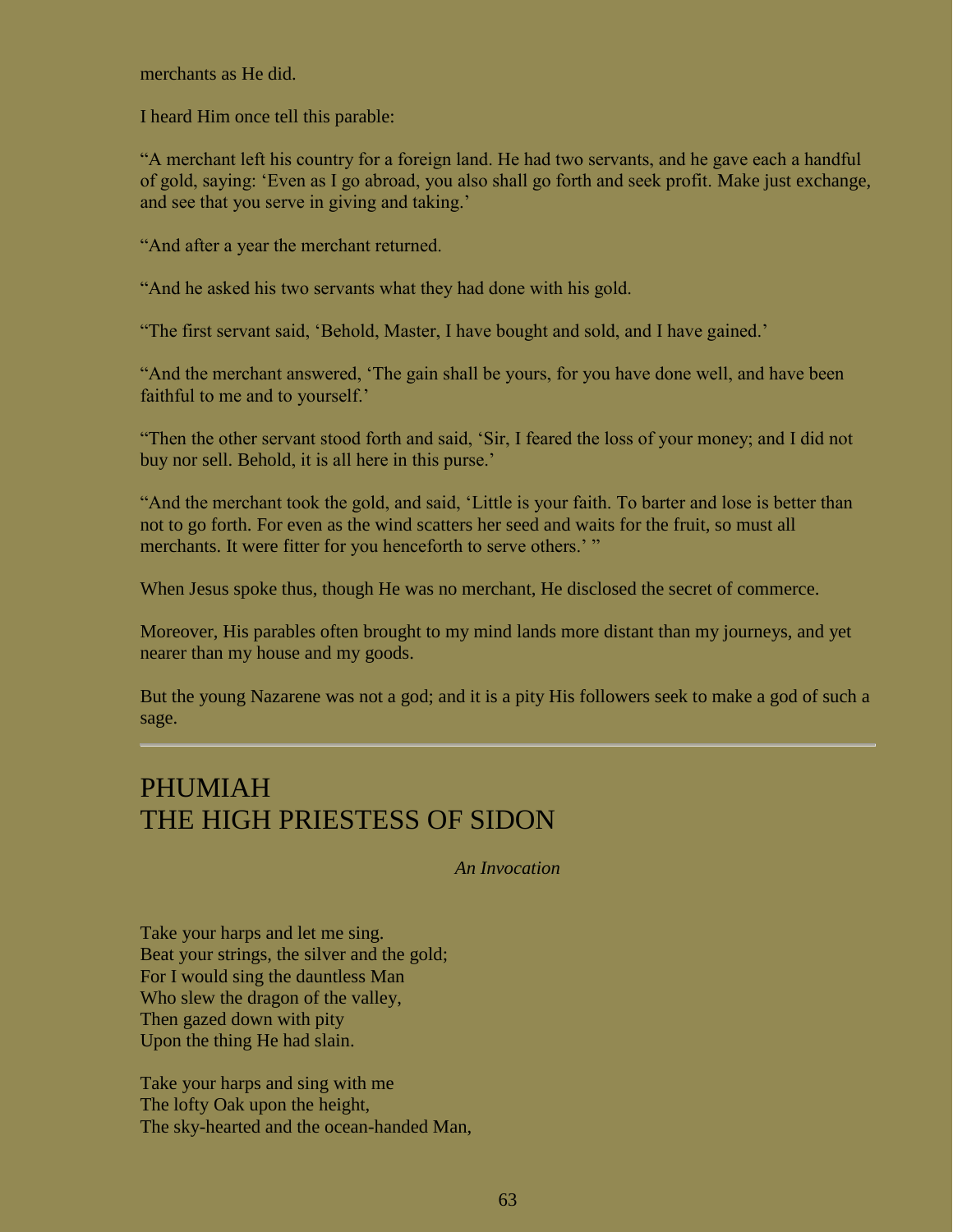Who kissed the pallid lips of death, Yet quivers now upon the mouth of life.

Take your harps and let us sing The fearless Hunter on the hill, Who marked the beast, and shot His viewless arrow, And brought the horn and tusk Down to the earth.

Take your harps and sing with me The valiant Youth who conquered the mountain cities, And the cities of the plain that coiled like serpents in the sand.

He fought not against pygmies but against gods Who hungered for our flesh and thirsted for our blood.

And like the first Golden Hawk He would rival only eagles; For His wings were vast and proud And would not outwing the less winged.

Take your harps and sing with me The joyous song of sea and cliff. The gods are dead, And they are lying still In the forgotten isle of a forgotten sea. And He who slew them sits upon His throne.

He was but a youth. Spring had not yet given Him full beard, And His summer was still young in His field.

Take your harps and sing with me The tempest in the forest That breaks the dry branch and the leafless twig, Yet sends the living root to nestle deeper at the breast of earth.

Take your harps and sing with me The deathless song of our Beloved. Nay, my maidens, stay your hands. Lay by your harps. We cannot sing Him now. The faint whisper of our song cannot reach His tempest, Nor pierce the majesty of His silence.

Lay by your harps and gather close around me, I would repeat His words to you, And I would tell you of His deeds, For the echo of His voice is deeper than our passion.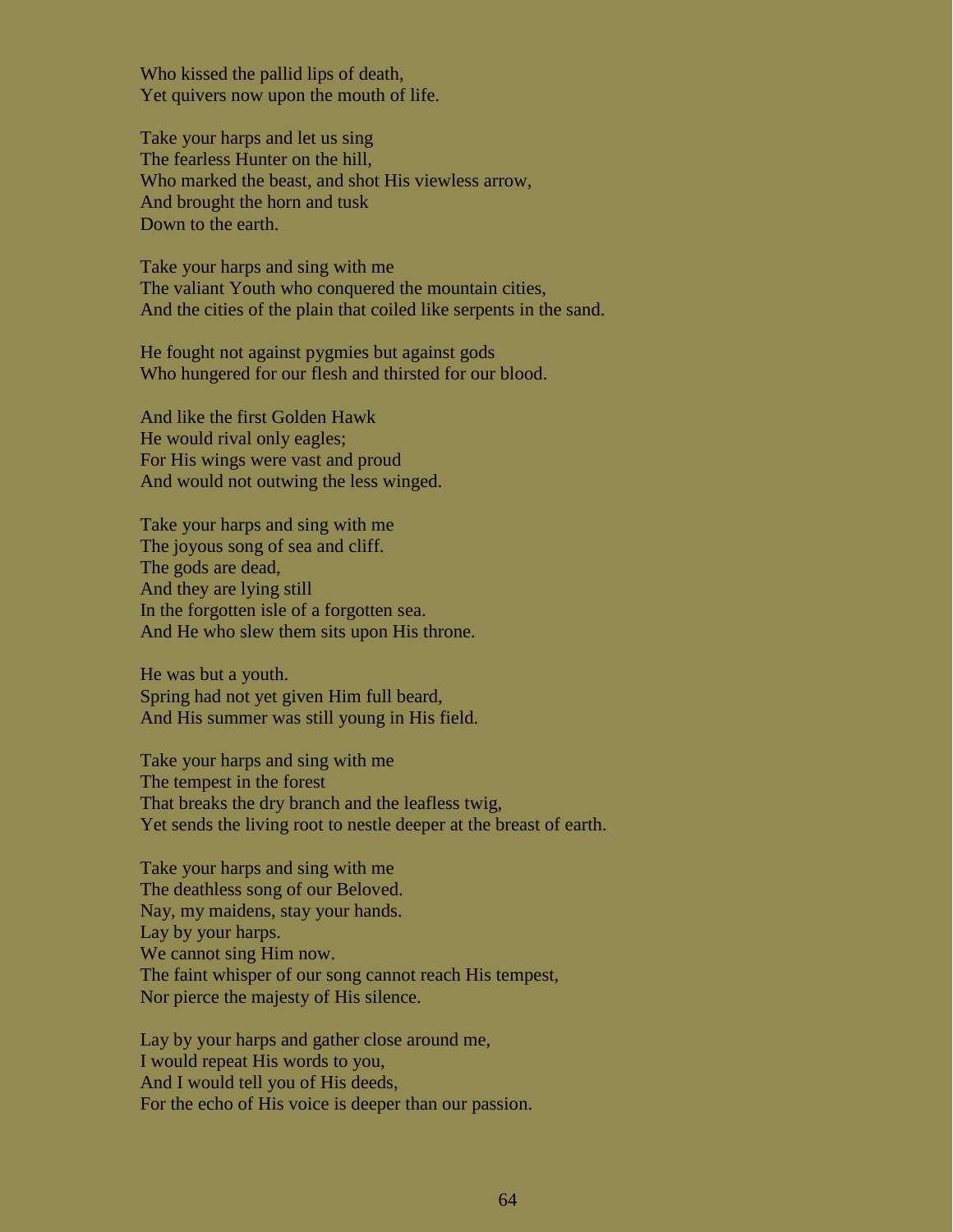### BENJAMIN THE SCRIBE

#### *Let the Dead Bury Their Dead*

It has been said that Jesus was the enemy of Rome and Judea.

But I say that Jesus was the enemy of no man and no race.

I have heard Him say, "The birds of the air and the mountain tops are not mindful of the serpents in their dark holes.

"Let the dead bury their dead. Be you yourself among the living, and soar high."

I was not one of His disciples. I was but one of the many who went after Him to gaze upon His face.

He looked upon Rome and upon us who are the slaves of Rome, as a father looks upon his children playing with toys and fighting among themselves for the larger toy. And He laughed from His height.

He was greater than State and race; He was greater than revolution.

He was single and alone, and He was an awakening.

He wept all our unshed tears and smiled all our revolts.

We knew it was in His power to be born with all who are not yet born, and to bid them see, not with their eyes but with His vision.

Jesus was the beginning of a new kingdom upon the earth, and that kingdom shall remain.

He was the son and the grandson of all the kings who builded the kingdom of the spirit.

And only the kings of spirit have ruled our world.

### **ZACCHAEUS**

#### *On the Fate of Jesus*

You believe in what you hear said. Believe in the unsaid, for the silence of men is nearer the truth than their words.

You ask if Jesus could have escaped His shameful death and saved His followers from persecution.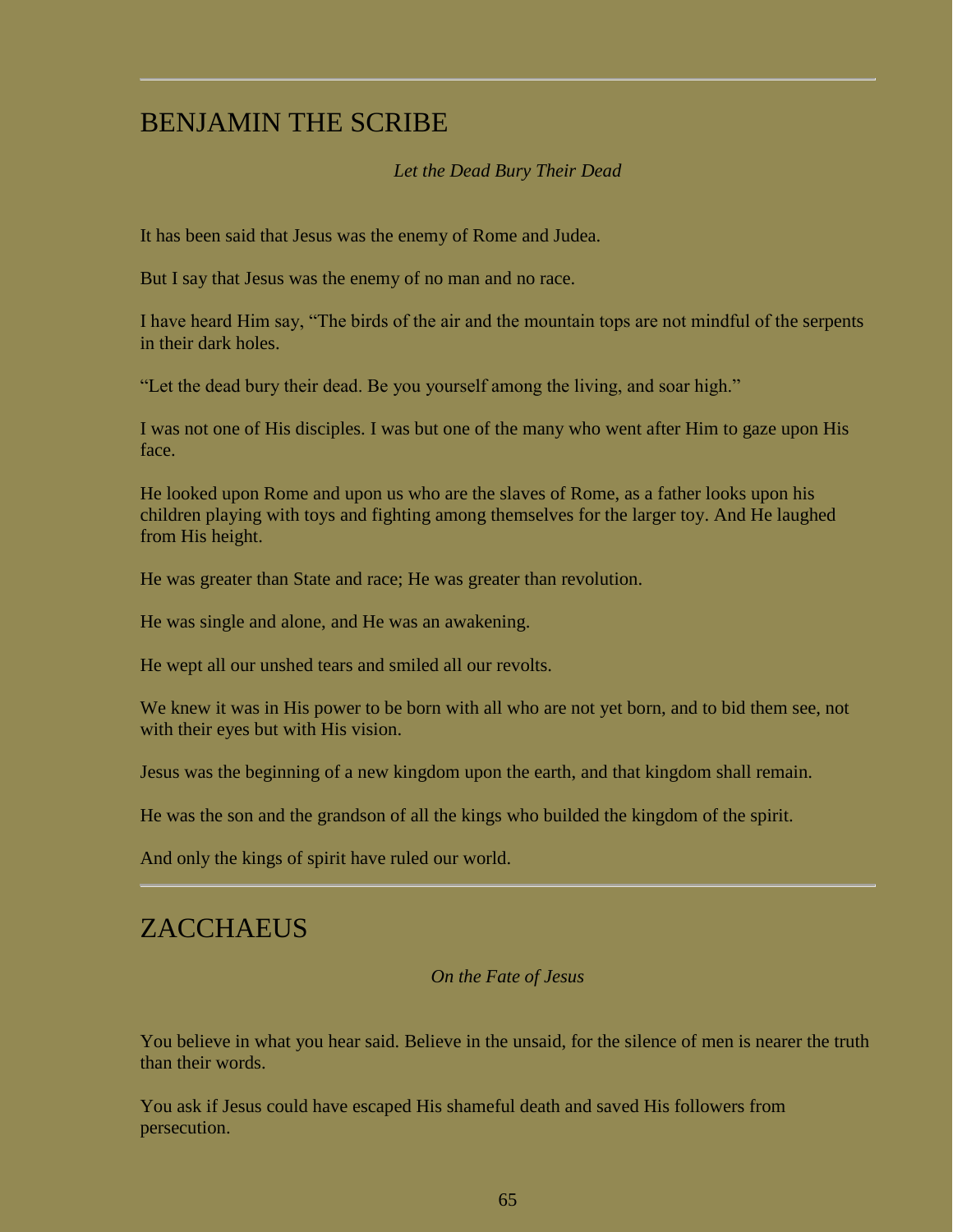I answer, He could indeed have escaped had He chosen, but He did not seek safety nor was He mindful of protecting His flock from wolves of the night.

He knew His fate and the morrow of His constant lovers. He foretold and prophesied what should befall every one of us. He sought not His death; but He accepted death as a husband-man shrouding his corn with earth, accepts the winter, and then awaits the spring and harvest; and as a builder lays the largest stone in the foundation.

We were men of Galilee and from the slopes of Lebanon. Our Master could have led us back to our country, to live with His youth in our gardens until old age should come and whisper us back into the years.

Was anything barring His path back to the temples of our villages where others were reading the prophets and then disclosing their hearts?

Could He not have said, "Now I go east with the west wind," and so saying dismiss us with a smile upon His lips?

Aye, He could have said, "Go back to your kin. The world is not ready for me. I shall return a thousand years hence. Teach your children to await my return."

He could have done this had He so chosen.

But He knew that to build the temple invisible He must needs lay Himself the corner-stone, and lay us around as little pebbles cemented close to Himself.

He knew that the sap of His tree must rise from its roots, and He poured His blood upon its roots; and to Him it was not sacrifice but rather gain.

Death is the revealer. The death of Jesus revealed His life.

Had He escaped you and His enemies, you would have been the conquerors of the world. Therefore He did not escape.

Only He who desires all shall give all.

Aye, Jesus could have escaped His enemies and lived to old age. But He knew the passing of the seasons, and He would sing His song.

What man facing the armed world would not be conquered for the moment that he might overcome the ages?

And now you ask who, in very truth, slew Jesus, the Romans or the priests of Jerusalem?

Neither the Romans slew Him, nor the priests. The whole world stood to honour Him upon that hill.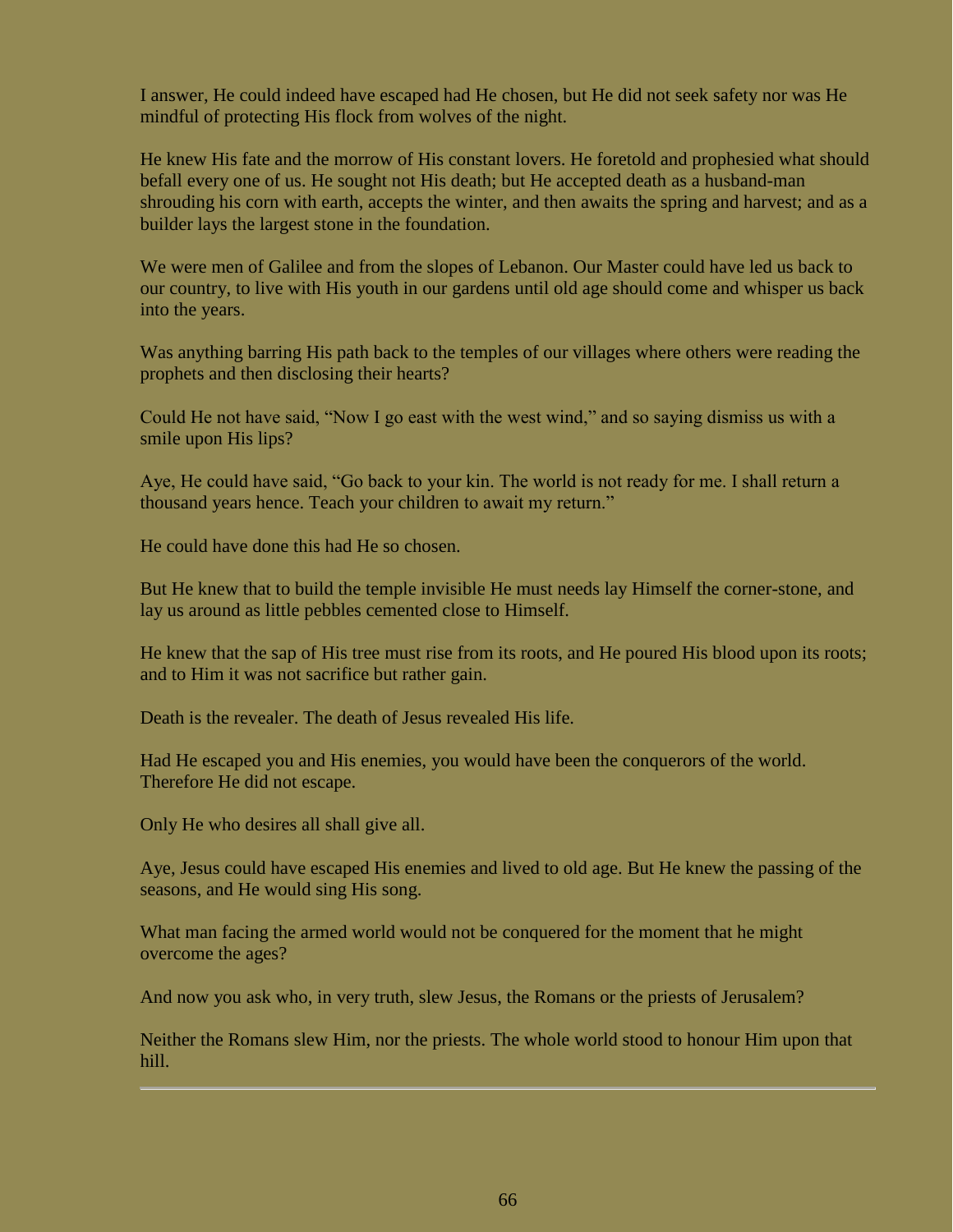### JONATHAN

#### *Among the Water-Lilies*

Upon a day my beloved and I were rowing upon the lake of sweet waters. And the hills of Lebanon were about us.

We moved beside the weeping willows, and the reflections of the willows were deep around us.

And while I steered the boat with an oar, my beloved took her lute and sang thus:

What flower save the lotus knows the waters and the sun? What heart save the lotus heart shall know both earth and sky? Behold my love, the golden flower that floats 'twixt deep and high Even as you and I float betwixt a love that has for ever been And shall for ever be.

Dip your oar, my love, And let me touch my strings. Let us follow the willows, and let us leave not the water-lilies. In Nazareth there lives a Poet, and His heart is like the lotus. He has visited the soul of woman, He knows her thirst is growing out of the waters, And her hunger for the sun, though all her lips are fed. They say He walks in Galilee. I say He is rowing with us. Can you not see His face, my love? Can you not see, where the willow bough and its reflection meet, He is moving as we move?

Beloved, it is good to know the youth of life. It is good to know its singing joy. Would that you might always have the oar, And I my stringed lute, Where the lotus laughs in the sun, And the willow is dipping to the waters, And His voice is upon my strings.

Dip your oar, my beloved, And let me touch my strings. There is a Poet in Nazareth Who knows and loves us both. Dip your oar, my lover, And let me touch my strings.

# HANNAH OF BETHSAIDA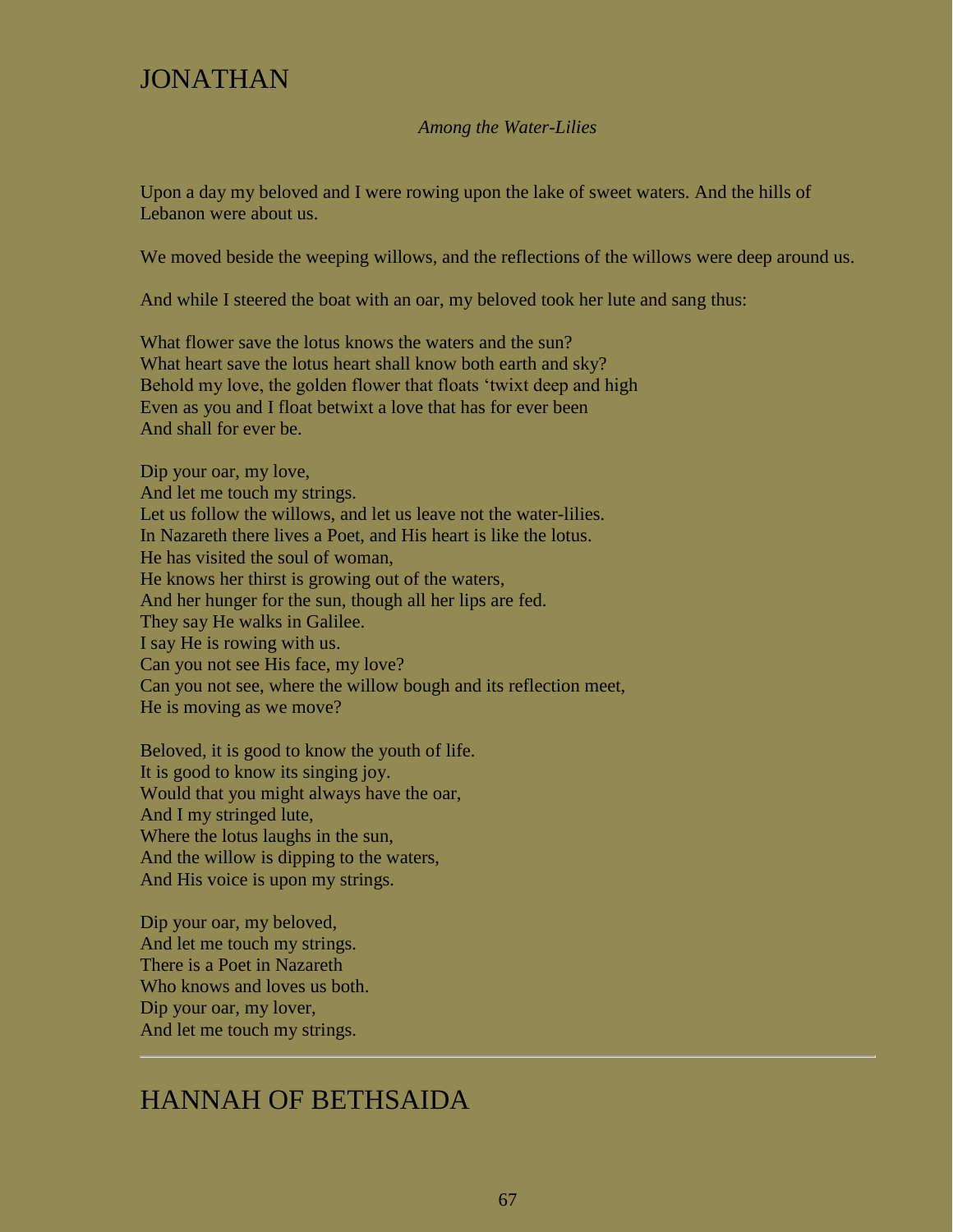The sister of my father had left us in her youth to dwell in a hut beside her father's ancient vineyard.

She lived alone, and the people of the countryside sought her in their maladies, and she healed them with green herbs, and with roots and flowers dried in the sun.

And they deemed her a seeress; but there were those also who called her witch and sorceress.

One day my father said to me, "Take these loaves of wheaten bread to my sister, and take this jug of wine and this basket of raisins."

And it was all put upon the back of a colt, and I followed the road until I reached the vineyard, and the hut of my father's sister. And she was gladdened.

Now as we sat together in the cool of the day, a man came by upon the road, and He greeted the sister of my father, saying, "Good-even to you, and the blessing of the night be upon you."

Then she rose up; and she stood as in awe before Him and said, "Good-even to you, master of all good spirits, and conqueror of all evil spirits."

The man looked at her with tender eyes, and then He passed on by.

But I laughed in my heart. Methought my father's sister was mad. But now I know that she was not mad. It was I who did not understand.

She knew of my laughter, though it was hidden.

And she spoke, but not in anger. She said, "Listen, my daughter, and hearken and keep my word in remembrance: the man who but now passed by, like the shadow of a bird flying between the sun and the earth, shall prevail against the Caesars and the empire of the Caesars. He shall wrestle with the crowned bull of Chaldea, and the man-headed lion of Egypt, and He shall overcome them; and He shall rule the world.

"But this land that now He walks shall come to naught; and Jerusalem, which sits proudly upon the hill, shall drift away in smoke upon the wind of desolation."

When she spoke thus, my laughter turned to stillness and I was quiet. Then I said, "Who is this man, and of what country and tribe does He come? And how shall He conquer the great kings and the empires of the great kings?"

And she answered, "He is one born here in this land, but we have conceived Him in our longing from the beginning of years. He is of all tribes and yet of none. He shall conquer by the word of His mouth and by the flame of His spirit."

Then suddenly she rose and stood up like a pinnacle of rock; and she said, "May the angel of the Lord forgive me for pronouncing this word also: He shall be slain, and His youth shall be shrouded, and He shall be laid in silence beside the tongue-less heart of the earth. And the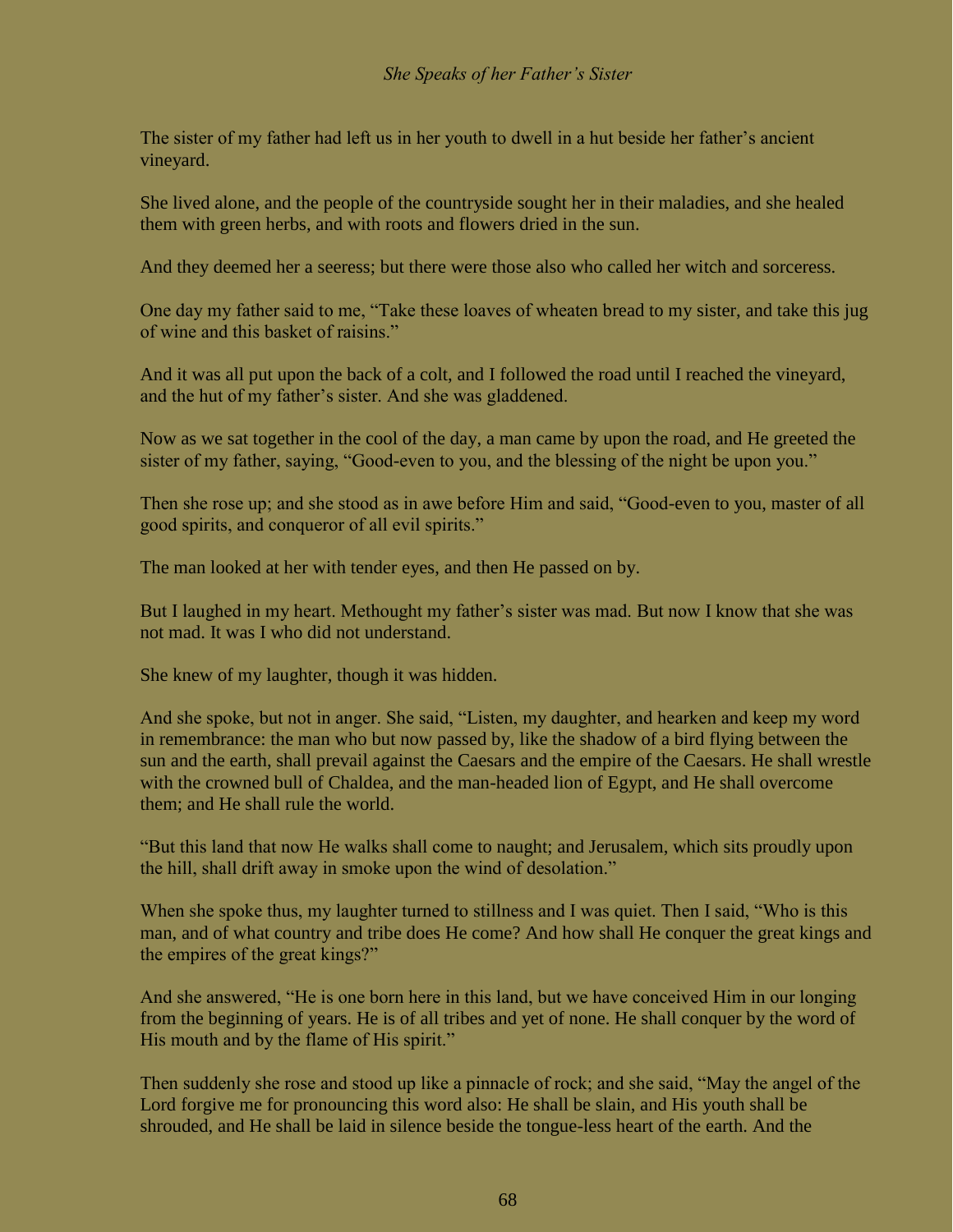maidens of Judea shall weep for Him."

Then she lifted her hand skyward and spoke again, and she said, "But He shall be slain only in the body.

"In the spirit He shall rise and go forth leading His host from this land where the sun is born, to the land where the sun is slain at eventide.

"And His name shall be first among men."

She was an aged seeress when she said these things, and I was but a girl, a field unploughed, a stone not yet in a wall.

But all that she beheld in the mirror of her mind has come to pass even in my day.

Jesus of Nazareth rose from the dead and led men and women unto the people of the sunset. The city that yielded Him to judgment was given unto destruction; and in the Judgment Hall where He was tried and sentenced, the owl hoots a dirge while the night weeps the dew of her heart upon the fallen marble.

And I am an old woman, and the years bend me down. My people are no more and my race is vanished.

I saw Him but once again after that day, and once again heard His voice. It was upon a hill-top when He was talking to His friends and followers.

And now I am old and alone, yet still He visits my dreams.

He comes like a white angel with pinions; and with His grace He hushes my dread of darkness. And He uplifts me to dreams yet more distant.

I am still a field unploughed, a ripe fruit that would not fall. The most that I possess is the warmth of the sun, and the memory of that man.

I know that among my people these shall not rise again king nor prophet nor priest, even as the sister of my father foretold.

We shall pass with the flowing of the rivers, and we shall be nameless.

But those who crossed Him in mid-stream shall be remembered for crossing Him in mid-stream.

### MANASSEH

#### *On the Speech and Gesture of Jesus*

Yes, I used to hear Him speak. There was always a ready word upon His lips.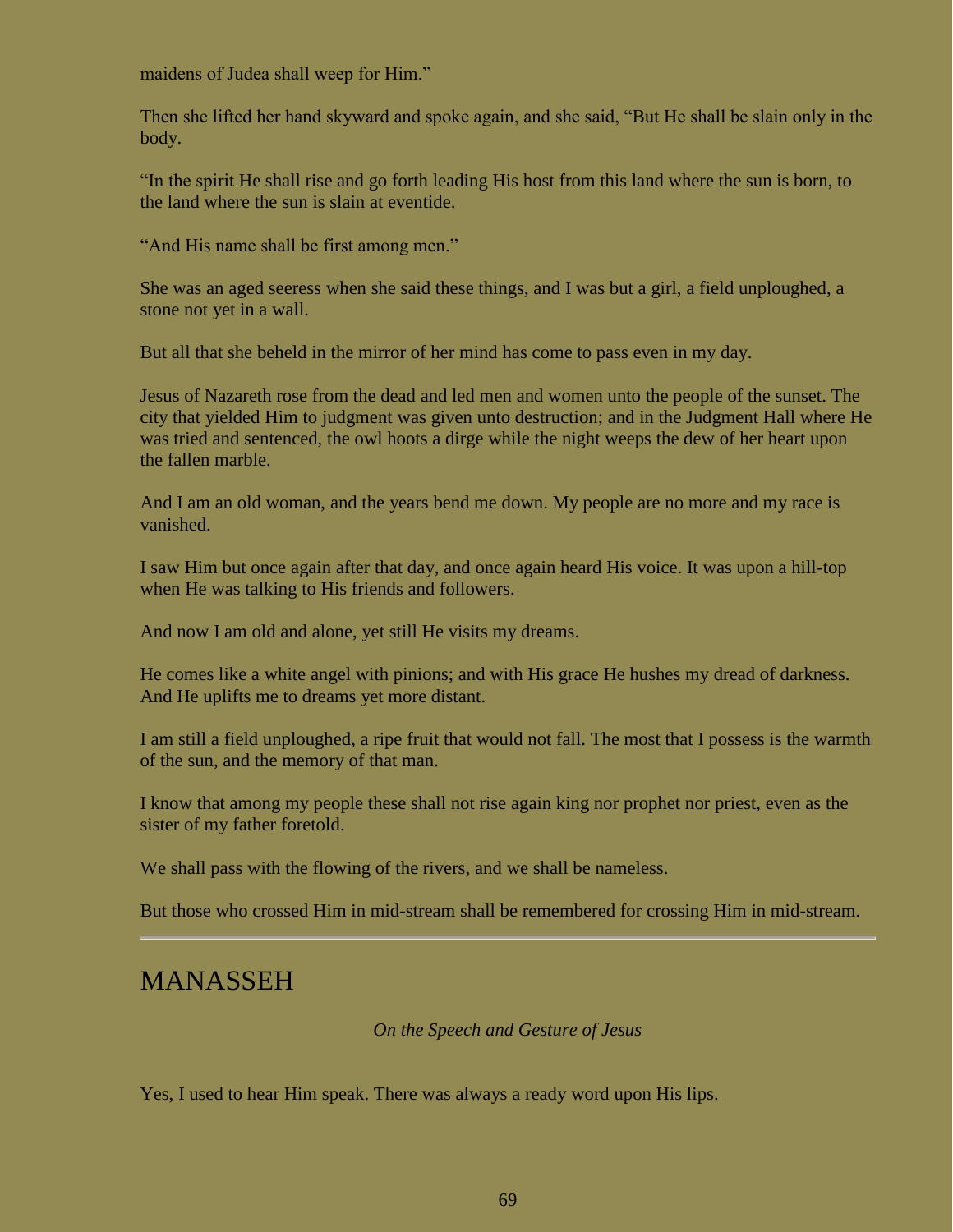But I admired Him as a man rather than as a leader. He preached something beyond my liking, perhaps beyond my reason. And I would have no man preach to me.

I was taken by His voice and His gestures, not by the substance of His speech. He charmed me but never convinced me; for He was too vague, too distant and obscure to reach my mind.

I have known other men like Him. They are never constant nor are they consistent. It is with eloquence not with principles that they hold your ear and your passing thought, but never the core of your heart.

What a pity that His enemies confronted Him and forced the issue. It was not necessary. I believe their hostility will add to His stature and turn His mildness to power.

For is it not strange that in opposing a man you give Him courage? And in staying His feet you give Him wings?

I know not His enemies, yet I am certain that in their fear of a harmless man they have lent Him strength and made Him dangerous.

### JEPHTHA OF CAESAREA

#### *A Man Weary of Jesus*

This man who fills your day and haunts your night is repellent to me. Yet you would tire my eyes with His sayings and my mind with His deeds.

I am weary of His words, and all that He did. His very name offends me, and the name of His countryside. I will none of Him.

Why make you a prophet of a man who was but a shadow? Why see a tower in this sand-dune, or imagine a lake in the raindrops gathered together in this hoof-print?

I scorn not the echo of caves in valleys nor the long shadows of the sunset; but I would not listen to the deceptions that hum in your head, nor study the reflections in your eyes.

What word did Jesus utter that Halliel had not spoken? What wisdom did He reveal that was not of Gamaliel? What are His lispings to the voice of Philo? What cymbals did He beat that were not beaten ere ever He lived?

I hearken to the echo from the caves into the silent valleys, and I gaze upon the long shadows of sunset; but I would not have this man's heart echo the sound of another heart, nor would I have a shadow of the seers call himself a prophet.

What man shall speak since Isaiah has spoken? Who dares sing since David? And shall wisdom be born now, after Solomon has been gathered to his fathers?

And what of our prophets, whose tongues were swords and their lips flames?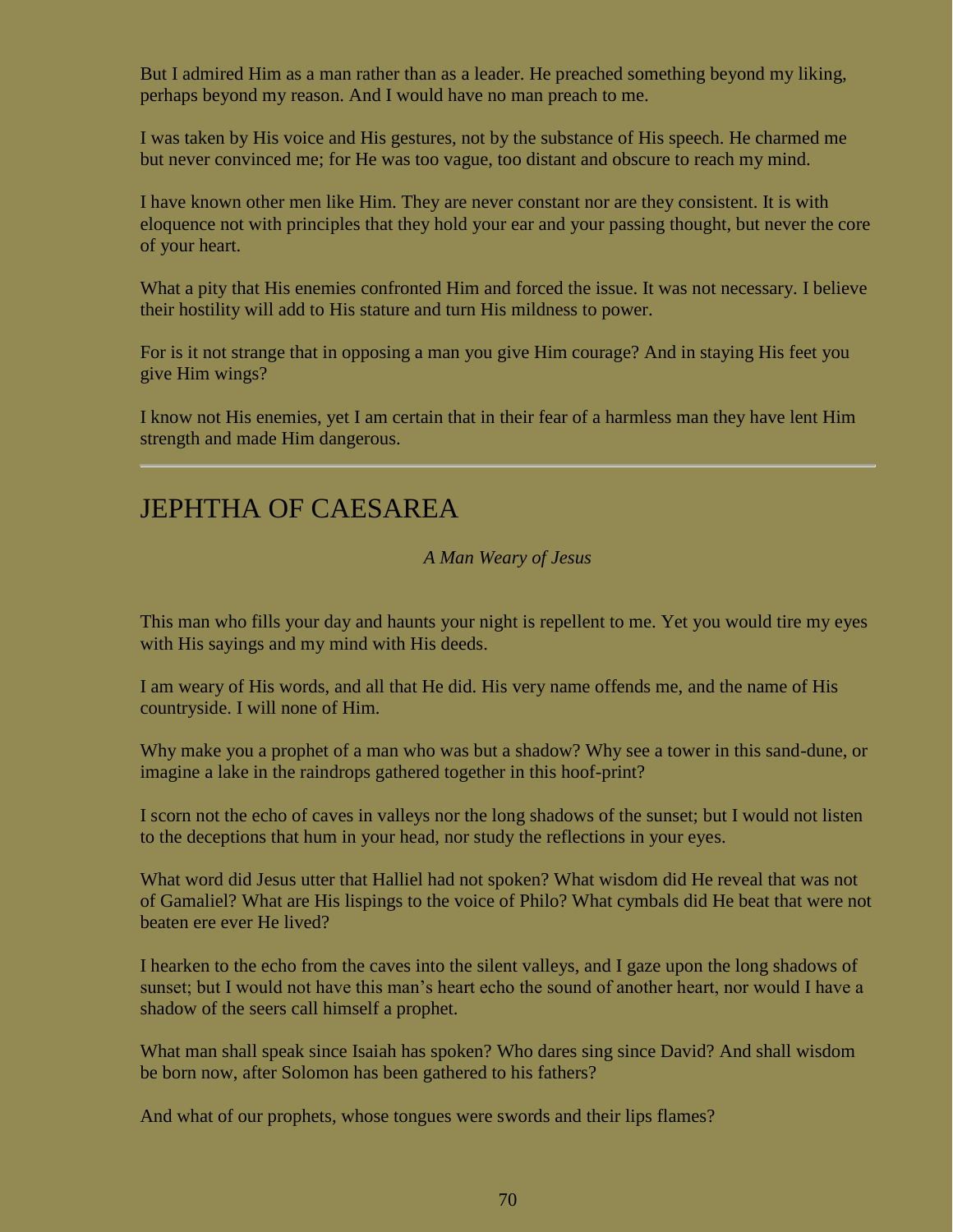Left they a straw behind for this gleaner of Galilee? Or a fallen fruit for the beggar from the North Country? There was naught for Him save to break the loaf already baked by our ancestors, and to pour the wine which their holy feet had already passed from the grapes of old.

It is the potter's hand I honour not the man who buys the ware.

I honour those who sit at the loom rather than the boor who wears the cloth.

Who was this Jesus of Nazareth, and what is He? A man who dared not live His mind. Therefore He faded into oblivion and that is His end.

I beg you, charge not my ears with His words or His deeds. My heart is overfull with the prophets of old, and that is enough.

### JOHN THE BELOVED DISCIPLE

*On Jesus the Word*

You would have me speak of Jesus, but how can I lure the passion-song of the world into a hollowed reed?

In every aspect of the day Jesus was aware of the Father. He beheld Him in the clouds and in the shadows of the clouds that pass over the earth. He saw the Father's face reflected in the quiet pools, and the faint print of His feet upon the sand; and He often closed His eyes to gaze into the Holy Eyes.

The night spoke to Him with the voice of the Father, and in solitude He heard the angel of the Lord calling to Him. And when He stilled Himself to sleep He heard the whispering of the heavens in His dreams.

He was often happy with us, and He would call us brothers.

Behold, He who was the first Word called us brothers, though we were but syllables uttered yesterday.

You ask why I call Him the first Word.

Listen, and I will answer:

In the beginning God moved in space, and out of His measureless stirring the earth was born and the seasons thereof.

Then God moved again, and life streamed forth, and the longing of life sought the height and the depth and would have more of itself.

Then God spoke thus, and His words were man, and man was a spirit begotten by God's Spirit.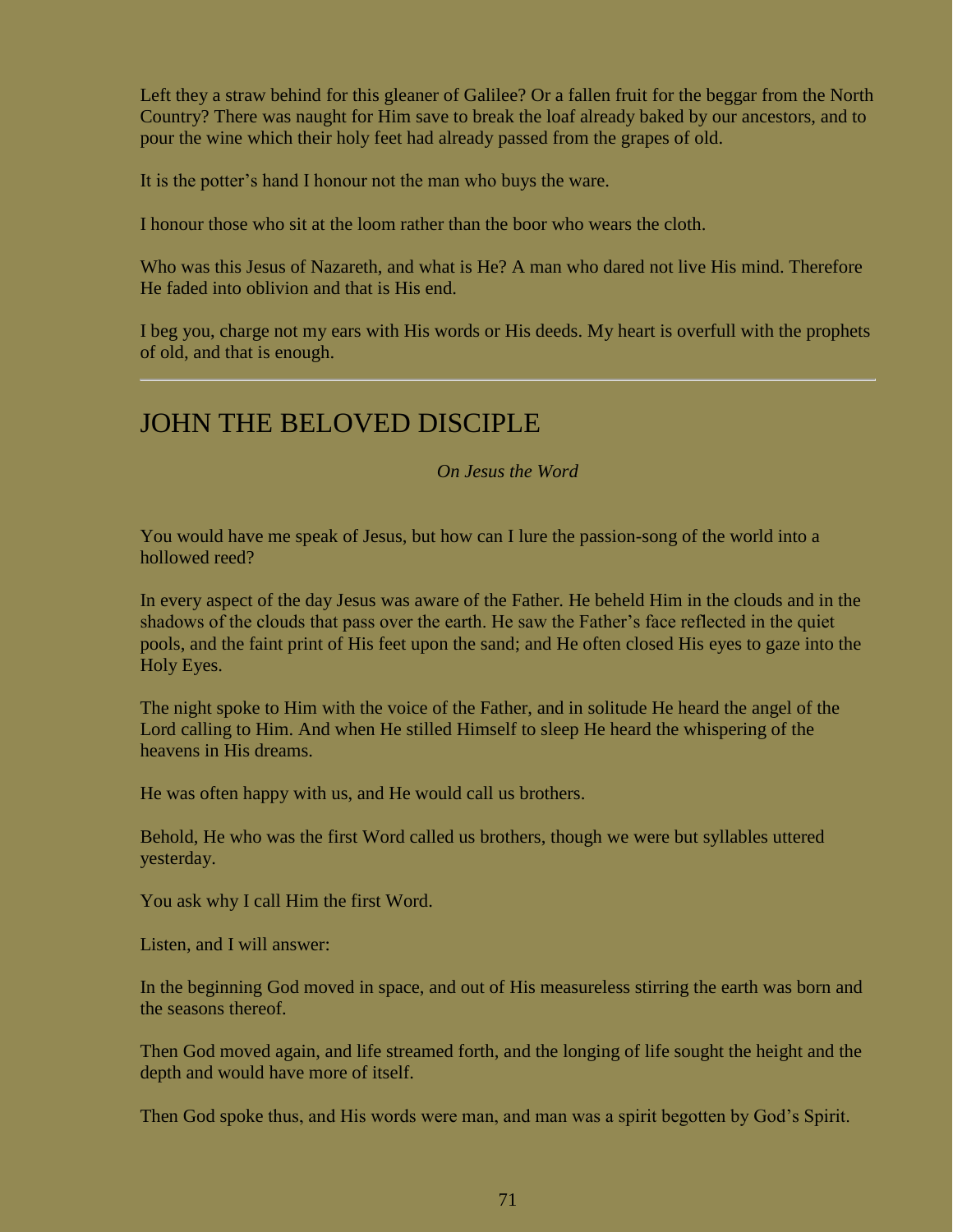And when God spoke thus, the Christ was His first Word and that Word was perfect; and when Jesus of Nazareth came to the world the first Word was uttered unto us and the sound was made flesh and blood.

Jesus the Anointed was the first Word of God uttered unto man, even as if an apple tree in an orchard should bud and blossom a day before the other trees. And in God's orchard that day was an aeon.

We are all sons and daughters of the Most High, but the Anointed One was His first-born, who dwelt in the body of Jesus of Nazareth, and He walked among us and we beheld Him.

All this I say that you may understand not only in the mind but rather in the spirit. The mind weighs and measures but it is the spirit that reaches the heart of life and embraces the secret; and the seed of the spirit is deathless.

The wind may blow and then cease, and the sea shall swell and then weary, but the heart of life is a sphere quiet and serene, and the star that shines therein is fixed for evermore.

# MANNUS THE POMPEIIAN TO A GREEK

*On the Semitic Deity*

The Jews, like their neighbours the Phoenicians and the Arabs, will not suffer their gods to rest for a moment upon the wind.

They are over-thoughtful of their deity, and over-observant of one another's prayer and worship and sacrifice.

While we Romans build marble temples to our gods, these people would discuss their god's nature. When we are in ecstasy we sing and dance round the altars of Jupiter and Juno, of Mars and Venus; but they in their rapture wear sackcloth and cover their heads with ashes – and even lament the day that gave them birth.

And Jesus, the man who revealed God as a being of joy, they tortured Him, and then put Him to death.

These people would not be happy with a happy god. They know only the gods of their pain.

Even Jesus' friends and disciples who knew His mirth and heard His laughter, make an image of His sorrow, and they worship that image.

And in such worship they rise not to their deity; they only bring their deity down to themselves.

I believe however that this philosopher, Jesus, who was not unlike Socrates, will have power over His race and mayhap over other races.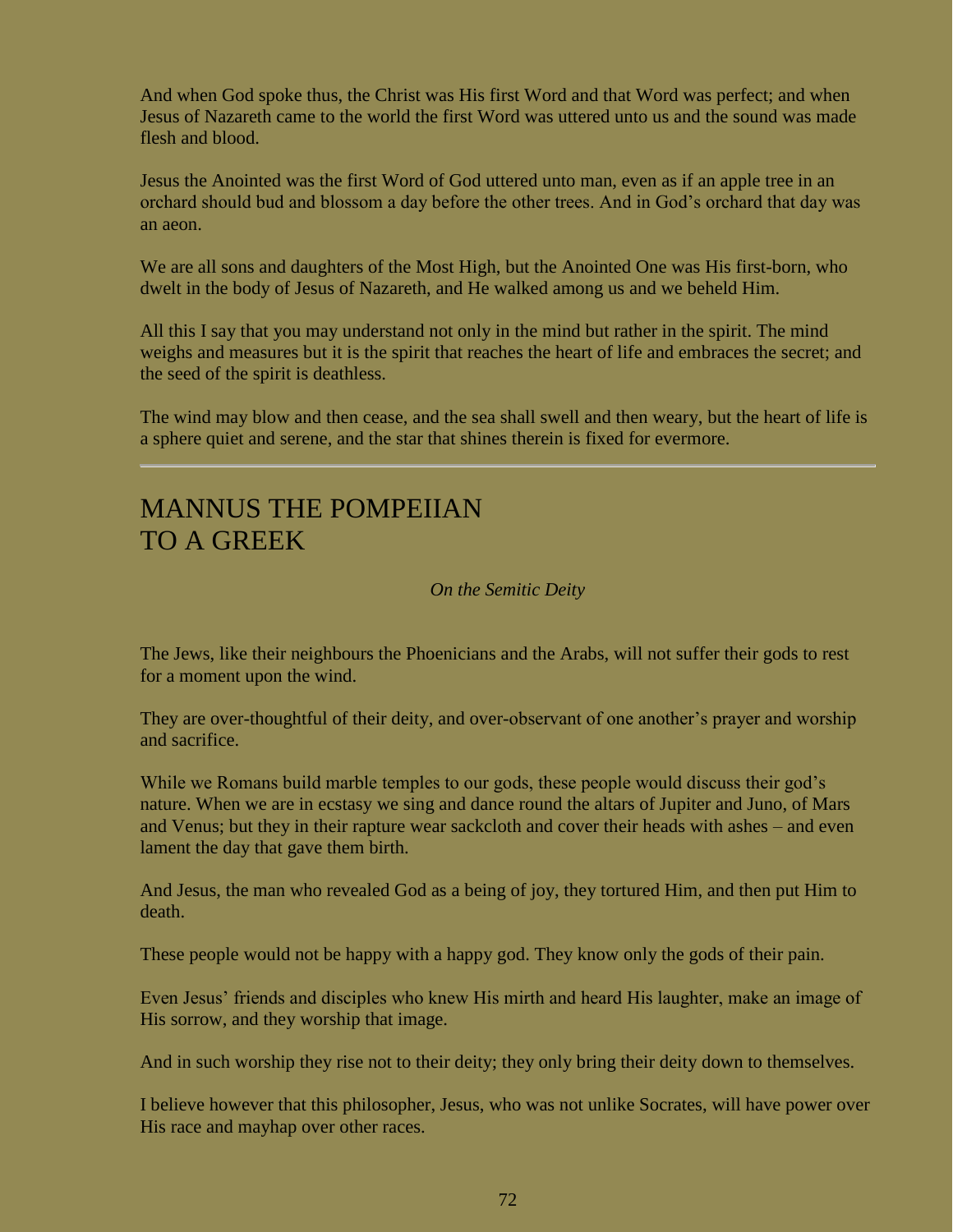For we are all creatures of sadness and of small doubts. And when a man says to us, "Let us be joyous with the gods," we cannot but heed his voice. Strange that the pain of this man has been fashioned into a rite.

These people would discover another Adonis, a god slain in the forest, and they would celebrate his slaying. It is a pity they heed not His laughter.

But let us confess, as Roman to Greek. Do even we ourselves hear the laughter of Socrates in the streets of Athens? Is it ever in us to forget the cup of hemlock, even at the theatre of Dionysus?

Do not rather our fathers still stop at the street corners to chat of troubles and to have a happy moment remembering the doleful end of all our great men?

# PONTIUS PILATUS

### *Of Eastern Rites and Cults*

My wife spoke of Him many times ere He was brought before me, but I was not concerned.

My wife is a dreamer, and she is given, like so many Roman women of her rank, to Eastern cults and rituals. And these cults are dangerous to the Empire; and when they find a path to the hearts of our women they become destructive.

Egypt came to an end when the Hyskos of Arabia brought to her the one God of their desert. And Greece was overcome and fell to dust when Ashtarte and her seven maidens came from the Syrian shores.

As for Jesus, I never saw the man before He was delivered up to me as a malefactor, as an enemy of His own nation and also of Rome.

He was brought into the Hall of Judgment with His arms bound to His body with ropes.

I was sitting upon the dais, and He walked towards me with long, firm steps; then He stood erect and His head was held high.

And I cannot fathom what came over me at that moment; but it was suddenly my desire, though not my will, to rise and go down from the dais and fall before Him.

I felt as if Caesar had entered the Hall, a man greater than even Rome herself.

But this lasted only a moment. And then I saw simply a man who was accused of treason by His own people. And I was His governor and His judge.

I questioned Him but he would not answer. He only looked at me. And in His look was pity, as if it were He who was my governor and my judge.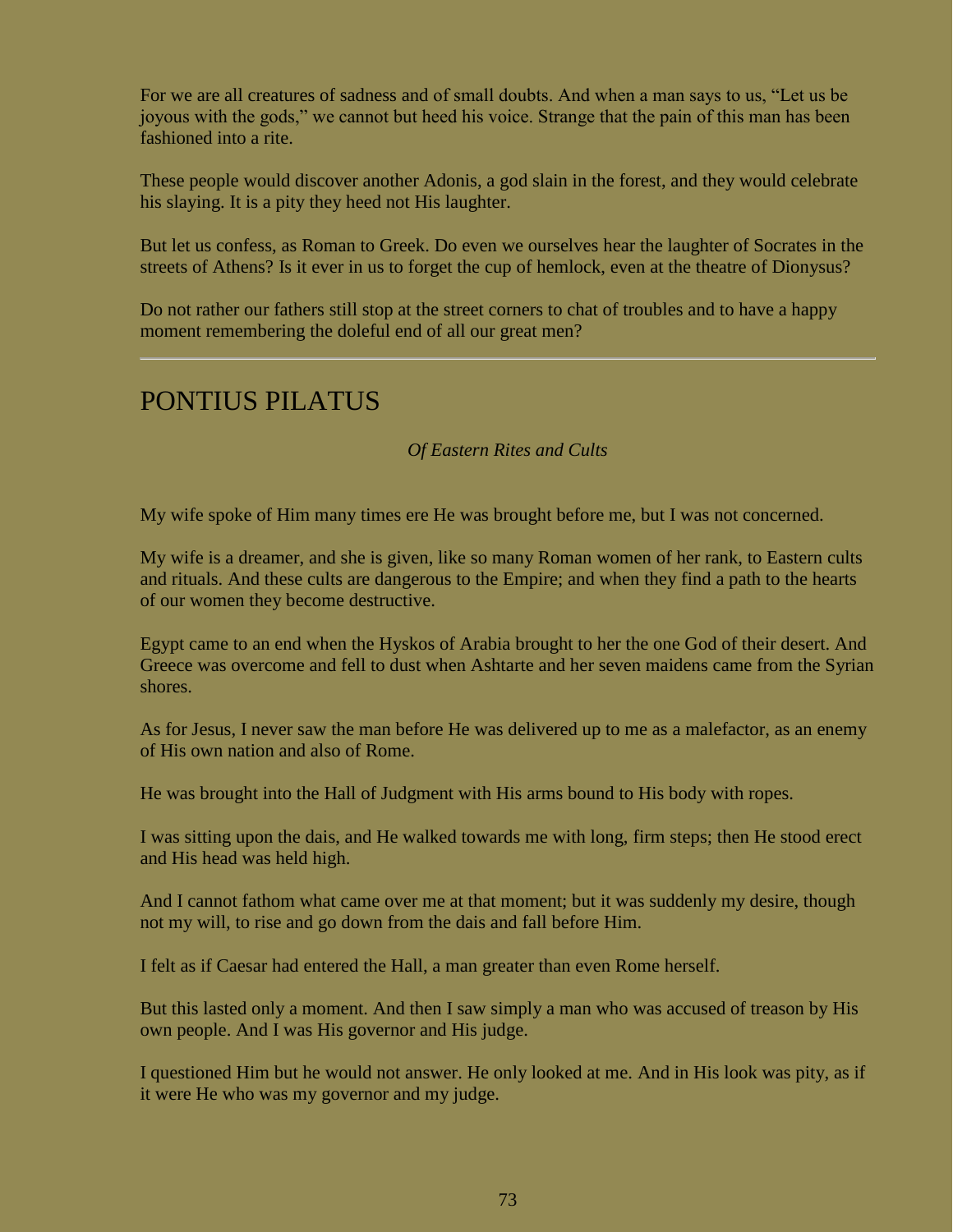Then there rose from without the cries of the people. But He remained silent, and still He was looking at me with pity in His eyes.

And I went out upon the steps of the palace, and when the people saw me they ceased to cry out. And I said, "What would you with this man?"

And they shouted as if with one throat, "We would crucify Him. He is our enemy and the enemy of Rome."

And some called out, "Did He not say He would destroy the temple? And was it not He who claimed the kingdom? We will have no king but Caesar."

Then I left them and went back into the Judgment Hall again, and I saw Him still standing there alone, and His head was still high.

And I remembered what I had read that a Greek philosopher said, "The lonely man is the strongest man." At that moment the Nazarene was greater than His race.

And I did not feel clement towards Him. He was beyond my clemency.

I asked Him then, "Are you the King of the Jews?"

And He said not a word.

And I asked Him again, "Have you not said that you are the King of the Jews?"

And He looked upon me.

Then He answered with a quiet voice, "You yourself proclaimed me king. Perhaps to this end I was born, and for this cause came to bear witness unto truth."

Behold a man speaking of truth at such a moment.

In my impatience I said aloud, to myself as much as to Him, "What is truth? And what is truth to the guiltless when the hand of the executioner is already upon him?"

Then Jesus said with power, "None shall rule the world save with the Spirit and truth."

And I asked Him saying, "Are you of the Spirit?"

He answered, "So are you also, though you know it not."

And what was the Spirit and what was truth, when I, for the sake of the State, and they from jealousy for their ancient rites, delivered an innocent man unto His death?

No man, no race, no empire would halt before a truth on its way towards self-fulfilment.

And I said again, "Are you the King of the Jews?"

And He answered, "You yourself say this. I have conquered the world ere this hour."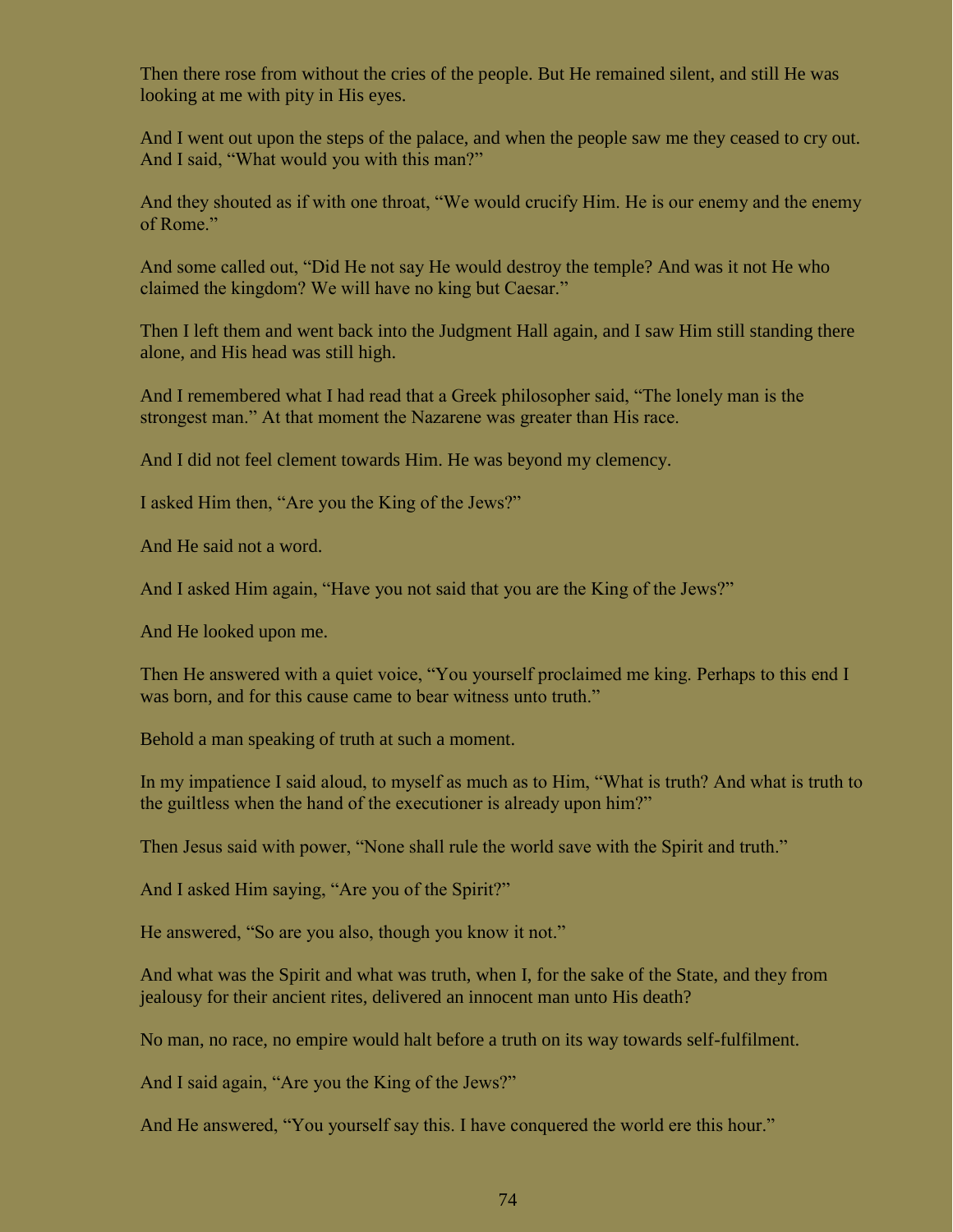And this alone of all that He said was unseemly, inasmuch as only Rome has conquered the world.

But now the voices of the people rose again, and the noise was greater than before.

And I descended from my seat and said to Him, "Follow me."

And again I appeared upon the steps of the palace, and He stood there beside me.

When the people saw Him they roared like the roaring thunder. And in their clamour I heard naught save "Crucify Him, crucify Him."

Then I yielded Him to the priests who had yielded Him to me and I said to them, "Do what you will with this just man. And if it is your desire, take with you soldiers of Rome to guard Him."

Then they took Him, and I decreed that there be written upon the cross above His head, "Jesus of Nazareth, King of the Jews." I should have said instead, "Jesus of Nazareth, a King."

And the man was stripped and flogged and crucified.

It would have been within my power to save Him, but saving Him would have caused a revolution; and it is always wise for the governor of a Roman province not to be intolerant of the religious scruples of a conquered race.

I believe unto this hour that the man was more than an agitator. What I decreed was not my will, but rather for the sake of Rome.

Not long after, we left Syria, and from that day my wife has been a woman of sorrow. Sometimes even here in this garden I see a tragedy in her face.

I am told she talks much of Jesus to other women of Rome.

Behold, the man whose death I decreed returns from the world of shadows and enters into my own house.

And within myself I ask again and again, What is truth and what is not truth?

Can it be that the Syrian is conquering us in the quiet hours of the night?

It should not indeed be so.

For Rome must needs prevail against the nightmares of our wives.

## BARTHOLOMEW IN EPHESUS

*On Slaves and Outcasts*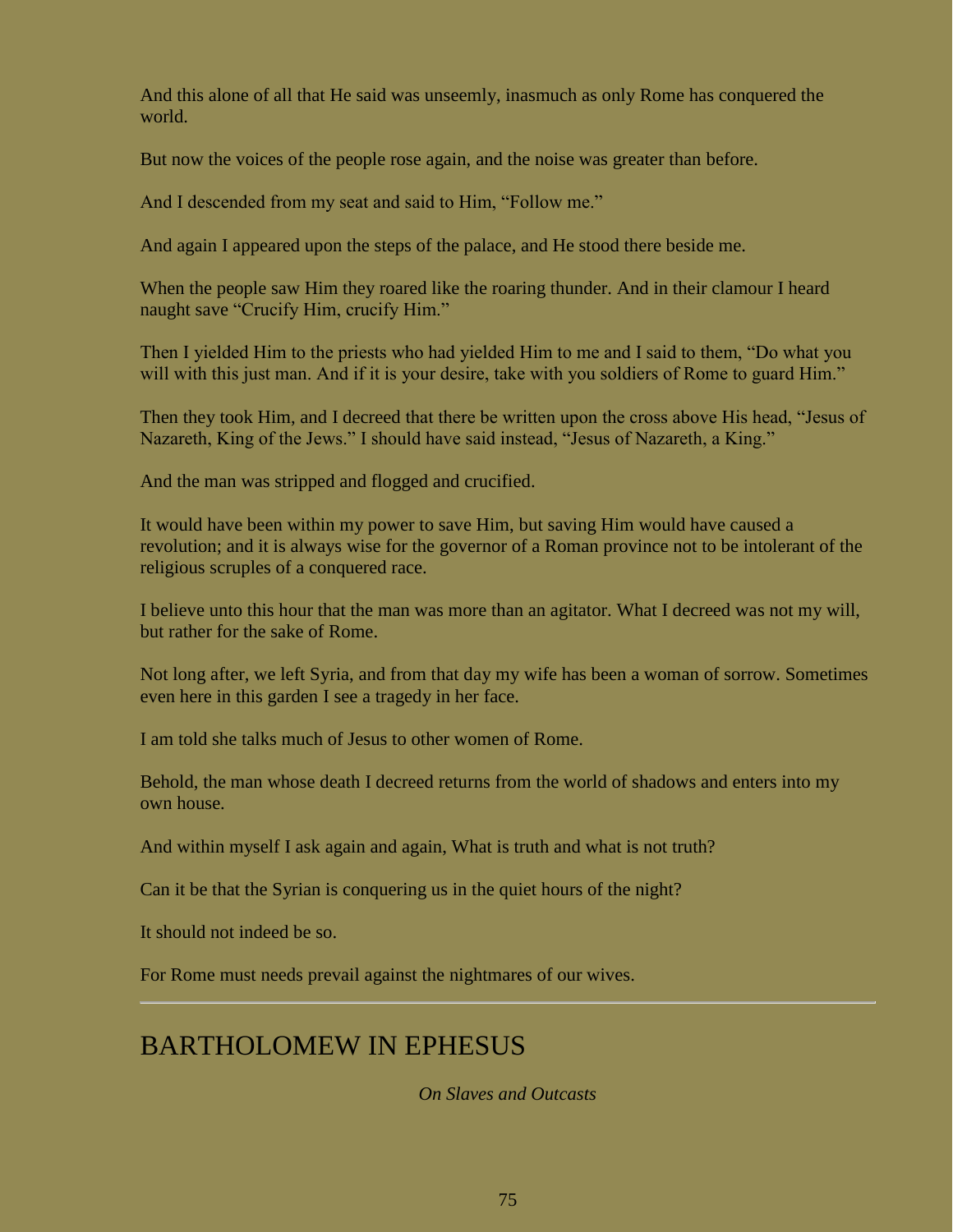The enemies of Jesus say that He addressed His appeal to slaves and outcasts, and would have incited them against their lords. They say that because He was of the lowly He invoked His own kind, yet that He sought to conceal His own origin.

But let us consider the followers of Jesus, and His leadership.

In the beginning He chose for companions few men from the North Country, and they were freemen. They were strong of body and bold of spirit, and in these past two-score years they have had the courage to face death with willingness and defiance.

Think you that these men were slaves or outcasts?

And think you that the proud princes of Lebanon and Armenia have forgotten their station in accepting Jesus as a prophet of God?

Or think you the high-born men and women of Antioch and Byzantium and Athens and Rome could be held by the voice of a leader of slaves?

Nay, the Nazarene was not with the servant against his master; neither was He with the master against his servant. He was with no man against another man.

He was a man above men, and the streams that ran in His sinews sang together with passion and with might.

If nobility lies in being protective, He was the noblest of all men. If freedom is in thought and word and action, He was the freest of all men. If high birth is in pride that yields only to love and in aloofness that is ever gentle and gracious, then He was of all men the highest born.

Forget not that only the strong and the swift shall win the race and the laurels, and that Jesus was crowned by those who loved Him, and also by His enemies though they knew it not.

Even now He is crowned every day by the priestesses of Artemis in the secret places of her temple.

# MATTHEW

### *On Jesus by a Prison Wall*

Upon an evening Jesus passed by a prison that was in the Tower of David. And we were walking after Him.

Of a sudden He tarried and laid His cheek against the stones of the prison wall. And thus He spoke:

"Brothers of my ancient day, my heart beats with your hearts behind the bars. Would that you could be free in my freedom and walk with me and my comrades.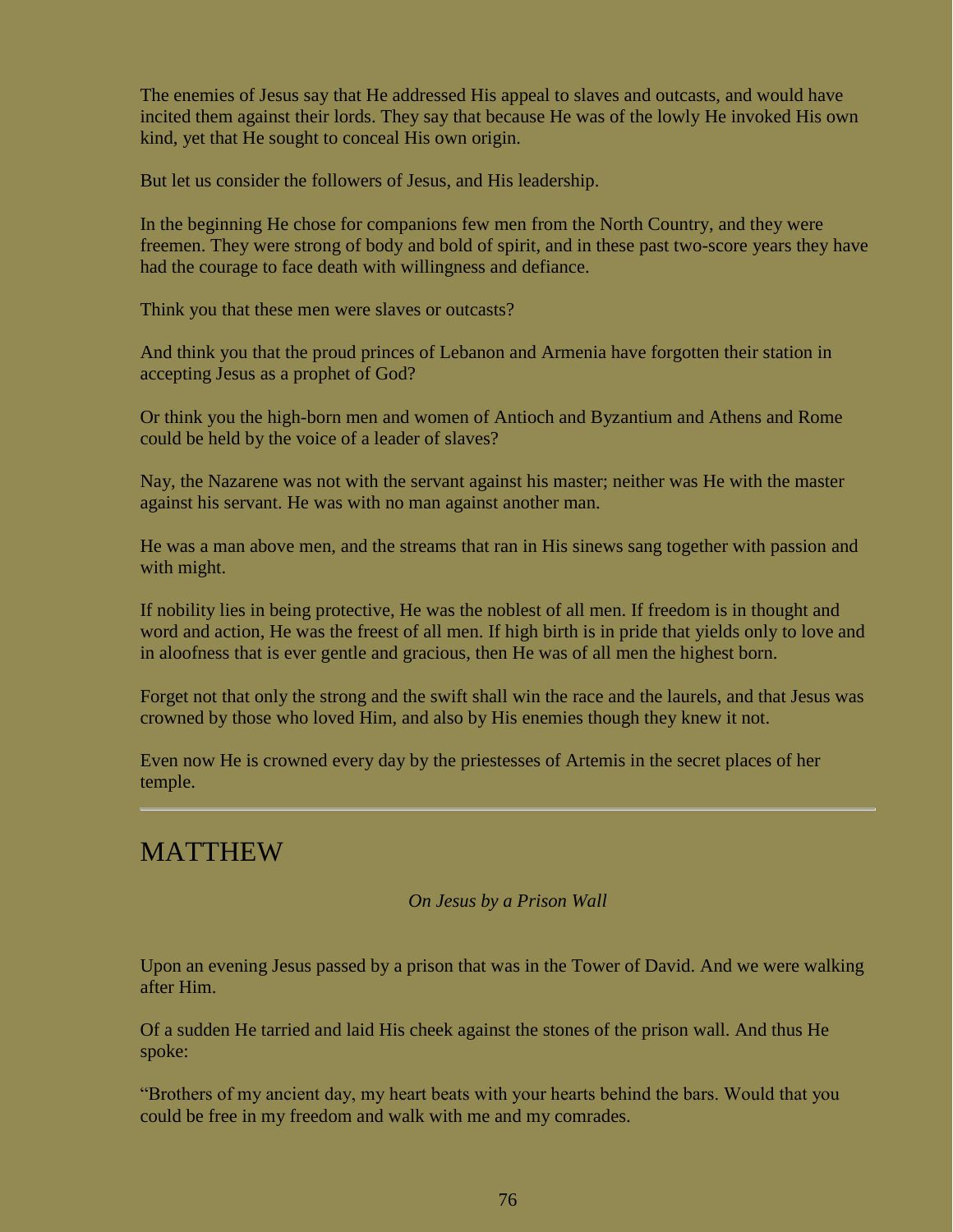"You are confined, but not alone. Many are the prisoners who walk the open streets. Their wings are not shorn, but like the peacock they flutter yet cannot fly.

"Brothers of my second day, I shall soon visit you in your cells and yield my shoulder to your burden. For the innocent and the guilty are not parted, and like the two bones of the forearm they shall never be cleaved.

"Brothers of this day, which is my day, you swam against the current of their reasoning and you were caught. They say I too shall swim against that current. Perhaps I shall soon be with you, a law-breaker among the law-breakers.

"Brothers of a day not yet come, these walls shall fall down, and out of the stones other shapes shall be fashioned by Him whose mallet is light, and whose chisel is the wind, and you shall stand free in the freedom of my new day."

Thus spoke Jesus and He walked on, and His hand was upon the prison wall until He passed by the Tower of David.

### ANDREW

### *On Prostitutes*

The bitterness of death is less bitter than life without Him. The days were hushed and made still when he was silenced. Only the echo in my memory repeats His words. But not His voice.

Once I heard Him say: "Go forth in your longing to the fields, and sit by the lilies, and you shall hear them humming in the sun. They weave not cloth for raiment, nor do they raise wood or stone for shelter; yet they sing.

"He who works in the night fulfils their needs and the dew of His grace is upon their petals.

"And are not you also His care who never wearies nor rests?"

And once I heard Him say, "The birds of the sky are counted and enrolled by Your Father even as the hairs of your head are numbered. Not a bird shall lie at the archer's feet, neither shall a hair of your head turn grey or fall into the emptiness of age without His will."

And once again He said, "I have heard you murmur in your hearts: 'Our God shall be more merciful unto us, children of Abraham, than unto those who knew Him not in the beginning.'

"But I say unto you that the owner of the vineyard who calls a labourer in the morning to reap, and calls another at sundown, and yet renders wages to the last even as to the first, that man is indeed justified. Does he not pay out of his own purse and with his own will?

"So shall my Father open the gate of His mansion at the knocking of the Gentiles even as at your knocking. For His ear heeds the new melody with the same love that it feels for the oft-heard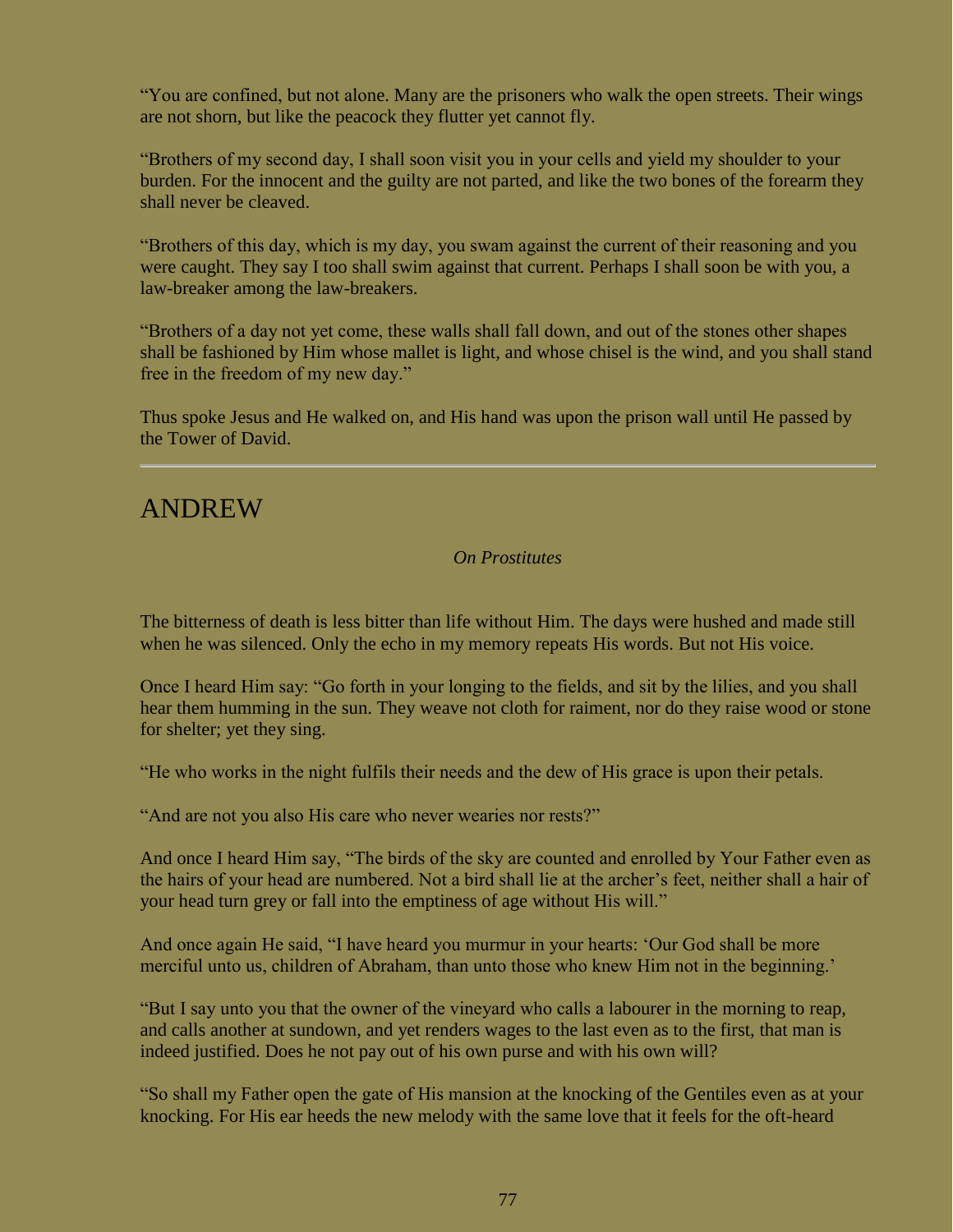song. And with a special welcome because it is the youngest string of His heart."

And once again I heard Him say, "Remember this: a thief is a man in need, a liar is a man in fear; the hunter who is hunted by the watchman of your night is also hunted by the watchman of his own darkness.

"I would have you pity them all.

"Should they seek your house, see that you open your door and bid them sit at your board. If you do not accept them you shall not be free from whatever they have committed."

And on a day I followed Him to the market-place of Jerusalem as the others followed Him. And He told us the parable of the prodigal son, and the parable of the merchant who sold all his possessions that he might buy a pearl.

But as He was speaking the Pharisees brought into the midst of the crowd a woman whom they called a harlot. And they confronted Jesus and said to Him, "She defiled her marriage vow, and she was taken in the act."

And He gazed at her; and He placed His hand upon her forehead and looked deep into her eyes.

Then he turned to the men who had brought her to Him, and He looked long at them; and He leaned down and with His finger He began to write upon the earth.

He wrote the name of every man, and beside the name He wrote the sin that every man had committed.

And as He wrote they escaped in shame into the streets.

And ere He had finished writing only that woman and ourselves stood before Him.

And again He looked into her eyes, and He said, "You have loved overmuch. They who brought you here loved but little. But they brought you as a snare for my ensnaring.

"And now go in peace.

"None of them is here to judge you. And if it is in your desire to be wise even as you are loving, then seek me; for the Son of Man will not judge you."

And I wondered then whether He said this to her because He Himself was not without sin.

But since that day I have pondered long, and I know now that only the pure of heart forgive the thirst that leads to dead waters.

And only the sure of foot can give a hand to him who stumbles.

And again and yet again I say, the bitterness of death is less bitter than life without Him.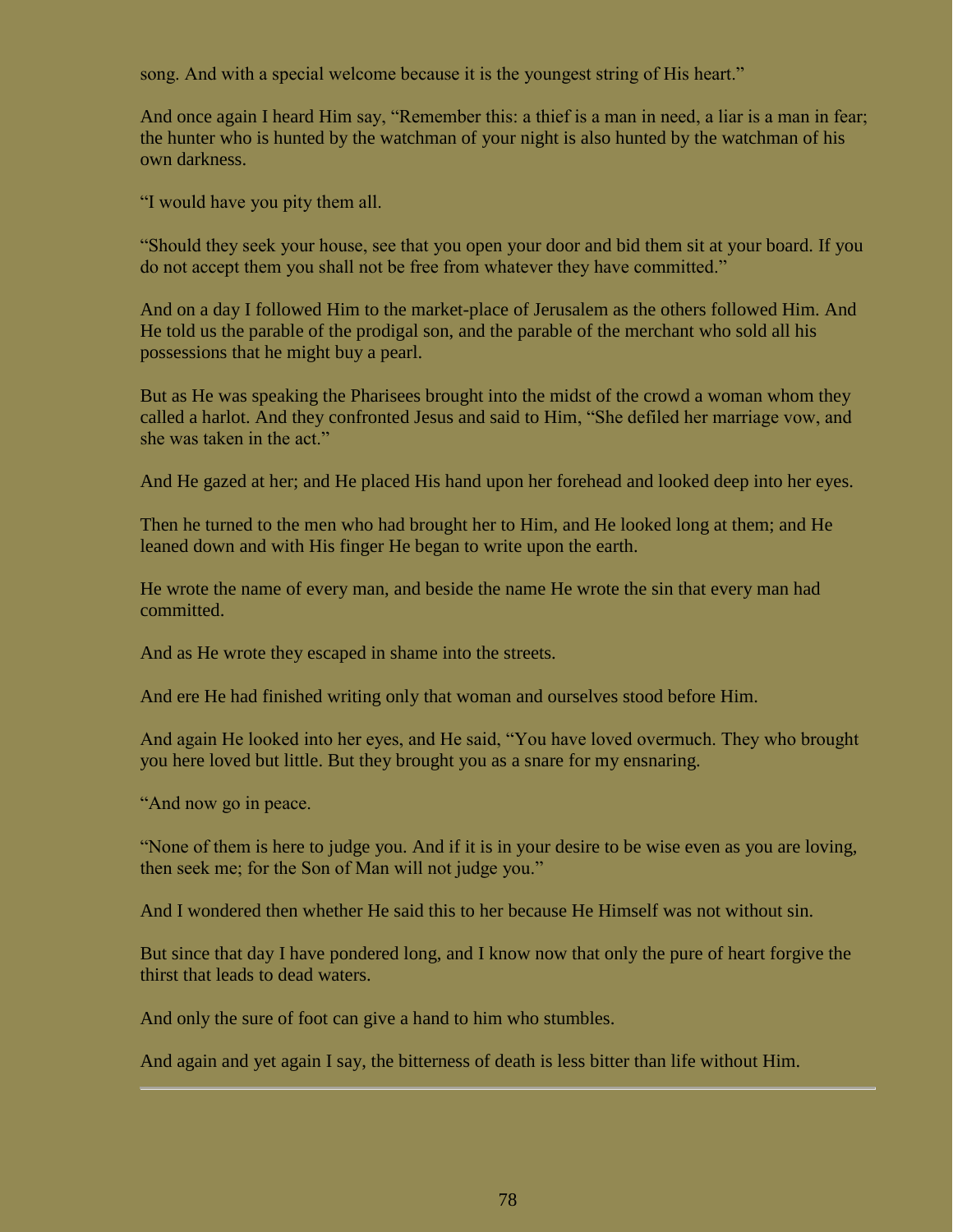## A RICH MAN

#### *On Possessions*

He spoke ill of rich men. And upon a day I questioned Him saying, "Sir, what shall I do to attain the peace of the spirit?"

And He bade me give my possessions to the poor and follow Him.

But He possessed nothing; therefore He knew not the assurance and the freedom of possessions, nor the dignity and the self-respect that lie within.

In my household there are seven-score slaves and stewards; some labour in my groves and vineyards, and some direct my ships to distant isles.

Now had I heeded Him and given my possessions to the poor, what would have befallen my slaves and my servants and their wives and children? They too would have become beggars at the gate of the city or the portico of the temple.

Nay that good man did not fathom the secret of possessions. Because He and His followers lived on the bounty of others He thought all men should live likewise.

Behold a contradiction and a riddle: Should rich men bestow their riches upon the poor, and must the poor have the cup and the loaf of the rich man ere they welcome him to their board?

And must needs the holder of the tower be host to his tenants ere he calls himself lord of his own land?

The ant that stores food for the winter is wiser than a grasshopper that sings one day and hungers another.

Last Sabbath one of His followers said in the market-place, "At the threshold of heaven where Jesus may leave His sandals, no other man is worthy to lay his head."

But I ask, at the threshold of whose house that honest vagabond could have left His sandals? He Himself never had a house nor a threshold; and often He went without sandals.

### JOHN AT PATMOS

*Jesus the Gracious*

Once more I would speak of Him.

God gave me the voice and the burning lips though not the speech.

And unworthy am I for the fuller word, yet I would summon my heart to my lips.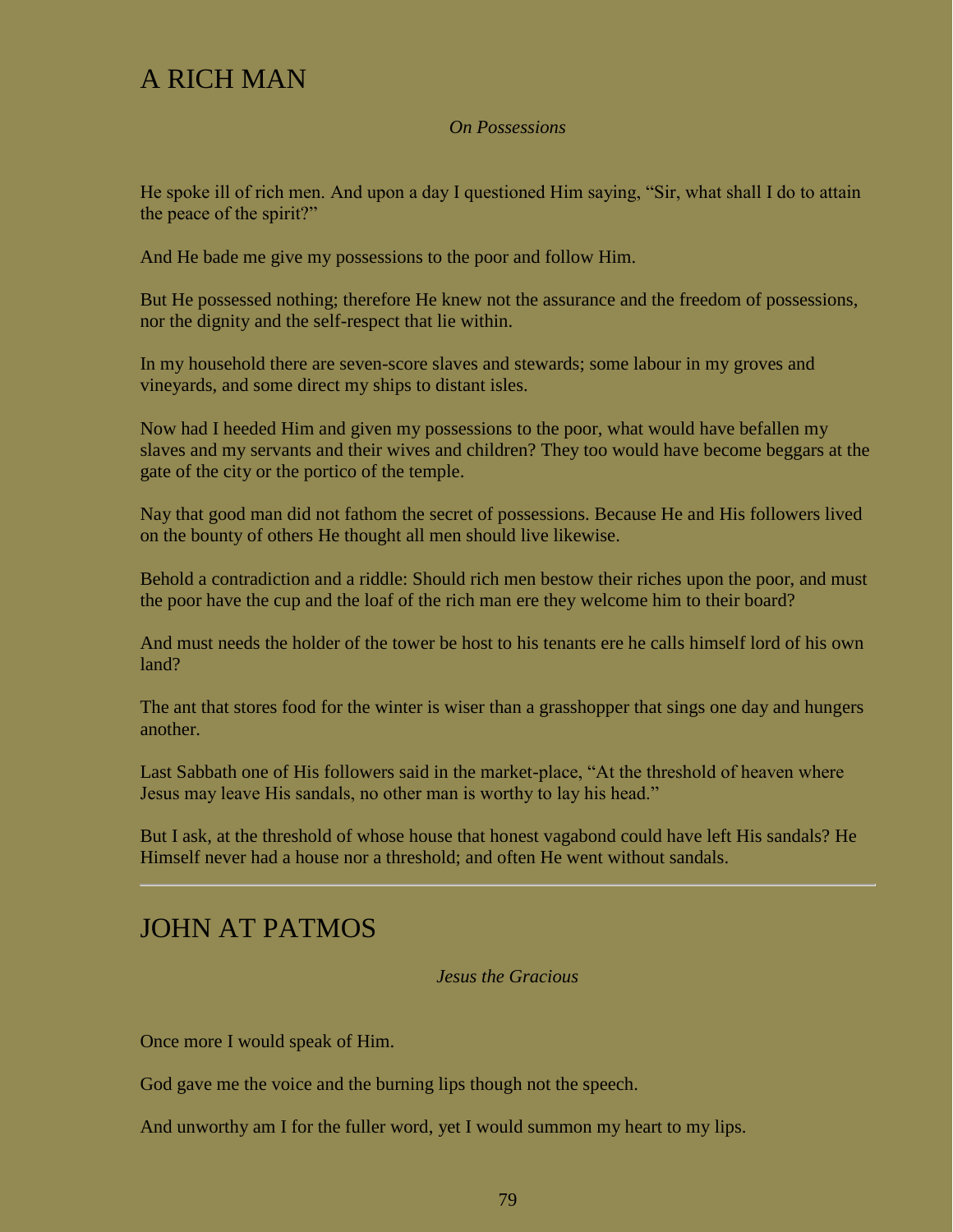Jesus loved me and I knew not why.

And I loved Him because He quickened my spirit to heights beyond my stature, and to depths beyond my sounding.

Love is a sacred mystery.

To those who love, it remains forever wordless;

But to those who do not love, it may be but a heartless jest.

Jesus called me and my brother when we were labouring in the field.

I was young then and only the voice of dawn had visited my ears.

But His voice and the trumpet of His voice was the end of my labour and the beginning of my passion.

And there were naught for me then but to walk in the sun and worship the loveliness of the hour.

Could you conceive a majesty too kind to be majestic? And a beauty too radiant to seem beautiful?

Could you hear in your dreams a voice shy of its own rapture?

He called me and I followed Him.

That evening I returned to my father's house to get my other cloak.

And I said to my mother, "Jesus of Nazareth would have me in His company."

And she said, "Go His way my son, even like your brother."

And I accompanied Him.

His fragrance called me and commanded me, but only to release me.

Love is a gracious host to his guests though to the unbidden his house is a mirage and a mockery.

Now you would have me explain the miracles of Jesus.

We are all the miraculous gesture of the moment; our Lord and Master was the centre of that moment.

Yet it was not in His desire that His gestures be known.

I have heard Him say to the lame, "Rise and go home, but say not to the priest that I have made you whole."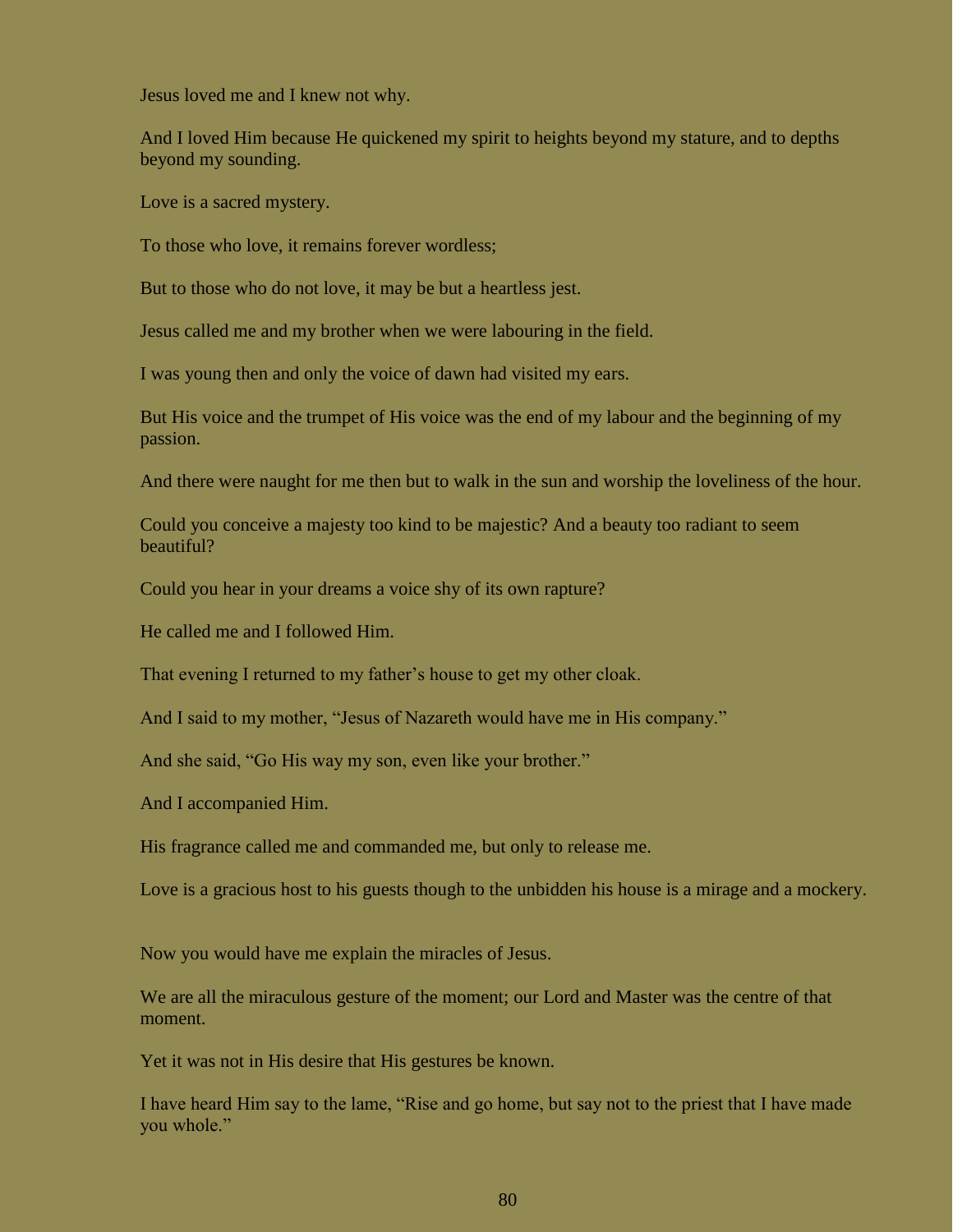And Jesus' mind was not with the cripple; it was rather with the strong and the upright.

His mind sought and held other minds and His complete spirit visited other spirits.

And is so doing His spirit changed these minds and these spirits.

It seemed miraculous, but with our Lord and Master it was simply like breathing the air of every day.

And now let me speak of other things.

On a day when He and I were alone walking in a field, we were both hungry, and we came to a wild apple tree.

There were only two apples hanging on the bough.

And He held the trunk of the tree with His arm and shook it, and the two apples fell down.

He picked them both up and gave one to me. The other He held in His hand.

In my hunger I ate the apple, and I ate it fast.

Then I looked at Him and I saw that He still held the other apple in His hand.

And He gave it to me saying, "Eat this also."

And I took the apple, and in my shameless hunger I ate it.

And as we walked on I looked upon His face.

But how shall I tell you of what I saw?

 A night where candles burn in space, A dream beyond our reaching; A noon where all shepherds are at peace and happy that their flock are grazing; An eventide, and a stillness, and a homecoming; Then a sleep and a dream. All these things I saw in His face.

He had given me the two apples. And I knew He was hungry even as I was hungry.

But I now know that in giving them to me He had been satisfied. He Himself ate of other fruit from another tree.

I would tell you more of Him, but how shall I?

When love becomes vast love becomes wordless.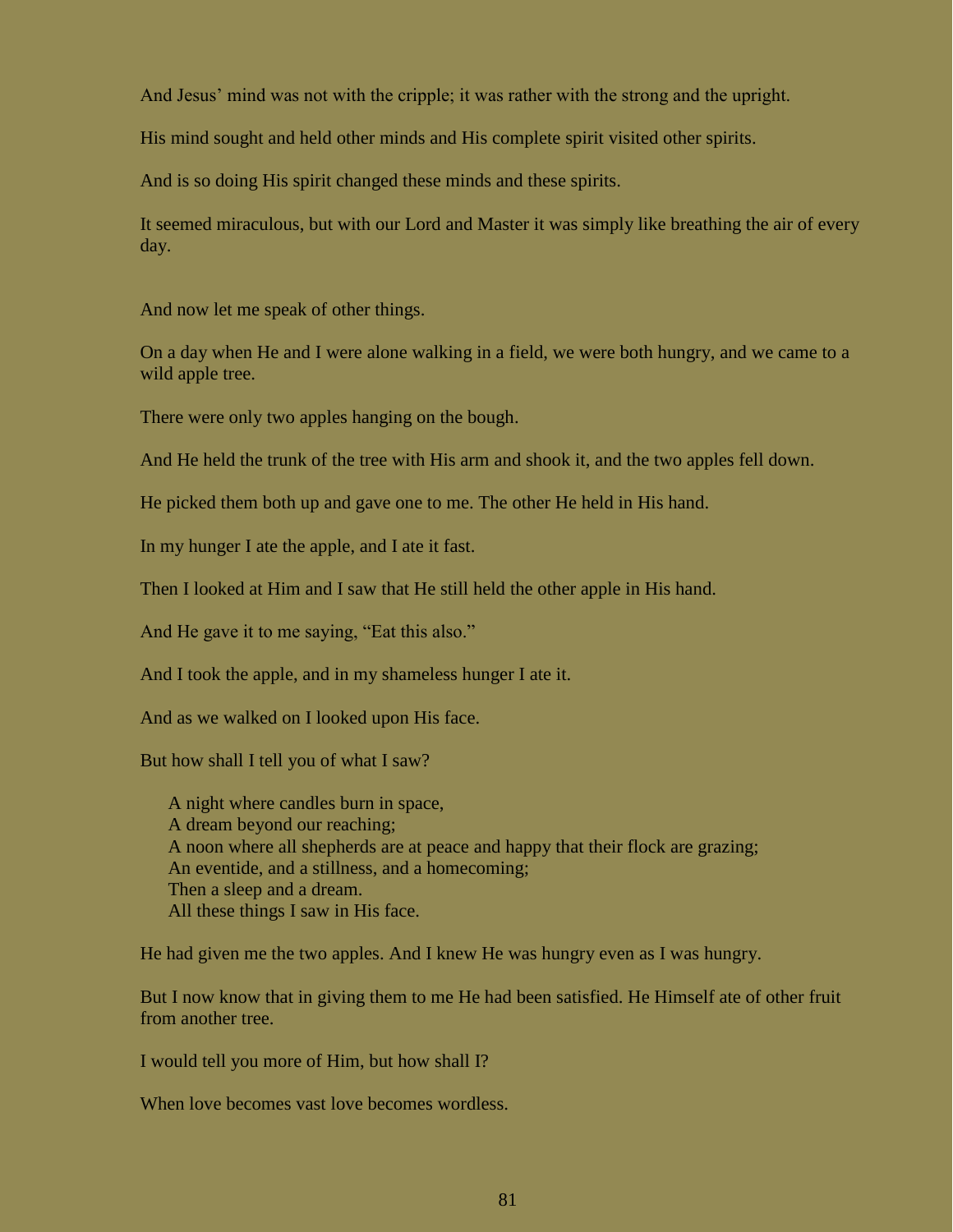# **PETER**

#### *On the Neighbour*

Once in Capernaum my Lord and Master spoke thus:

"Your neighbour is your other self dwelling behind a wall. In understanding, all walls shall fall down.

"Who knows but that your neighbour is your better self wearing another body? See that you love him as you would love yourself.

"He too is a manifestation of the Most High, whom you do not know.

"Your neighbour is a field where the springs of your hope walk in their green garments, and where the winters of your desire dream of snowy heights.

"Your neighbour is a mirror wherein you shall behold your countenance made beautiful by a joy which you yourself if not know, and by a sorrow you yourself did not share.

"I would have you love your neighbour even as I have loved you."

Then I asked Him saying, "How can I love a neighbour who loves me not, and who covets my property? One who would steal my possessions?"

And He answered, "When you are ploughing and your manservant is sowing the seed behind you, would you stop and look backward and put to flight a sparrow feeding upon a few of your seeds? Should you do this, you were not worthy of the riches of your harvest."

When Jesus had said this, I was ashamed and I was silent. But I was not in fear, for He smiled upon me.

# A COBBLER IN JERUSALEM

*A Neutral*

I loved him not, yet I did not hate Him. I listened to Him not to hear His words but rather he sound of His voice; for His voice pleased me.

All that He said was vague to my mind, but the music thereof was clear to my ear.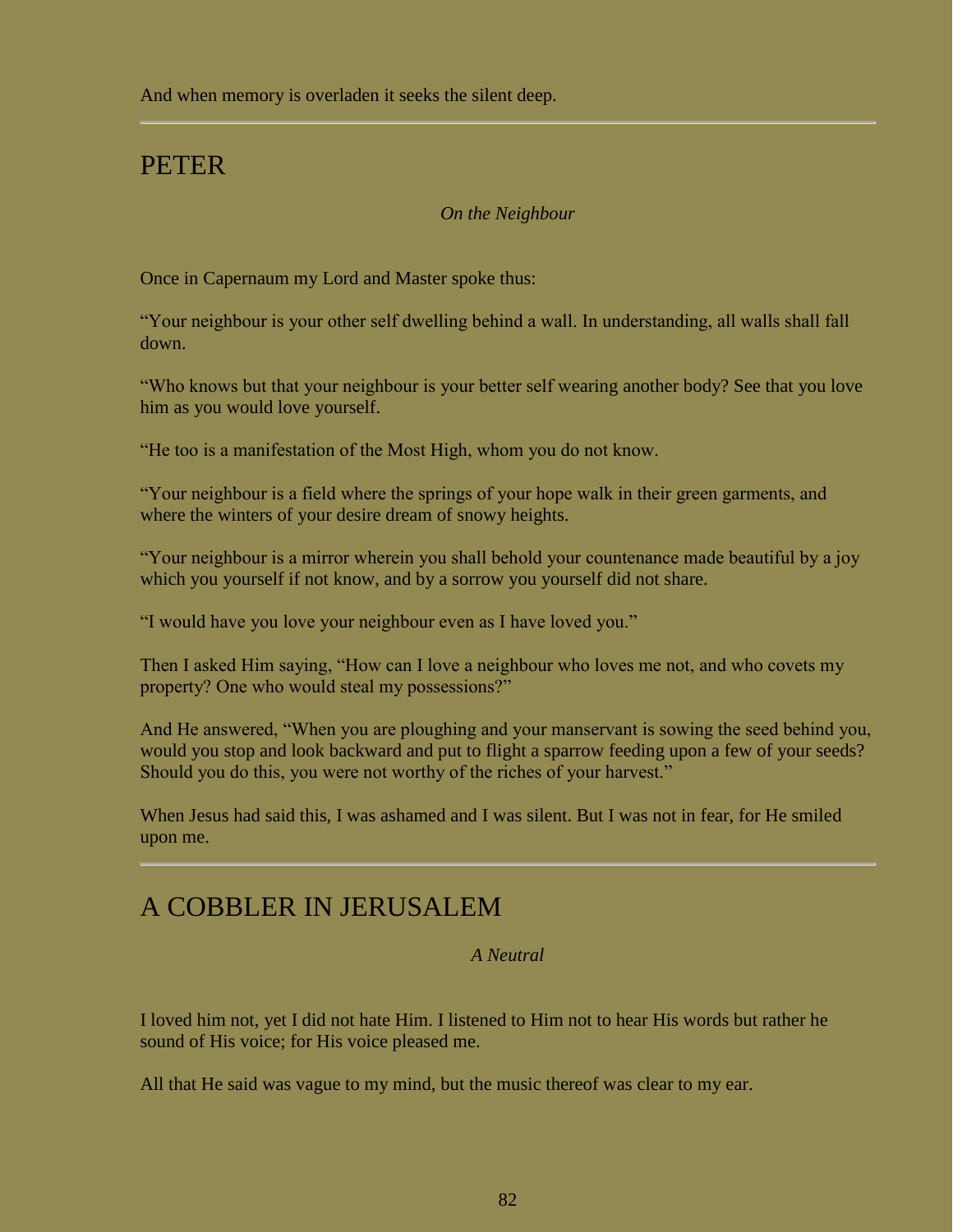Indeed were it not for what others have said to me of His teaching, I should not have known even so much as whether He was with Judea or against it.

### SUZANNAH OF NAZARETH

*Of the Youth and Manhood of Jesus*

I knew Mary the mother of Jesus, before she became the wife of Joseph the carpenter, when we were both still unwedded.

In those days Mary would behold visions and hear voices, and she would speak of heavenly ministers who visited her dreams.

And the people of Nazareth were mindful of her, and they observed her going and her coming. And they gazed upon her brows and spaces in her steps.

But some said she was possessed. They said this because she would go only upon her own errands.

I deemed her old while she was young, for there was a harvest in her blossoming and ripe fruit in her spring.

She was born and reared amongst us yet she was like an alien from the North Country. In her eyes there was always the astonishment of one not yet familiar with our faces.

And she was as haughty as Miriam of old who marched with her brothers form the Nile to the wilderness.

Then Mary was betrothed to Joseph the carpenter.

When Mary was big with Jesus she would walk among the hills and return at eventide with loveliness and pain in her eyes.

And when Jesus was born I was told that Mary said to her mother, "I am but a tree unpruned. See you to this fruit." Martha the midwife heard her.

After three days I visited her. And there was wonder in her eyes, and her breasts heaved, and her arm was around her first-born like the shell that holds the pearl.

We all loved Mary's babe and we watched Him, for there was warmth in His being and He throbbed with the pace of His life.

The seasons passed, and He became a boy full of laughter and little wanderings. None of us knew what He would do for He seemed always outside of our race. But He was never rebuked though He was venturous and over-daring.

He played with the other children rather than they with Him.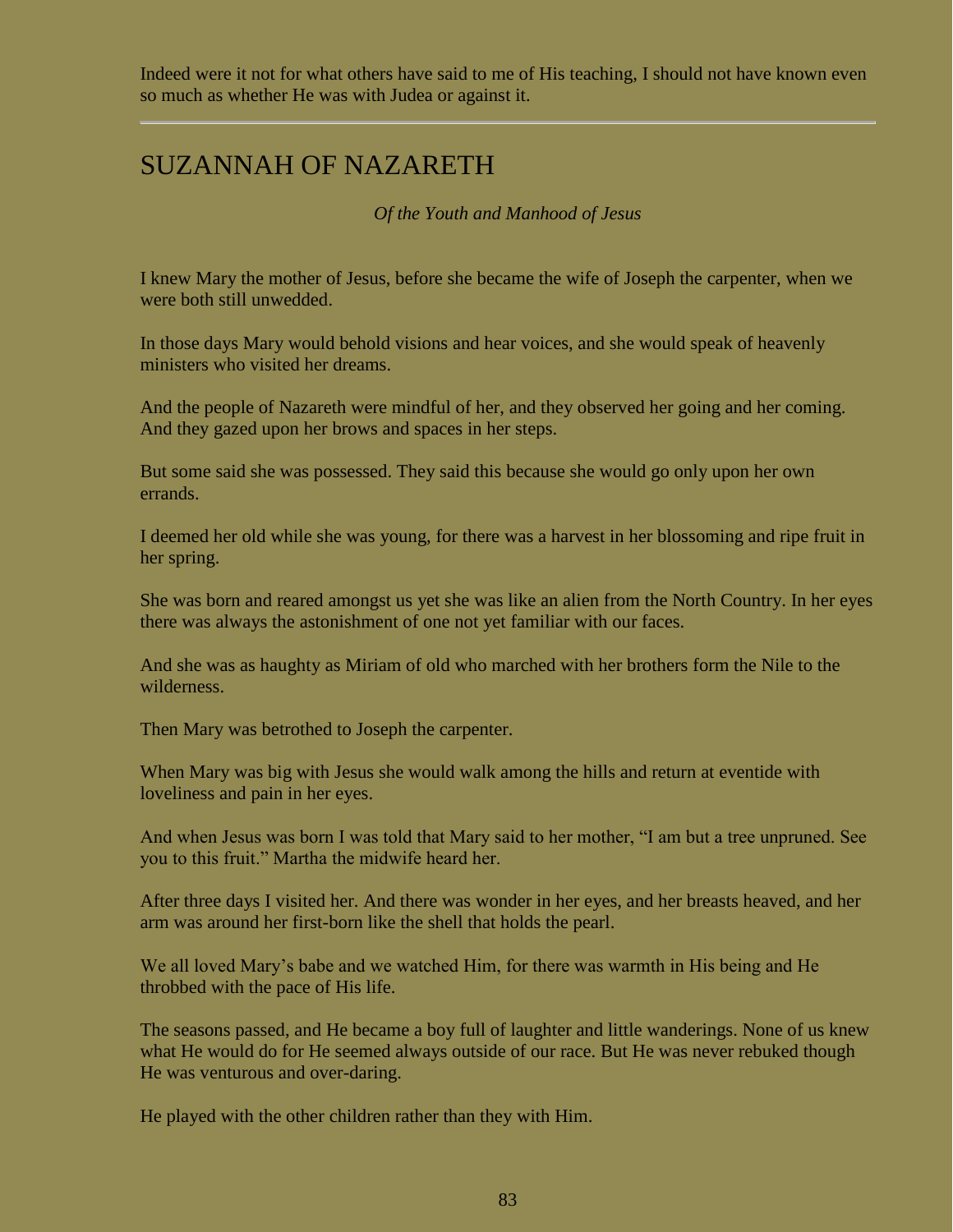When He was twelve years old, one day He led a blind man across the brook to the safety of the open road.

And in gratitude the blind man asked Him, "Little boy, who are you?"

And He answered, "I am not a little boy. I am Jesus."

And the blind man said, "Who is your father?"

And He answered, "God is my father."

And the blind man laughed and replied, "Well said, my little boy. But who is your mother?"

And Jesus answered, "I am not your little boy. And my mother is the earth."

And the blind man said, "Then behold, I was led by the Son of God and the earth across the stream."

And Jesus answered, "I will lead you wherever you would go, and my eyes will accompany your feet."

And He grew like a precious palm tree in our gardens.

When He was nineteen He was as comely as a hart, and His eyes were like honey and full of the surprise of day.

And upon His mouth there was the thirst of the desert flock for the lake.

He would walk the fields alone and our eyes would follow Him, and the eyes of all the maidens of Nazareth. But we were shy of Him.

Love is forever shy of beauty, yet beauty shall forever be pursued by love.

Then the years bade Him speak in the temple and in the gardens of Galilee.

And at times Mary followed Him to listen to His words and to hear the sound of her own heart. But when He and those who loved Him went down to Jerusalem she would not go.

For we at the North Country are often mocked in the streets of Jerusalem, even when we go carrying our offerings to the temple.

And Mary was too proud to yield to the South Country.

And Jesus visited other lands in the east and in the west. We knew not what lands He visited, yet our hearts followed Him.

But Mary awaited Him upon her threshold and every eventide her eyes sought the road for His home-coming.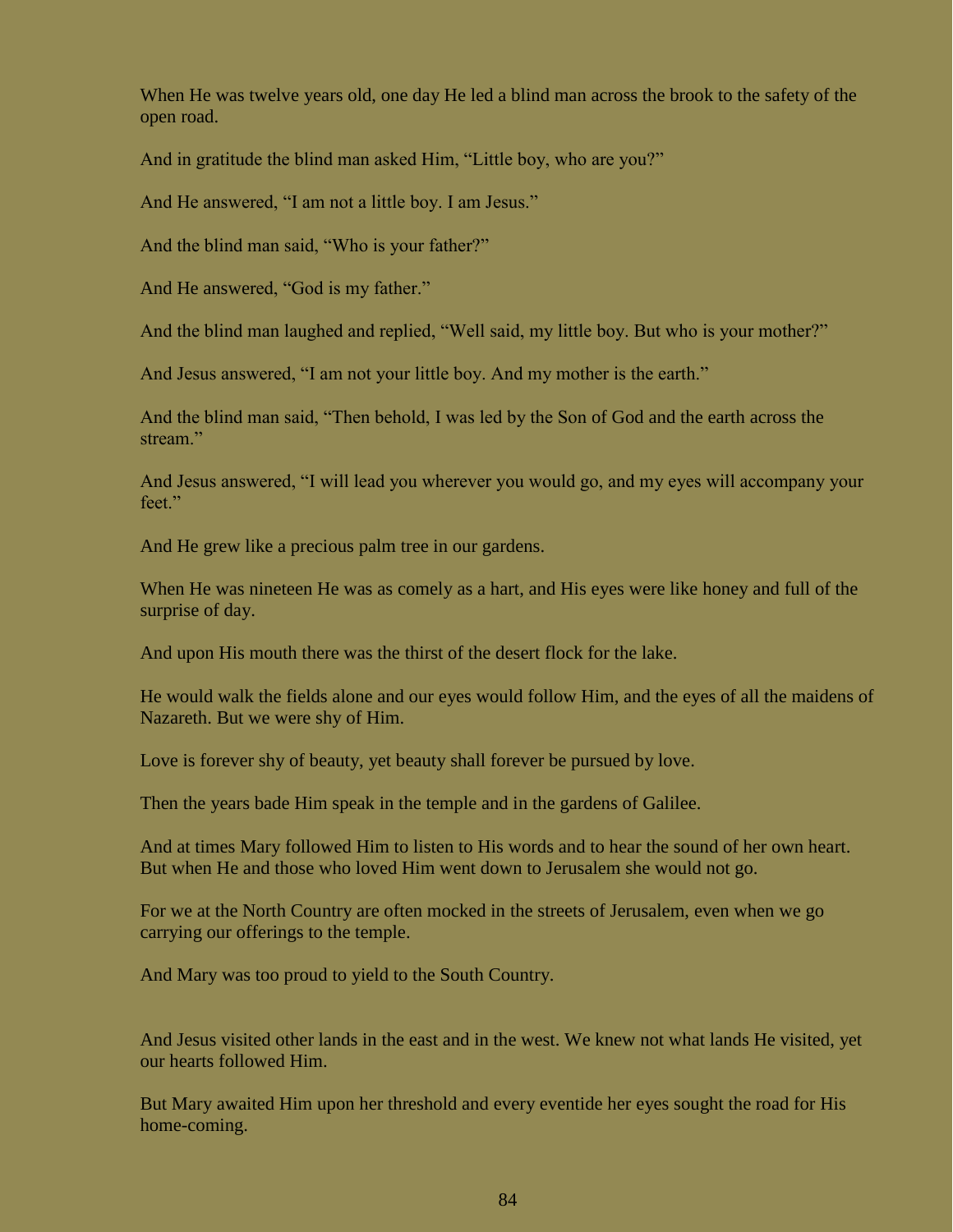Yet upon His return she would say to us, "He is too vast to be my Son, too eloquent for my silent heart. How shall I claim Him?"

It seemed to us that Mary could not believe that the plain had given birth to the mountain; in the whiteness of her heart she did not see that the ridge is a pathway to the summit.

She knew the man, but because He was her Son she dared not know Him.

And on a day when Jesus went to the lake to be with the fishermen she said to me, "What is man but this restless being that would rise from the earth, and who is man but a longing that desires the stars?

"My son is a longing. He is all of us longing for the stars.

"Did I say my son? May God forgive me. Yet in my heart I would be His mother."

Now, it is hard to tell more of Mary and her Son, but though there shall be husks in my throat, and my words shall reach you like cripples on crutches, I must needs relate what I have seen and heard.

It was in the youth of the year when the red anemones were upon the hills that Jesus called His disciples saying to them, "Come with me to Jerusalem and witness the slaying of the lamb for the Passover."

Upon the selfsame day Mary came to my door and said, "He is seeking the Holy City. Will you come and follow Him with me and the other women?"

And we walked the long road behind Mary and her son till we reached Jerusalem. And there a company of men and women hailed us at the gate, for His coming had been heralded to those who loved Him.

But upon that very night Jesus left the city with His men.

We were told that He had gone to Bethany.

And Mary stayed with us in the inn, awaiting His return.

Upon the eve of the following Thursday He was caught without the walls, and was held prisoner.

And when we heard He was a prisoner, Mary uttered not a word, but there appeared in her eyes the fulfilment of that promised pain and joy which we had beheld when she was but a bride in Nazareth.

She did not weep. She only moved among us like the ghost of a mother who would not bewail the ghost of her son.

We sat low upon the floor but she was erect, walking up and down the room.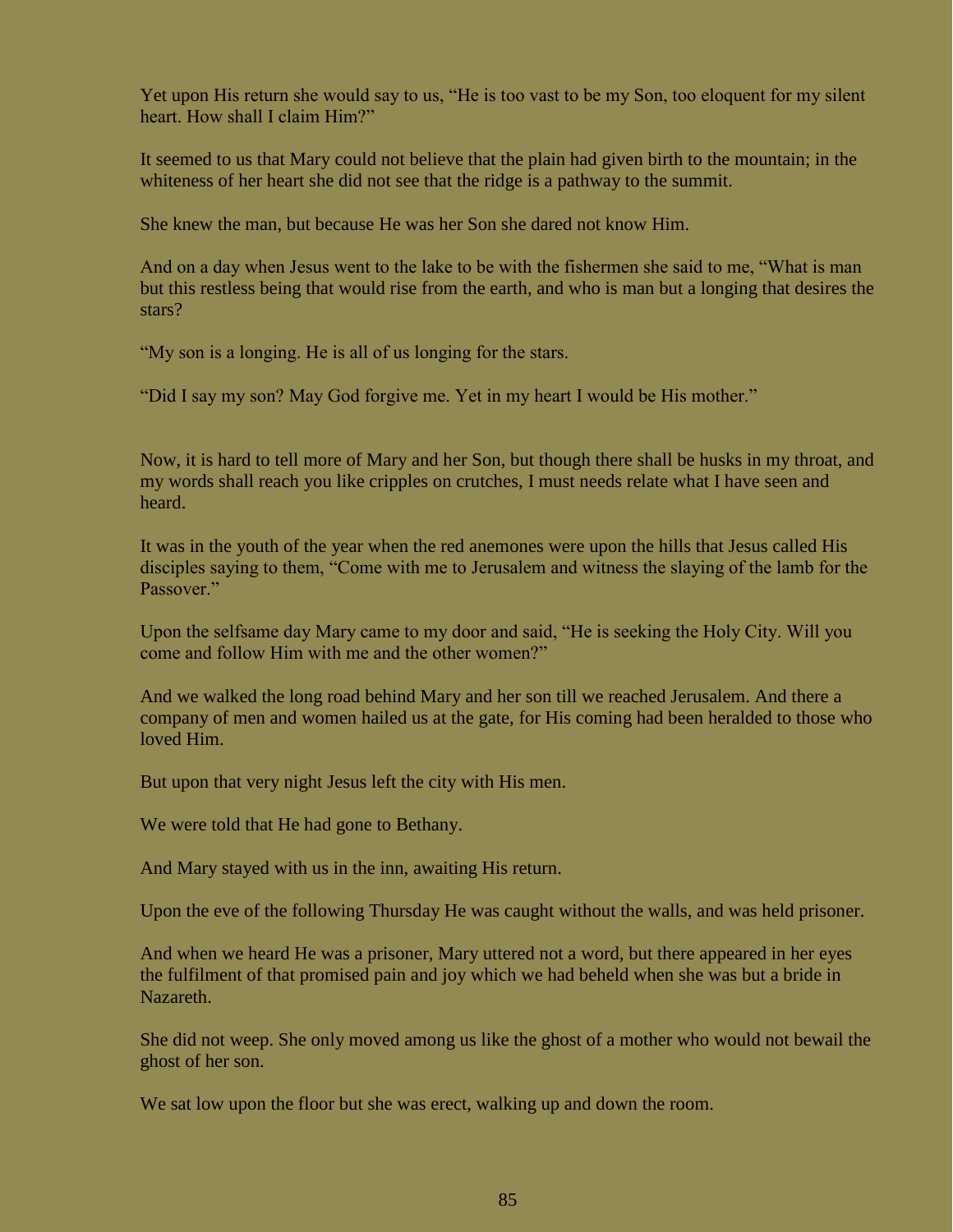She would stand beside the window and gaze eastward, and then with the fingers of her two hands brush back her hair.

At dawn she was still standing among us, like a lone banner in the wilderness wherein there are no hosts.

We wept because we knew the morrow of her son; but she did not weep for she knew also what would befall Him.

Her bones were of bronze and her sinews of the ancient elms, and her eyes were like the sky, wide and daring.

Have you heard a thrush sing while its nest burns in the wind?

Have you seen a woman whose sorrow is too much for tears, or a wounded heart that would rise beyond its own pain?

You have not seen such a woman, for you have not stood in the presence of Mary; and you have not been enfolded by the Mother Invisible.

In that still moment when the muffled hoofs of silence beat upon the breasts of the sleepless, John the young son of Zebedee, came and said: "Mary Mother, Jesus is going forth. Come, let us follow Him."

And Mary laid her hand upon John's shoulder and they went out, and we followed them.

When we came to the Tower of David we saw Jesus carrying His cross. And there was a great crowd about Him.

And two other men were also carrying their crosses.

And Mary's head was held high, and she walked with us after her son. And her step was firm.

And behind her walked Zion and Rome, ay, the whole world, to revenge itself upon one free Man.

When we reached the hill, He was raised high upon the cross.

And I looked at Mary. And her face was not the face of a woman bereaved. It was the countenance of the fertile earth, forever giving birth, forever burying her children.

Then to her eyes came the remembrance of His childhood, and she said aloud, "My son, who is not my son; man who once visited my womb, I glory in your power. I know that every drop of blood that runs down from your hands shall be the well-stream of a nation.

"You die in this tempest even as my heart once died in the sunset, and I shall now sorrow."

At that moment I desired to cover my face with my cloak and run away to the North Country. But of a sudden I heard Mary say, "My son, who is not my son, what have you said to the man at your right hand that has made him happy in his agony? The shadow of death is light upon his face, and he cannot turn his eyes from you.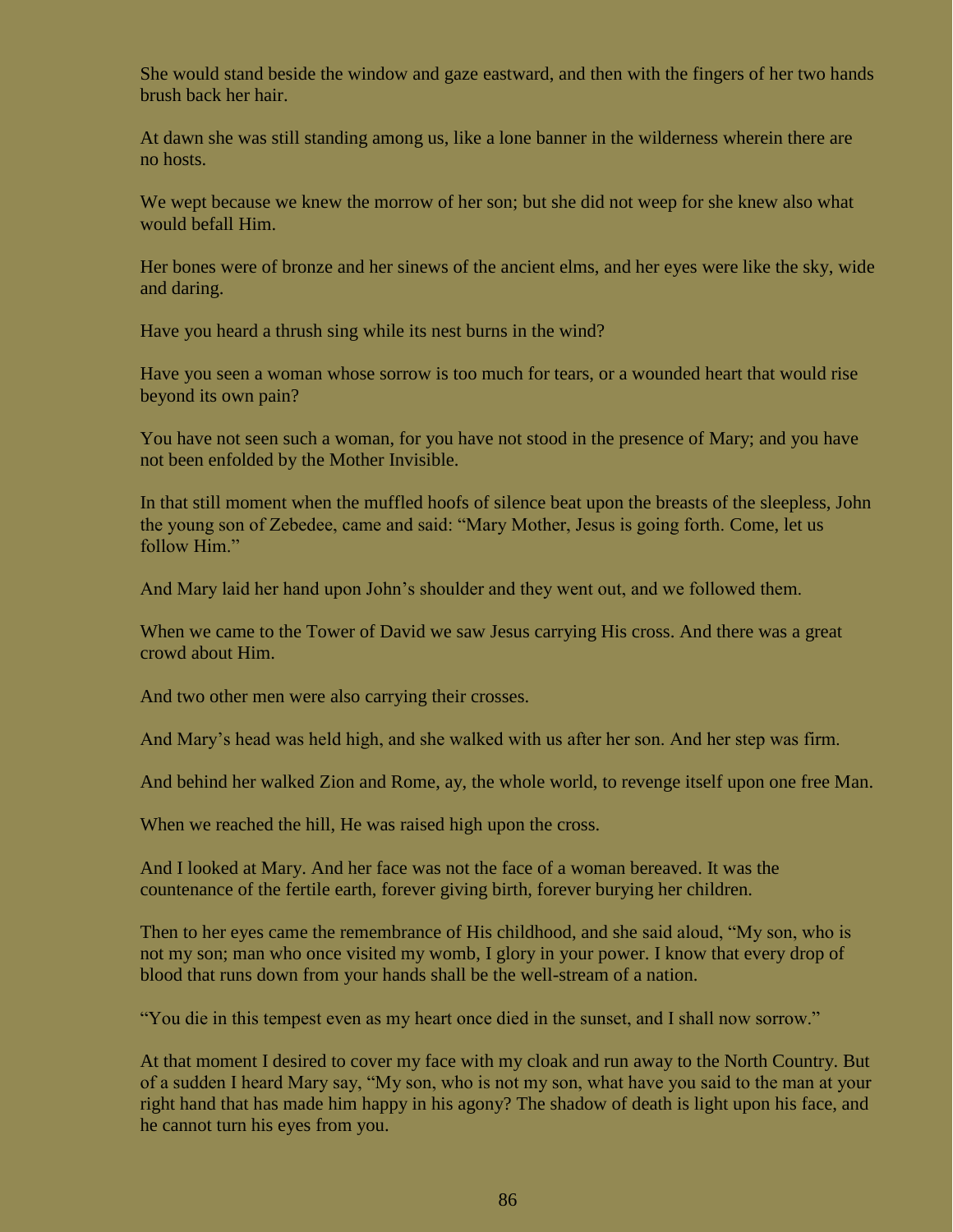"Now you smile upon me, and because you smile I know you have conquered."

And Jesus looked upon His mother and said, "Mary, from this hour be you the mother of John."

And to John He said, "Be a loving son unto this woman. Go to her house and let your shadow cross the threshold where I once stood. Do this in remembrance of me."

And Mary raised her right hand towards Him, and she was like a tree with one branch. And again she cried, "My son, who is not my son, if this be of God may God give us patience and the knowledge thereof. And if it be of man may God forgive him forevermore.

"If it be of God, the snow of Lebanon shall be your shroud; and if it be only of the priests and soldiers, then I have this garment for your nakedness.

"My son, who is not my son, that which God builds here shall not perish; and that which man would destroy shall remain builded, but not in his sight."

And at that moment the heavens yielded Him to the earth, a cry and a breath.

And Mary yielded Him also unto man, a wound and a balsam.

And Mary said, "Now behold, He is gone. The battle is over. The star has shone forth. The ship has reached the harbour. He who once lay against my heart is throbbing in space."

And we came close to her, and she said to us, "Even in death He smiles. He has conquered. I would indeed be the mother of a conqueror."

And Mary returned to Jerusalem leaning upon John the young disciple.

And she was a woman fulfilled.

And when we reached the gate of the city, I gazed upon her face and I was astonished, for on that day the head of Jesus was the highest among men, and yet Mary's head was not less high.

All this came to pass in the spring of the year.

And now it is autumn. And Mary the mother of Jesus has come again to her dwelling-place, and she is alone.

Two Sabbaths ago my heart was as a stone in my breast, for my son had left me for a ship in Tyre. He would be a sailor.

And he said he would return no more.

And upon an evening I sought Mary.

When I entered her house she was sitting at her loom, but she was not weaving. She was looking into the sky beyond Nazareth.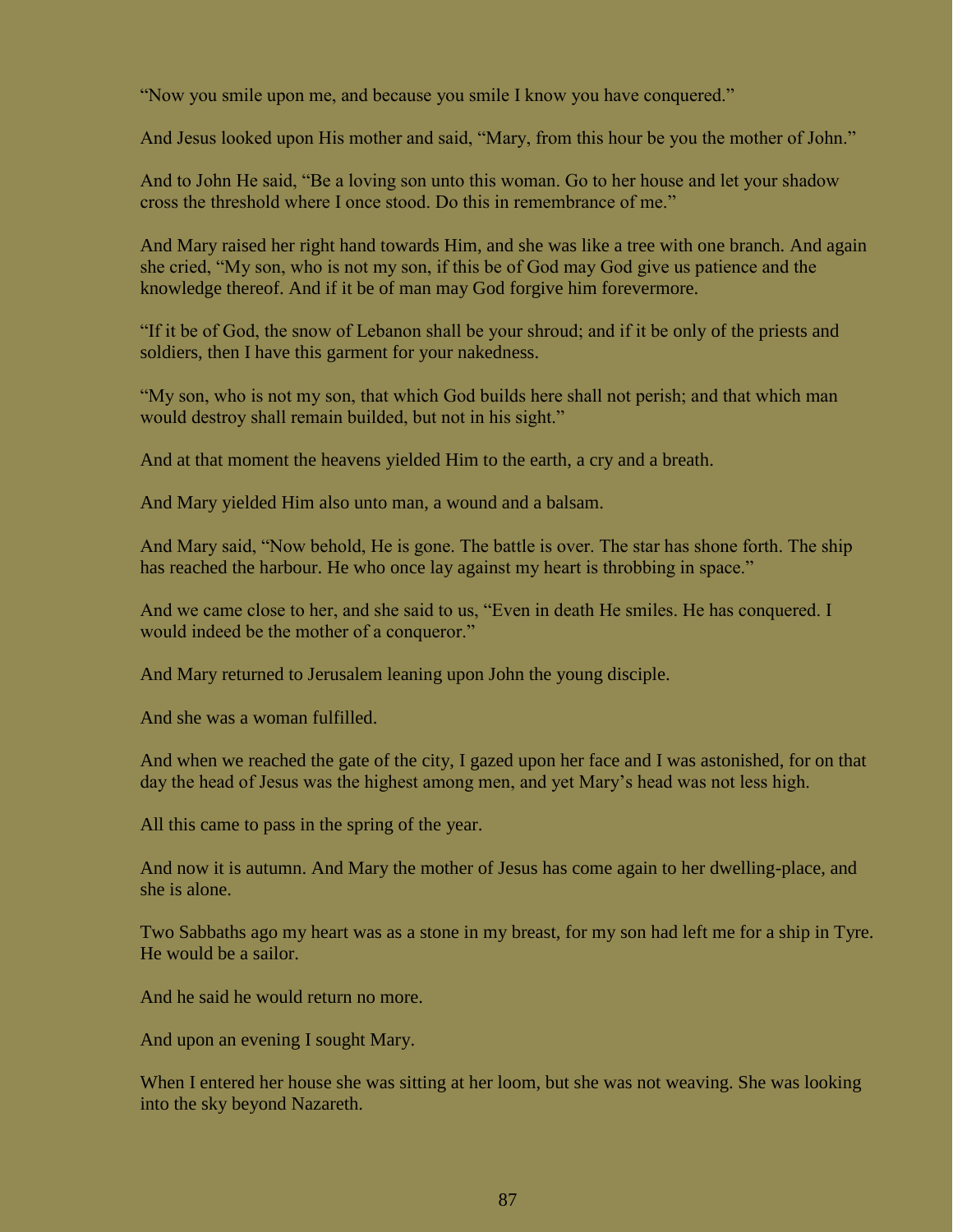And I said to her, "Hail, Mary."

And she stretched out her arm to me, and said, "Come and sit beside me, and let us watch the sun pour its blood upon the hills."

And I sat beside her on the bench and we gazed into the west through the window.

And after a moment Mary said, "I wonder who is crucifying the sun this eventide."

Then I said, "I came to you for comfort. My son has left me for the sea and I am alone in the house across the way."

Then Mary said, "I would comfort you but how shall I?"

And I said, "If you will only speak of your son I shall be comforted."

And Mary smiled upon me, and she laid her hand about my shoulder and she said, "I will speak of Him. That which will console you will give me consolation."

Then she spoke of Jesus, and she spoke long of all that was in the beginning.

And it seemed to me that in her speech she would have no difference between her son and mine.

For she said to me, "My son is also a seafarer. Why would you not trust your son to the waves even as I have trusted Him?

"Woman shall be forever the womb and the cradle but never the tomb. We die that we may give life unto life even as our fingers spin the thread for the raiment that we shall never wear.

"And we cast the net for the fish that we shall never taste.

"And for this we sorrow, yet in all this is our joy."

Thus spoke Mary to me.

And I left her and came to my house, and though the light of the day was spent I sat at my loom to weave more of the cloth.

### JOSEPH SURNAMED JUSTUS

*Jesus the Wayfarer*

They say he was vulgar, the common offspring of common seed, a man uncouth and violent.

They say that only the wind combed His hair, and only the rain brought His clothes and His body together.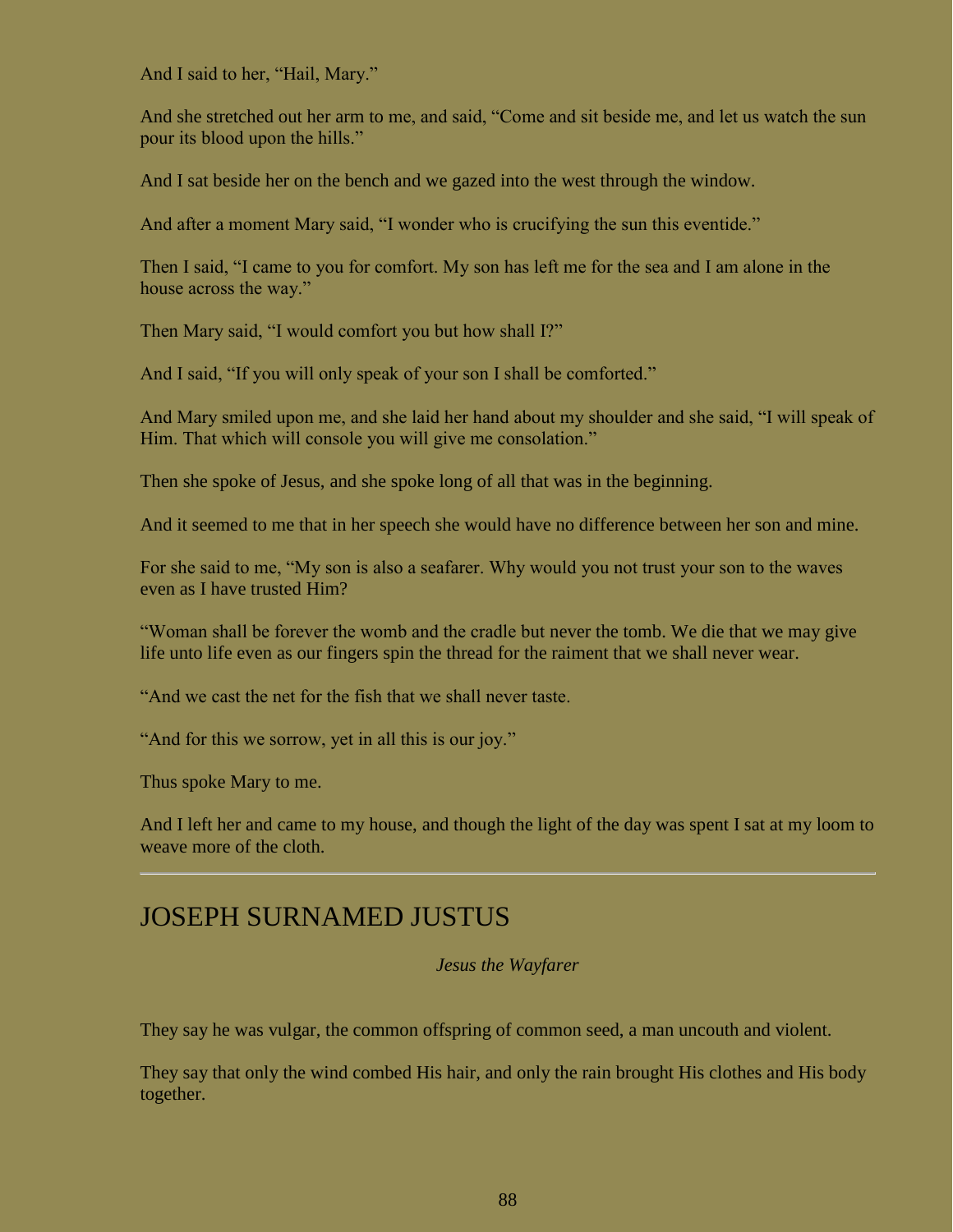They deem Him mad, and they attribute His words to demons.

Yet behold, the Man despised sounded a challenge and the sound thereof shall never cease.

He sang a song and none shall arrest that melody. It shall hover from generation to generation and it shall rise from sphere to sphere remembering the lips that gave it birth and the ears that cradled it.

He was a stranger. Aye, He was a stranger, a wayfarer on His way to a shrine, a visitor who knocked at our door, a guest from a far country.

And because He found not a gracious host, He has returned to His own place.

### PHILIP

### *And When He Died All Mankind Died*

When our beloved died, all mankind died and all things for a space were still and grey. Then the east was darkened, and a tempest rushed out of it and swept the land. The eyes of the sky opened and shut, and the rain came down in torrents and carried away the blood that streamed from His hands and His feet.

I too died. But in the depth of my oblivion I heard Him speak and say, "Father forgive them, for they know not what they do."

And His voice sought my drowned spirit and I was brought back to the shore.

And I opened my eyes and I saw His white body hanging against the cloud, and His words that I had heard took the shape within me and became a new man. And I sorrowed no more.

Who would sorrow for a sea that is unveiling its face, or for a mountain that laughs in the sun?

Was it ever in the heart of man, when that heart was pierced, to say such words?

What other judge of men has released His judges? And did ever love challenge hate with power more certain of itself?

Was ever such a trumpet heard 'twixt heaven and earth?

Was it known before that the murdered had compassion on his murderers? Or that the meteor stayed his footsteps for the mole?

The seasons shall tire and the years grow old, ere they exhaust these words: "Father forgive them, for they know not what they do."

And you and I, though born again and again, shall keep them.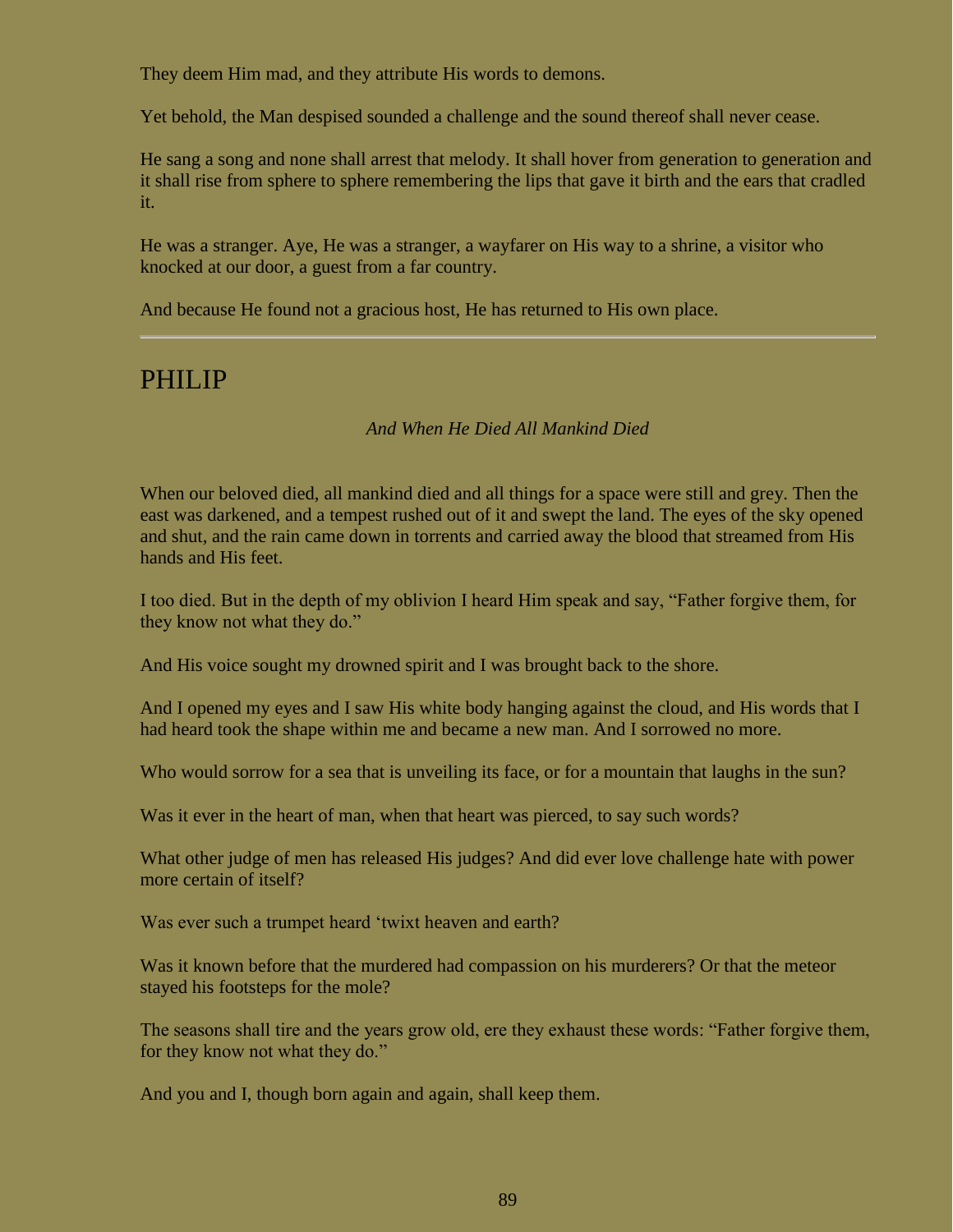### BIRBARAH OF YAMMOUNI

#### *On Jesus the Impatient*

Jesus was patient with the dullard and the stupid, even as the winter awaits the spring.

He was patient like a mountain in the wind.

He answered with kindliness the harsh questionings of His foes.

He could even be silent to cavil and dispute, for He was strong and the strong can be forbearing.

But Jesus was also impatient.

He spared not the hypocrite.

He yielded not to men of cunning nor to the jugglers of words.

And He would not be governed.

He was impatient with those who believed not in light because they themselves dwelt in shadow; and with those who sought after signs in the sky rather than in their own hearts.

He was impatient with those who weighed and measured the day and the night before they would trust their dreams to dawn or eventide.

Jesus was patient.

Yet He was the most impatient of men.

He would have you weave the cloth though you spend years between the loom and the linen.

But He would have none tear an inch off the woven fabric.

## PILATE'S WIFE TO A ROMAN LADY

I was walking with my maidens in the groves outside of Jerusalem when I saw Him with a few men and women sitting about Him; and He was speaking to them in a language which I only half understood.

But one needs not a language to perceive a pillar of light or a mountain of crystal. The heart knows what the tongue may never utter and the ears may never hear.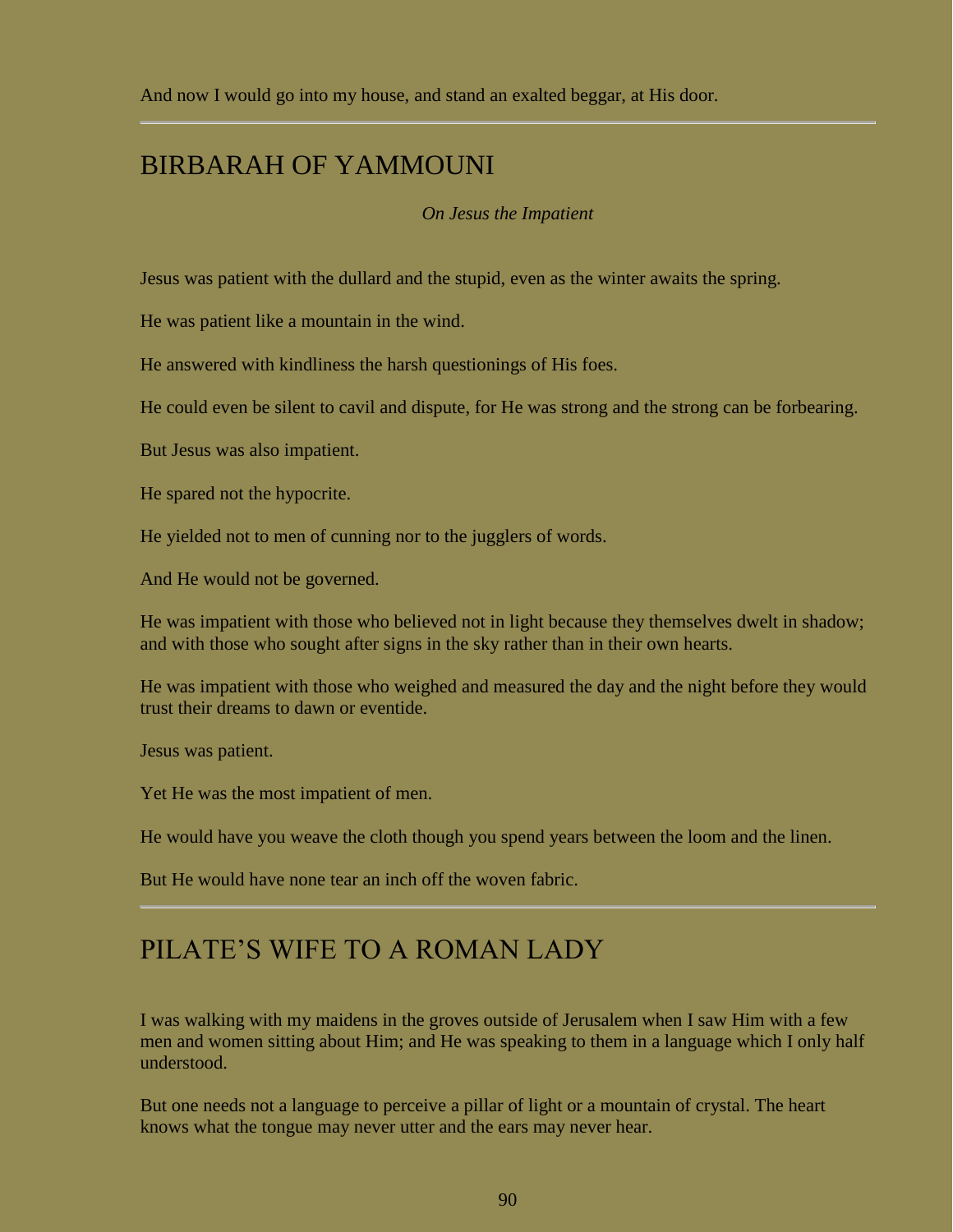He was speaking to His friends of love and strength. I know He spoke of love because there was melody in His voice; and I know He spoke of strength because there were armies in His gestures. And He was tender, though even my husband could not have spoken with such authority.

When He saw me passing by He stopped speaking for a moment and looked kindly upon me. And I was humbled; and in my soul I knew I had passed by a god.

After that day His image visited my privacy when I would not be visited by man or woman; and His eyes searched my soul when my own eyes were closed. And His voice governs the stillness of my nights.

I am held fast forevermore; and there is peace in my pain, and freedom in my tears.

Belovèd friend, you have never seen that man, and you will never see Him.

He is gone beyond our senses, but of all men He is now the nearest to me.

# A MAN OUTSIDE OF JERUSALEM

### *Of Judas*

Judas came to my house that Friday, upon the eve of the Passover; and he knocked at my door with force.

When he entered I looked at him, and his face was ashen. His hands trembled like dry twigs in the wind, and his clothes were as wet as if he had stepped out from a river; for on that evening there were great tempests.

He looked at me, and the sockets of his eyes were like dark caves and his eyes were bloodsodden.

And he said, "I have delivered Jesus of Nazareth to His enemies and to my enemies."

Then Judas wrung his hands and he said, "Jesus declared that He would overcome all His foes and the foes of our people. And I believed and I followed Him.

"When first He called us to Him He promised us a kingdom mighty and vast, and in our faith we sought His favour that we might have honourable stations in His court.

"We beheld ourselves princes dealing with these Romans as they have dealt with us. And Jesus said much about His kingdom, and I thought He had chosen me a captain of His chariots, and a chief man of his warriors. And I followed His footsteps willingly.

"But I found it was not a kingdom that Jesus sought, nor was it from the Romans He would have had us free. His kingdom was but the kingdom of the heart. I heard Him talk of love and charity and forgiveness, and the wayside women listened gladly, but my heart grew bitter and I was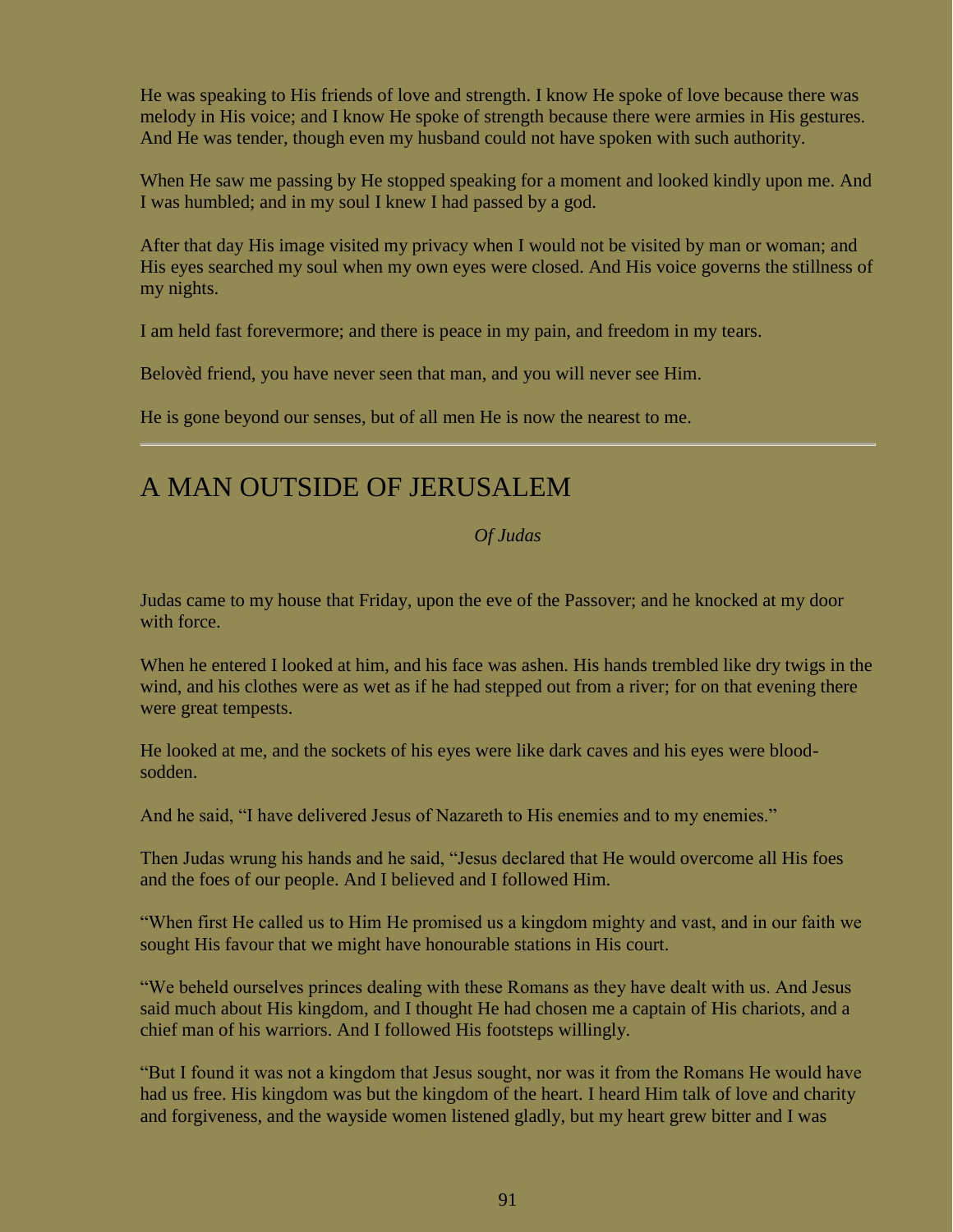hardened.

"My promised king of Judea seemed suddenly to have turned flute-player, to soothe the mind of wanderers and vagabonds.

"I had loved Him as others of my tribe had loved Him. I had beheld Him a hope and a deliverance from the yoke of the aliens. But when He would not utter a word or move a hand to free us from that yoke, and when He would even have rendered unto Caesar that which is Caesar's, then despair filled me and my hopes died. And I said, 'He who murders my hopes shall be murdered, for my hopes and expectations are more precious than the life of any man'."

Then Judas gnashed his teeth; and he bent down his head. And when he spoke again, he said, "I have delivered Him up. And He was crucified this day. . . . Yet when He died upon the cross, He died a king. He died in the tempest as deliverers die, like vast men who live beyond the shroud and the stone.

"And all the while He was dying, He was gracious, and He was kindly; and His heart was full of pity. He felt pity even for me who had delivered Him up."

And I said, "Judas, you have committed a grave wrong."

And Judas answered, "But He died a king. Why did He not live a king?"

And I said again, "You have committed a grave crime."

And he sat down there, upon that bench, and he was as still as a stone.

But I walked to and fro in the room, and once more I said, "You have committed a great sin."

But Judas said not a word. He remained as silent as the earth.

And after a while he stood up and faced me and he seemed taller, and when he spoke his voice was like the sound of a cracked vessel; and he said, "Sin was not in my heart. This very night I shall seek His kingdom, and I shall stand in His presence and beg His forgiveness.

"He died a king, and I shall die a felon. But in my heart I know He will forgive me."

After saying these words he folded his wet cloak around him and he said, "It was good that I came to you this night even though I have brought you trouble. Will you also forgive me?

"Say to your sons and to your sons' sons: 'Judas Iscariot delivered Jesus of Nazareth to His enemies because he believed Jesus was an enemy to His own race.'

"And say also that Judas upon the selfsame day of his great error followed the King to the steps of His throne to deliver up his own soul and to be judged.

"I shall tell Him that my blood also was impatient for the sod, and my crippled spirit would be free."

Then Judas leaned his head back against the wall and he cried out, "O God whose dreaded name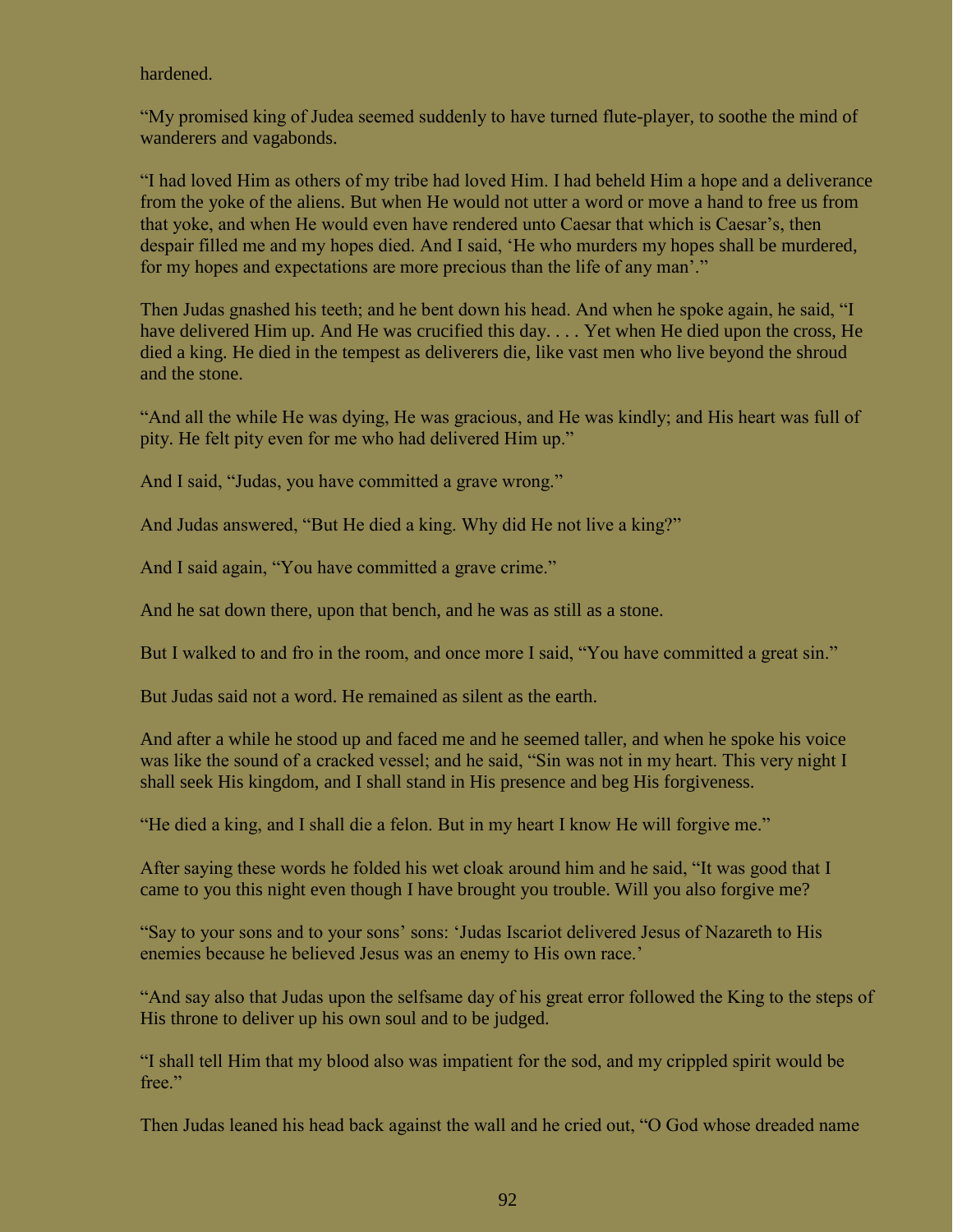no man shall utter ere his lips are touched by the fingers of death, why did you burn me with a fire that had no light?

"Why did you give the Galilean a passion for a land unknown and burden me with desire that would not escape kin or hearth? And who is this man Judas, whose hands are dipped in blood?

"Lend me a hand to cast him off, an old garment and a tattered harness.

"Help me to do this tonight.

"And let me stand again outside of these walls.

"I am weary of this wingless liberty. I would a larger dungeon.

"I would flow a stream of tears to the bitter sea. I would be a man of your mercy rather than one knocking at the gate of his own heart."

Thus Judas spoke, and thereupon he opened the door and went out again into the tempest.

Three days afterwards I visited Jerusalem and heard of all that had come to pass. And I also heard that Judas had flung himself from the summit of the High Rock.

I have pondered long since that day, and I understand Judas. He fulfilled his little life, which hovered like a mist on this land and enslaved by the Romans, while the great prophet was ascending the heights.

One man longed for a kingdom in which he was to be a prince.

Another man desired a kingdom in which all men shall be princes.

## SARKIS AN OLD GREEK SHEPHERD CALLED THE MADMAN

*Jesus and Pan*

In a dream I saw Jesus and My God Pan sitting together in the heart of the forest.

They laughed at each other's speech, with the brook that ran near them, and the laughter of Jesus was the merrier. And they conversed long.

Pan spoke of earth and her secrets, and of his hoofed brothers and his horned sisters; and of dreams. And he spoke of roots and their nestlings, and of the sap that wakes and rises and sings to summer.

And Jesus told of the young shoots in the forest, and of flowers and fruit, and the seed that they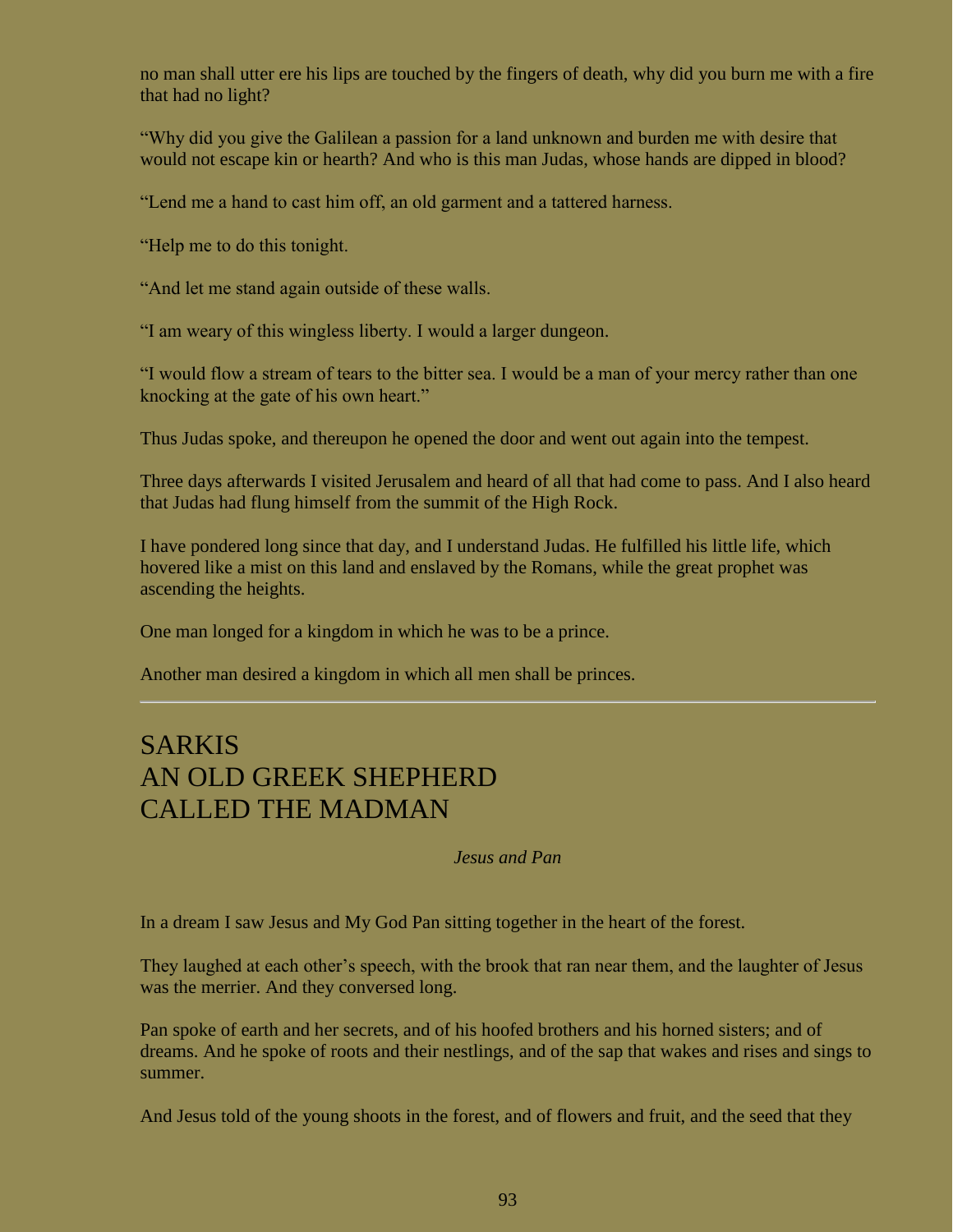shall bear in a season not yet come.

He spoke of birds in space and their singing in the upper world.

And He told of white harts in the desert wherein God shepherds them.

And Pan was pleased with the speech of the new God, and his nostrils quivered.

And in the same dream I beheld Pan and Jesus grow quiet and still in the stillness of the green shadows.

And then Pan took his reeds and played to Jesus.

The trees were shaken and the ferns trembled, and there was a fear upon me.

And Jesus said, "Good brother, you have the glade and the rocky height in your reeds."

Then Pan gave the reeds to Jesus and said, "You play now. It is your turn."

And Jesus said, "These reeds are too many for my mouth. I have this flute."

And He took His flute and He played.

And I heard the sound of rain in the leaves, and the singing of streams among the hills, and the falling of snow on the mountain-top.

The pulse of my heart, that had once beaten with the wind, was restored again to the wind, and all the waves of my yesterdays were upon my shore, and I was again Sarkis the shepherd, and the flute of Jesus became the pipes of countless shepherds calling to countless flocks.

Then Pan said to Jesus, "Your youth is more kin to the reed than my years. And long ere this in my stillness I have heard your song and the murmur of your name.

"Your name has a goodly sound; well shall it rise with the sap to the branches, and well shall it run with the hoofs among the hills.

And it is not strange to me, though my father called me not by that name. It was your flute that brought it back to my memory.

"And now let us play our reeds together."

And they played together.

And their music smote heaven and earth, and a terror struck all living things.

I heard the bellow of beasts and the hunger of the forest. And I heard the cry of lonely men, and the plaint of those who long for what they know not.

I heard the sighing of the maiden for her lover, and the panting of the luckless hunter for his prey.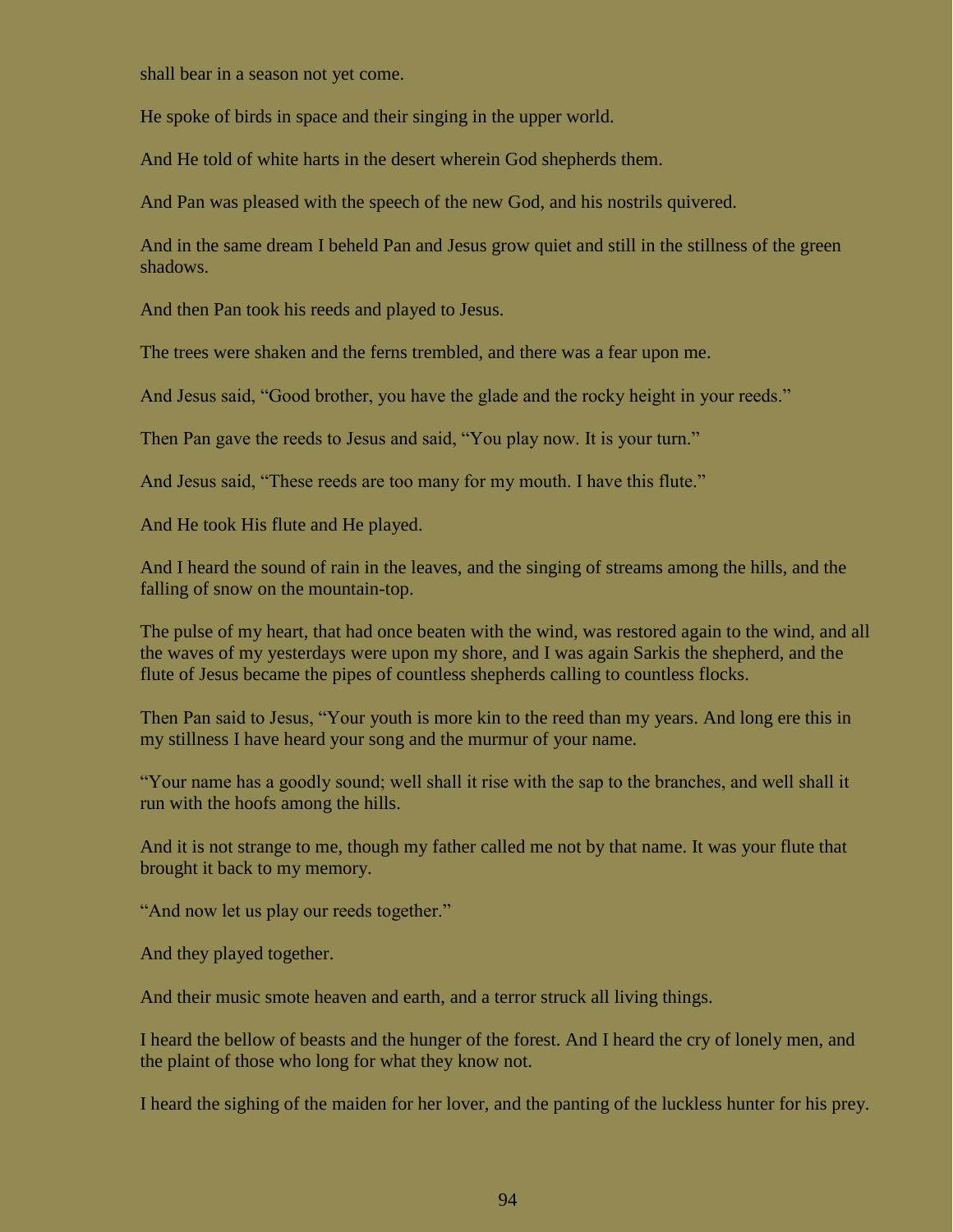And then there came peace into their music, and the heavens and the earth sang together.

All this I saw in my dream, and all this I heard.

# ANNAS THE HIGH PRIEST

*On Jesus the Rabble*

He was of the rabble, a brigand, a mountebank and a self-trumpeter. He appealed only to the unclean and the disinherited, and for this He had to go the way of all the tainted and the defiled.

He made sport of us and of our laws; He mocked at our honour and jeered at our dignity. He even said He would destroy the temple and desecrate the holy places. He was shameless, and for this He had to die a shameful death.

He was a man from Galilee of the Gentiles, an alien, from the North Country where Adonis and Ashtarte still claim power against Israel and the God of Israel.

He whose tongue halted when He spoke the speech of our prophets was loud and ear-splitting when he spoke the bastard language of the low-born and the vulgar.

What else was there for me but to decree His death?

Am I not a guardian of the temple? Am I not a keeper of the law? Could I have turned my back on Him, saying in all tranquillity: "He is a madman among madmen. Let Him alone to exhaust Himself raving; for the mad and the crazed and those possessed with devils shall be naught in the path of Israel" ?

Could I have been deaf unto Him when he called us liars. hypocrites, wolves, vipers, and the sons of vipers?

Nay I could not be deaf to Him, for He was not a madman. He was self-possessed; and in His bigsounding sanity He denounced and challenged us all.

For this I had Him crucified, and His crucifixion was a signal and warning unto the others who are stamped with the same damned seal.

I know well I have been blamed for this, even by some of the elders in the Sanhedrim. But I was mindful then as I am mindful now, that one man should die for the people rather than the people be led astray by one man.

Jesus was conquered by an enemy from without. I shall see that Judea is not conquered again, by an enemy from within.

No man from the cursed North shall reach our Holy of Holies nor lay His shadow across the Ark of the Covenant.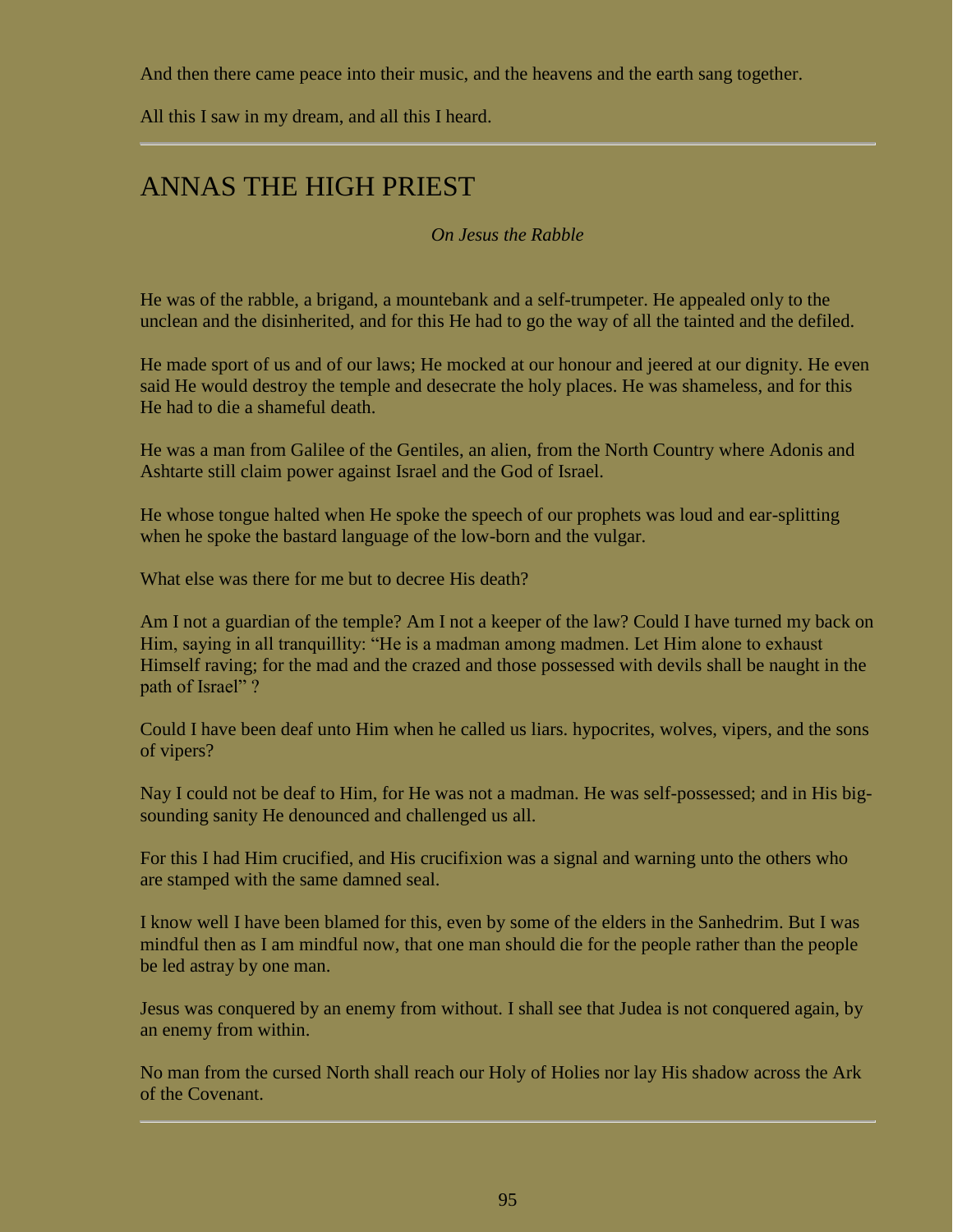## A WOMAN ONE OF MARY'S NEIGHBOURS

#### *A Lamentation*

*On the fortieth day after His death, all the women neighbours came to the house of Mary to console her and to sing threnodies. And one of the women sang this song:*

Whereto my Spring, whereto? And to what other space your perfume ascending? In what other fields shall you walk? And to what sky shall you lift up your head to speak your heart?

These valleys shall be barren, And we shall have naught but dried fields and arid. All green things will parch in the sun, And our orchards will bring forth sour apples, And our vineyards bitter grapes. We shall thirst for your wine, And our nostrils will long for your fragrance.

Whereto Flower of our first spring., whereto? And will you return no more? Will not your jasmine visit us again, And your cyclamen stand by our wayside To tell us that we too have our roots deep in earth, And that our ceaseless breath would forever climb the sky?

Whereto Jesus, whereto, Son of my neighbour Mary, And comrade to my son? Whither, our first Spring, and to what other fields? Will you return to us again? Will you in your love-tide visit the barren shores of our dreams?

## AHAZ THE PORTLY

#### *The Keeper of the Inn*

Well do I remember the last time I saw Jesus the Nazarene. Judas had come to me at the noon hour of that Thursday, and bidden me prepare supper for Jesus and His friends.

He gave me two silver pieces and said, "Buy all that you deem needful for the meal."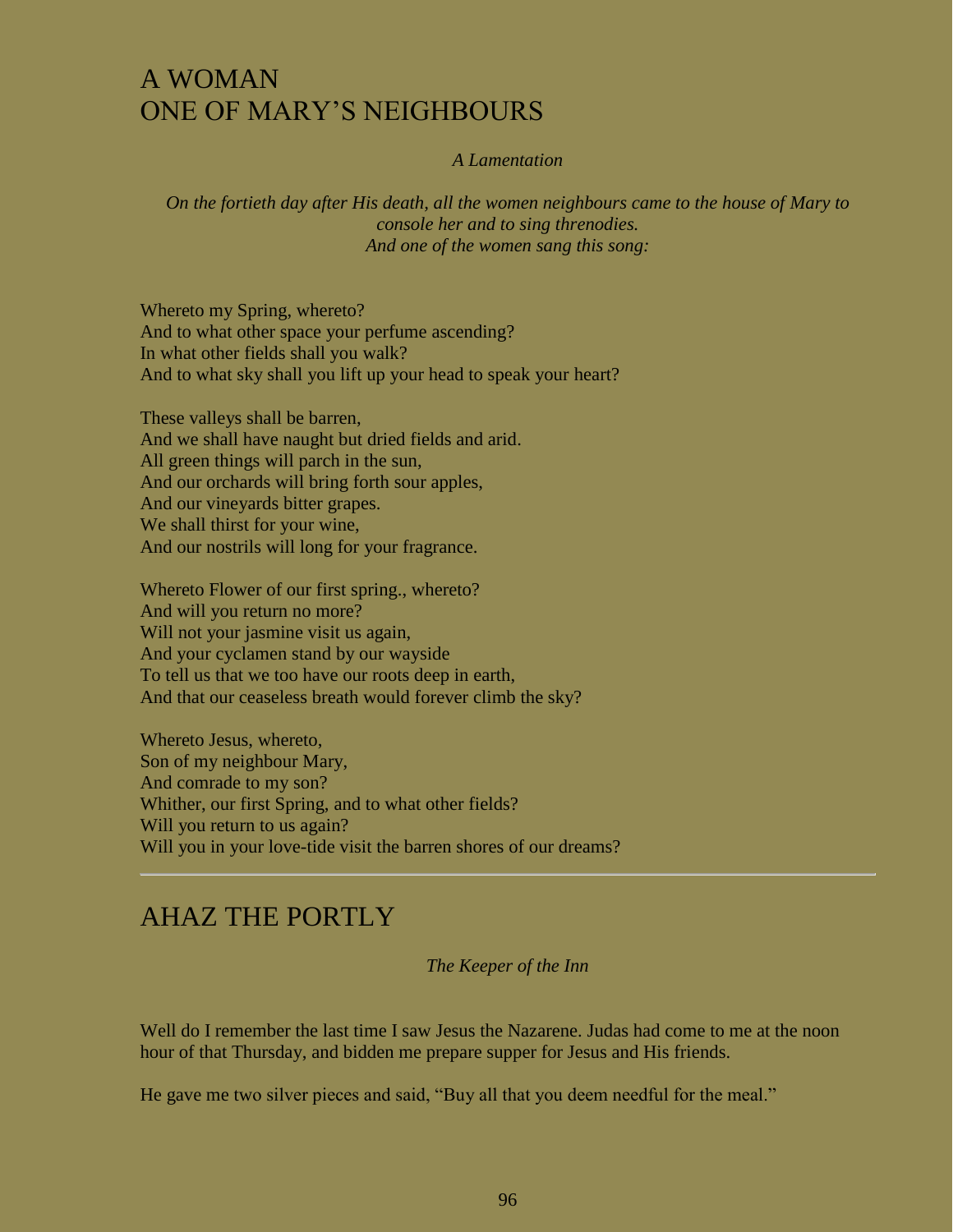And after He was gone my wife said to me, "This is indeed a distinction." For Jesus had become a prophet and He had wrought many miracles.

At twilight He came and His followers, and they sat in the upper chamber around the board, but they were silent and quiet.

Last year also and the year before they had come and then they had been joyous. They broke the bread and drank the wine and sang our ancient strains; and Jesus would talk to them till midnight.

After that they would leave Him alone in the upper chamber and go to sleep in other rooms; for after midnight it was His desire to be alone.

And He would remain awake; I would hear His steps as I lay upon my bed.

But this last time He and His friends were not happy.

My wife had prepared fishes from the Lake of Galilee, and pheasants from Houran stuffed with rice and pomegranate seeds, and I had carried them a jug of my cypress wine.

And then I had left them for I felt that they wished to be alone.

They stayed until it was full dark, and then they all descended together from the upper chamber, but at the foot of the stairs Jesus tarried awhile. And He looked at me and my wife, and He placed His hand upon the head of my daughter and He said, "Good night to you all. We shall come back again to your upper chamber, but we shall not leave you at this early hour. We shall stay until the sun rises above the horizon.

"In a little while we shall return and ask for more bread and more wine. You and your wife have been good hosts to us, and we shall remember you when we come to our mansion and sit at our own board."

And I said, "Sir, it was an honour to serve you. The other innkeepers envy me because of your visits, and in my pride I smile at them in the market-place. Sometimes I even make a grimace."

And He said, "All innkeepers should be proud in serving. For he who gives bread and wine is the brother of him who reaps and gathers the sheaves for the threshing-floor, and of him who crushes the grapes at the winepress. And you are all kindly. You give of your bounty even to those who come with naught but hunger and thirst."

Then He turned to Judas Iscariot who kept the purse of the company, and He said, "Give me two shekels."

And Judas gave Him two shekels saying: "These are the last silver pieces in my purse."

Jesus looked at him and said, "Soon, oversoon, your purse shall be filled with silver."

Then He put the two pieces into my hand and said, "With these buy a silken girdle for your daughter, and bid her wear it on the day of the Passover, in remembrance of me."

And looking again into the face of my daughter, He leaned down and kissed her brow. And then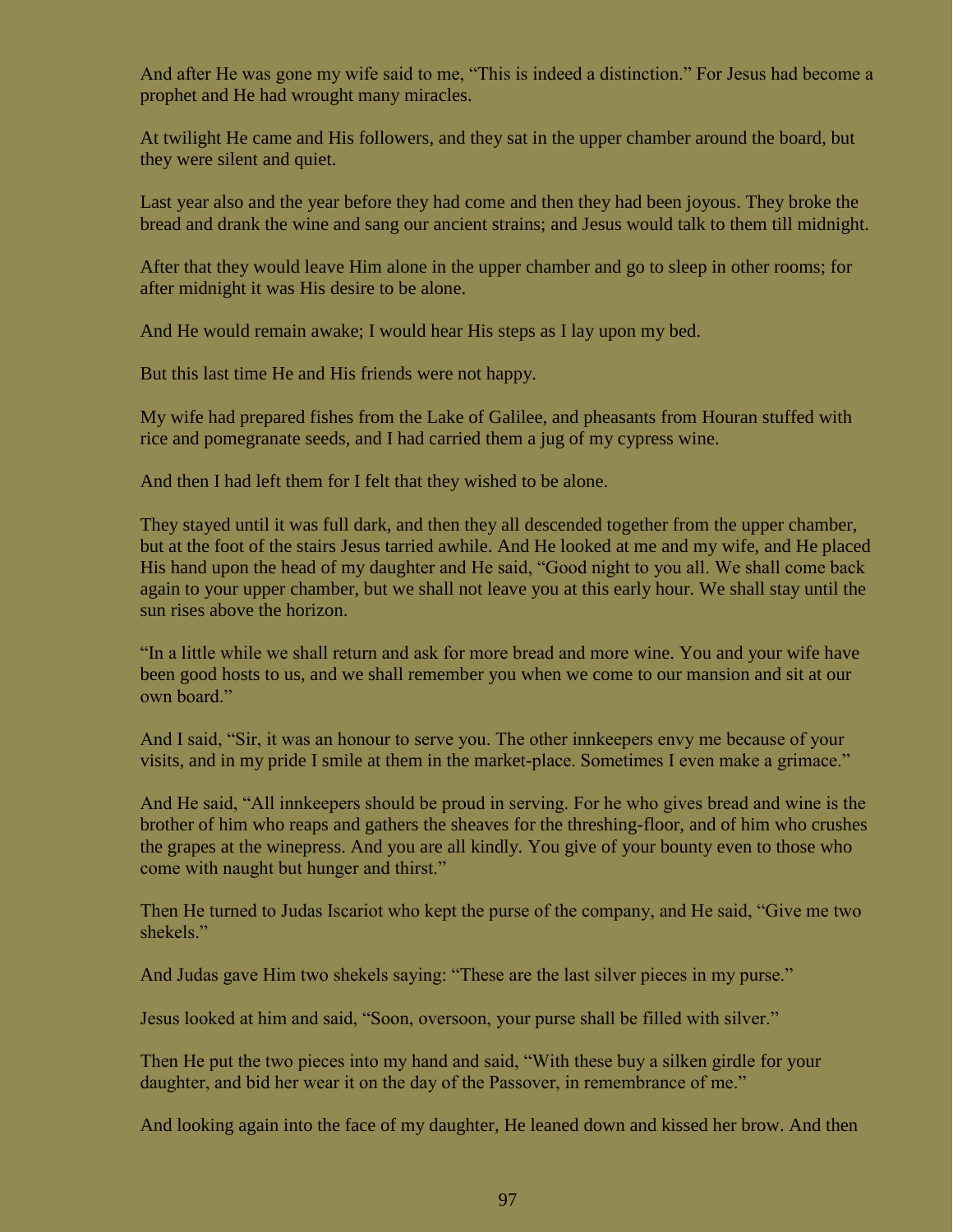He said once more, "Good-night to you all."

And He walked away.

I have been told that what He said to us has been recorded upon a parchment by one of His friends, but I repeat it to you even as I heard it from His own lips.

Never shall I forget the sound of His voice as He said those words, "Good night to you all."

If you would know more of Him, ask my daughter. She is a woman now, but she cherishes the memory of her girlhood. And her words are more ready than mine.

### BARABBAS

*The Last Words of Jesus*

They released me and chose Him. Then He rose and I fell down.

And they held Him a victim and a sacrifice for the Passover.

I was freed from my chains, and walked with the throng behind Him, but I was a living man going to my own grave.

I should have fled to the desert where shame is burned out by the sun.

Yet I walked with those who had chosen Him to bear my crime.

When they nailed Him on His cross I stood there.

I saw and I heard but I seemed outside of my body.

The thief who was crucified on His right said to Him, "Are you bleeding with me, even you, Jesus of Nazareth?"

And Jesus answered and said, "Were it not for this nail that stays my hand I would reach forth and clasp your hand.

"We are crucified together. Would they had raised your cross nearer to mine."

Then He looked down and gazed upon His mother and a young man who stood beside her.

He said, "Mother, behold your son standing beside you.

"Woman, behold a man who shall carry these drops of my blood to the North Country."

And when he heard the wailing of the women of Galilee He said, "Behold, they weep and I thirst.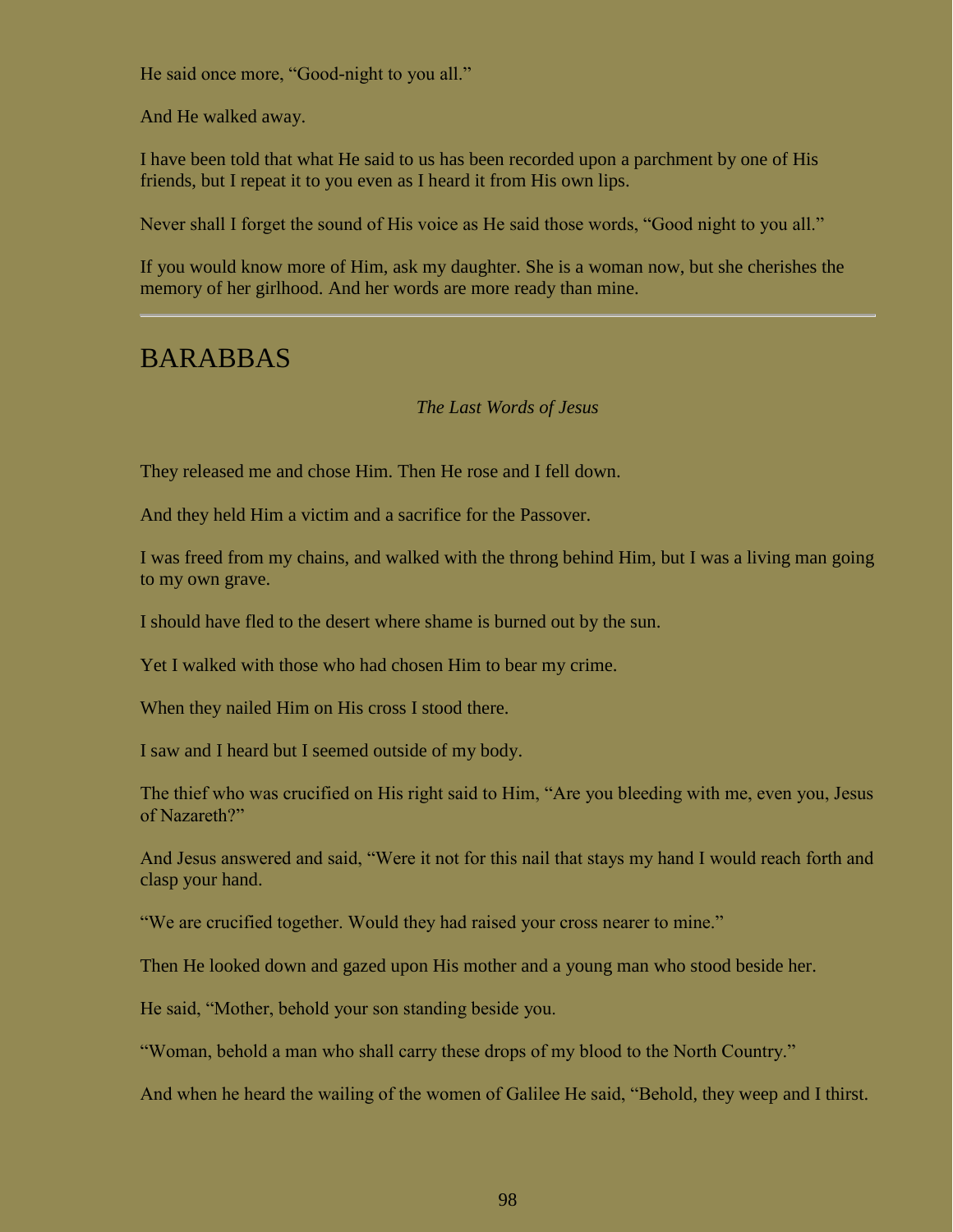"I am held too high to reach their tears.

"I will not take vinegar and gall to quench this thirst."

Then His eyes opened wide to the sky, and He said, "Father, why hast Thou forsaken us?"

And then He said in compassion, "Father, forgive them, for they know not what they do."

When He uttered those words methought I saw all men prostrated before God beseeching forgiveness for the crucifixion of this one man.

Then again He said with a great voice: "Father, into Thy hand I yield back my spirit."

And at last He lifted up His head and said, "Now it is finished, but only upon this hill."

And He closed His eyes.

Then lightning cracked the dark skies, and there was a great thunder.

I know now that those who slew Him in my stead achieved my endless torment.

His crucifixion endured but for an hour.

But I shall be crucified unto the end of my years.

# **CLAUDIUS** A ROMAN SENTINEL

#### *Jesus the Stoic*

After he was taken, they entrusted Him to me. And I was ordered by Pontius Pilatus to keep Him in custody until the following morning.

My soldiers led Him prisoner, and He was obedient to them.

At midnight I left my wife and children and visited the arsenal. It was my habit to go about and see all that was well with my battalions in Jerusalem; and that night I visited the arsenal where He was held.

My soldiers and some of the young Jews were making sport of Him. They had stripped Him of His garment, and they had put a crown of last year's brier-thorns upon His head.

They had seated Him against a pillar, and they were dancing and shouting before Him.

And they had given Him a reed to hold in His hand.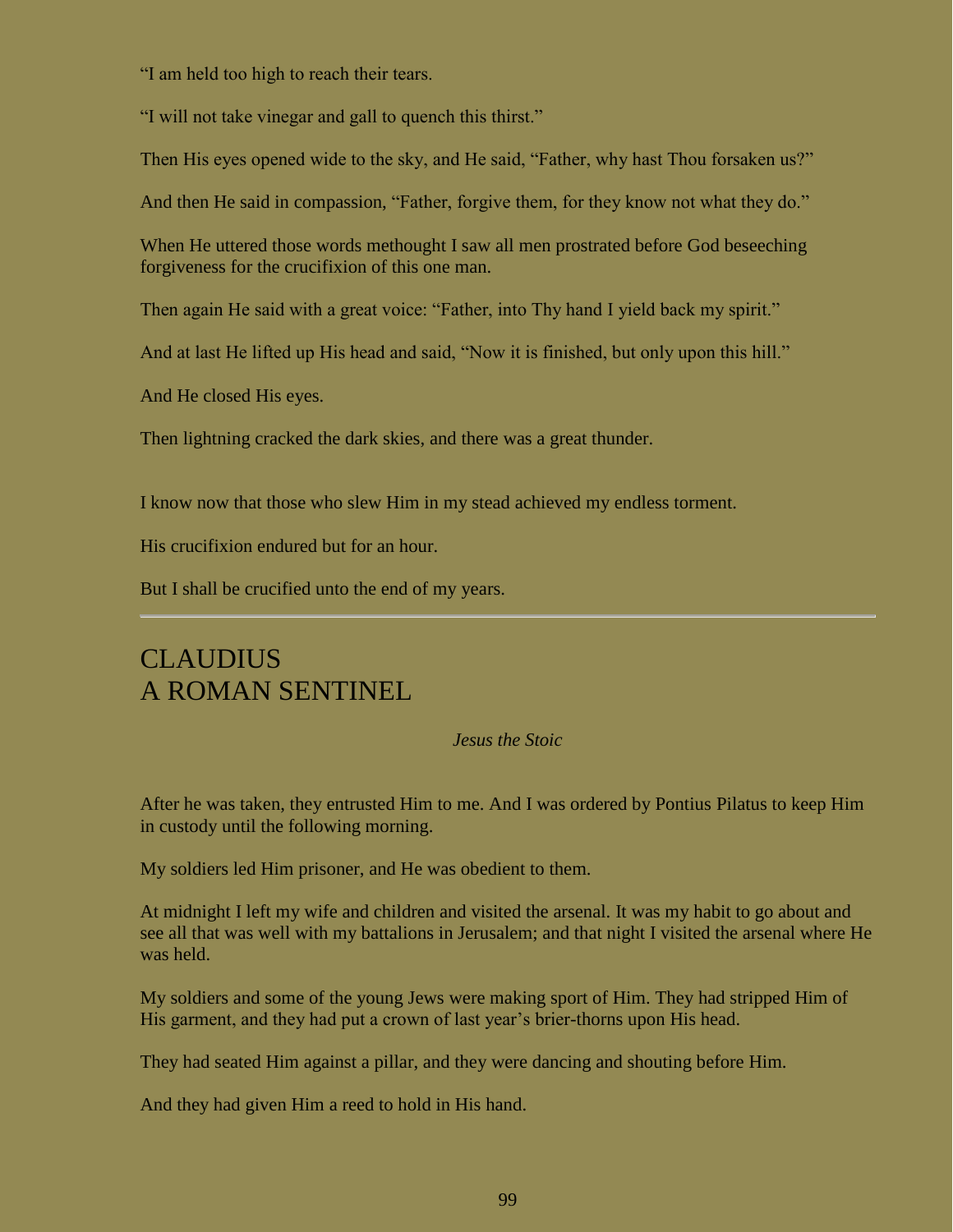As I entered someone shouted, "Behold, O Captain, the King of the Jews."

I stood before Him and looked at Him, and I was ashamed. I knew not why.

I had fought in Gallia and in Spain, and with my men I had faced death. Yet never had I been in fear, nor been a coward. But when I stood before that man and He looked at me I lost heart. It seemed as though my lips were sealed, and I could not utter no word.

And straightway I left the arsenal.

This chanced thirty years ago. My sons who were babes then are men now. And they are serving Caesar and Rome.

But often in counselling them I have spoken of Him, a man facing death with the sap of life upon His lips, and with compassion for His slayers in His eyes.

And now I am old. I have lived the years fully. And I think truly that neither Pompey nor Caesar was so great a commander as that Man of Galilee.

For since His unresisting death an army has risen out of the earth to fight for Him. . . . And He is better served by them, though dead, than ever Pompey or Caesar was served, though living.

# JAMES THE BROTHER OF THE LORD

### *The Last Supper*

A thousand times I have been visited by the memory of that night. And I know now that I shall be visited a thousand times again.

The earth shall forget the furrows ploughed upon her breast, and a woman the pain and joy of childbirth, ere I shall forget that night.

In the afternoon we had been outside the walls of Jerusalem, and Jesus had said, "Let us go into the city now and take supper at the inn."

It was dark when we reached the inn, and we were hungry. The innkeeper greeted us and led us to an upper chamber.

And Jesus bade us sit around the board, but He himself remained standing, and His eyes rested upon us.

And He spoke to the keeper of the inn and said, "Bring me a basin and a pitcher full of water, and a towel."

And He looked at us again and said gently, "Cast off your sandals."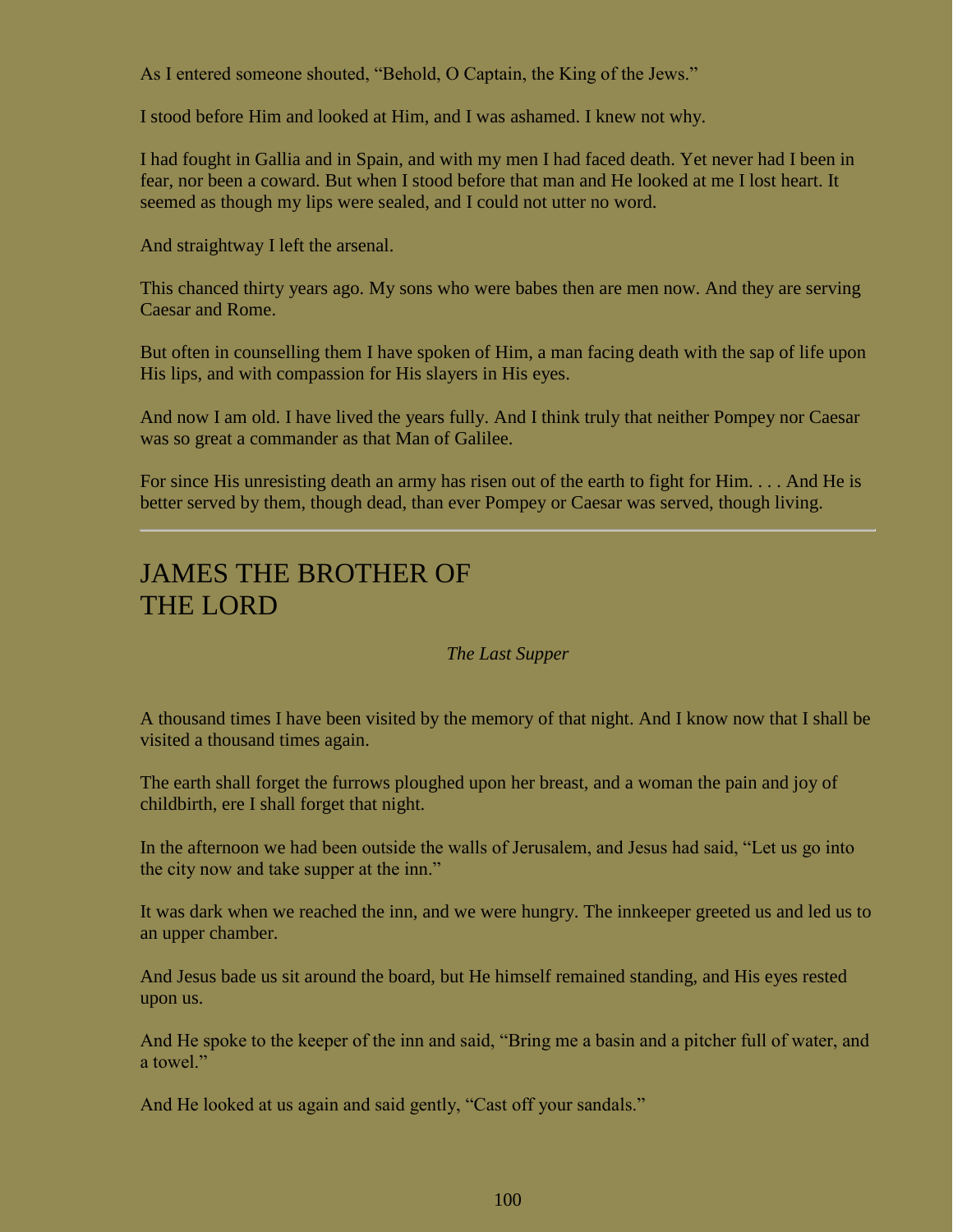We did not understand, but at His command we cast them off.

Then the keeper of the inn brought the basin and the pitcher; and Jesus said, "Now I will wash your feet. For I must needs free your feet from the dust of the ancient road, and give them the freedom of the new way."

And we were all abashed and shy.

Then Simon Peter stood up and said: "How shall I suffer my Master and my Lord to wash my feet?"

And Jesus answered, "I will wash your feet that you may remember that he who serves men shall be the greatest among men."

Then He looked at each one of us and He said: "The Son of Man who has chosen you for His brethren, He whose feet were anointed yesterday with myrrh of Arabia and dried with a women's hair, desires now to wash your feet."

And He took the basin and the pitcher and kneeled down and washed our feet, beginning with Judas Iscariot.

Then He sat down with us at the board; and His face was like the dawn rising upon a battlefield after a night of strife and blood-shedding.

And the keeper of the inn came with his wife, bringing food and wine.

And though I had been hungry before Jesus knelt at my feet, now I had no stomach for food. And there was a flame in my throat which I would not quench with wine.

Then Jesus took a loaf of bread and gave to us, saying, "Perhaps we shall not break bread again. Let us eat this morsel in remembrance of our days in Galilee."

And He poured wine from the jug into a cup and He drank, and gave to us, and He said, "Drink this in remembrance of a thirst we have known together. And drink it also in hope for the new vintage. When I am enfolded and am no more among you, and when you meet here or elsewhere, break the bread and pour the wine, and eat and drink even as you are doing now. Then look about you; and perchance you may see me sitting with you at the board."

After saying this He began to distribute among us morsels of fish and pheasant, like a bird feeding its fledglings.

We ate little yet we were filled; and we drank but a drop, for we felt that the cup was like a space between this land and another land.

Then Jesus said, "Ere we leave this board let us rise and sing the joyous hymns of Galilee."

And we rose and sang together, and His voice was above our voices, and there was a ringing in every word of His words.

And He looked at our faces, each and every one, and He said, "Now I bid you farewell. Let us go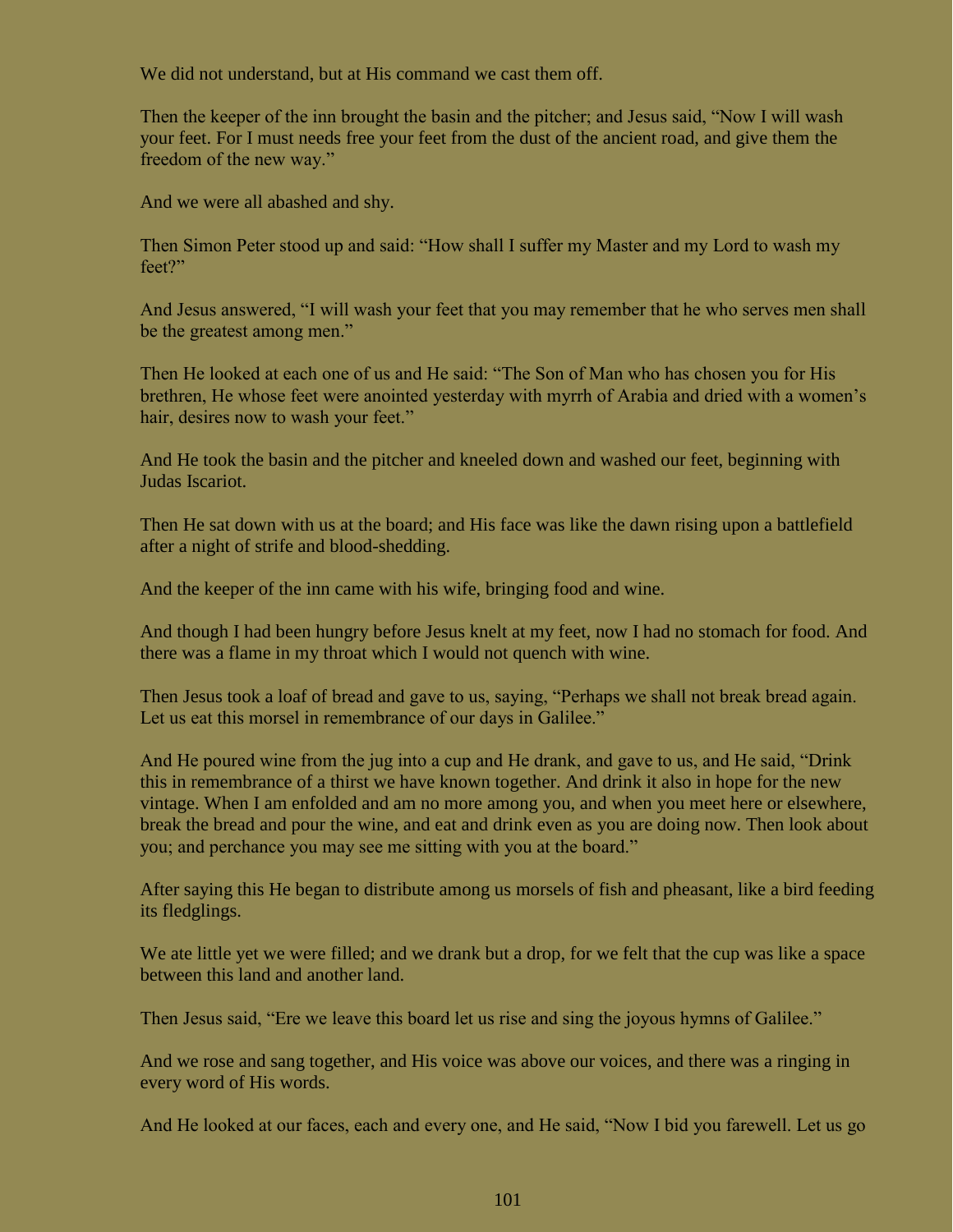beyond these walls. Let us go unto Gethsemane."

And John the Son of Zebedee said, "Master, why do you say farewell to us this night?"

And Jesus said, "Let not your heart be troubled. I only leave you to prepare a place for you in my Father's house. But if you shall be in need of me, I will come back to you. Where you call me, there I shall hear you, and wherever your spirit shall seek me, there I will be.

"Forget not that thirst leads to the winepress, and hunger to the wedding-feast.

"It is in your longing that you shall find the Son of Man. For longing is the fountain-head of ecstasy, and it is the path to the Father."

And John spoke again and said, "If you would indeed leave us, how shall we be of good cheer? And why speak you of separation?"

And Jesus said, "The hunted stag knows the arrow of the hunter before it feels it in his breast; and the river is aware of the sea ere it comes to her shore. And the Son of Man has travelled the ways of men.

Before another almond tree renders her blossoms to the sun, my roots shall be reaching into the heart of another field."

Then Simon Peter said: "Master, leave us not now, and deny us not the joy of your presence. Where you go we too will go; and wherever you abide there we will be also."

And Jesus put His hand upon Simon Peter's shoulder, and smiled upon him, and He said, "Who knows but that you may deny me before this night is over, and leave me before I leave you?"

Then of a sudden He said, "Now let us go hence."

And He left the inn and we followed Him. But when we reached the gate of the city, Judas of Iscariot was no longer with us. And we crossed the Valley of Jahannam. Jesus walked far ahead of us, and we walked close to one another.

When He reached an olive grove he stopped and turned towards us saying, "Rest here for an hour."

The evening was cool, though it was full spring with the mulberries unfolding their shoots and the apple trees in bloom. And the gardens were sweet.

Each one of us sought the trunk of a tree, and we lay down. I myself gathered my cloak around me and lay under a pine tree.

But Jesus left us and walked by Himself in the olive grove. And I watched Him while the others slept.

He would suddenly stand still, and again He would walk up and down. This He did many times.

Then I saw Him lift His face towards the sky and outstretch His arms to east and west.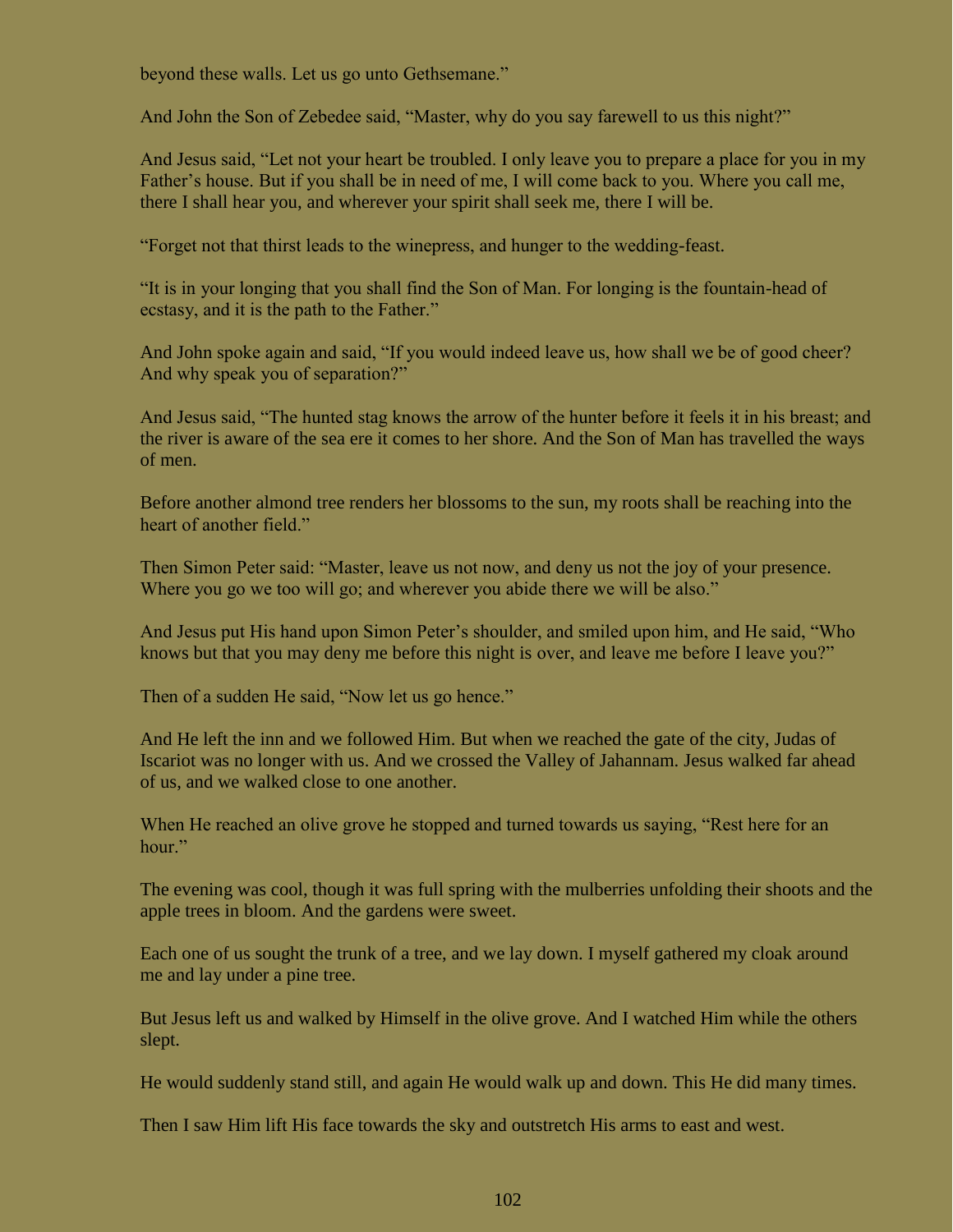Once He had said, "Heaven and earth, and hell too, are of man." And now I remembered His saying, and I knew that He who was pacing the olive grove was heaven made man; and I bethought me that the womb of the earth is not a beginning nor an end, but rather a chariot, a pause; and a moment of wonder and surprise; and hell I saw also, in the valley called Jahannam, which lay between Him and the Holy City.

And as He stood there and I lay wrapped in my garment, I heard His voice speaking. But He was not speaking to us. Thrice I heard Him pronounce the word Father . And that was all I heard.

After a while His arms dropped down, and He stood still like a cypress tree between my eyes and the sky.

At last He came over among us again, and He said to us, "Wake and rise. My hour has come. The world is already upon us, armed for battle."

And then He said, "A moment ago I heard the voice of my Father. If I see you not again, remember that the conqueror shall not have peace until he is conquered."

And when we had risen and come close to Him, His face was like the starry heaven above the desert.

Then He kissed each one of us upon the cheek. And when His lips touched my cheek, they were hot, like the hand of a child in fever.

Suddenly we heard a great noise in the distance, as of numbers, and when it came near it was a company of men approaching with lanterns and slaves. And they came in haste.

As they reached the hedge of the grove Jesus left us and went forth and met them. And Judas of Iscariot was leading them.

There were Roman soldiers with swords and spears, and men of Jerusalem with clubs and pickaxes.

And Judas came up to Jesus and kissed Him. And then he said to the armed men, "This is the Man<sup>"</sup>

And Jesus said to Judas, "Judas, you were patient with me. This could have been yesterday."

Then He turned to the armed men and said: "Take me now. But see that your cage is large enough for these wings."

Then they fell upon Him and held Him, and they were all shouting.

But we in our fear ran away and sought to escape. I ran alone through the olive groves, nor had I power to be mindful, nor did any voice speak in me except my fear.

Through the two or three hours that remained of that night I was fleeing and hiding, and at dawn I found myself in a village near Jericho.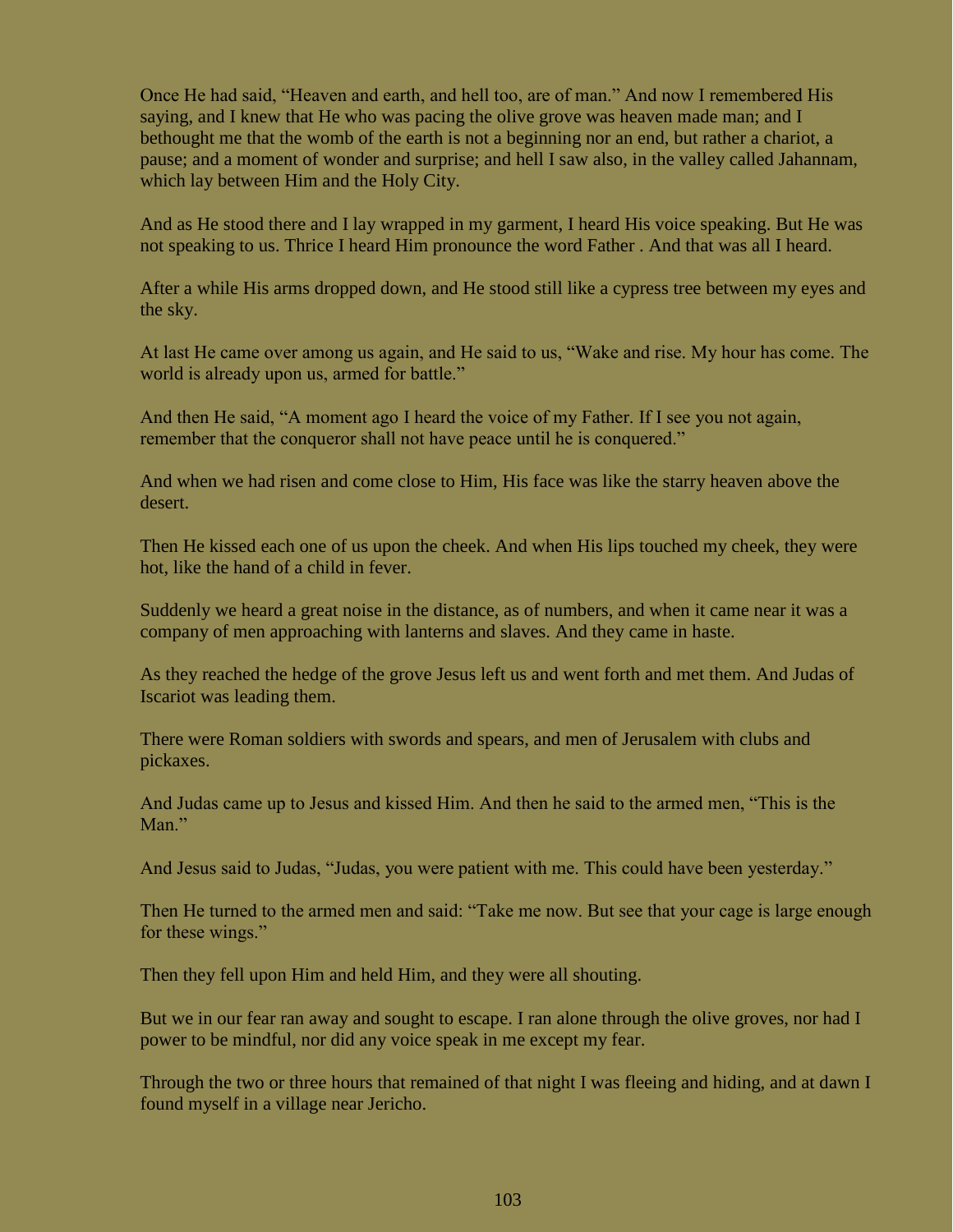Why had I left Him? I do not know. But to my sorrow I did leave Him. I was a coward and I fled from the face of His enemies.

Then I was sick and ashamed at heart, and I returned to Jerusalem, but He was a prisoner, and no friend could have speech with Him.

He was crucified, and His blood has made new clay of the earth.

And I am living still; I am living upon the honeycomb of His sweet life.

### SIMON THE CYRENE

#### *He who Carried the Cross*

I was on my way to the fields when I saw Him carrying His cross; and multitudes were following Him.

Then I too walked beside Him.

His burden stopped Him many a time, for His body was exhausted.

Then a Roman soldier approached me, saying, "Come, you are strong and firm built; carry the cross of this man."

When I heard these words my heart swelled within me and I was grateful.

And I carried His cross.

It was heavy, for it was made of poplar soaked through with the rains of winter.

And Jesus looked at me. And the sweat of His forehead was running down upon His beard.

Again He looked at me and He said, "Do you too drink this cup? You shall indeed sip its rim with me to the end of time."

So saying He placed His hand upon my free shoulder. And we walked together towards the Hill of the Skull.

But now I felt not the weight of the cross. I felt only His hand. And it was like the wing of a bird upon my shoulder.

Then we reached the hill top, and there they were to crucify Him.

And then I felt the weight of the tree.

He uttered no word when they drove the nails into His hands and feet, nor made He any sound.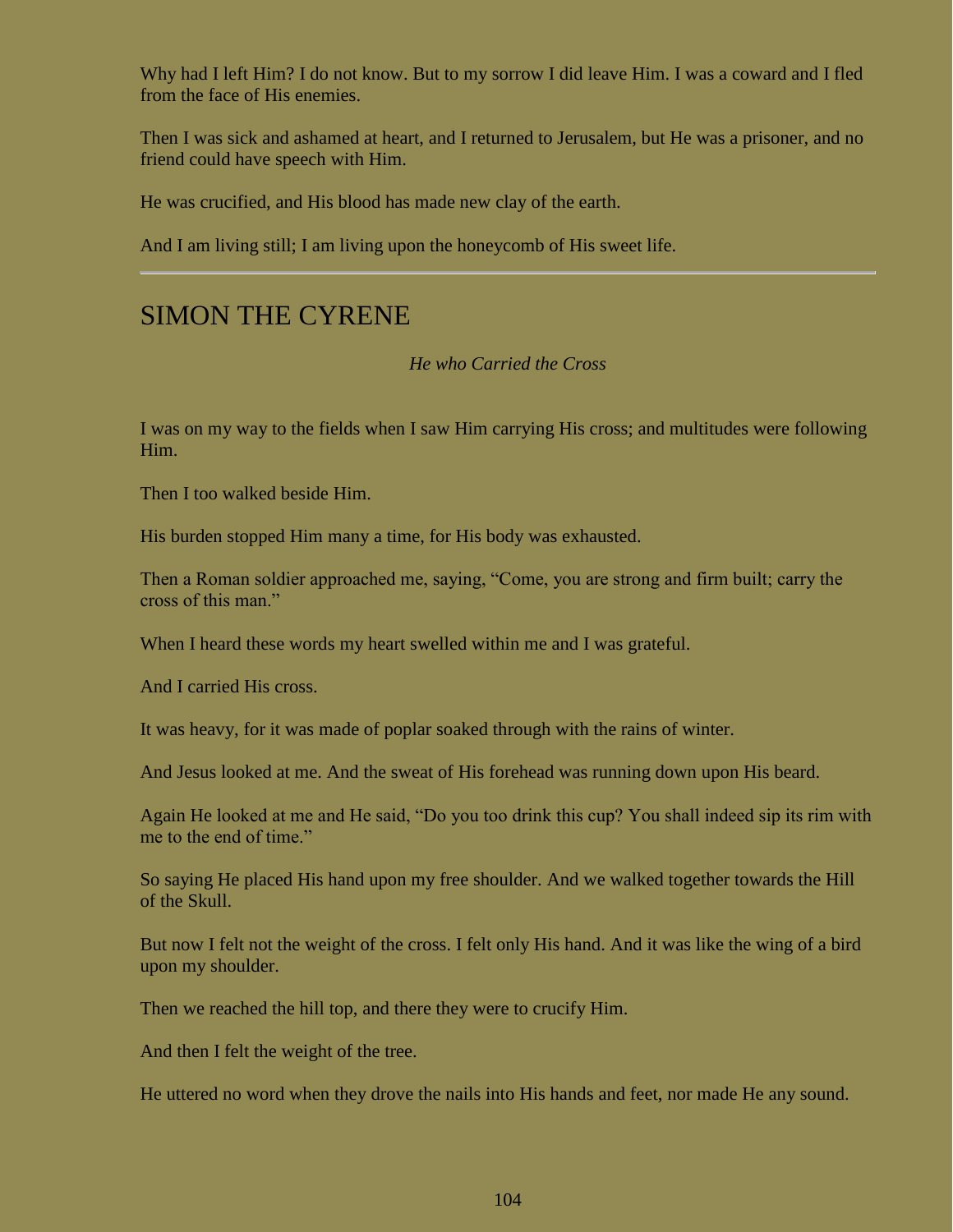And His limbs did not quiver under the hammer.

It seemed as if His hands and feet had died and would only live again when bathed in blood. Yet it seemed also as if He sought the nails as the prince would seek the sceptre; and that He craved to be raised to the heights.

And my heart did not think to pity Him, for I was too filled to wonder.

Now, the man whose cross I carried has become my cross.

Should they say to me again, "Carry the cross of this man," I would carry it till my road ended at the grave.

But I would beg Him to place His hand upon my shoulder.

This happened many years ago; and still whenever I follow the furrow in the field, and in that drowsy moment before sleep, I think always of that Beloved Man.

And I feel His winged hand, here, on my left shoulder.

## CYBOREA

### *The Mother of Judas*

My son was a good man and upright. He was tender and kind to me, and he loved his kin and his countrymen. And he hated our enemies, the cursed Romans, who wear purple cloth though they spin no thread nor sit at any loom; and who reap and gather where they have not ploughed nor sowed the seed.

My son was but seventeen when he was caught shooting arrows at the Roman legion passing through our vineyard.

Even at that age he would speak to the other youths of the glory of Israel, and he would utter many strange things that I did not understand.

He was my son, my only son.

He drank life from these breasts now dry, and he took his first steps in this garden, grasping these fingers that are now like trembling reeds.

With these selfsame hands, young and fresh then like the grapes of Lebanon, I put away his first sandals in a linen kerchief that my mother had given me. I still keep them there in that chest, beside the window.

He was my first-born, and when he took his first step, I too took my first step. For women travel not save when led by their children.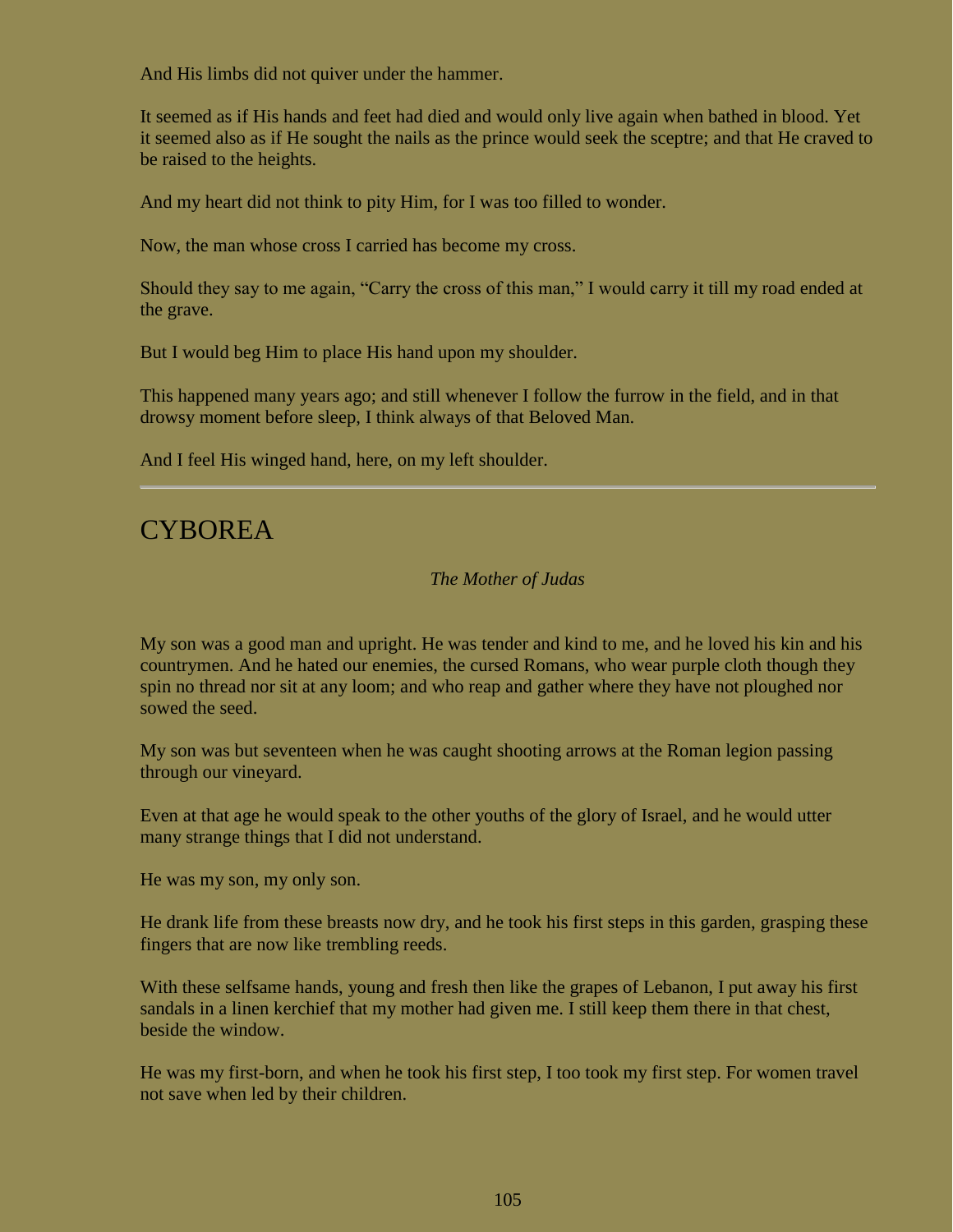And now they tell me he is dead by his own hand; that he flung himself from the High Rock in remorse because he had betrayed his friend Jesus of Nazareth.

I know my son is dead. But I know he betrayed no one; for he loved his kin and hated none but the Romans.

My son sought the glory of Israel, and naught but that glory was upon his lips and in his deeds.

When he met Jesus on the highway he left me to follow Him. And in my heart I knew that he was wrong to follow any man.

When he bade me farewell I told him that he was wrong, but he listened not.

Our children do not heed us; like the high tide of today, they take no counsel with the high tide of yesterday.

I beg you question me no further about my son.

I loved him and I shall love him forevermore.

If love were in the flesh I would burn it out with hot irons and be at peace. But it is in the soul, unreachable.

And now I would speak no more. Go question another woman more honoured than the mother of Judas.

Go to the mother of Jesus. The sword is in her heart also; she will tell you of me, and you will understand.

### THE WOMAN OF BYBLOS

*A Lamentation*

Weep with me, ye daughters of Ashtarte, and all ye lovers of Tamouz, Bid your heart melt and rise and run blood-tears, For He who was made of gold and ivory is no more.

In the dark forest the boar overcame Him, And the tusks of the boar pierced His flesh. Now He lies stained with the leaves of yesteryear, And no longer shall His footsteps wake the seeds that sleep in the bosom of the spring. His voice will not come with the dawn to my window, And I shall be forever alone.

Weep with me, ye daughters of Ashtarte, and all ye lovers of Tamouz, For my Beloved has escaped me; He who spoke as the rivers speak; He whose voice and time were twins; He whose mouth was a red pain made sweet; He on whose lips gall would turn to honey.

Weep with me, daughters of Ashtarte, and ye lovers of Tamouz. Weep with me around His bier as the stars weep, And as the moon-petals fall upon His wounded body. Wet with your tears the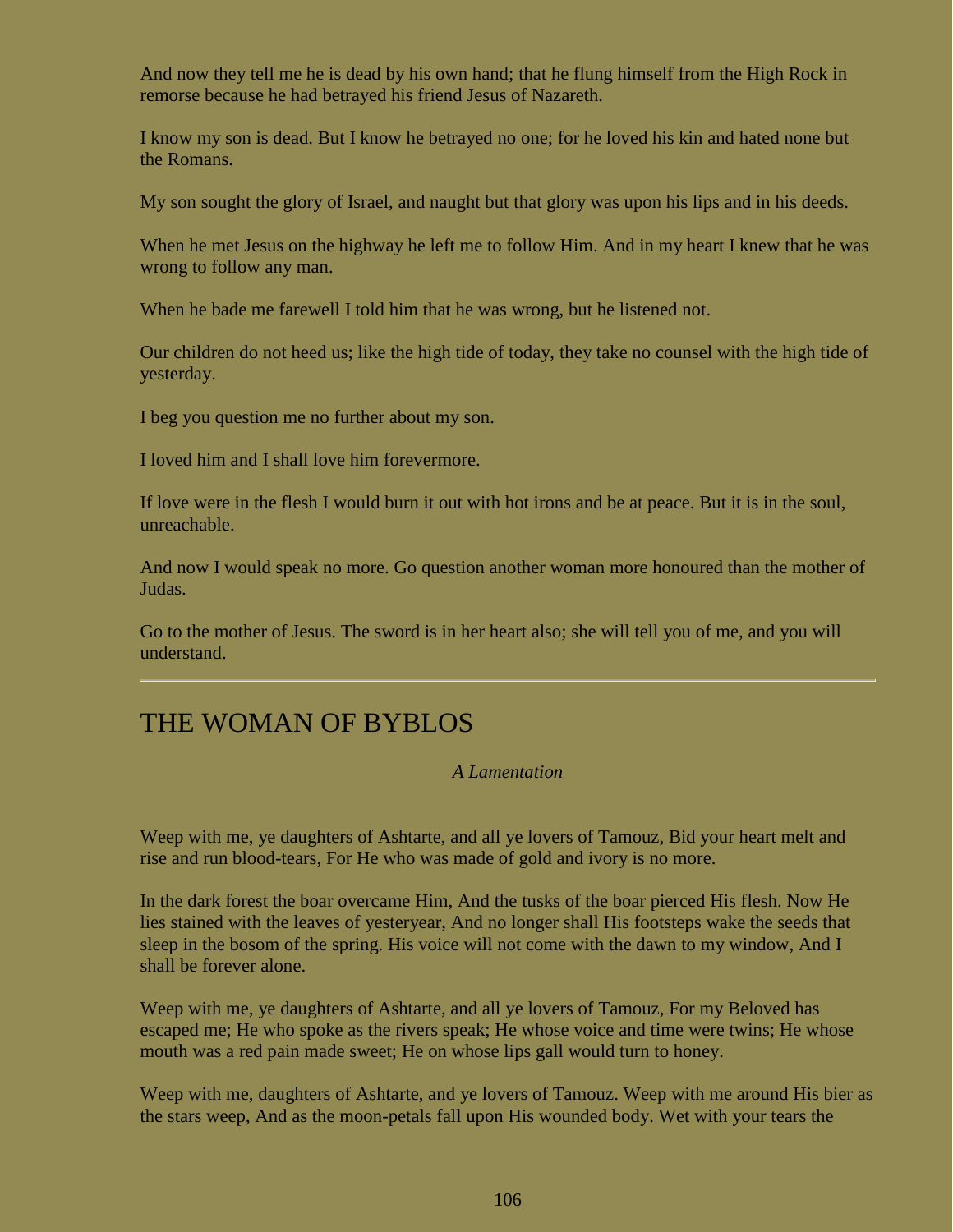silken covers of my bed, Where my Beloved once lay in my dream, And was gone away in my awakening.

I charge ye, daughters of Ashtarte, and all ye lovers of Tamouz, Bare your breasts and weep and comfort me, For Jesus of Nazareth is dead.

# MARY MAGDALEN THIRTY YEARS LATER

*On the Resurrection of the Spirit*

Once again I say that with death Jesus conquered death, and rose from the grave a spirit and a power. And He walked in our solitude and visited the gardens of our passion.

He lies not there in that cleft rock behind the stone.

We who love Him beheld Him with these our eyes which He made to see; and we touched Him with these our hands which He taught to reach forth.

I know you who believe not in Him. I was one of you, and you are many; but your number shall be diminished.

Must your break your harp and your lyre to find the music therein?

Or must you fell a tree ere you can believe it bears fruit?

You hate Jesus because someone from the North Country said He was the Son of God. But you hate one another because each of you deems himself too great to be the brother of the next man.

You hate Him because someone said He was born of a virgin, and not of man's seed.

But you know not the mothers who go to the tomb in virginity, nor the men who go down to the grave choked with their own thirst.

You know not that the earth was given in marriage to the sun, and that earth it is who sends us forth to the mountain and the desert.

There is a gulf that yawns between those who love Him and those who hate Him, between those who believe and those who do not believe.

But when the years have bridged that gulf you shall know that He who lived in us is deathless, that He was the Son of God even as we are the children of God; that He was born of a virgin even as we are born of the husbandless earth.

It is passing strange that the earth gives not to the unbelievers the roots that would suck at her breast, nor the wings wherewith to fly high and drink, and be filled with the dews of her space.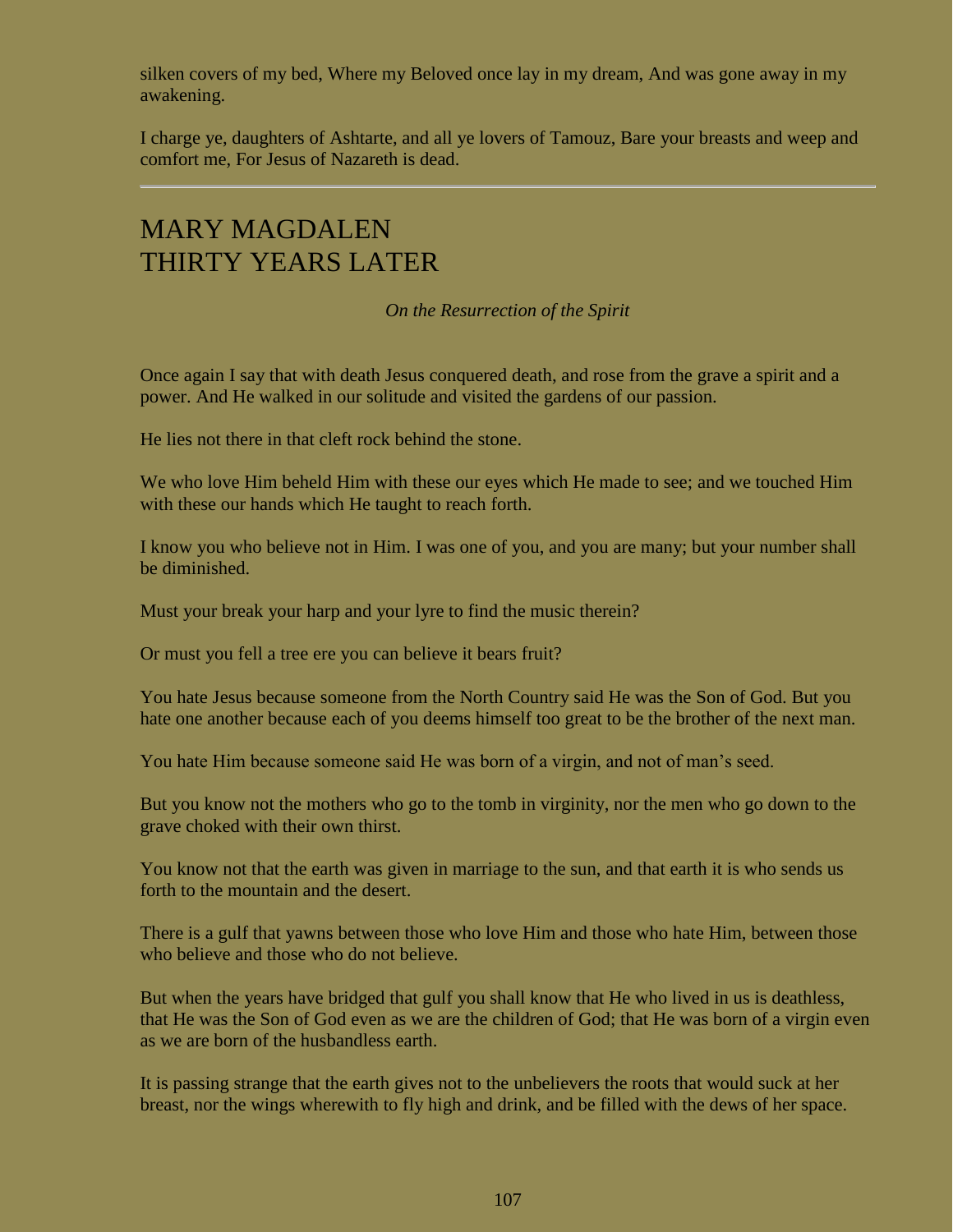## A MAN FROM LEBANON

*Nineteen Centuries Afterward*

Master, master singer,

Master of words unspoken, Seven times was I born, and seven times have I died Since your last hasty visit and our brief welcome. And behold I live again, Remembering a day and a night among the hills, When your tide lifted us up. Thereafter many lands and many seas did I cross, And wherever I was led by saddle or sail Your name was prayer or argument. Men would bless you or curse you; The curse, a protest against failure, The blessing, a hymn of the hunter Who comes back from the hills With provision for his mate.

Your friends are yet with us for comfort and support, And your enemies also, for strength and assurance. Your mother is with us; I have beheld the sheen of her face in the countenance of all mothers; Her hand rocks cradles with gentleness, Her hand folds shrouds with tenderness. And Mary Magdalene is yet in our midst, She who drank the vinegar of life, and then its wine. And Judas, the man of pain and small ambitions, He too walks the earth; Even now he preys upon himself when his hunger find naught else, And seeks his larger self in self-destruction.

And John, he whose youth loved beauty, is here, And he sings though unheeded. And Simon Peter the impetuous, who denied you that he might live longer for you, He too sits by our fire. He may deny you again ere the dawn of another day, Yet he would be crucified for your purpose, and deem himself unworthy of the honour. And Caiaphas and Annas still live their day, And judge the guilty and the innocent.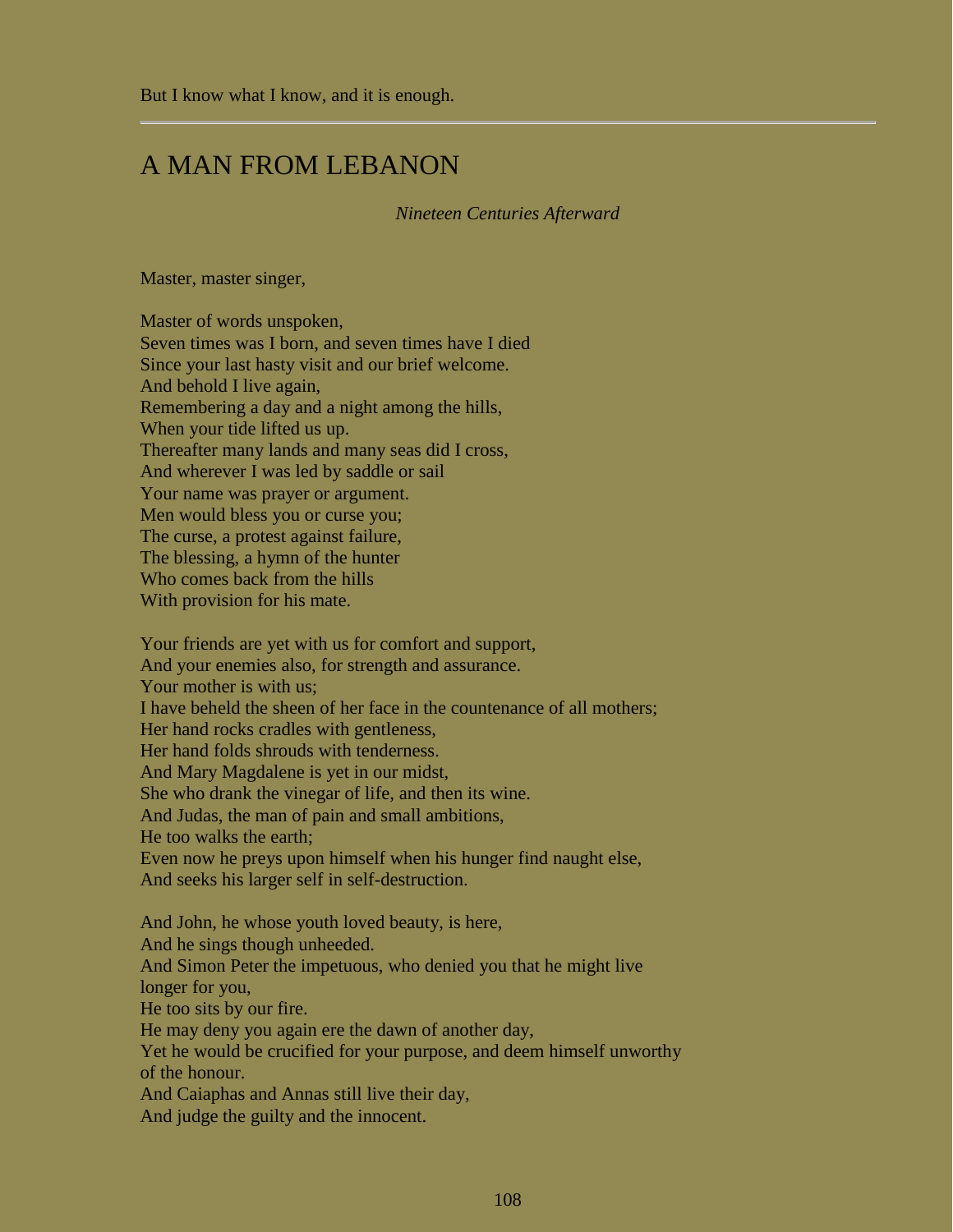They sleep upon their feathered bed Whilst he whom they have judged is whipped with the rods.

And the woman who was taken in adultery, She too walks the streets of our cities, And hungers for bread not yet baked, And she is alone in an empty house. And Pontius Pilatus is here also: He stands in awe before you, And still questions you, But he dares not risk his station or defy an alien race; And he is still washing his hands. Even now Jerusalem holds the basin and Rome the ewer, And betwixt the two thousand thousand hands would be washed to whiteness.

Master, Master Poet, Master of words sung and spoken, They have builded temples to house your name, And upon every height they have raised your cross, A sign and a symbol to guide their wayward feet, But not unto your joy. Your joy is a hill beyond their vision, And it does not comfort them. They would honour the man unknown to them. And what consolation is there in a man like themselves, a man whose kindliness is like their own kindliness, A god whose love is like their own love, And whose mercy is in their own mercy? They honour not the man, the living man, The first man who opened His eyes and gazed at the sun With eyelids unquivering. Nay, they do not know Him, and they would not be like Him.

\*\*\*\*\*\*\*\*\*\*\*\*\*\*\*\*\*\*\*\*\*\*\*

They would be unknown, walking in the procession of the unknown. They would bear sorrow, their sorrow,

And they would not find comfort in your joy.

Their aching heart seeks not consolation in your words and the song thereof.

And their pain, silent and unshapen,

Makes them creatures lonely and unvisited.

Though hemmed about my kin and kind,

They live in fear, uncomraded;

Yet they would not be alone.

They would bend eastward when the west wind blows.

They call you king, And they would be in your court.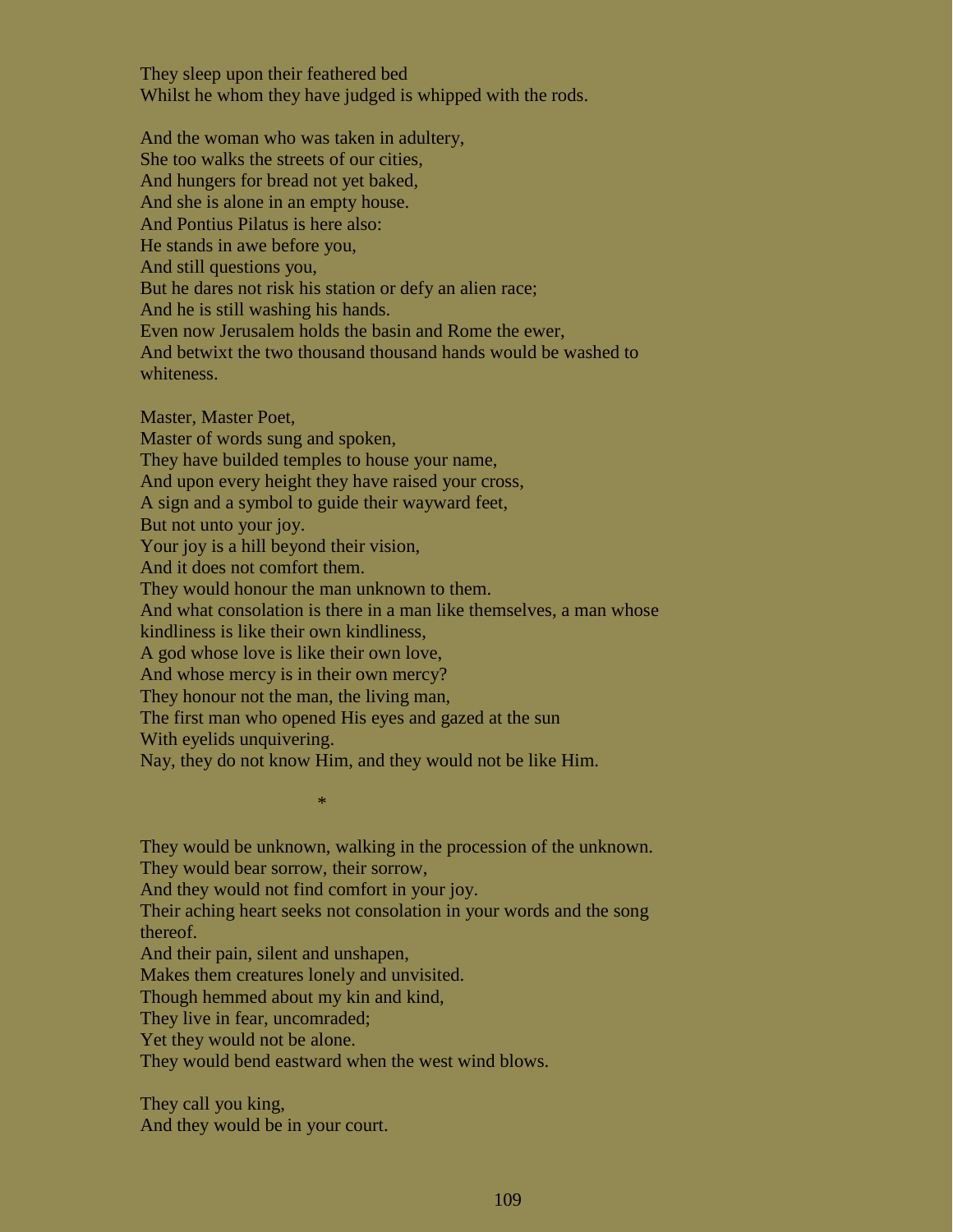They pronounce you the Messiah, And they would themselves be anointed with the holy oil. Yea, they would live upon your life.

Master, Master Singer, Your tears were like the showers of May, And your laughter like the waves of the white sea. When you spoke your words were the far-off whisper of their lips when those lips should be kindled with fire; You laughed for the marrow in their bones that was not yet ready for laughter; And you wept for their eyes that yet were dry. Your voice fathered their thoughts and their understanding. Your voice mothered their words and their breath.

Seven times was I born and seven times have I died, And now I live again, and I behold you, The fighter among fighters, The poet of poets King above all kings, A man half-naked with your road-fellows. Every day the bishop bends down his head When he pronounces your name. And every day the beggars say: "For Jesus' sake Give us a penny to buy bread." We call upon each other, But in truth we call upon you, Like the flood tide in the spring of our want and desire, And when our autumn comes, like the ebb tide. High or low, your name is upon our lips, The Master of infinite compassion.

Master, Master of our lonely hours, Here and there, betwixt the cradle and the coffin, I meet your silent brothers, The free men, unshackled, Sons of your mother earth and space. They are like the birds of the sky, And like the lilies of the field. They live your life and think your thoughts, And they echo your song. But they are empty-handed, And they are not crucified with the great crucifixion, And therein is their pain. The world crucifies them every day, But only in little ways. The sky is not shaken, And the earth travails not with her dead. They are crucified and there is none to witness their agony.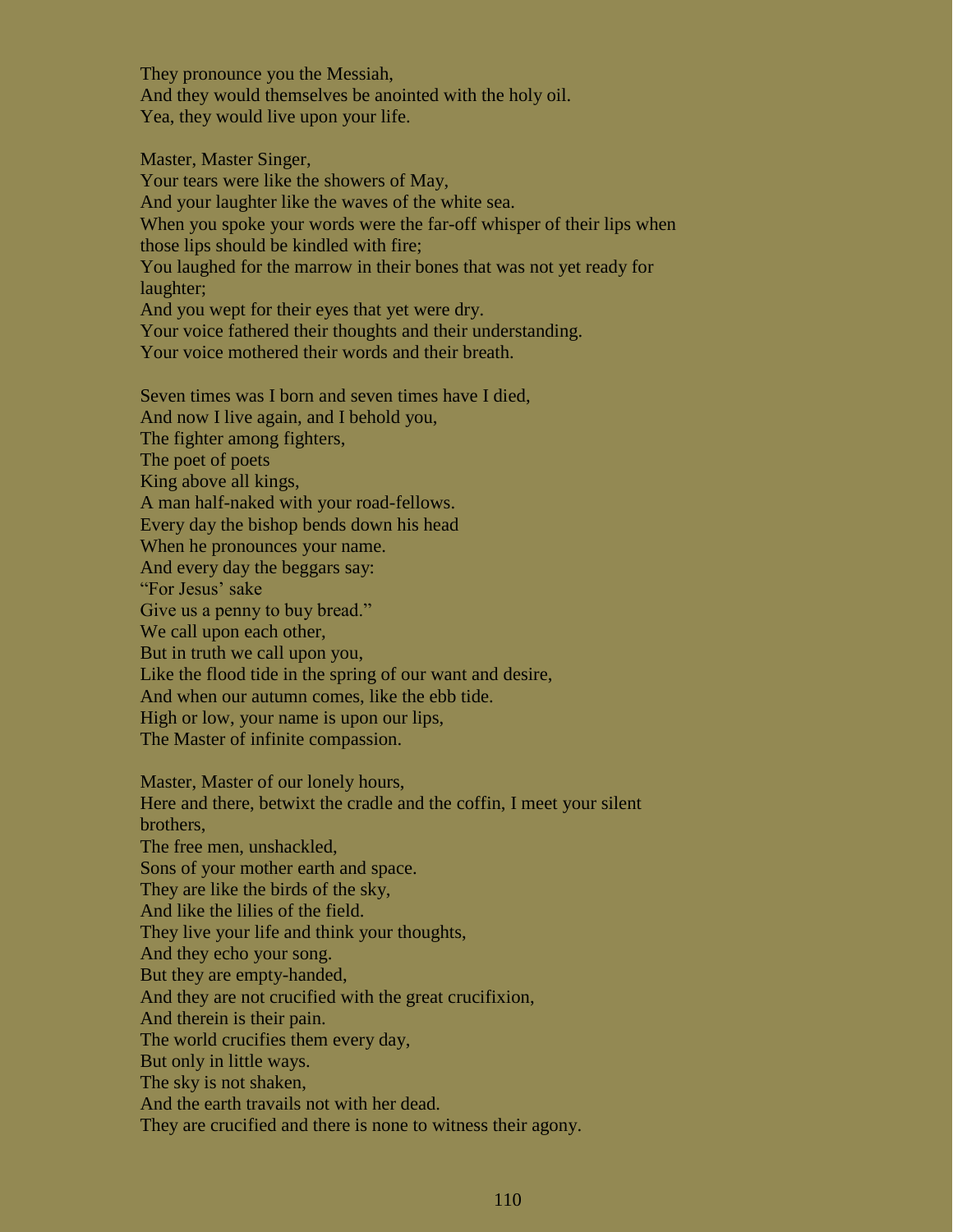They turn their face to right and left And find not one to promise them a station in his kingdom. Yet they would be crucified again and yet again, That your God may be their God, And your Father their Father.

Master, Master Lover,

The Princess awaits your coming in her fragrant chamber, And the married unmarried woman in her cage; The harlot who seeks bread in the streets of her shame, And the nun in her cloister who has no husband; The childless woman too at her window, Where frost designs the forest on the pane, She finds you in that symmetry, And she would mother you, and be comforted.

Master, Master Poet, Master of our silent desires, The heart of the world quivers with the throbbing of your heart, But it burns not with your song. The world sits listening to your voice in tranquil delight, But it rises not from its seat To scale the ridges of your hills. Man would dream your dream but he would not wake to your dawn Which is his greater dream. He would see with your vision, But he would not drag his heavy feet to your throne. Yet many have been enthroned inn your name And mitred with your power, And have turned your golden visit Into crowns for their head and sceptres for their hand.

Master, Master of Light, Whose eye dwells in the seeking fingers of the blind, You are still despised and mocked, A man too weak and infirm to be God, A God too much man to call forth adoration. Their mass and their hymn, Their sacrament and their rosary, are for their imprisoned self. You are their yet distant self, their far-off cry, and their passion.

But Master, Sky-heart, Knight of our fairer dream, You do still tread this day; Nor bows nor spears shall stay your steps. You walk through all our arrows. You smile down upon us, And though you are the youngest of us all You father us all.

Poet, Singer, Great Heart,